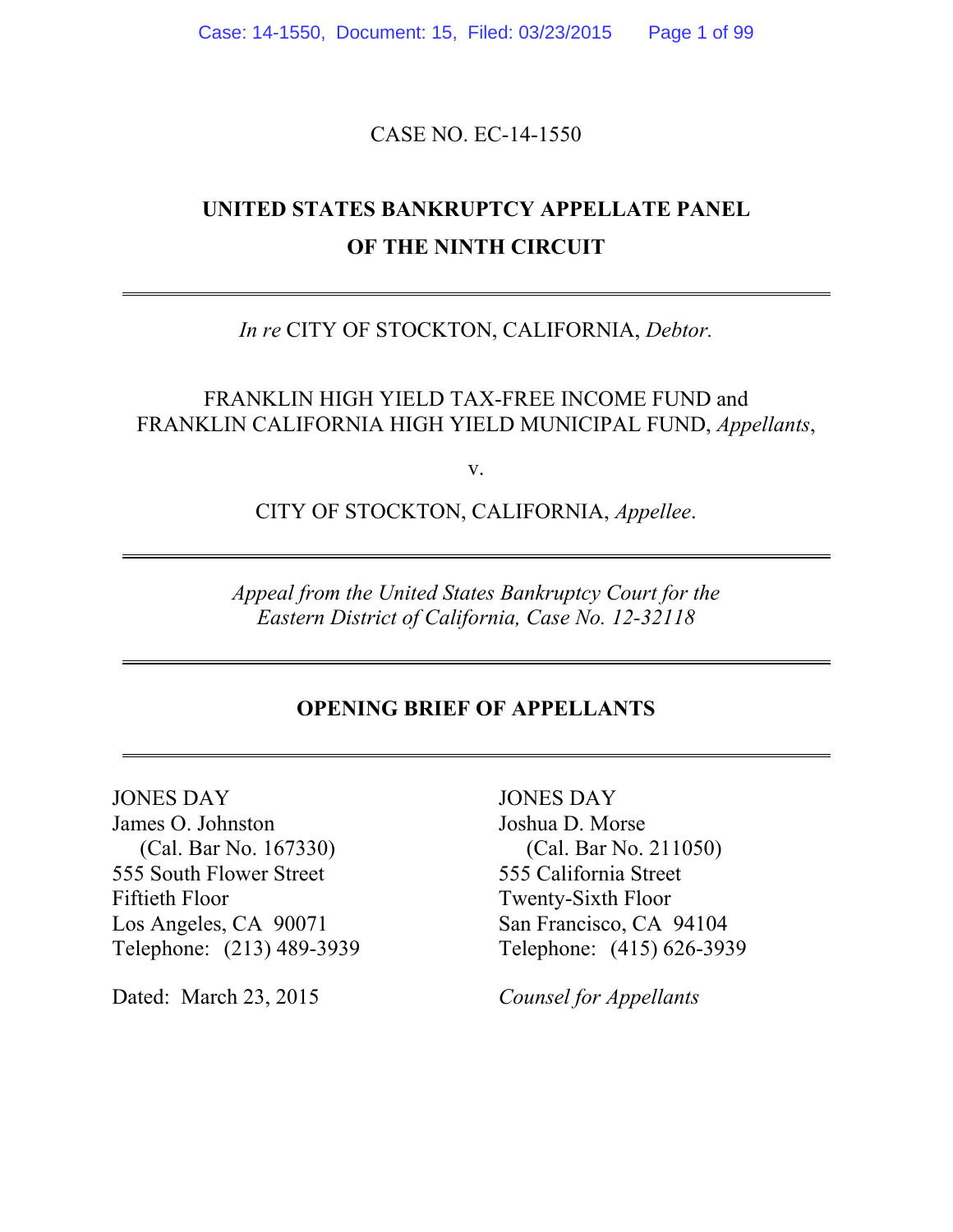### **TABLE OF CONTENTS**

| $\mathbf{I}$ . |                                                                                                            |                  |                                                           |  |
|----------------|------------------------------------------------------------------------------------------------------------|------------------|-----------------------------------------------------------|--|
| II.            |                                                                                                            |                  |                                                           |  |
| Ш.             | <b>STATEMENT OF ISSUES PRESENTED AND</b><br><b>APPLICABLE STANDARD OF APPELLATE REVIEW3</b>                |                  |                                                           |  |
| IV.            | <b>Nature Of The Case, Course Of Proceedings And</b><br>$\mathbf{A}$ .                                     |                  |                                                           |  |
|                |                                                                                                            |                  |                                                           |  |
|                | <b>B.</b>                                                                                                  |                  | <b>Facts Relevant To The Issues Presented For Review </b> |  |
|                |                                                                                                            | $\mathbf{1}$ .   |                                                           |  |
|                |                                                                                                            | 2.               |                                                           |  |
|                |                                                                                                            | 3 <sub>1</sub>   |                                                           |  |
|                |                                                                                                            | $\overline{4}$ . |                                                           |  |
|                |                                                                                                            | 5.               |                                                           |  |
|                |                                                                                                            | 6.               |                                                           |  |
| V.             |                                                                                                            |                  |                                                           |  |
| VI.            |                                                                                                            |                  |                                                           |  |
|                | The Court Erred In Concluding That<br>$\mathbf{A}$ .<br>The Plan Was In The Best Interests Of Creditors 26 |                  |                                                           |  |
|                |                                                                                                            | 1.               | The Best Interests Test Protects Individual Creditors 28  |  |
|                |                                                                                                            | 2.               | The Best Interests Test Requires                          |  |
|                |                                                                                                            | 3.               |                                                           |  |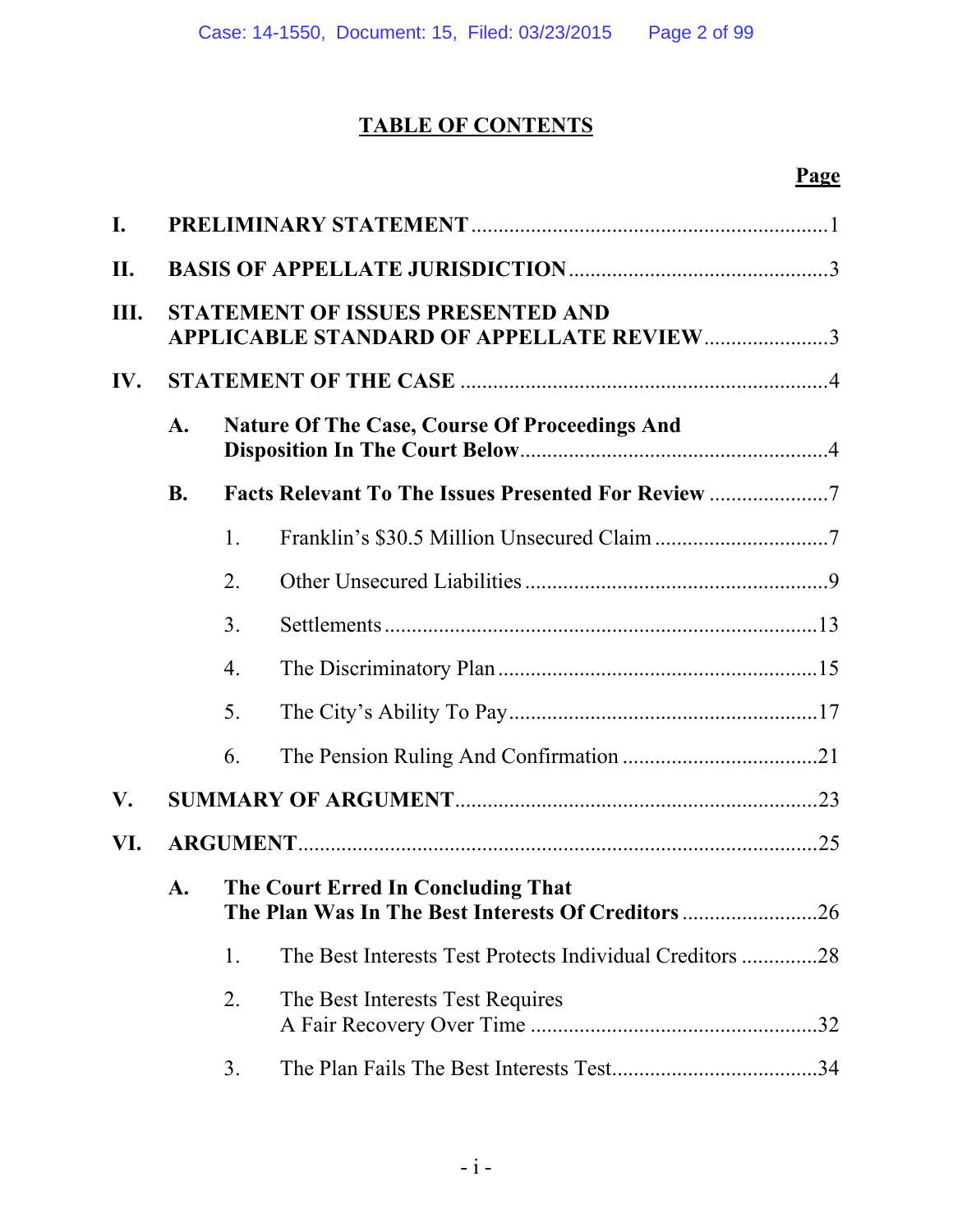|                | $\overline{4}$ . | The Court Improperly Lumped Together<br>Franklin's Secured And Unsecured Claims39                                    |  |
|----------------|------------------|----------------------------------------------------------------------------------------------------------------------|--|
|                | 5.               | The Court Misunderstood The City's Other                                                                             |  |
|                | 6.               |                                                                                                                      |  |
| <b>B.</b>      |                  | The Court Erred In Concluding That The Plan Properly<br><b>Classified And Treated Franklin's Unsecured Claim.</b> 50 |  |
|                | 1.               | Sections 1122, 1123(a)(4), And 1129(b)                                                                               |  |
|                | 2.               | The Plan Improperly Classified                                                                                       |  |
|                |                  | a.                                                                                                                   |  |
|                |                  | The Plan Classified Franklin's Claim<br>b <sub>1</sub>                                                               |  |
|                | 3 <sub>1</sub>   | The Plan Provided Different Treatment To Claims Within                                                               |  |
|                | 4.               | The Plan Unfairly Discriminated Against                                                                              |  |
| $\mathbf{C}$ . |                  | The Court Erred In Not Discounting                                                                                   |  |
|                | 1.               |                                                                                                                      |  |
|                | 2.               |                                                                                                                      |  |
| D.             |                  | The Court Erred In Concluding That                                                                                   |  |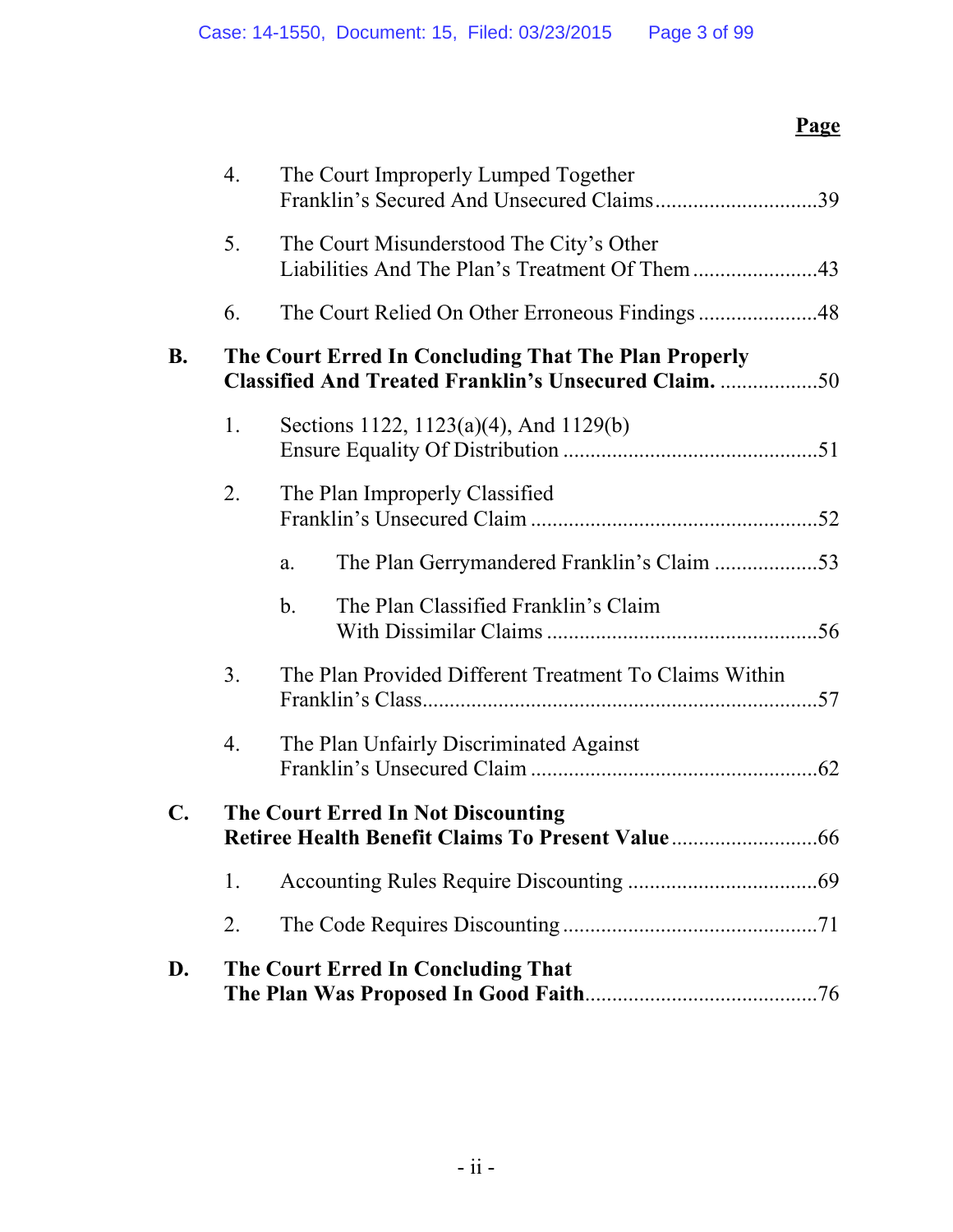| Е. | The Court Erred In Excusing The City From |  |
|----|-------------------------------------------|--|
|    |                                           |  |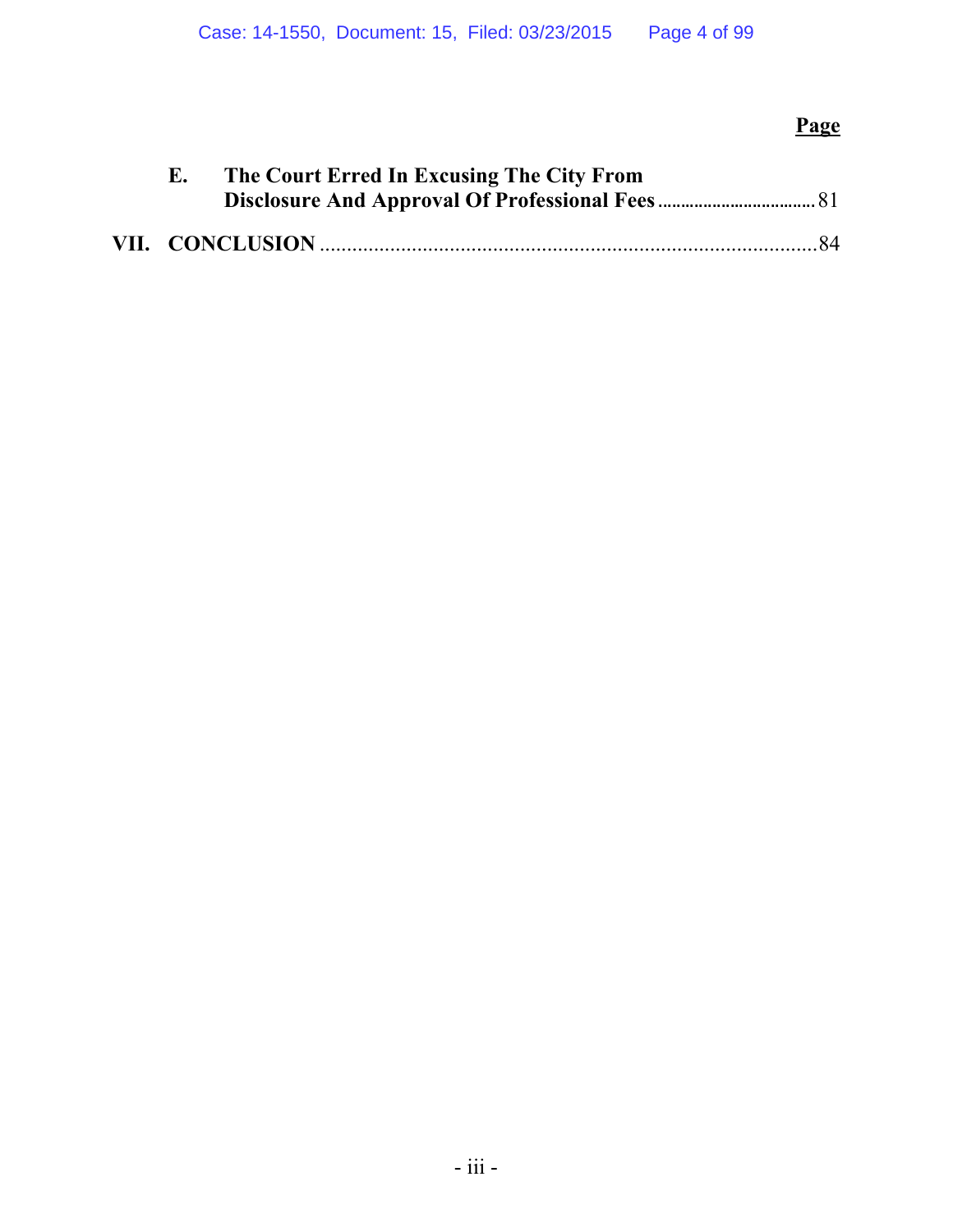### **TABLE OF AUTHORITIES**

### **Cases**

| American United Mut. Life Ins. v. City of Avon Park,                               |     |
|------------------------------------------------------------------------------------|-----|
|                                                                                    |     |
|                                                                                    |     |
|                                                                                    |     |
| Bank of Am. Nat'l Trust & Savs. Ass'n. v. 203 N. LaSalle St. P'ship,               | .29 |
|                                                                                    |     |
| <i>In re Barney &amp; Carey Co.</i> , 170 B.R. 17 (Bankr. D. Mass. 1994) 42, 64    |     |
| In re Barnwell Cnty. Hosp., 471 B.R. 849 (Bankr. D.S.C. 2012) 34, 83               |     |
|                                                                                    |     |
|                                                                                    |     |
| Bekins v. Lindsay-Strathmore Irrigation Dist.,                                     |     |
|                                                                                    |     |
|                                                                                    |     |
| In re Carolina Triangle L.P., 166 B.R. 411 (B.A.P. 9th Cir. 1994) 4                |     |
| <i>In re Castle Pines N. Metro. Dist.</i> , 129 B.R. 233 (Bankr. D. Colo. 1991) 83 |     |
| In re CF&I Fabricators of Utah, Inc., 150 F.3d 1293 (10th Cir. 1998) 71, 72        |     |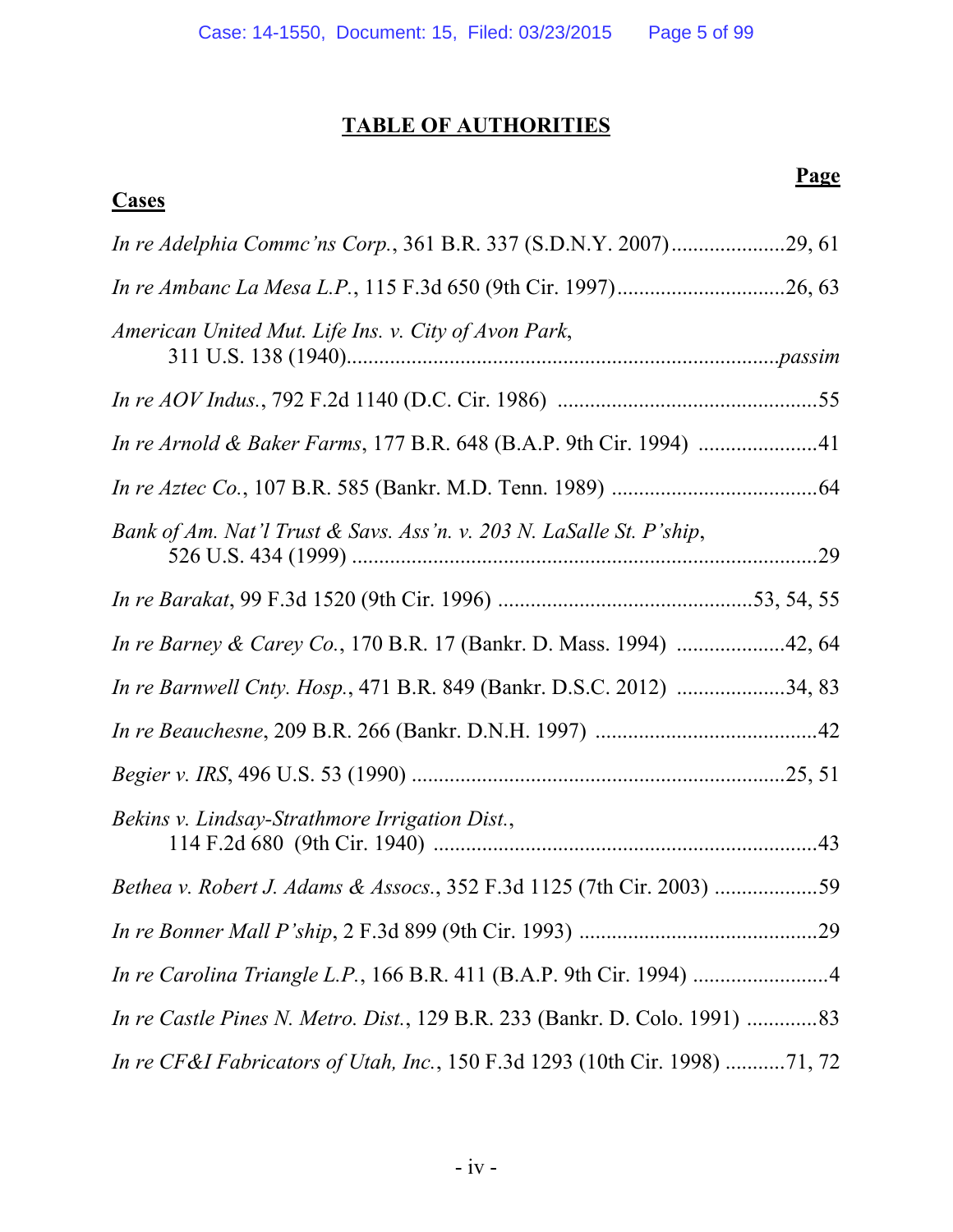| In re Chateaugay Corp., 115 B.R. 760 (Bankr. S.D.N.Y. 1990), vacated by<br>consent order, 1993 U.S. Dist. LEXIS 21409 |
|-----------------------------------------------------------------------------------------------------------------------|
| In re City of Colo. Springs Spring Creek Gen. Improvement Dist.,                                                      |
|                                                                                                                       |
|                                                                                                                       |
|                                                                                                                       |
| <i>In re Colorado Centre Metro. Dist., 139 B.R. 534 (Bankr. D. Colo. 1992) 83</i>                                     |
| In re Corcoran Hosp. Dist., 233 B.R. 449 (Bankr. E.D. Cal. 1999) 51, 53, 54                                           |
| In re Cranberry Hill Assocs., L.P., 150 B.R. 289 (Bankr. D. Mass. 1993) 64                                            |
| In re Creekside Landing, Ltd., 140 B.R. 713 (Bankr. M.D. Tenn. 1992) 42                                               |
| In re Crosscreek Apartments, Ltd., 213 B.R. 521                                                                       |
|                                                                                                                       |
|                                                                                                                       |
| Fano v. Newport Heights Irrigation Dist.,                                                                             |
|                                                                                                                       |
| In re Greate Bay Hotel & Casino, Inc., 251 B.R. 213                                                                   |
| In re Homestore.com, Inc. Sec. Litig.,                                                                                |
| <i>Howard Delivery Serv. v. Zurich Am. Ins.</i> , 547 U.S. 651 (2006) 25, 26, 59                                      |
|                                                                                                                       |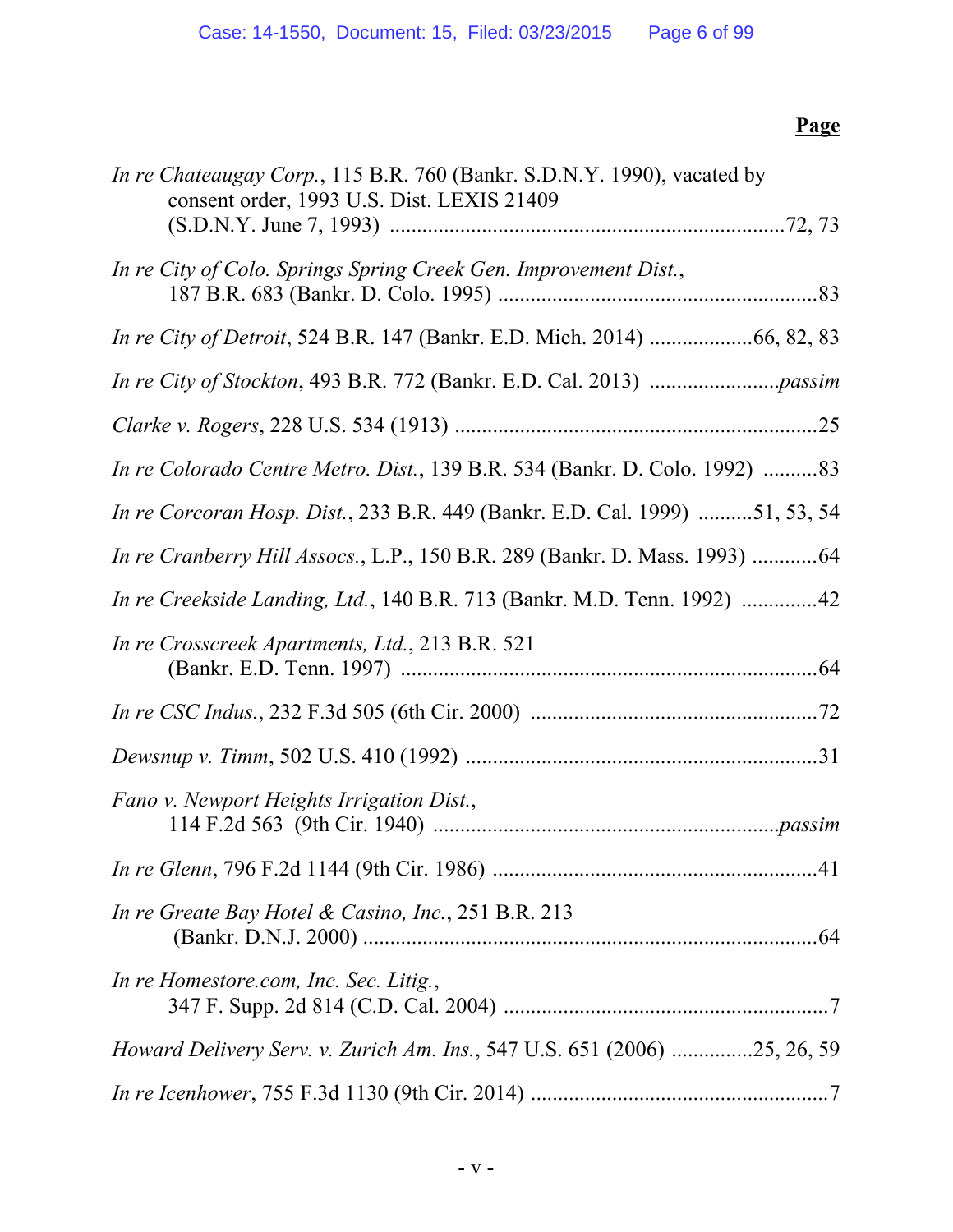| John Hancock Mut. Life Ins. v. Route 37 Bus. Park Assocs.,                 |  |
|----------------------------------------------------------------------------|--|
|                                                                            |  |
| Kaufman Cnty. Levee Improvement Dist. No. 4 v. Mitchell,                   |  |
|                                                                            |  |
|                                                                            |  |
| In re Lettick Typographic, Inc., 103 B.R. 32, 38 (Bankr. D. Conn. 1989) 52 |  |
|                                                                            |  |
| In re Loop 76, LLC, 465 B.R. 525 (B.A.P. 9th Cir. 2012) 40, 41, 56         |  |
|                                                                            |  |
| In re Mount Carbon Metro. Dist., 242 B.R. 18                               |  |
|                                                                            |  |
| In re New Century TRS Holdings, Inc., 407 B.R. 576 (D. Del. 2009) 61, 62   |  |
|                                                                            |  |
|                                                                            |  |
| Pennsylvania Dept. of Pub. Welfare v. Davenport, 495 U.S. 552 (1990) 32    |  |
| In re Pierce Cnty. Hous. Auth., 414 B.R. 702                               |  |
| In re Sanitary & Improvement Dist., #7, 98 B.R. 970                        |  |
|                                                                            |  |
|                                                                            |  |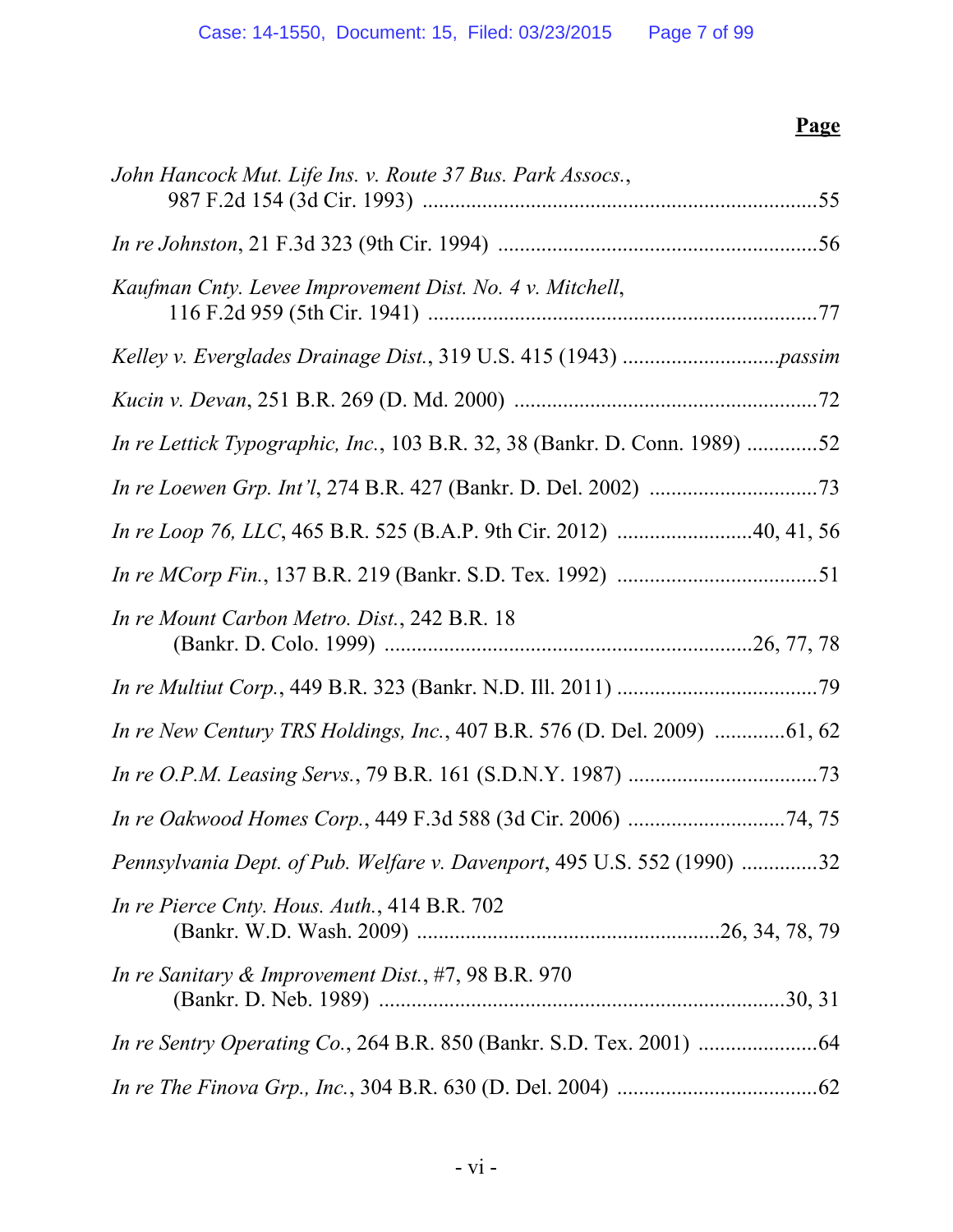| In re Tucson Self-Storage,                                                 |  |
|----------------------------------------------------------------------------|--|
|                                                                            |  |
| United Savs. Assn. of Texas v. Timbers of Inwood Forest Assocs.,           |  |
|                                                                            |  |
|                                                                            |  |
|                                                                            |  |
| In re Val-Mid Assocs., Case No. 4:12-bk-20519-EWH,                         |  |
| <i>In re Walat Farms, Inc., 64 B.R. 65 (Bankr. E.D. Mich. 1986) 41, 42</i> |  |
| West Coast Life Ins. Co. v. Merced Irrigation Dist.,                       |  |
|                                                                            |  |
| In re Wolf Creek Valley Metro. Dist. No. IV,                               |  |
|                                                                            |  |
|                                                                            |  |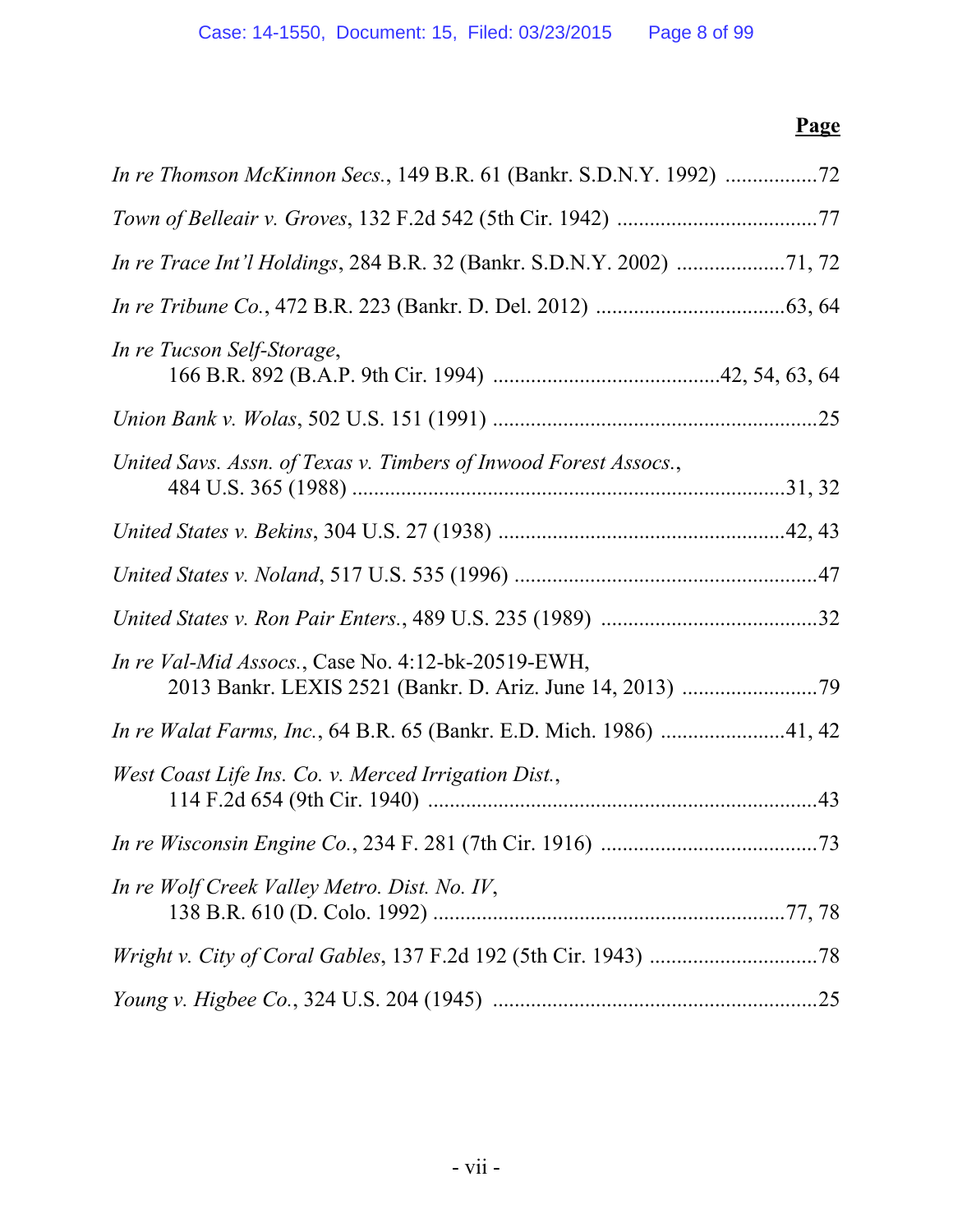## **Statutes and Legislative History**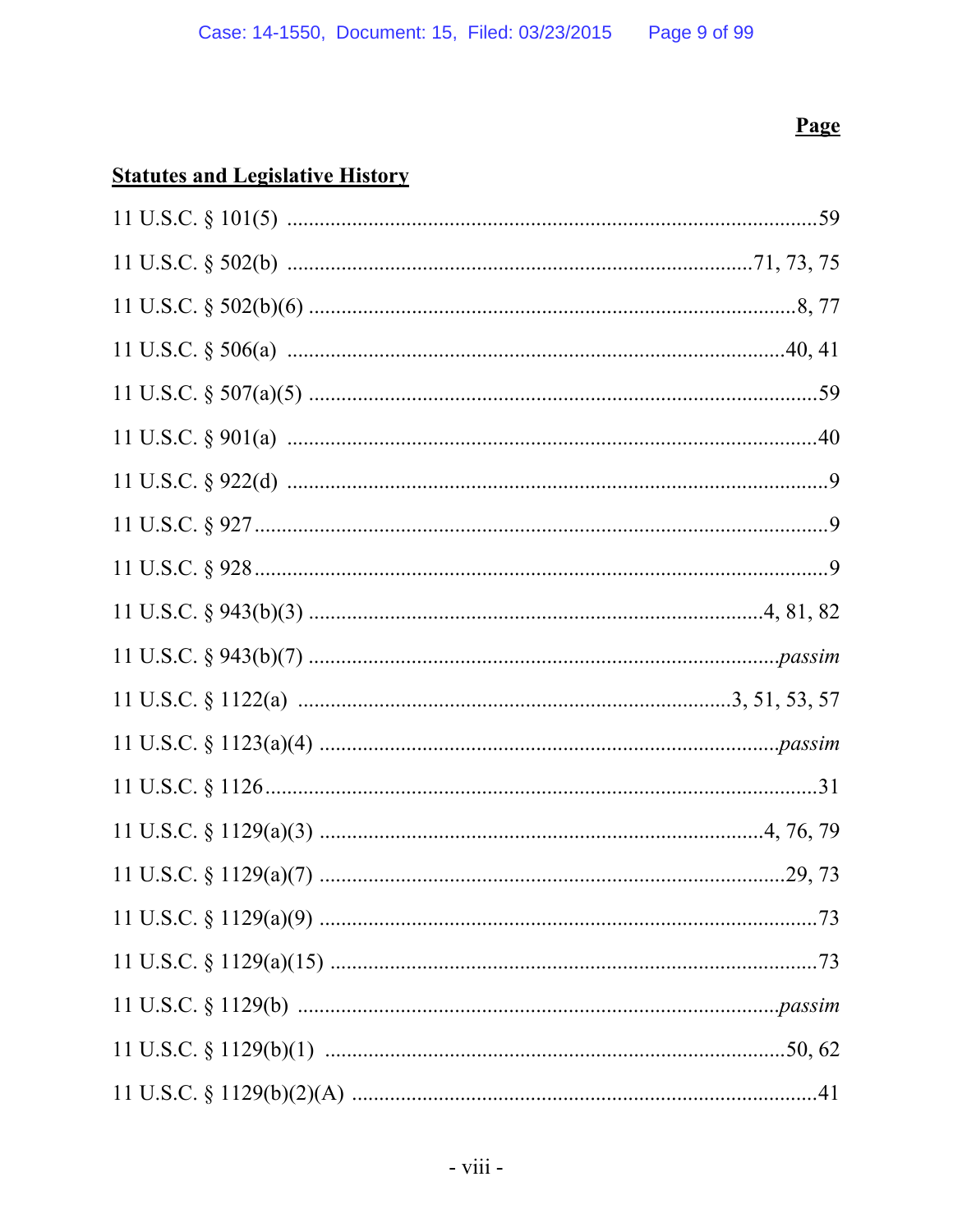| H.R. Rep. No. 94-686 (1975), reprinted in 1976 U.S.C.C.A.N. 539, 57134 |
|------------------------------------------------------------------------|
| H.R. Rep. No. 95-595 (1977),                                           |
|                                                                        |
|                                                                        |
| <b>Other Authorities</b>                                               |
|                                                                        |
| 4 COLLIER ON BANKRUPTCY   506.03[4][a][iv] (16th ed. 2014) 41, 42      |
| 6 COLLIER ON BANKRUPTCY   943.03 (16th ed. 2014) 30, 34, 82            |
|                                                                        |
| 7 COLLIER ON BANKRUPTCY   1122.03[3] (16th ed. 2014) 41, 52            |
|                                                                        |
|                                                                        |
|                                                                        |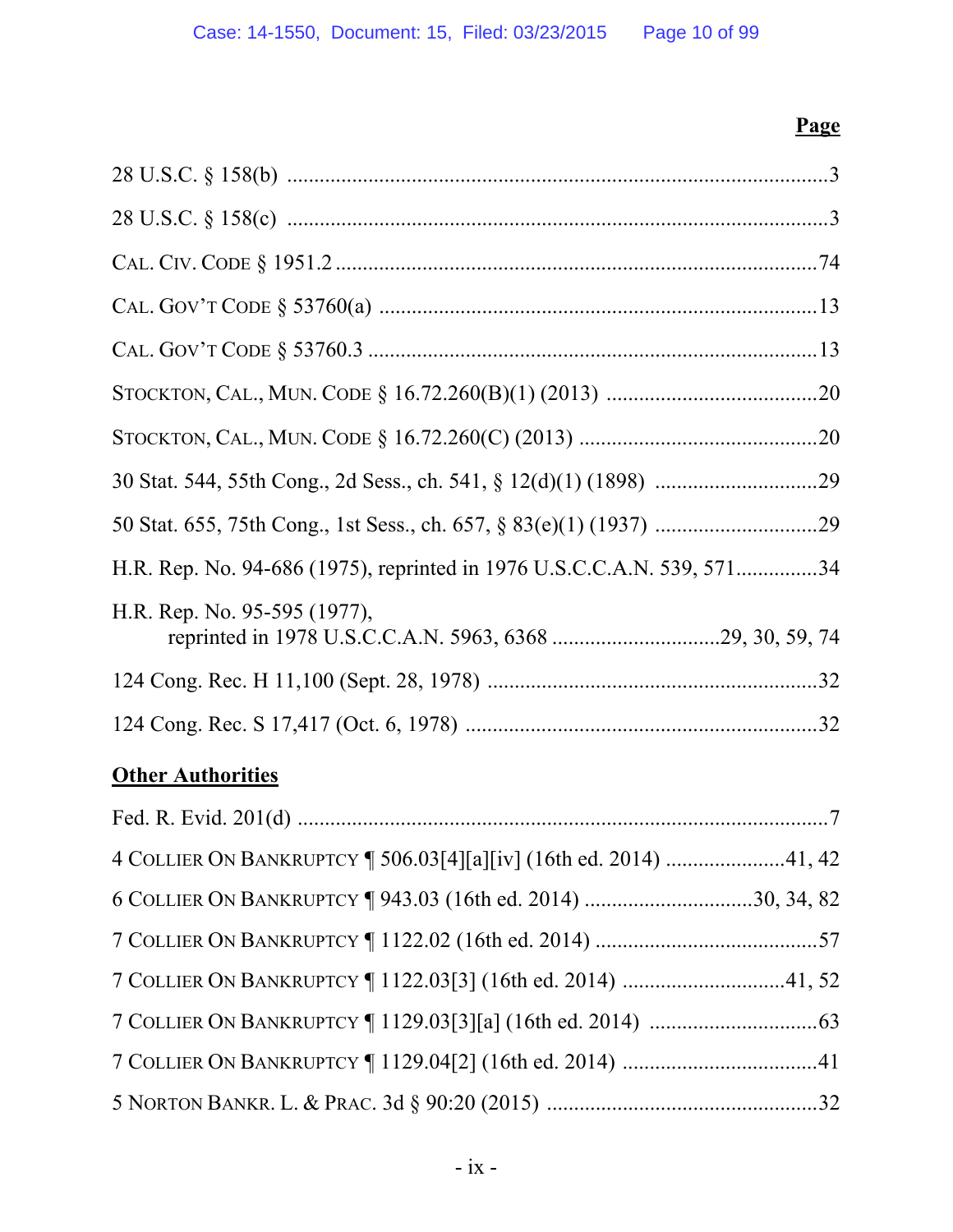| Jim Christie, Stockton Bankruptcy The Result of 15-Year Spending Binge,<br>REUTERS (July 4, 2012), available at |    |
|-----------------------------------------------------------------------------------------------------------------|----|
| http://www.huffingtonpost.com/2012/07/04/stockton-                                                              | 12 |
| Richard M. Hynes & Steven D. Walt, Fair And Unfair Discrimination In                                            |    |
|                                                                                                                 |    |
|                                                                                                                 |    |

Kurt O. Wilson, *An Open Letter To The Community* (Feb. 25, 2015), *available at* http://www.stocktongov.com/featured/feature1.html?rand=806 ........7, 34, 39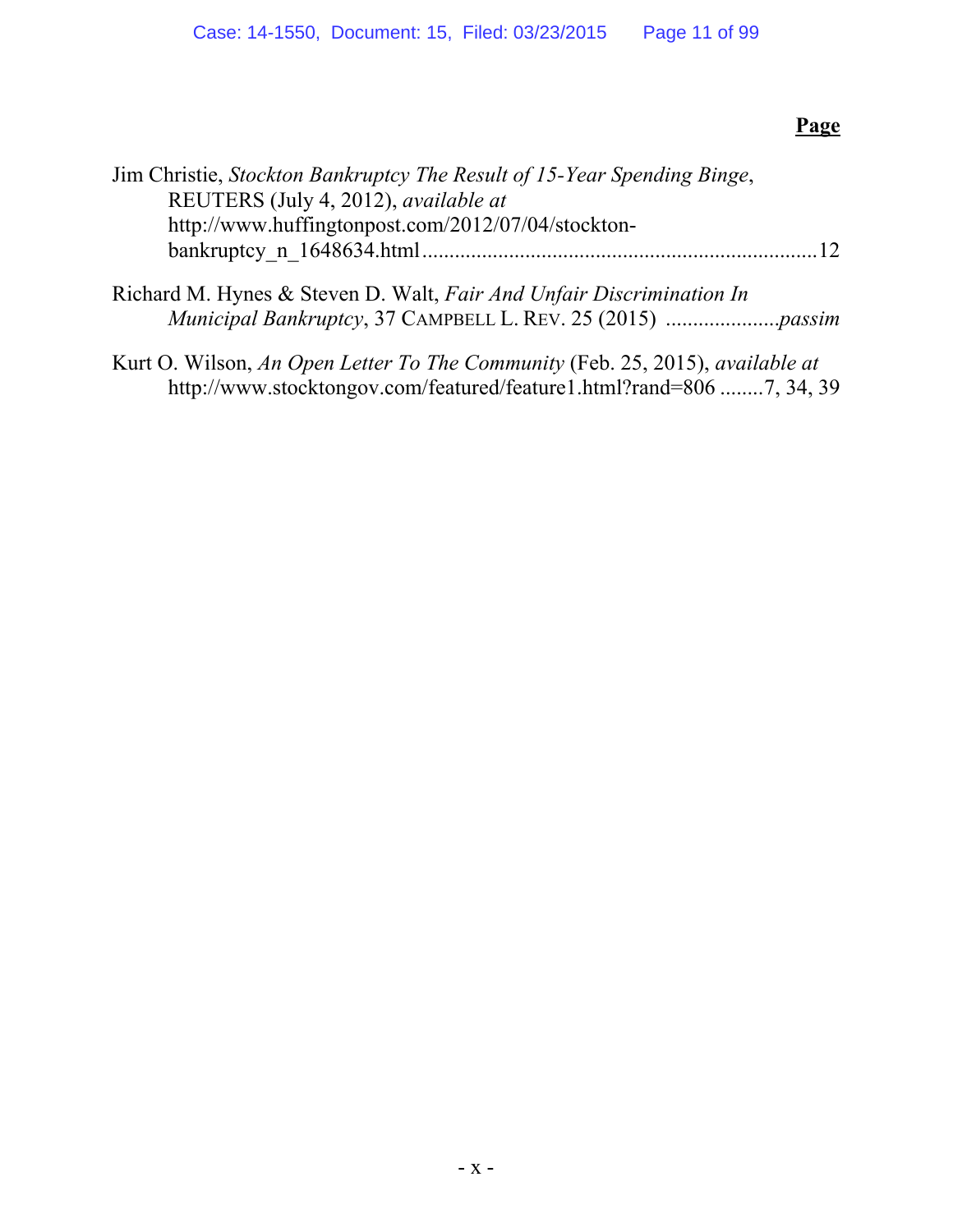This is the Opening Brief of Appellants Franklin High Yield Tax-Free Income Fund and Franklin California High Yield Municipal Fund ("Franklin").

#### **I. PRELIMINARY STATEMENT**

"Compositions under [chapter 9] envisage equality of treatment of creditors." *American United Mut. Life Ins. v. City of Avon Park*, 311 U.S. 138, 147 (1940). The City of Stockton (the "City") defied that bedrock principle through a plan of adjustment that reinstated \$412 million of unfunded pensions, delivered recoveries between 52%-100% to creditors holding half a billion dollars in other claims, but discharged Franklin's \$30.5 million unsecured claim in a single payment of *less than 1%* – far less any other material stakeholder. No bondholder has ever received so little in the history of municipal bankruptcy.

In confirming that discriminatory and punitive plan, the Bankruptcy Court disregarded statutory protections designed to ensure fair, equitable and nondiscriminatory treatment of dissenting creditors. The Bankruptcy Code, for example, requires that a municipal plan of adjustment be "in the best interests of creditors." The Supreme Court long ago held that this requires a municipal debtor to devote a "fair" amount of "probable future revenues" to the payment of creditor claims. The City's plan, however, discharged Franklin's unsecured claim through one *de minimis* payment, with no prospect of further payment over time.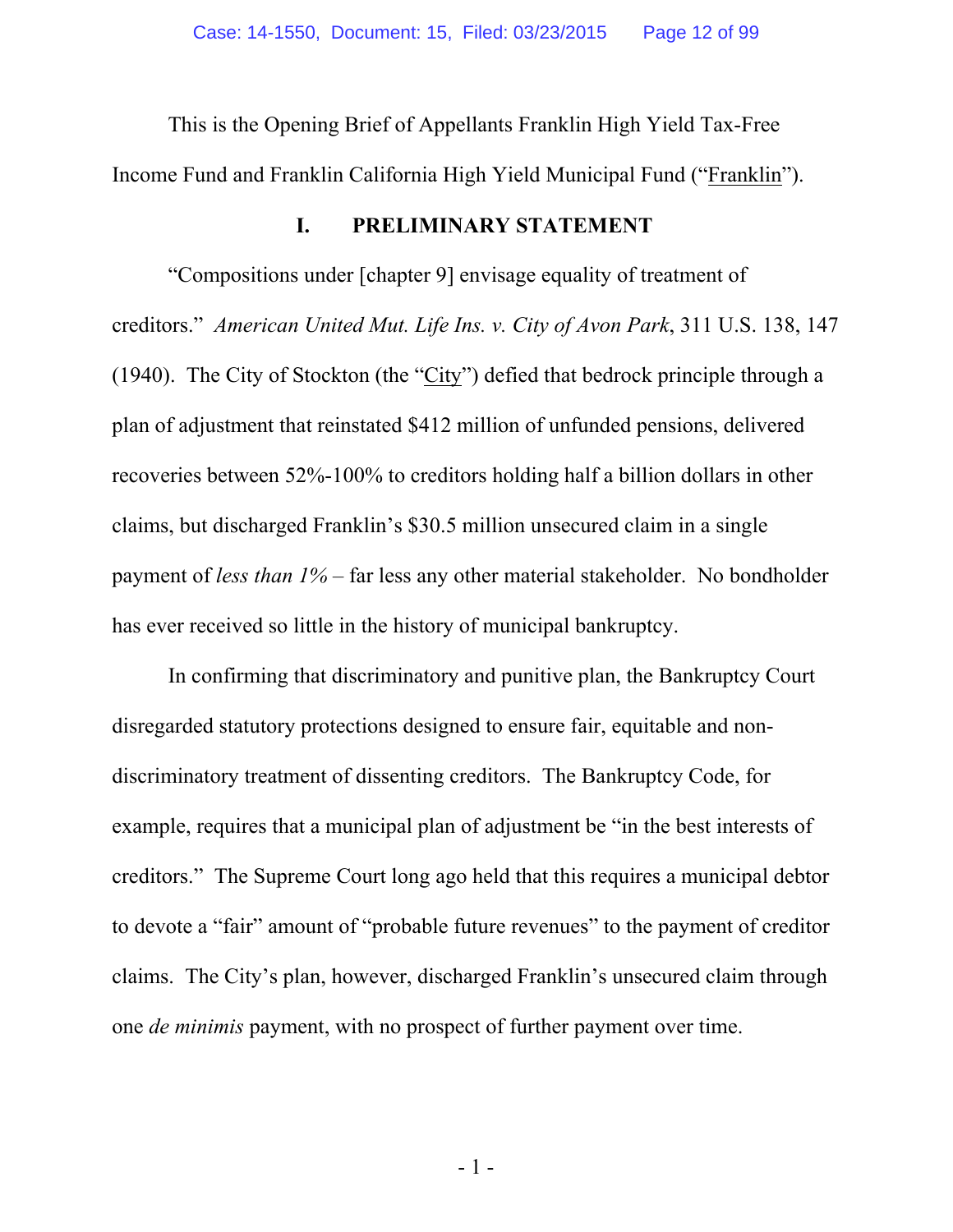The Court erred by neglecting evidence that the City could pay Franklin from future revenues, even if it chose not to impair pensions or alter the treatment of other creditors (who also are to be repaid over time). The Court instead reduced the "best interests" test to an impotent assessment of whether the plan was "the best that can be done" for creditors collectively, without considering Franklin's harsh individual treatment.

The Code also prohibits a municipal debtor from discriminating unfairly against dissenting classes. The City gerrymandered its plan to evade that rule, classifying Franklin with retirees who voted yes in exchange for the City's agreement not to impair their pensions. The Court endorsed that gerrymander, disregarded the plan's superior treatment of retiree claims within Franklin's class, and simply failed to address the abject discrimination against Franklin.

In fact, after five days of trial, reams of briefing, and a full day of post-trial argument, the Court ignored or glossed over *all* of the major legal and factual issues raised by Franklin, issuing a cursory ruling that does violence to basic tenets of bankruptcy law and provides no guidance about important issues of municipal restructuring. It is up to this Court to restore equality and equity by reversing confirmation and directing the City to fashion fair, non-discriminatory plan treatment for Franklin.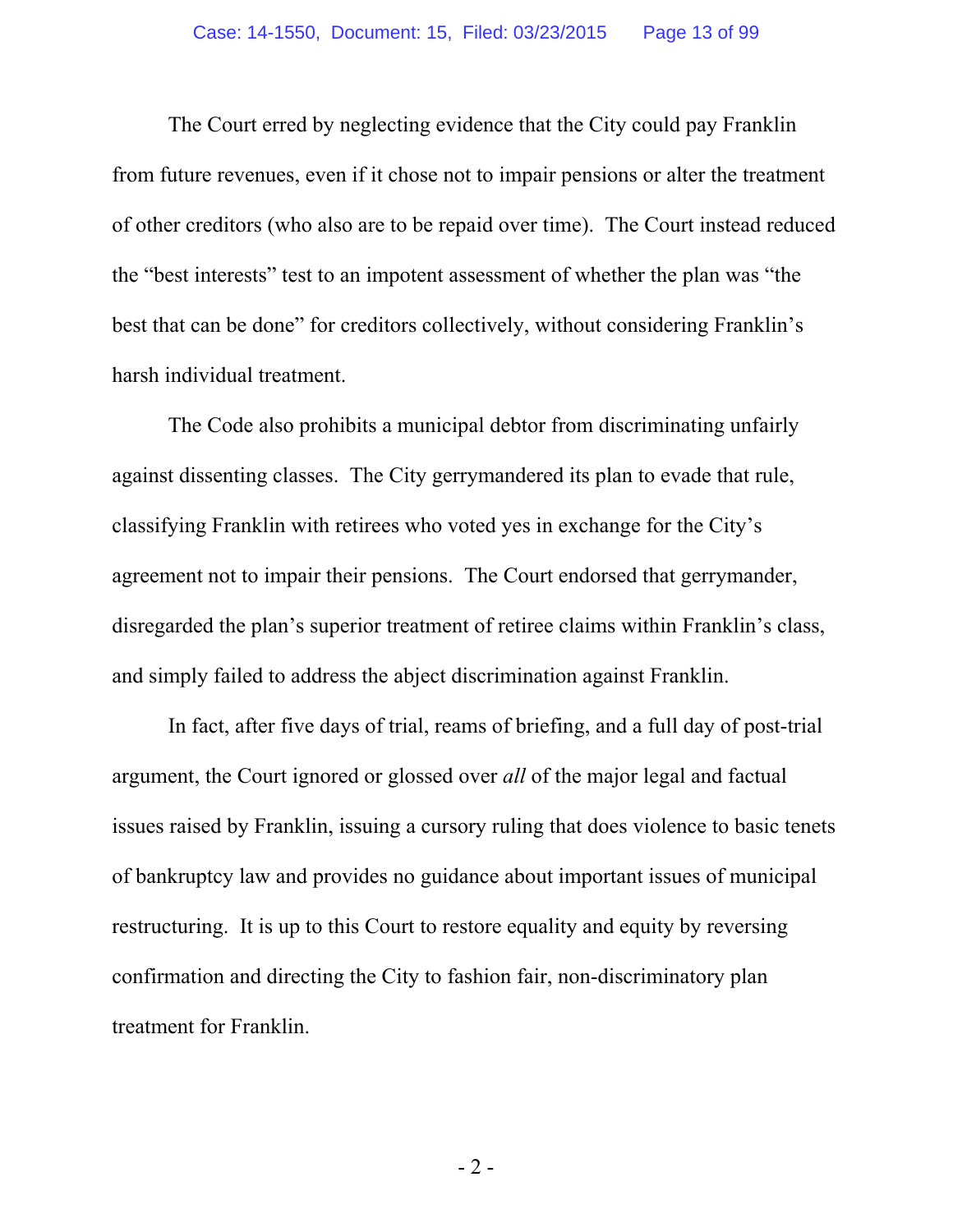#### **II. BASIS OF APPELLATE JURISDICTION**

This Court has jurisdiction under 28 U.S.C. §§ 158(b) and 158(c).

# **III. STATEMENT OF ISSUES PRESENTED AND APPLICABLE STANDARD OF APPELLATE REVIEW**

Did the Bankruptcy Court err in confirming the *First Amended Plan For The Adjustment Of Debts Of City Of Stockton, California, As Modified (August 8, 2014)*  (the "Plan")? Confirmation implicates five primary issues:

1. Did the Court err in concluding that the Plan was "in the best interests of creditors" within the meaning of section 943(b)(7) of the Code, where Franklin received less than 1% of its unsecured claim despite evidence that the City could pay more from future revenues?

2. Did the Court err in concluding that the Plan satisfied sections  $1122(a)$ ,  $1123(a)(4)$  and  $1129(b)$  of the Code, where the City gerrymandered classification to neuter Franklin's vote, provided superior recovery to claims within Franklin's class, and unfairly discriminated against Franklin by making greater payments on similarly-situated unsecured claims?

3. Did the Court err in concluding that claims for retiree health benefits payable over eighty years should not be discounted to present value, thereby reducing the distribution on Franklin's unsecured claim by more than 50%?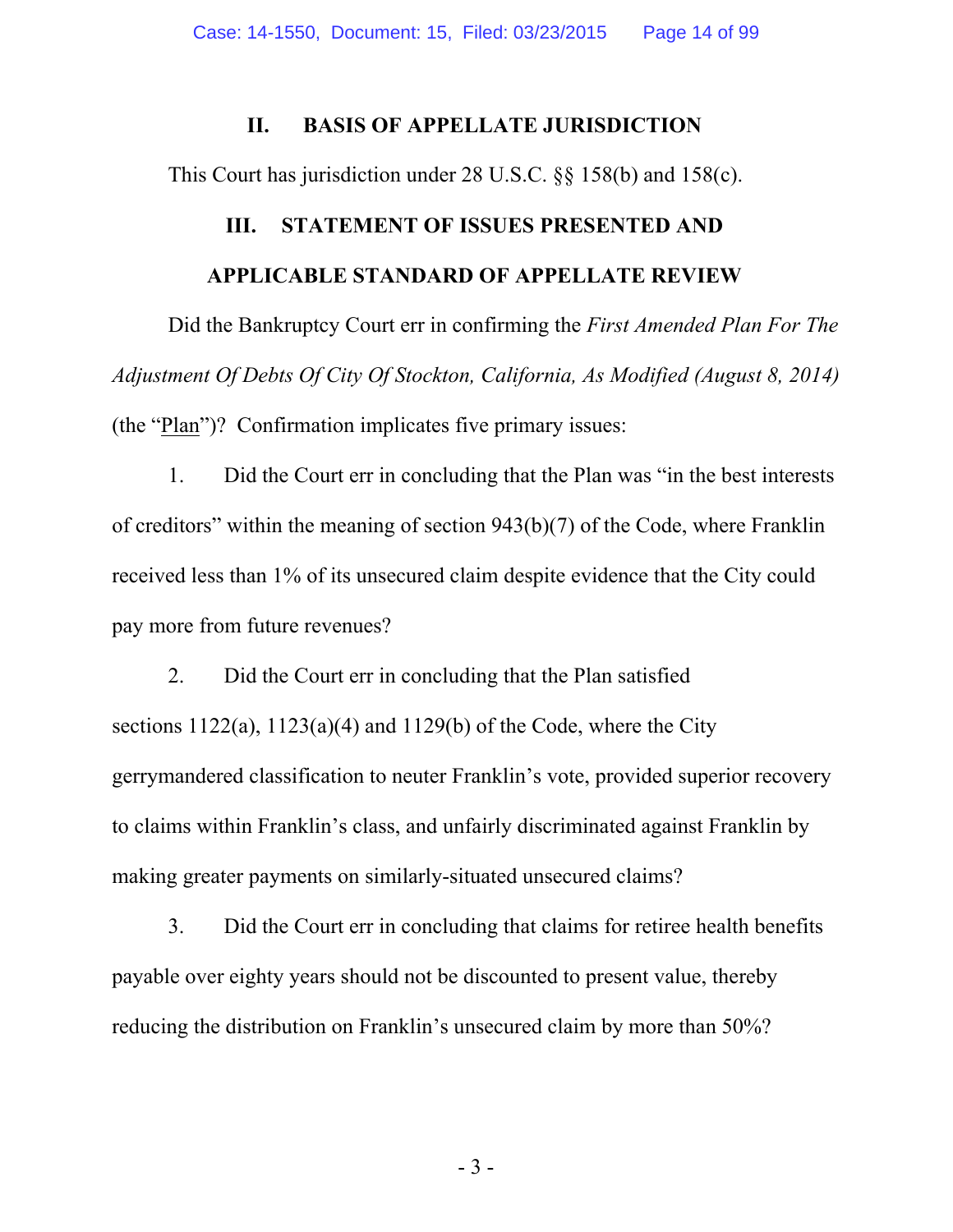4. Did the Court err in concluding that the Plan was "proposed in good faith" within the meaning of section  $1129(a)(3)$  of the Code notwithstanding the City's efforts to minimize payment to Franklin?

5. Did the Court err in concluding that section 943(b)(3) of the Code applied only to unpaid fees, allowing the City to pay approximately \$20 million to professionals during the bankruptcy case without disclosure or approval?

"An order confirming a plan of reorganization is a conclusion of law subject to *de novo* review." *In re Carolina Triangle L.P.*, 166 B.R. 411, 414 (B.A.P. 9th Cir. 1994).

### **IV. STATEMENT OF THE CASE**<sup>1</sup>

### **A. Nature Of The Case, Course Of Proceedings And Disposition In The Court Below.**

The City filed a petition under chapter 9 on June 28, 2012. The list of creditors accompanying the petition identified the California Public Employees Retirement System ("CalPERS"), the City's pension administrator, as the largest unsecured creditor, with a claim for "Unfunded Pension Costs" of \$147.5 million. $2$ The City, however, declared that employees and retirees had "borne more than

 $\overline{a}$ 1 Excerpts of the record that accompany this brief are cited as "ER." Other items from the docket of the bankruptcy case are cited as "DI." Capitalized terms not otherwise defined have the meanings set forth in the Plan.

<sup>2</sup> ER513 (Top 20). As shown in Section IV.B.6, the City's actual unfunded pension liability was nearly triple the listed amount.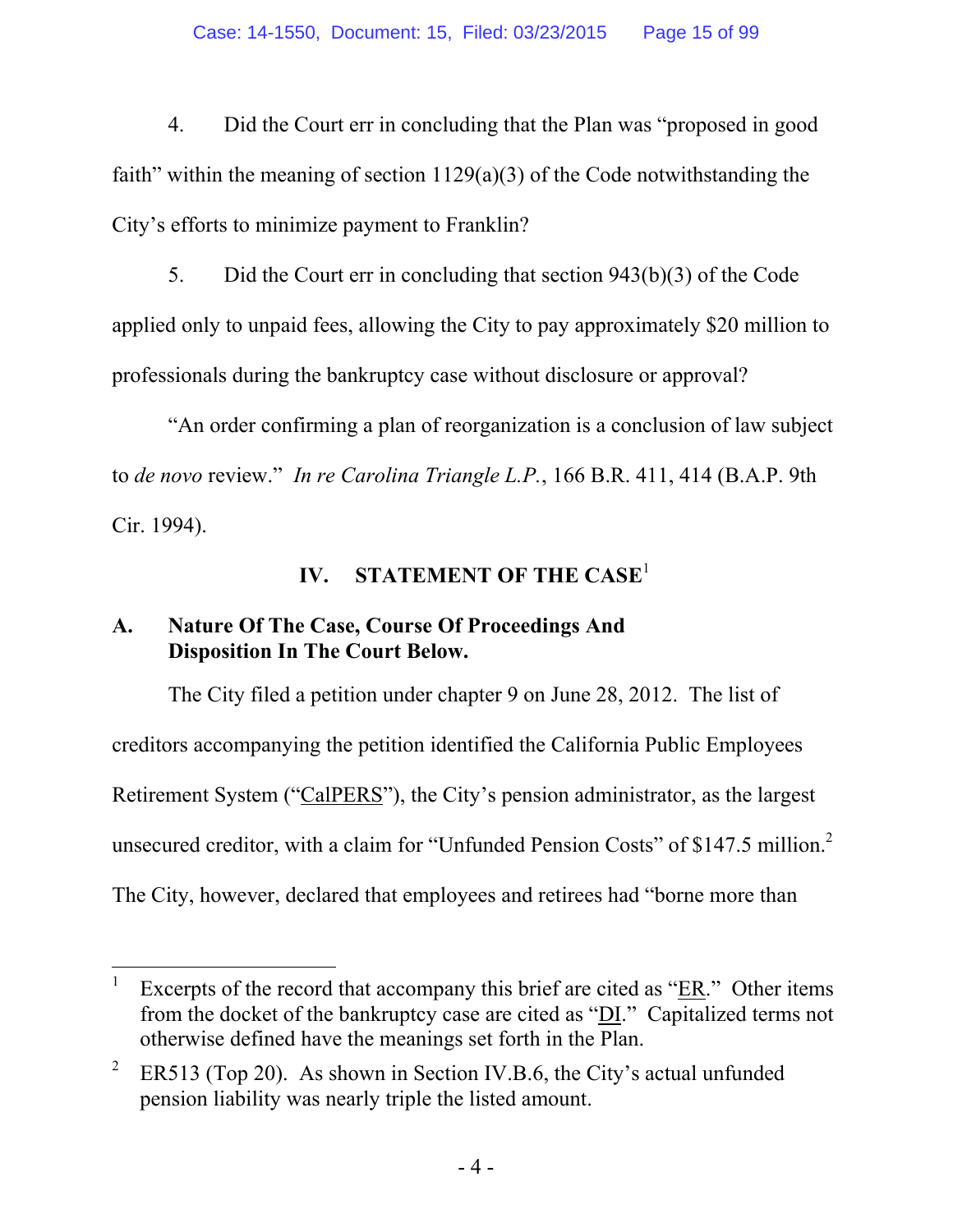their share of the bankruptcy burden" and vowed to exempt pension claims from the restructuring process.<sup>3</sup> The City also assured "vendors and service providers" that they would be paid in full in the ordinary course of business "without approval required by the Bankruptcy Court" (as they were in short order). Rather than seeking to restructure all of its liabilities, the City said it would focus on "unsustainable long term debt."<sup>4</sup>

The Court determined the City to be an eligible chapter 9 debtor and entered an order for relief on April 1, 2013, concluding that the City was insolvent and unable to pay its debts as they came due.<sup>5</sup> The City then filed the initial version of a plan of adjustment that, as amended, became the Plan. The Plan made good on the City's vow to leave pensions unimpaired. It also bestowed recoveries on other unsecured creditors – through future payments over thirty years or more – with present values ranging from 52% to 100%. For Franklin's unsecured claim, however, the Plan provided for a single payment of less than 1%.

Franklin objected to confirmation. Following extensive pre-trial briefing, the Court conducted a five-day trial, received multiple post-trial submissions, and heard a day of post-trial argument. On October 1, 2014, the Court issued an oral ruling concluding that the City's unfunded pension liabilities "could be adjusted"

<sup>3</sup> DI1657 (City post-trial br.) at 19.

<sup>4</sup> ER855-56 (vendor letter); ER649-51 (5/12/14 Tr.) (Burke).

<sup>5</sup> *In re City of Stockton*, 493 B.R. 772, 787-91 (Bankr. E.D. Cal. 2013).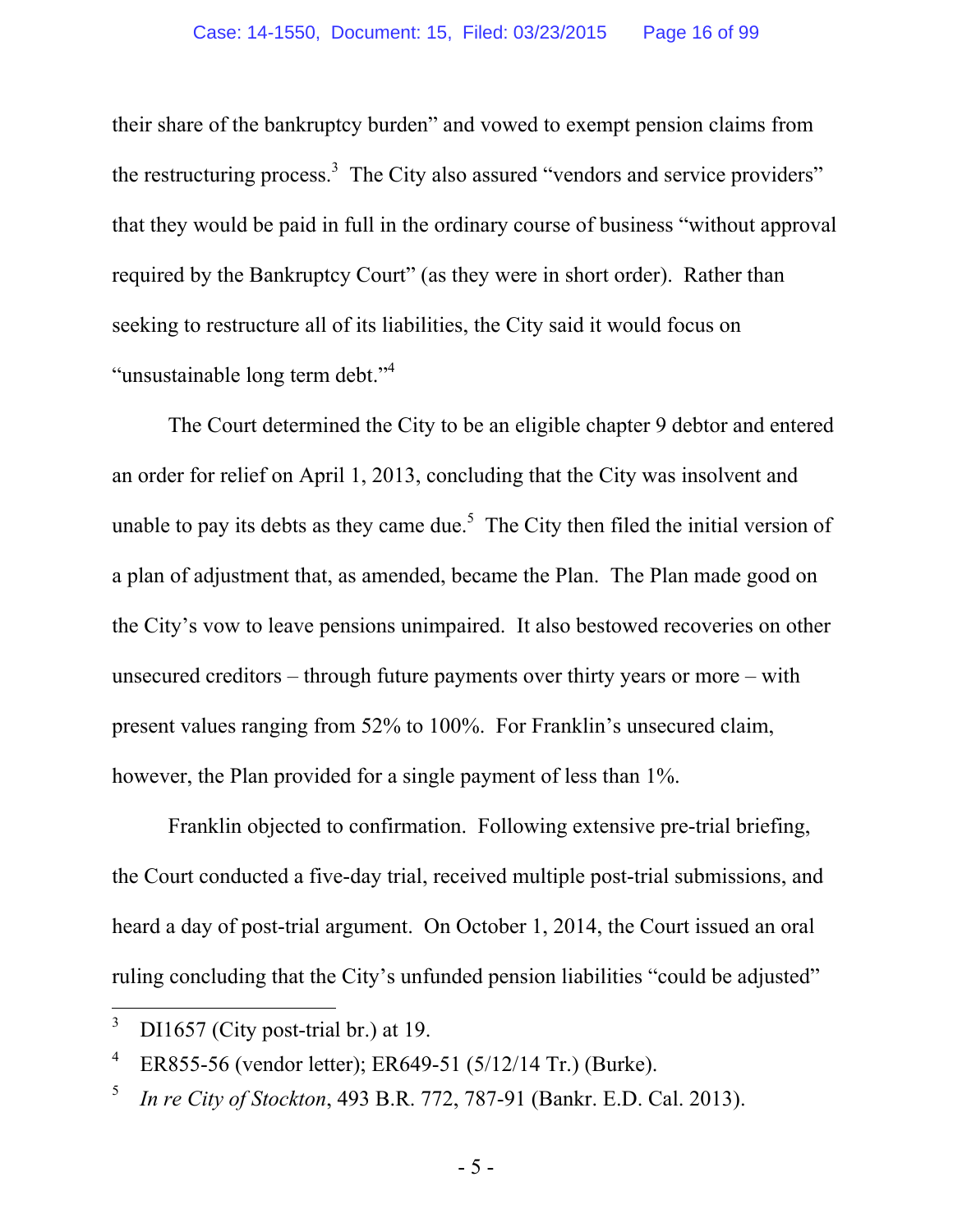in the bankruptcy case.<sup>6</sup> The Court kept the matter of confirmation under submission until October 30, 2014, when it issued an oral decision overruling Franklin's objection even though the Plan did not "adjust" pensions (the largest unsecured debt) despite the City's ability to do so.<sup>7</sup> By subsequent oral decision, the Court denied Franklin's motion for a stay pending appeal, concluding that it could fashion effective relief – which "most certainly would involve more money for Franklin" – on remand in the event of appellate reversal. $8$ 

At the time of confirmation, the Court stated that it was "not planning on writing something separately."<sup>9</sup> Three months later, without giving a reason for the change, the Court issued an *Opinion Regarding Confirmation And Status Of CalPERS*, a fifty-four page published opinion that "supplements" the oral rulings regarding pensions and confirmation.<sup>10</sup> The Court entered a confirmation order that same day, followed by an amended Opinion on February 27, 2015.<sup>11</sup>

The Plan became effective on February 25, 2015. Confirming the evidence of its rehabilitated finances and bright future, the City declared on that day that

 $\overline{a}$ 

9 ER445 (10/30/14 Tr.).

<sup>6</sup> ER386-408 (10/1/14 Tr.).

<sup>7</sup> ER411-55 (10/30/14 Tr.).

<sup>8</sup> ER479 (1/20/15 Tr.).

 $10$  DI1873 (Confirmation Opinion).

<sup>&</sup>lt;sup>11</sup> ER304-61 (Amended Opinion) (" $\underline{Op}$ "); ER224-303 (Confirmation Order).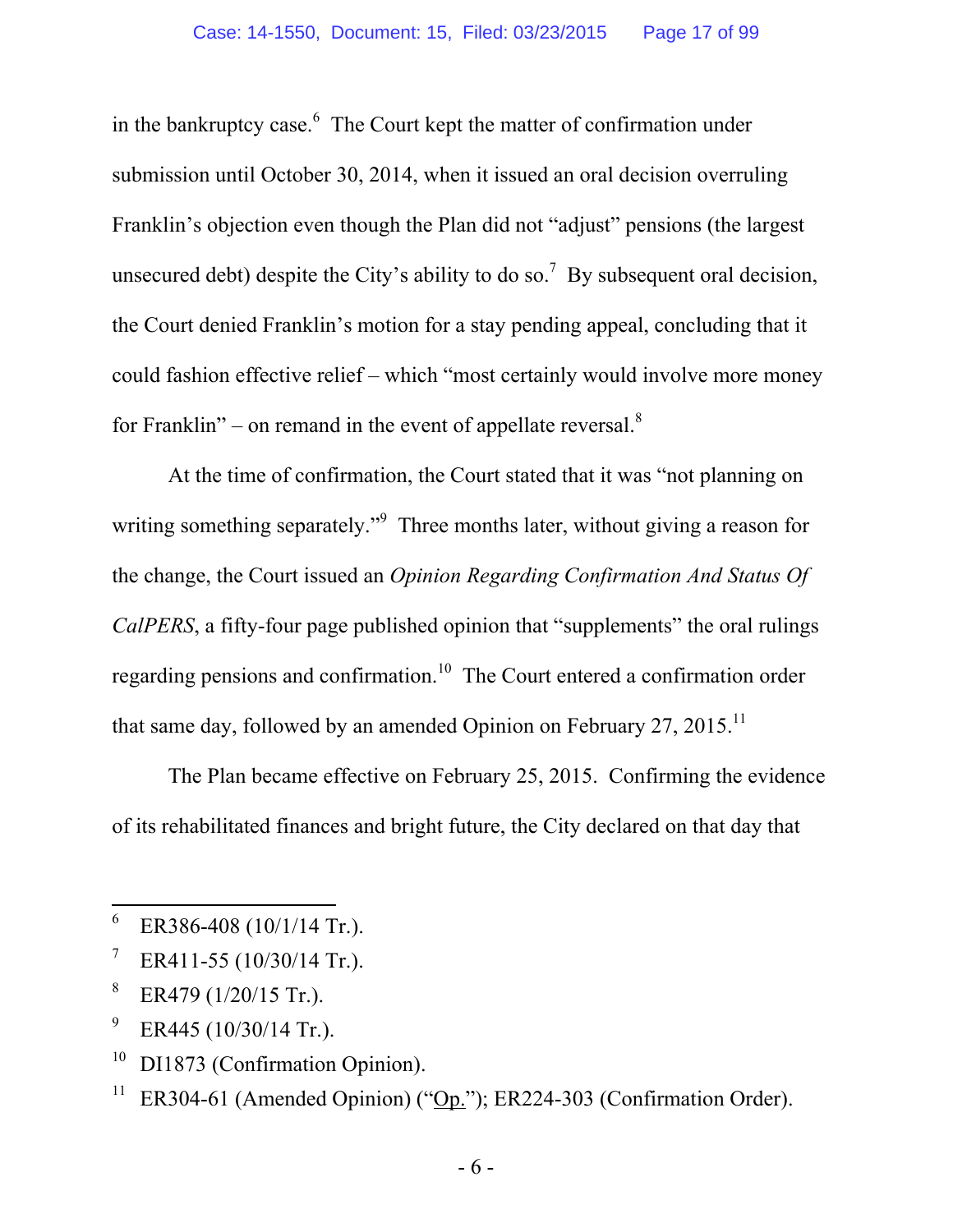"we emerge from bankruptcy a renewed city, perhaps better prepared for our future than any other city in the State."<sup>12</sup> This appeal ensued.

### **B. Facts Relevant To The Issues Presented For Review.**

### **1. Franklin's \$30.5 Million Unsecured Claim.**

The Franklin funds in this appeal invest in municipal bonds and securities with the primary objective of generating tax-exempt income for fund investors, who include many retirees. They typically purchase bonds at issuance and hold them through maturity.

Consistent with that mission, in 2009 Franklin funded the entire issuance of \$35 million 2009 Stockton Public Financing Authority Lease Revenue Bonds, 2009 Series A (the "Bonds"). The City used Franklin's loan to build police and fire stations, seven parks, and other important public facilities.<sup>13</sup> The City,

 $\overline{a}$ 12 Kurt O. Wilson, *An Open Letter To The Community* (Feb. 25, 2015) [*Open Letter*] at 1, *available at* http://www.stocktongov.com/featured/feature1.html? rand=806. The Court may take judicial notice of this public communication by a party. *E.g.*, *In re Icenhower*, 755 F.3d 1130, 1142 (9th Cir. 2014) ("Judicial notice may be taken 'at any stage of the proceeding.'") (quoting Fed. R. Evid. 201(d)); *In re Homestore.com, Inc. Sec. Litig.,* 347 F. Supp. 2d 814, 817 (C.D. Cal. 2004) ("the Court may take judicial notice of press releases").

ER632-33 (Official Statement); ER902-03 (Dieker).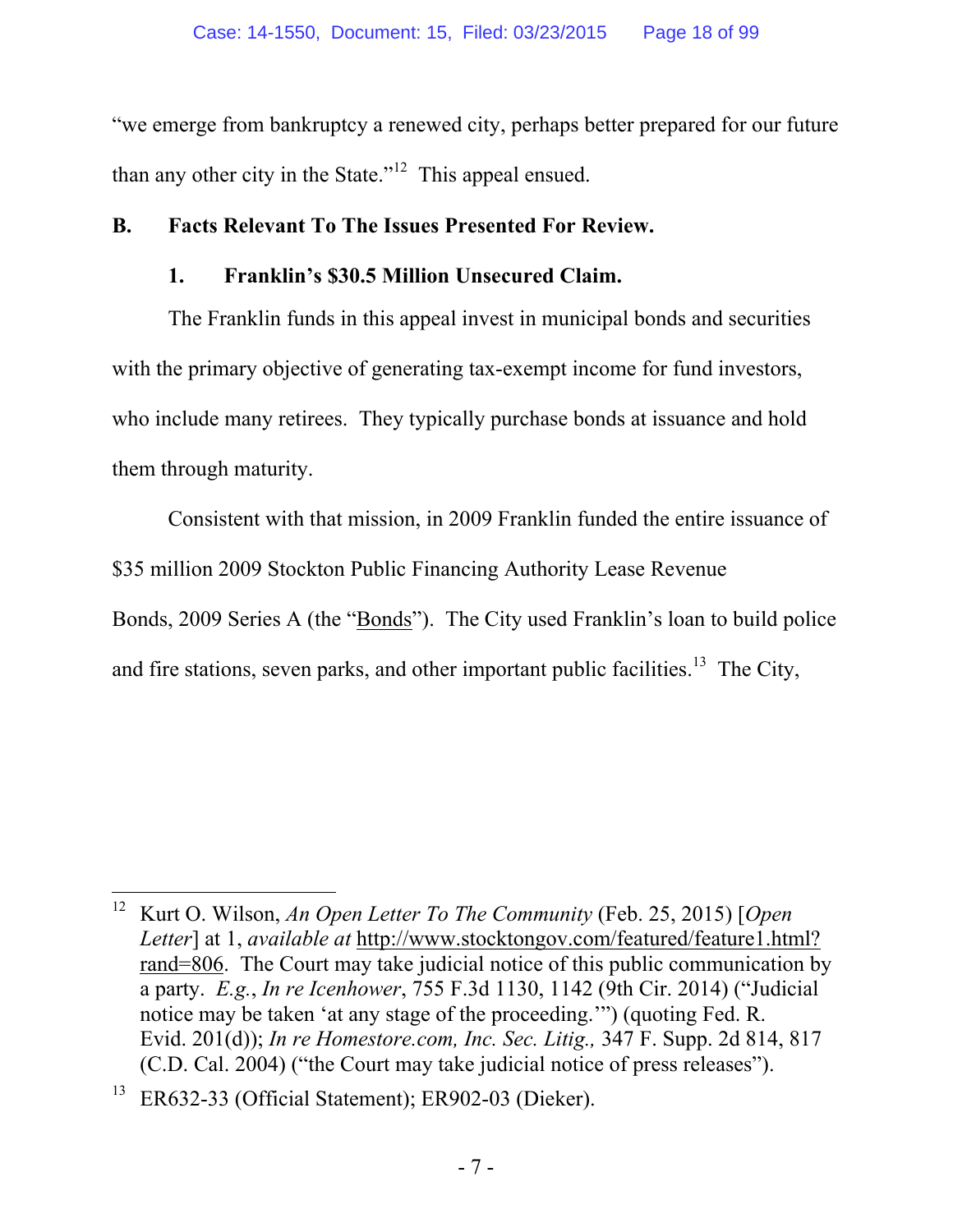however, made just four interest payments (and repaid no principal) before defaulting in March 2012, four months before it filed for bankruptcy.<sup>14</sup>

The Bonds were structured as "lease revenue" bonds. During the bankruptcy case, the City asserted that Franklin's claim was completely unsecured and should be capped at three years of debt service (less than \$9 million) pursuant to section  $502(b)(6)$  of the Code.<sup>15</sup> The City singled out Franklin for such treatment even though all but one of the City's other bond issues had the same or a "similar structure" as the Bonds.<sup>16</sup>

This unprecedented argument required Franklin to seek declaratory relief regarding the Bonds.<sup>17</sup> After substantial litigation, the City abruptly conceded defeat and stipulated that Franklin was entitled to an uncapped claim for the full amount of the Bonds, secured by possessory interests in the relevant "leased" property.<sup>18</sup> Yet, although it had represented the "estimated market value" to be

<sup>&</sup>lt;sup>14</sup> ER583 (Disclosure Statement) ("DS"). The indenture trustee for the Bonds made interest payments due in March and November 2012 from a debt service reserve fund. DI504. No additional payments were made.

<sup>&</sup>lt;sup>15</sup> ER581 (DS).

 $^{16}$  ER582 (DS).

<sup>&</sup>lt;sup>17</sup> ER194-223 (AP docket).

<sup>&</sup>lt;sup>18</sup> ER622-25 (Partial Judgment); ER761-62 (Plan  $\S$ § I.A.94, 95, 101).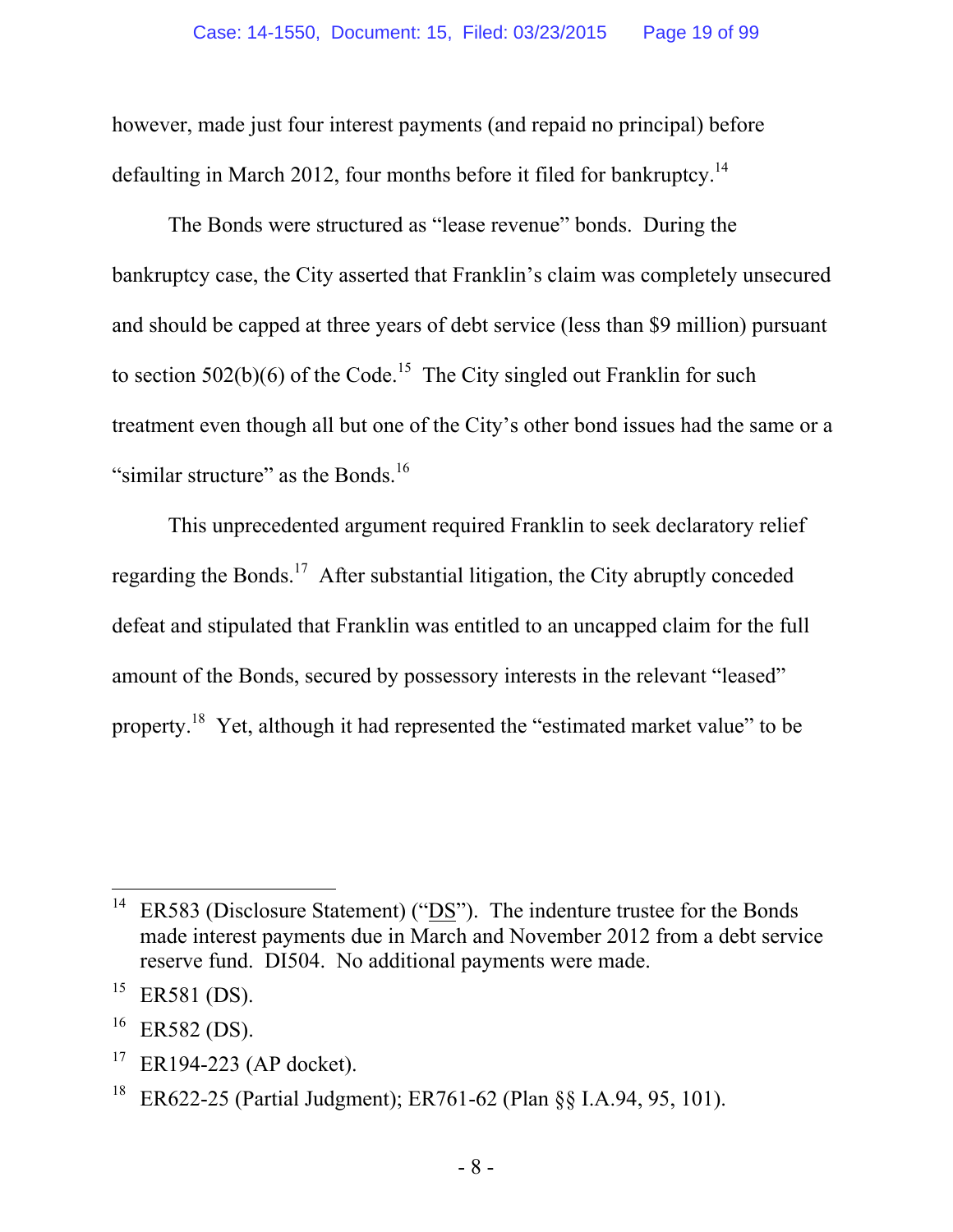approximately \$36.3 million at issuance,<sup>19</sup> the City insisted that Franklin's collateral was now worthless, requiring valuation litigation.

Ultimately, the Court valued the collateral at  $$4.052.000<sup>20</sup>$  As a consequence, Franklin was allowed a secured claim of \$4,052,000 and an unsecured deficiency claim of  $$30,480,190.<sup>21</sup>$ 

### **2. Other Unsecured Liabilities.**

At the time it filed for bankruptcy, the City had hundreds of millions of dollars of unsecured "general fund" debt in addition to Franklin's Bonds.<sup>22</sup>

Bond debt. For example, the City was liable for \$266 million in additional unsecured (or partially secured) general fund bond debt, summarized as follows:<sup>23</sup>

<sup>19</sup> 19 ER632 (Official Statement). As explained in Section VI.A.6, Franklin's expert found that representation to be "flawed, misleading and erroneous for any lending or extension of credit purpose." ER589, 598 (Chin Report).

<sup>&</sup>lt;sup>20</sup> ER364-83 (7/8/14 Tr.).

<sup>&</sup>lt;sup>21</sup> ER779-81 (Judgment); ER762-63 (Plan §§ I.A.101-102); ER225 (Confirmation Order). The allowed unsecured claim accounts for funds held in reserve by the indenture trustee for the Bonds as of the petition date. *See* Op. at 1 n.1; DI504.

<sup>&</sup>lt;sup>22</sup> "General fund" debt means obligations of the City's general fund, like the Bonds, as opposed to obligations payable exclusively from special revenues or restricted funds, which were not subject to impairment in the City's case. *See* 11 U.S.C. §§ 922(d), 927, 928.

<sup>&</sup>lt;sup>23</sup> ER544 (Ask).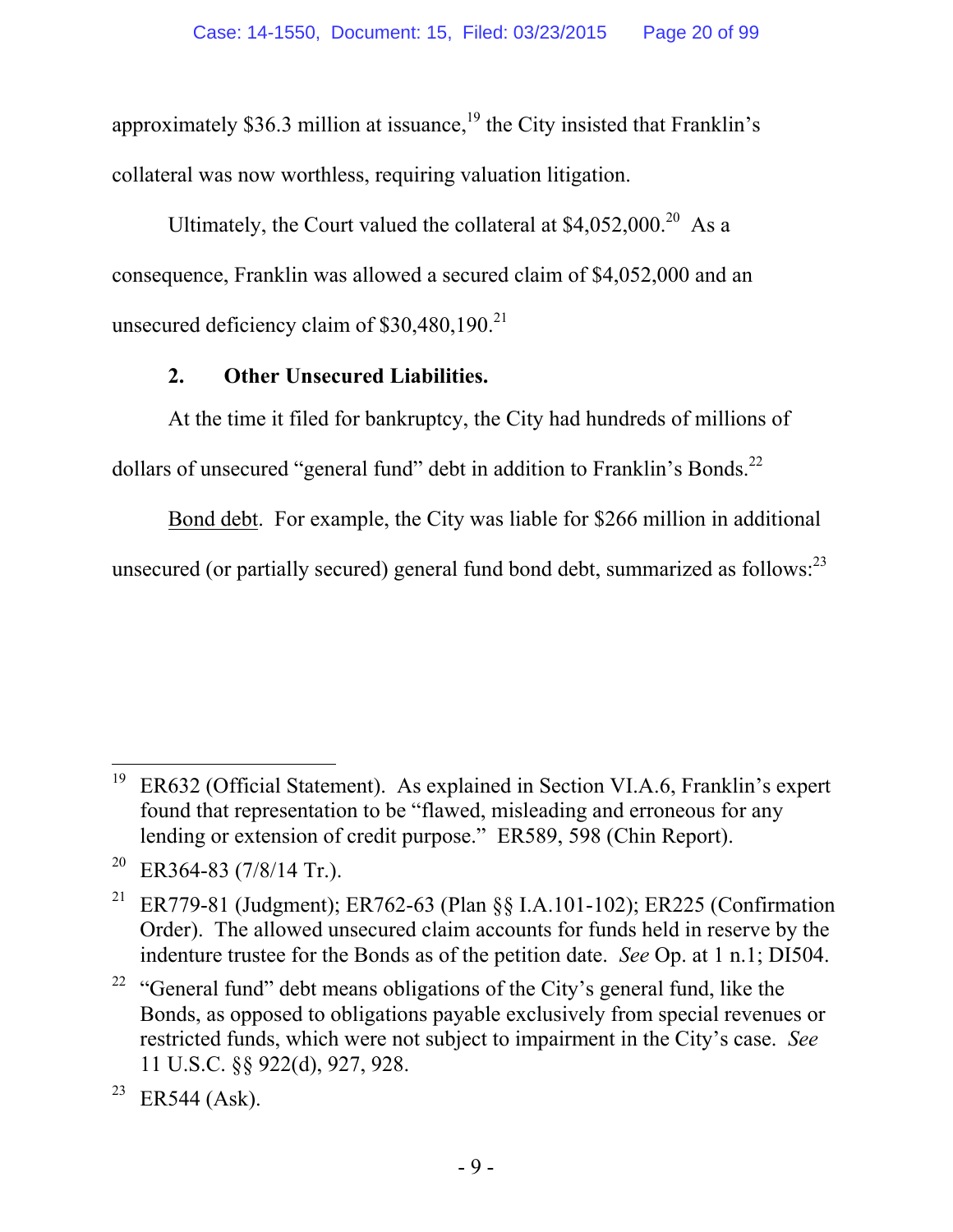| <b>Table 1: City Unsecured/Undersecured Debt For Borrowed Money</b> |                                           |                             |  |
|---------------------------------------------------------------------|-------------------------------------------|-----------------------------|--|
| Claim                                                               | <b>Security</b><br>(possessory interests) | <b>Amount</b><br>(millions) |  |
| 2003 Fire/Police/Library Certificates                               | Police/fire stations; library             | \$12.6                      |  |
| 2004 Arena Bonds                                                    | Stockton Arena                            | \$45.1                      |  |
| 2004 Parking Bonds                                                  | Parking structures                        | \$31.6                      |  |
| 2006 SEB Bonds                                                      | <b>Eberhardt Building</b>                 | \$12.1                      |  |
| 2007 Office Building Bonds                                          | 400 E. Main Office Building               | \$40.4                      |  |
| Pension Obligation Bonds                                            | <b>None</b>                               | \$124.3                     |  |
|                                                                     | <b>T</b> otal                             | \$266.1                     |  |

The City's largest bond issue – the Pension Obligation Bonds – was completely unsecured. The City's other bonds were "lease revenue" bonds with a "similar structure" as Franklin's Bonds.<sup>24</sup> At the time the Bonds were issued to Franklin with an "A" rating in 2009, Standard & Poor's gave the *same underlying rating* to those other bonds.<sup>25</sup>

During the case, the City refused to disclose a value for any collateral securing the other bonds,  $^{26}$  and the Court overruled Franklin's request for valuation information in the City's disclosure statement.27 City witnesses testified that *the* 

<sup>24</sup>  $ER582$  (DS).

<sup>&</sup>lt;sup>25</sup> ER912-16 (S&P ratings). The "underlying rating" is that which removes the rating associated with the bond insurer.

 $26$  DI1198 (City DS rpy.) at 4.

<sup>&</sup>lt;sup>27</sup> ER772-77 (11/18/13 Tr.).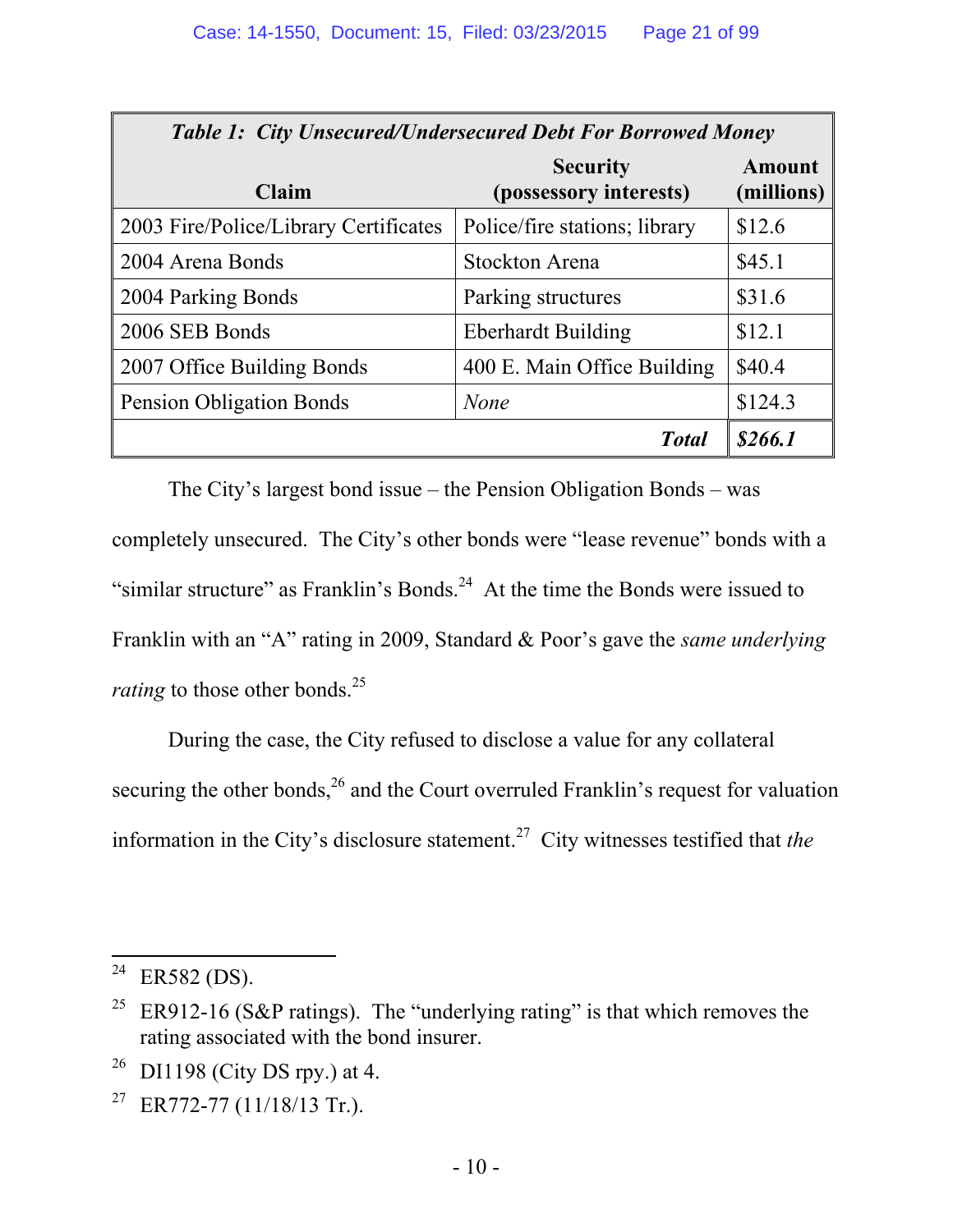*City never valued any of the relevant collateral*. 28 The record therefore is void of evidence establishing the extent to which the other bonds were secured, if at all.

Retiree liability.The City also had substantial prepetition debt to retirees for unfunded retirement benefits. That liability had two intertwined components. *First*, the City had promised 1,100 retirees (and a dependent each) health care benefits for life.<sup>29</sup> The City's Human Resources Director testified that, because there was no minimum service requirement, "an employee could work in Stockton for a few months and obtain uncapped health benefits for the rest of his or her life."<sup>30</sup> The benefits were "well beyond what other cities offered"<sup>31</sup> and City representatives described them as a "Lamborghini plan" that was, "if not the most generous, one of the most generous in the state."32

"The problem with conferring such a benefit was that the City did not fund it on an actuarially sound basis. The City set aside no money to fund this future liability."<sup>33</sup> The former City Manager thus described the health benefit program as

<sup>&</sup>lt;sup>28</sup> ER630 (Toppenberg) ("The City has not appraised any of these properties."); ER671-74 (5/13/14 Tr.) (Toppenberg).

<sup>&</sup>lt;sup>29</sup> ER515, 518-21 (Haase).

 $30$  ER515 (Haase).

 $31$  ER515 (Haase).

 $32$  ER783 (Miller video); ER789 (Deis).

 $33$  ER516 (Haase).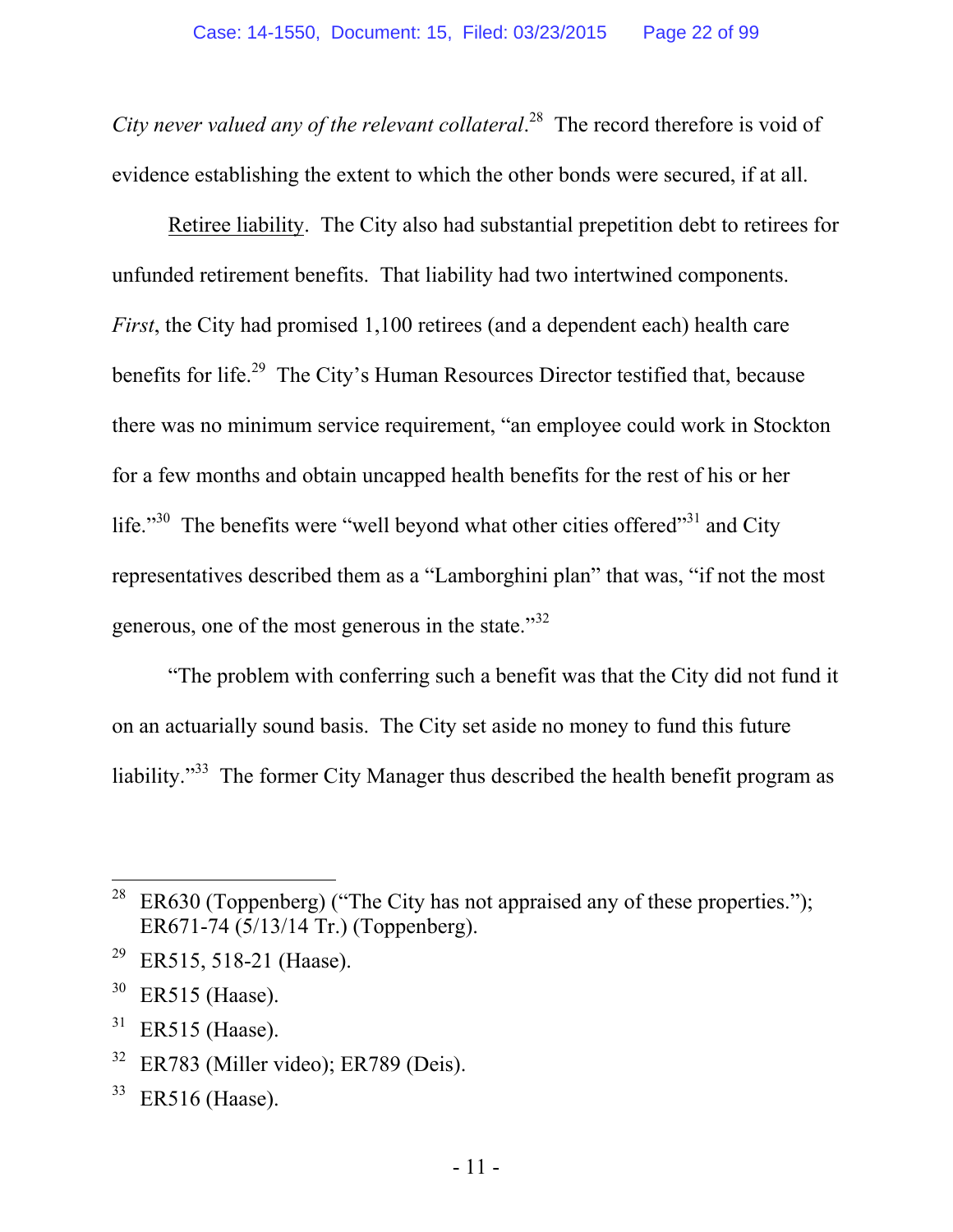a "Ponzi scheme."34 Indeed, by the time of bankruptcy the program had exploded into a liability that exceeded 400% of payroll and required annual funding over 30% of payroll, much higher than obligations of peer cities.<sup>35</sup> The Court concluded that the retiree claims for health benefits should be allowed in a total undiscounted amount of \$545 million.<sup>36</sup>

*Second*, retirees also had \$289 million in prepetition claims for unfunded pensions, calculated on a market value basis excluding pensions owed to current employees.<sup>37</sup> Unfunded pensions were very large because the City had allowed employees to turn "pension spiking into an art form," resulting in "much larger pensions for the rest of their lives."38

 $\overline{a}$ 34 Jim Christie, *Stockton Bankruptcy The Result of 15-Year Spending Binge*, REUTERS (July 4, 2012), *available at* http://www.huffingtonpost.com/2012/ 07/04/stockton-bankruptcy\_n\_1648634.html.

<sup>35</sup> ER522-25 (Haase).

ER782 (Minute Order); ER458 (12/10/14 Tr.). As described in Section VI.C, the Court erred in not discounting that liability to present value.

 $37$  ER612 (Moore Report); ER741-44 (5/14/14 Tr.) (Moore). The unfunded pension liability to retirees was approximately \$149 million using the "actual value of assets" methodology. *Id.*; Op. at 23 n.25.

<sup>38</sup> ER783 (Miller video); *see City of Stockton*, 493 B.R. at 779 (noting "phenomenon of so-called 'pension-spiking' in which a pension could be substantially greater than the retiree's actual final salary").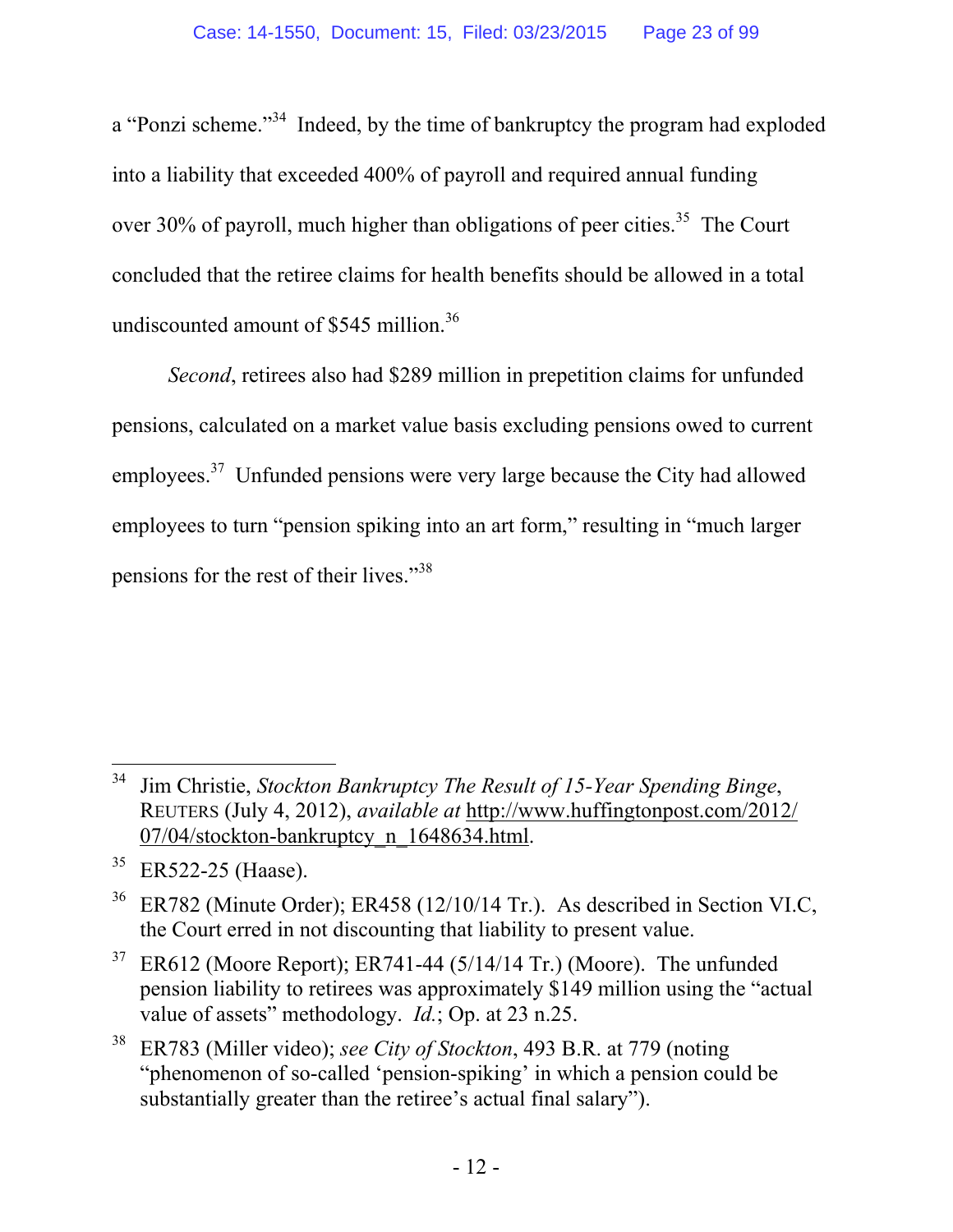Although the City classified retiree health and pension obligations separately, the liabilities arose from the same contracts – collective bargaining agreements – and were components of the same claims.<sup>39</sup>

Trade debt. Finally, the City had more than \$4 million in prepetition trade debt. The City paid all of it during the bankruptcy case without approval of the Court and without determining whether trade creditors would have stopped dealing with the City if not paid, whether their services could have been replaced, or whether they were "critical" to operations.<sup>40</sup>

#### **3. Settlements.**

Prior to bankruptcy, the City engaged in the pre-bankruptcy "neutral evaluation" mediation process required by California law.<sup>41</sup> During that mediation, the City proposed a restructuring through what became known as the "Ask."<sup>42</sup>

In the Ask, the City proposed to pay Franklin's claim over forty years from restricted funds known as public facilities fees ("PFFs"), which were not available to pay other general fund liabilities. The City projected that Franklin would "receive[] its full principal and interest payments including repayment of impaired amounts but [because payment] takes place over an extended period of time [the

<sup>&</sup>lt;sup>39</sup> ER764-65 (Plan § I.A.163); ER527-30 (TRO app.); ER532-39 (Milnes).

<sup>&</sup>lt;sup>40</sup> ER654-56 (5/12/14 Tr.) (Burke); ER646-51 (5/12/14 Tr.) (Leland); ER790-92 (LRFP).

<sup>41</sup> *See* CAL. GOV'T CODE §§ 53760(a), 53760.3.

<sup>42</sup> *Stockton*, 493 B.R. at 781-83.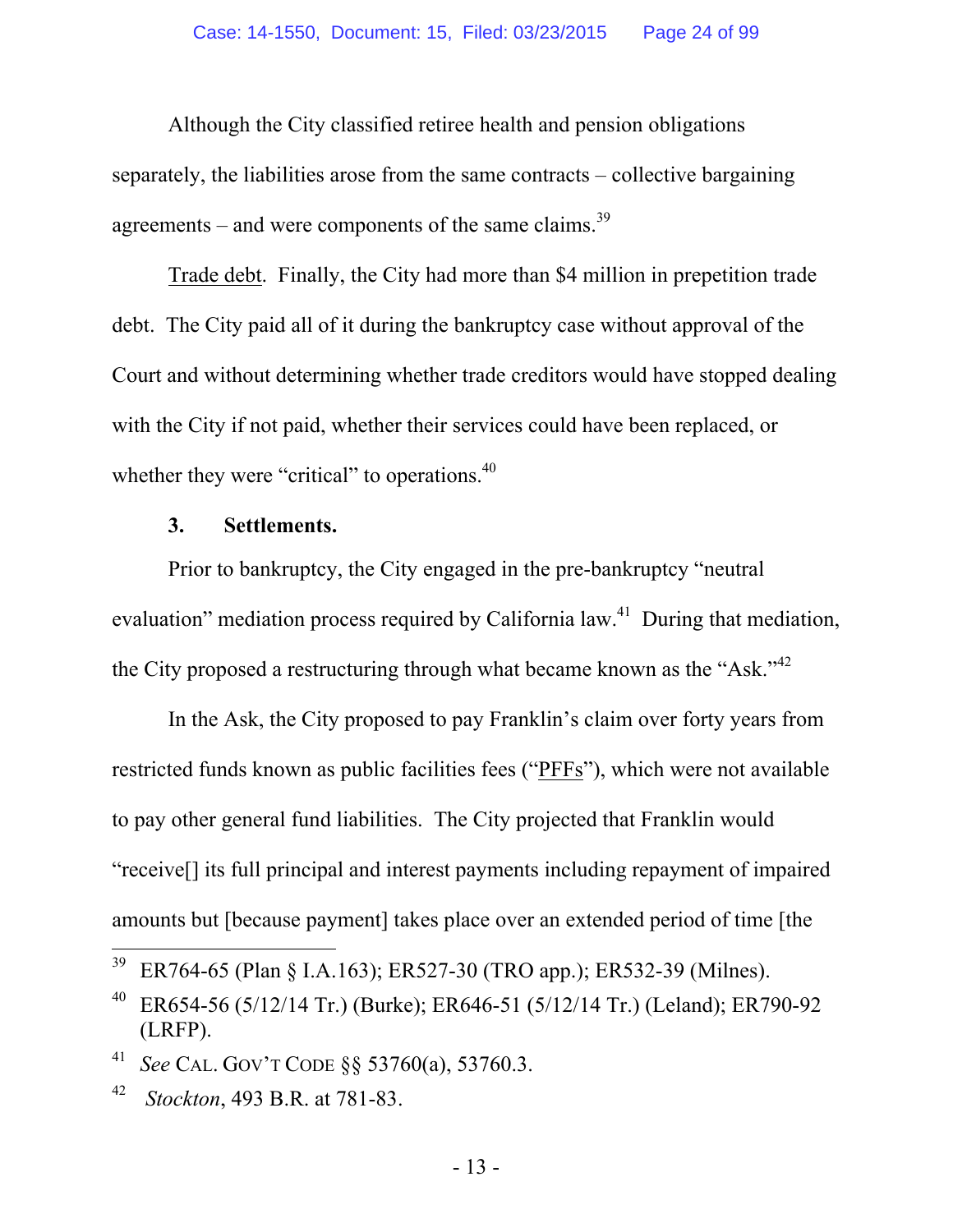proposal] result[s] in a 45.5% discount on a net present value basis."43 Franklin made a good faith counterproposal but the City neither responded nor engaged Franklin in a back-and-forth settlement dialogue.<sup>44</sup>

Franklin did not accept the City's "take-it-or-leave it" offer and the City commenced bankruptcy. The Court appointed Bankruptcy Judge Perris (D. Or.) as mediator for plan-related matters<sup>45</sup> and the City and Franklin participated in multiple mediation sessions over the next year, but no compromise was reached.<sup>46</sup>

The City eventually cut deals with all other material unsecured creditors.<sup>47</sup> Most notably for this appeal, the City reached agreement with the official committee of retirees (the Retirees Committee) regarding treatment of claims for retirement benefits. The settlement had two intertwined elements (just like the retiree claims themselves): (1) payment of \$5.1 million on the unsecured health benefit claims; *and* (2) assumption and full payment of all \$289 million of

 $\overline{a}$  $43$  ER542-43, 545-48 (Ask).

<sup>44</sup> *Stockton*, 493 B.R. at 783 ("Objector Franklin Advisors did make a counterproposal regarding a different bond issue, which the City concedes was made in good faith but which was too far removed from the relief the City needed on that bond issue to open a path for exploration."); ER621 (4/7/14 Tr.).

<sup>45</sup> Op. at 52; *Stockton*, 493 B.R. at 783; DI384 (Order Appointing Mediator).

<sup>46</sup> ER580 (DS); ER415 (10/30/14 Tr.); ER770-71 (11/18/13 Tr.); DI1243 (City conf. br.) at 40 n.21; DI1198 (City DS rpy.) at 1-2.

 $47$  Op. at 53.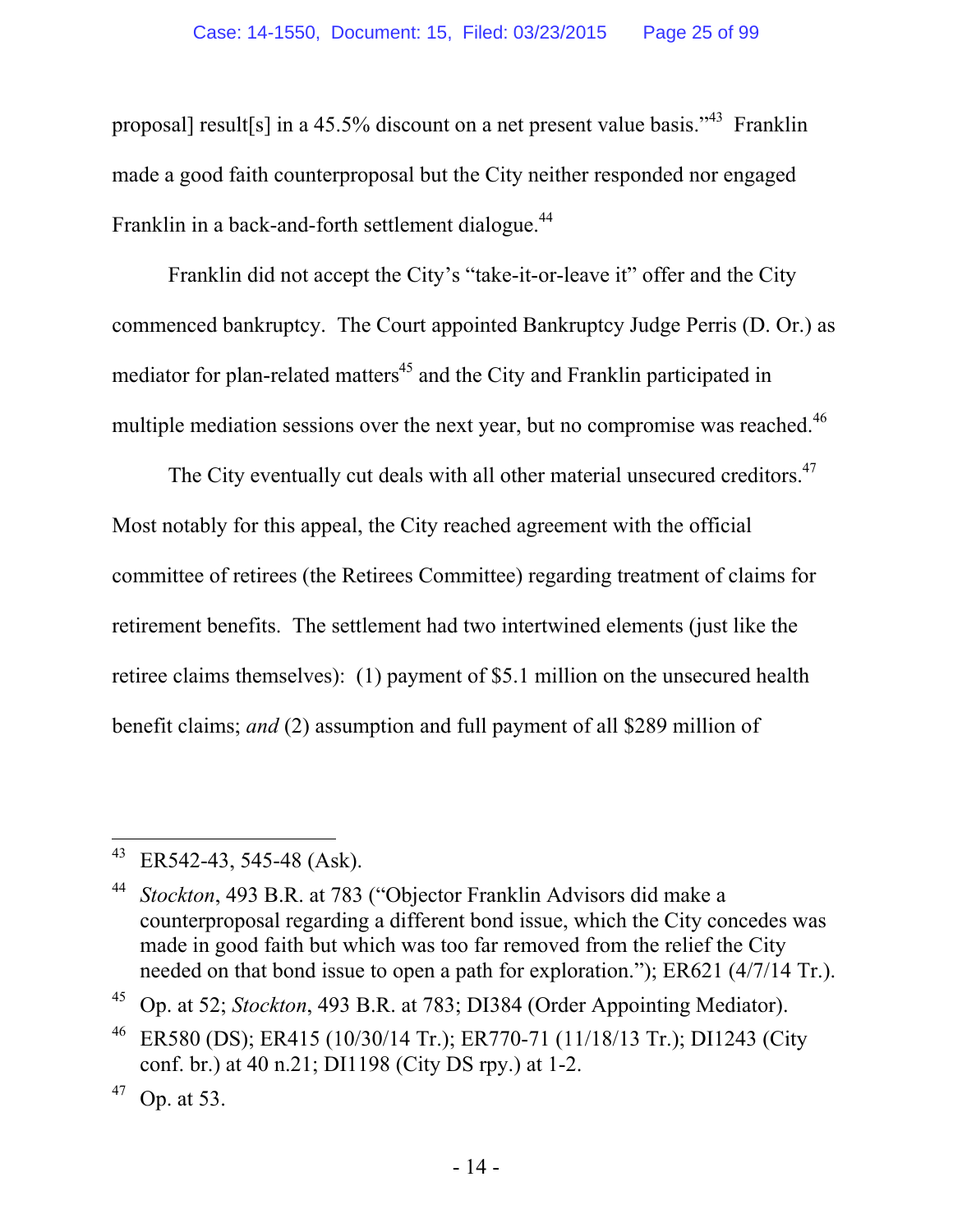unfunded pensions.<sup>48</sup> Full payment of pensions was the lynchpin of the settlement.<sup>49</sup> Considered together, according to the City's calculations, the settlement resulted in an average  $70\%$  recovery by retirees.<sup>50</sup>

### **4. The Discriminatory Plan.**

The Plan memorialized the City's creditor settlements as follows:<sup>51</sup>

| <b>Table 2: Unsecured/Undersecured Creditor Recoveries Under The Plan</b> |                                         |                                                               |                                             |
|---------------------------------------------------------------------------|-----------------------------------------|---------------------------------------------------------------|---------------------------------------------|
| <b>Class</b>                                                              | Claim                                   | <b>Recovery</b>                                               | <b>Payment</b>                              |
| 1                                                                         | 2003 Certificates                       | 106.4%                                                        | Through 2048                                |
| $\overline{2}$                                                            | 2006 SEB Bonds                          | 100% (unimpaired)                                             | Through 2031                                |
| 3                                                                         | 2004 Arena Bonds                        | 96.7%                                                         | Through 2036                                |
| $\overline{4}$                                                            | 2004 Parking Bonds                      | 85.6% (plus new collateral)                                   | Through 2047                                |
| 5                                                                         | 2007 Office<br><b>Building Bonds</b>    | 53.9% (based on creditor<br>appraisal; City did not value)    | $n/a$ (transfer of<br>fee simple title)     |
| 6                                                                         | Pension Obligation<br><b>Bonds</b>      | 51.9% (plus contingent sums)<br>payable from future revenues) | Through 2053                                |
| <i>12</i>                                                                 | <b>Franklin</b><br>unsecured claim      | 0.93578%                                                      | <b>One payment</b><br>$of \approx $285,000$ |
| 12/15                                                                     | Retirees (health)<br>benefits/pensions) | 53\%-70\%                                                     | Lifetime of<br>each retiree                 |

 $\overline{a}$ 48 ER841-42 (settlement summary).

<sup>49</sup> ER843-46 (Retiree Committee letter); ER847-50 (Retiree Committee responses); ER871-76 (newsletter); ER877-81 (newsletter); DI1657 (City posttrial br.) at 22; DI1655 (retiree br.) at 4-5; DI1659 (SPOA br.) at 12-13.

 $50$  ER579 (DS) ("The elimination of City paid health benefits for current retirees and their dependents on average amounted to 30% of their total postemployment benefits.").

<sup>&</sup>lt;sup>51</sup> ER617-18 (Moore Report); ER745-46 (5/14/14 Tr.) (Moore).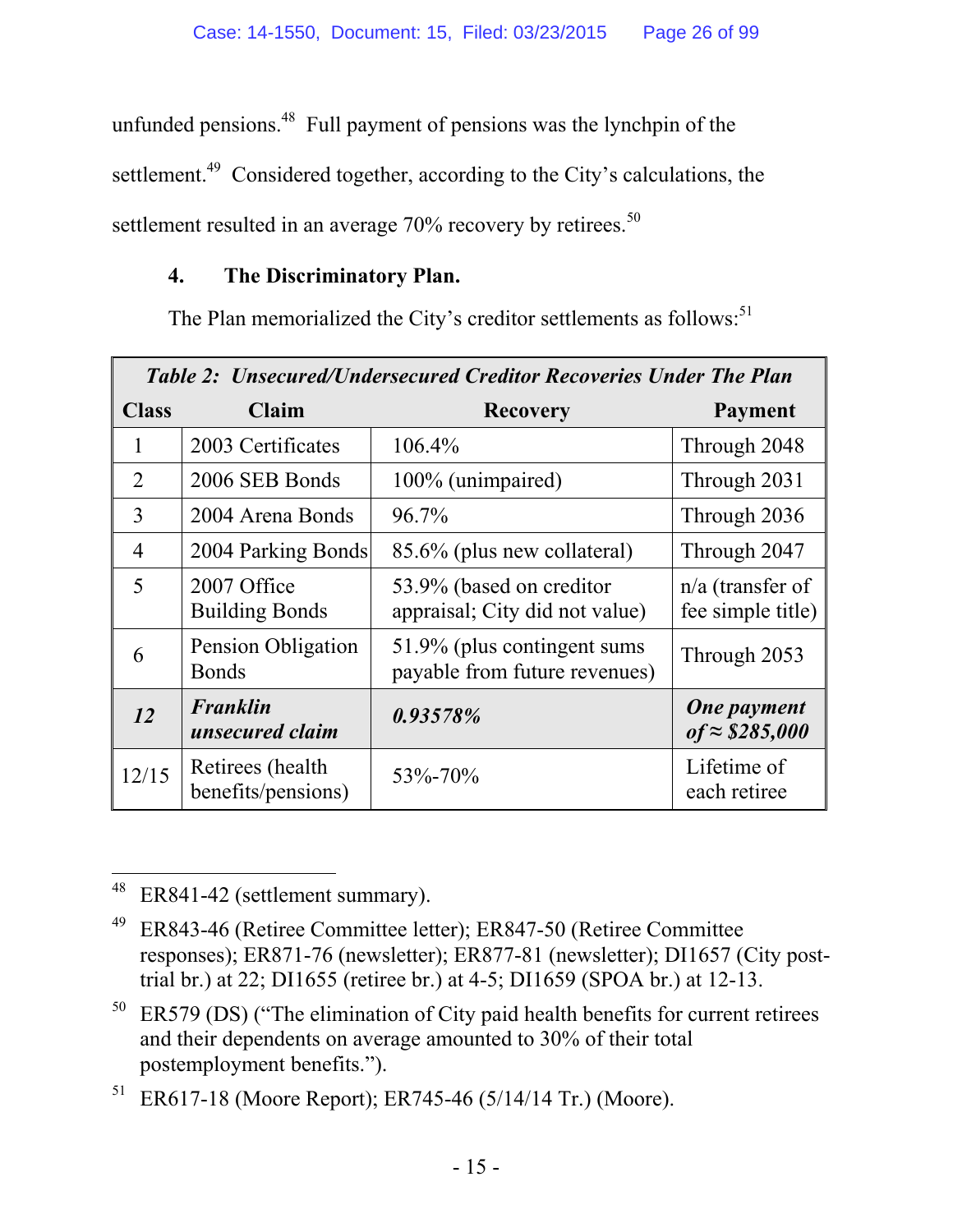These recovery percentages were calculated by Franklin's expert. *The City itself never valued distributions made under the Plan*. Like its refusal to disclose collateral values, the City argued that Franklin should do its own calculations based upon information obtained in discovery.<sup>52</sup> Here again, the Court overruled Franklin's request for creditor recovery information in the disclosure statement.<sup>53</sup>

The Plan's treatment of *Franklin's* unsecured claim, however, was unambiguous. The City provided for Franklin to receive a *single* payment of just 0.93578% on its \$30.5 million unsecured claim – approximately \$285,000. The City justified that *de minimis* distribution by comparing it to the retiree health benefit claims, which received a total payment of \$5.1 million. Using an inflated amount of \$545 million for the health benefit liability – calculated without discounting to present value<sup>54</sup> – the City computed the retirees' percentage recovery on their health benefit claims alone (ignoring full payment of their pensions) and imposed that percentage on Franklin's unsecured claim.

The City knew that Franklin would object to receiving less than 1% on its unsecured claim. In order to avoid cramdown and the unfair discrimination test, the City neutered Franklin's "no" vote by classifying retiree *pension* claims

 $52$  DI1198 (City DS rpy.) at 4-5.

 $^{53}$  ER772-77 (11/18/13 Tr.).

 $54$  As described in Section VI.C, the present value of the prepetition health care liability was \$261.9 million.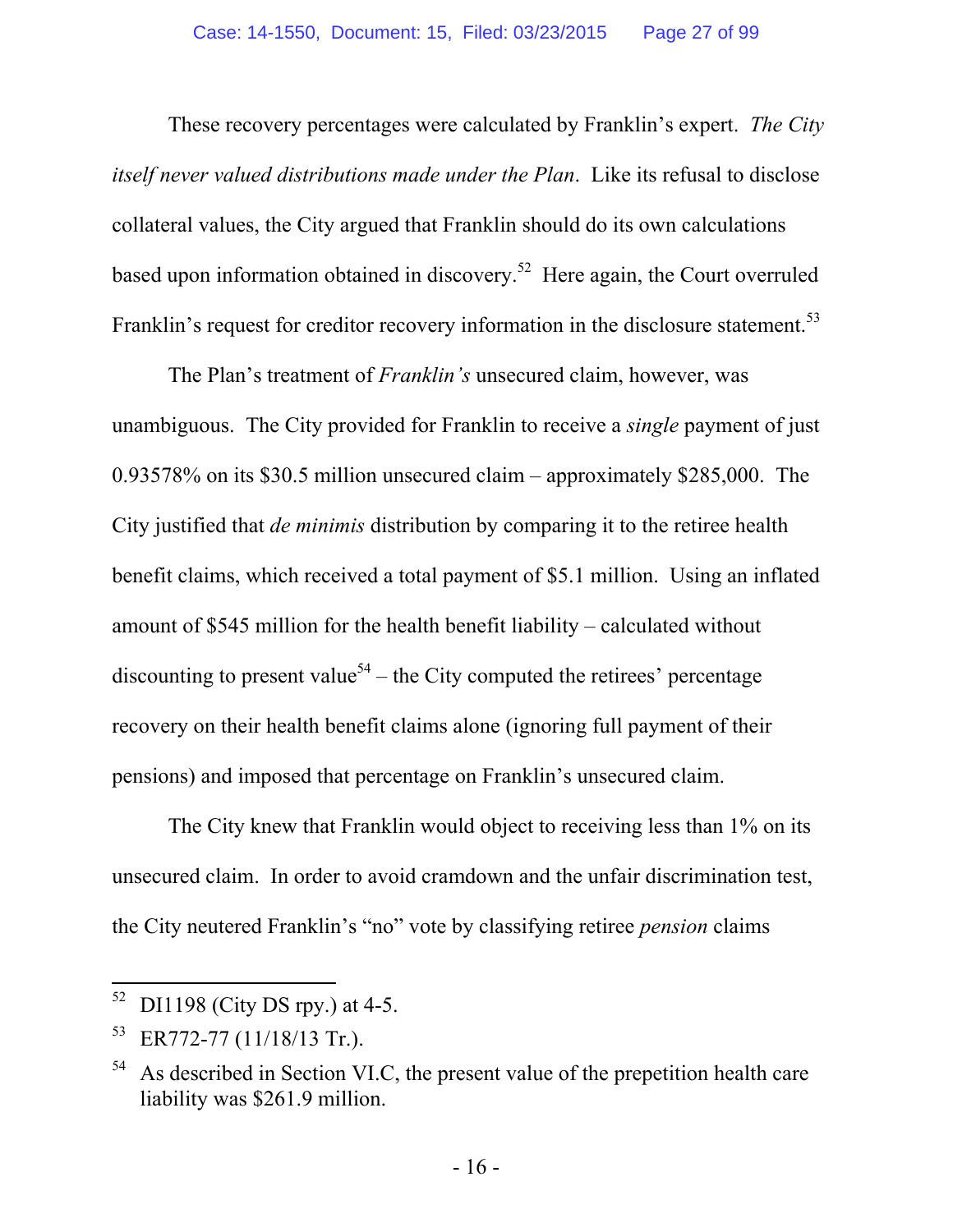(Class 15) *separately* from retiree *health benefit* claims (Class 12). Knowing that retirees would vote in favor of the Plan due to the promise of unimpaired pensions, the City then classified Franklin's unsecured claim *together* with the health benefit claims in Class 12. At the same time, the City separately classified all other material unsecured claims (including the other bonds with "similar structures" and identical underlying ratings) so that it could provide the more favorable treatment it had negotiated for them.

Ultimately, as the City intended, Franklin's "no" vote in Class 12 was swamped by "yes" votes of 1,100 retirees who had been promised full pensions.<sup>55</sup>

#### **5. The City's Ability To Pay.**

Faced with a recovery of less than one cent on the dollar of its unsecured claim, Franklin objected to confirmation. In May and June 2014, the Court held a confirmation hearing that included live testimony from thirteen fact and expert witnesses (plus an additional seven via written declaration). At trial, as summarized in greater detail in Section VI.A.3, Franklin established that the City had the ability to pay much more than \$285,000 on Franklin's unsecured claim, even without impairing pensions or otherwise altering the negotiated treatment of other creditors under the Plan. Among other things –

<sup>55</sup> DI1380 (Nownes-Whitaker) at 5 and Ex. B.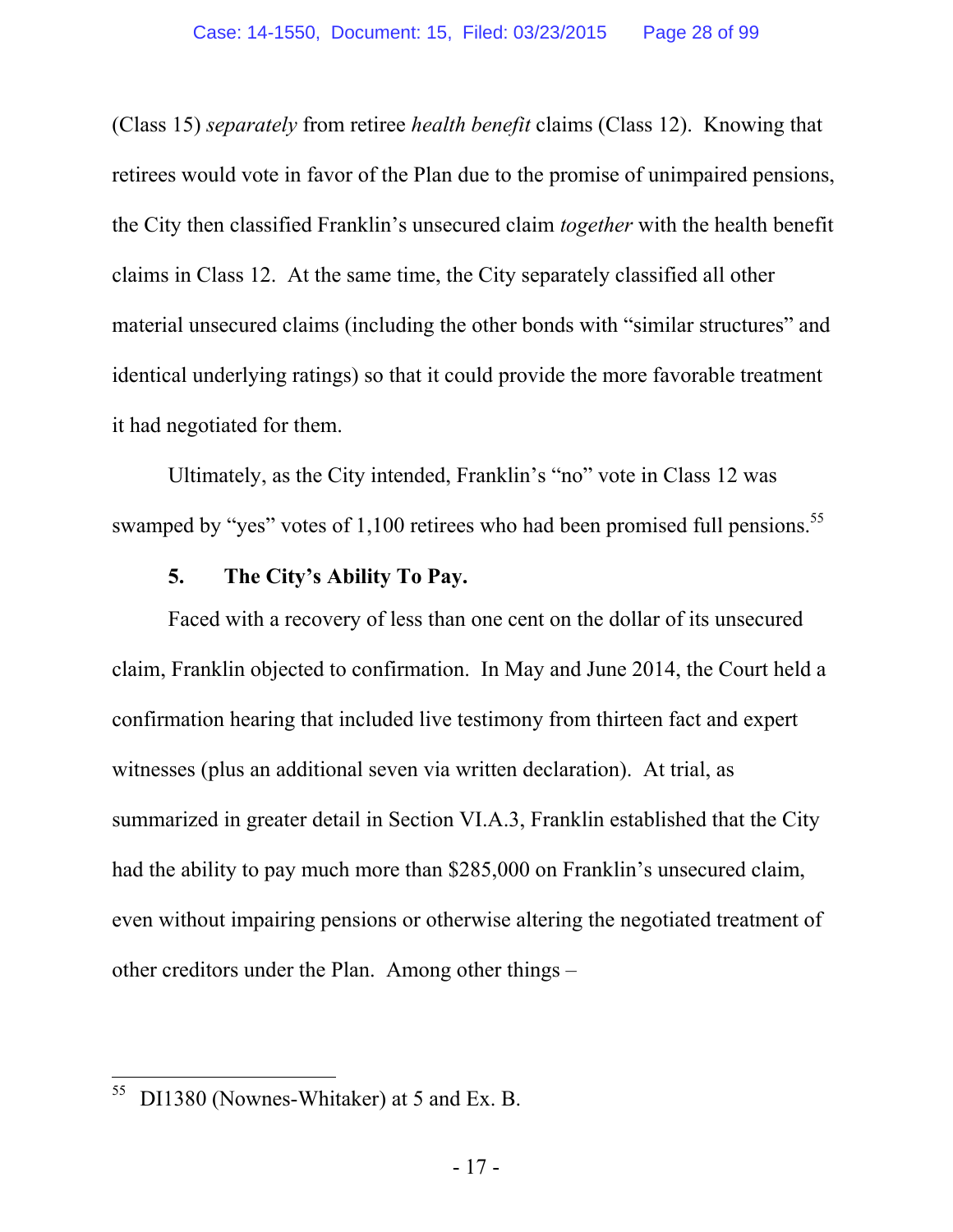The Long-Range Financial Plan. During the bankruptcy case, City residents voted for an increase in the City sales tax rate from 8.25% to 9% ("Measure A") and an advisory measure ("Measure B") directing the City to use 35% of new sales tax revenue to fund ongoing expenses, including payments to creditors in bankruptcy.<sup>56</sup> Building on that anticipated new revenue, the City prepared a thirtyyear forecast known as the "Long-Range Financial Plan," or "LRFP," which was the "financial underpinning of the Plan."57

The City designed the Long-Range Financial Plan to be a "conservative" forecast in which "variances are somewhat more likely to be 'good news' than 'bad news."<sup>58</sup> Thus, the City used "discounted" revenue projections,<sup>59</sup> prepared at the trough of the "Great Recession," that were well below historical average growth rates $^{60}$  and not reflective of the economic recovery already underway in the City. $^{61}$ The Long-Range Financial Plan modeled an "upside" scenario establishing that, if the City exceeded the discounted revenue projections by just a half-percent (0.5%),

<sup>56</sup> ER584 (DS); ER420 (10/30/14 Tr.).

<sup>57</sup> ER790-827 (LRFP); ER586-87 (DS).

<sup>58</sup> ER790-93 (LRFP).

 $59$  ER660-61 (5/12/14 Tr.) (Leland).

 $60$  ER601-02 (Moore Report); ER696-700 (5/14/14 Tr.) (Moore); ER917-19 (revenues).

 $61$  ER590-97 (Chin Report); ER749-55 (5/15/14 Tr.) (Chin).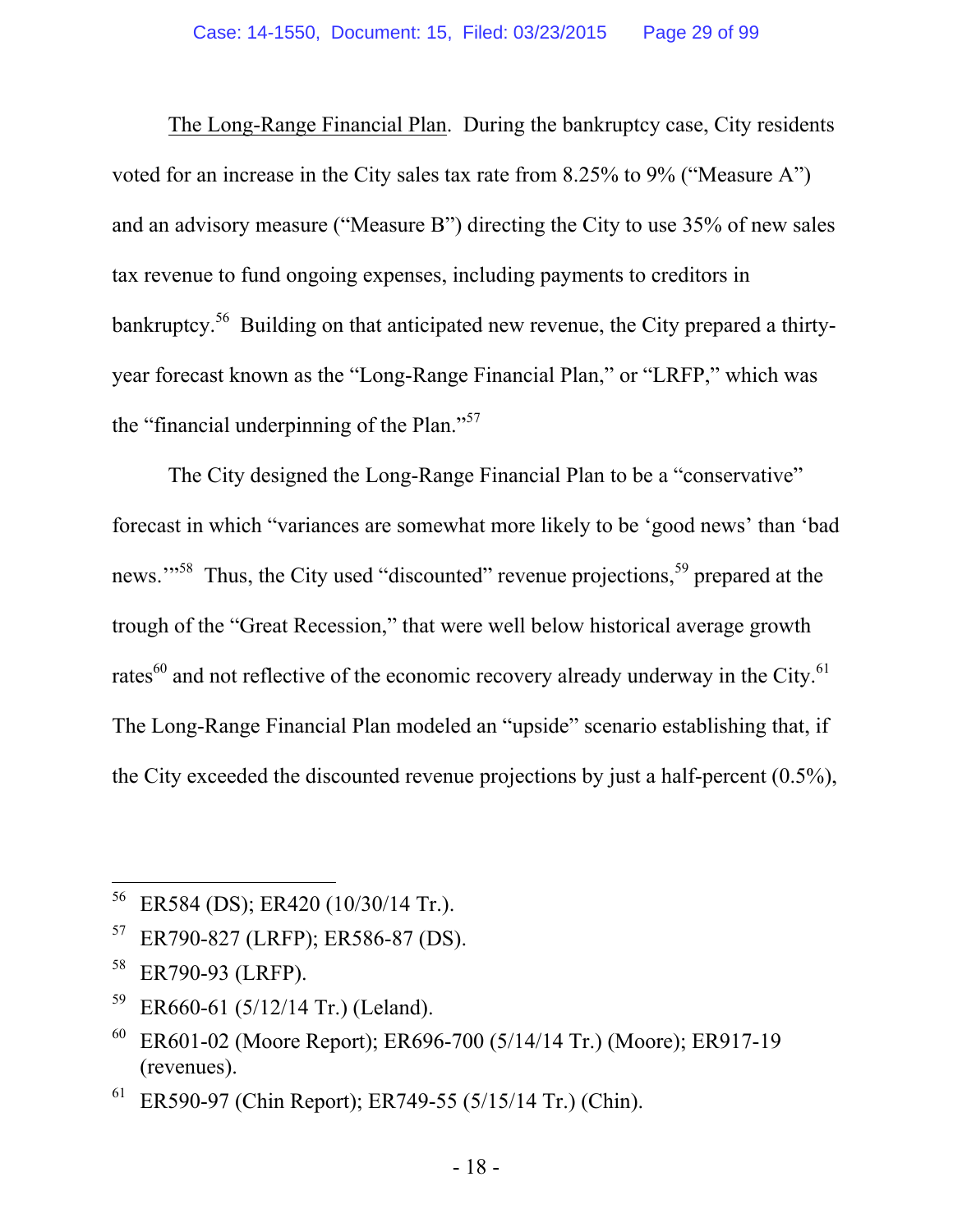it would generate nearly an extra half billion dollars over the forecast period.<sup>62</sup> The City was so confident it would meet or exceed its intentionally conservative forecast that it did not bother to model any "downside" scenario.<sup>63</sup>

Even as conservatively forecast (including full payment of pensions and treatment of other claims as set forth in the Plan) the City projected that it would accumulate substantial cash with which it could have paid Franklin's claim in the future. The City projected that, by the end of the Long-Range Financial Plan, it would have \$58 million in cash on hand *plus* \$56 million in unused "contingency" funds – a total of \$114 million potentially available to pay Franklin.<sup>64</sup> The City also forecast that, over the same period, it would spend \$236 million of otherwise surplus cash on unidentified "mission critical" expenses<sup>65</sup> *plus* \$123 million in subsidies for non-critical "entertainment venues" like the Stockton Arena, Ice

 $62$  ER792 (LRFP).

Financial results during the bankruptcy case confirmed this optimism. In the first year of the forecast (FY2012-13) the City's general fund revenues were \$6.2 million higher and expenses were \$9.7 million lower than budget – *a net positive swing of \$15.9 million* in just one year. ER602 (Moore Report). Payment of that sum alone would have resulted in recovery of 52% of Franklin's unsecured claim. In the next year (FY2013-14), higher-thananticipated property tax revenues prompted the City to increase projected revenues by \$18.4 million over the first decade of the forecast. *Id.* 

<sup>64</sup> ER602-03 (Moore Report); ER719-21 (5/14/14 Tr.) (Moore); ER921 (cash generation).

 $65$  ER920 (balances); ER706-14 (5/14/14 Tr.) (Moore); ER602-06 (Moore Report).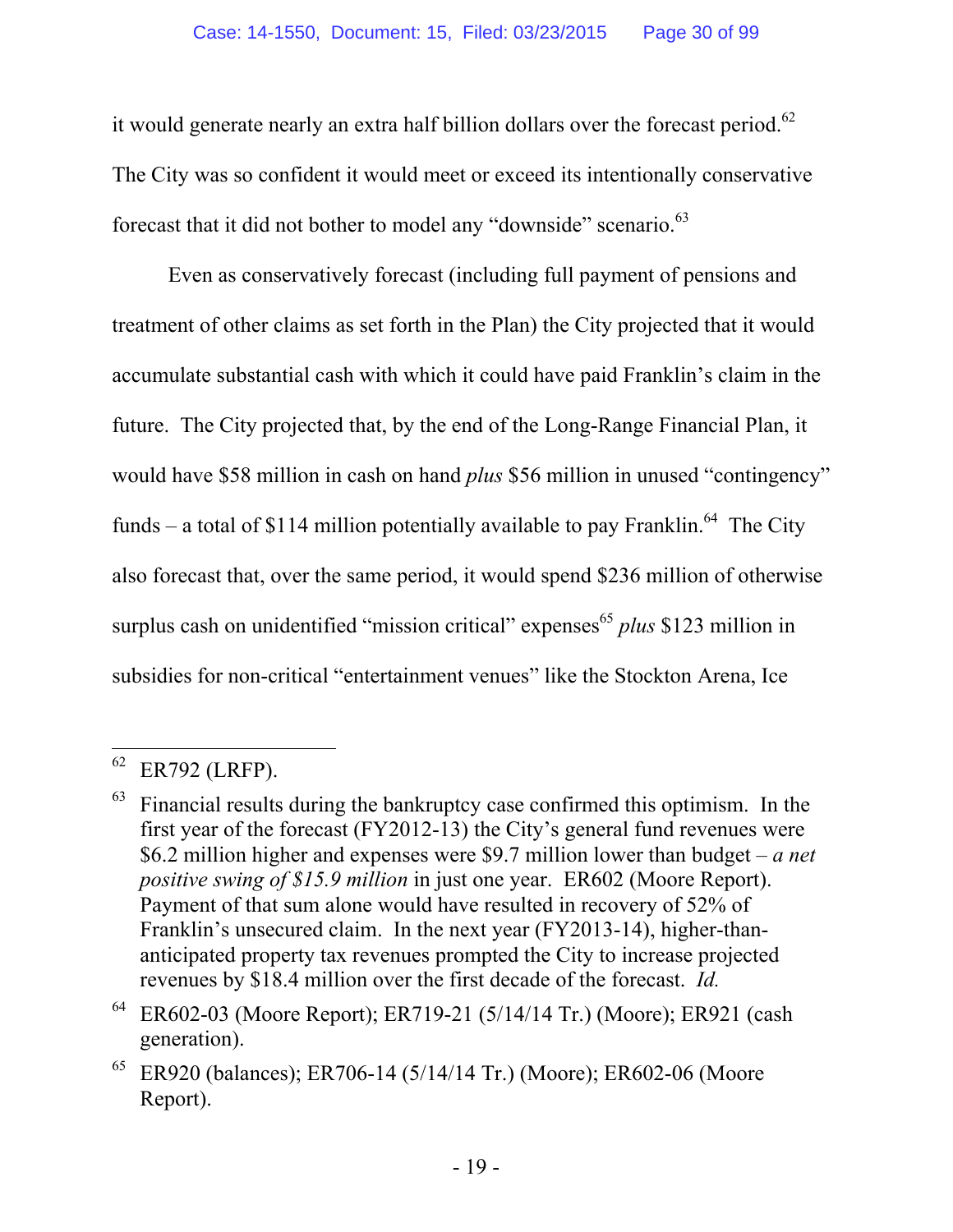Rink, Ballpark and Theater,<sup>66</sup> resulting in another \$359 million potentially available to make payments to Franklin.

Thus, the City's projections indicated that up to *\$473 million* in cash might be available to pay Franklin over the forecast period. Extending the Long-Range Financial Plan to 2053 (the date to which the City restructured payments for the Pension Obligation Bonds) produced a projected cash balance of \$179 million, \$80 million in unused contingency funds, and \$824 million in expenditures on unsubstantiated "mission critical" expenditures, resulting in more than a *billion dollars* of cash potentially available to pay Franklin's claim over time.<sup>67</sup> The Plan, however, provided for nothing to be paid to Franklin beyond the effective date.

Public Facility Fees. The City also could have paid Franklin over time from restricted public facility fees, which are not general funds (and hence not reflected in the Long-Range Financial Plan) but are legally available to pay Franklin's Bonds.68 This was not a novel concept. The City sold the Bonds with the representation that PFFs would pay all of the debt service<sup> $69$ </sup> and, as noted, proposed to pay Franklin with future PFF revenues during pre-bankruptcy mediation.

<sup>66</sup> ER609 (Moore Report); ER729-30 (5/14/14 Tr.) (Moore).

 $67$  ER920 (balances); ER706-14 (5/14/14 Tr.) (Moore); ER605-06 (Moore Report).

<sup>68</sup> ER547 (Ask); STOCKTON, CAL., MUN. CODE §§ 16.72.260(B)(1), (C) (2013).

 $^{69}$  ER635 (Official Statement).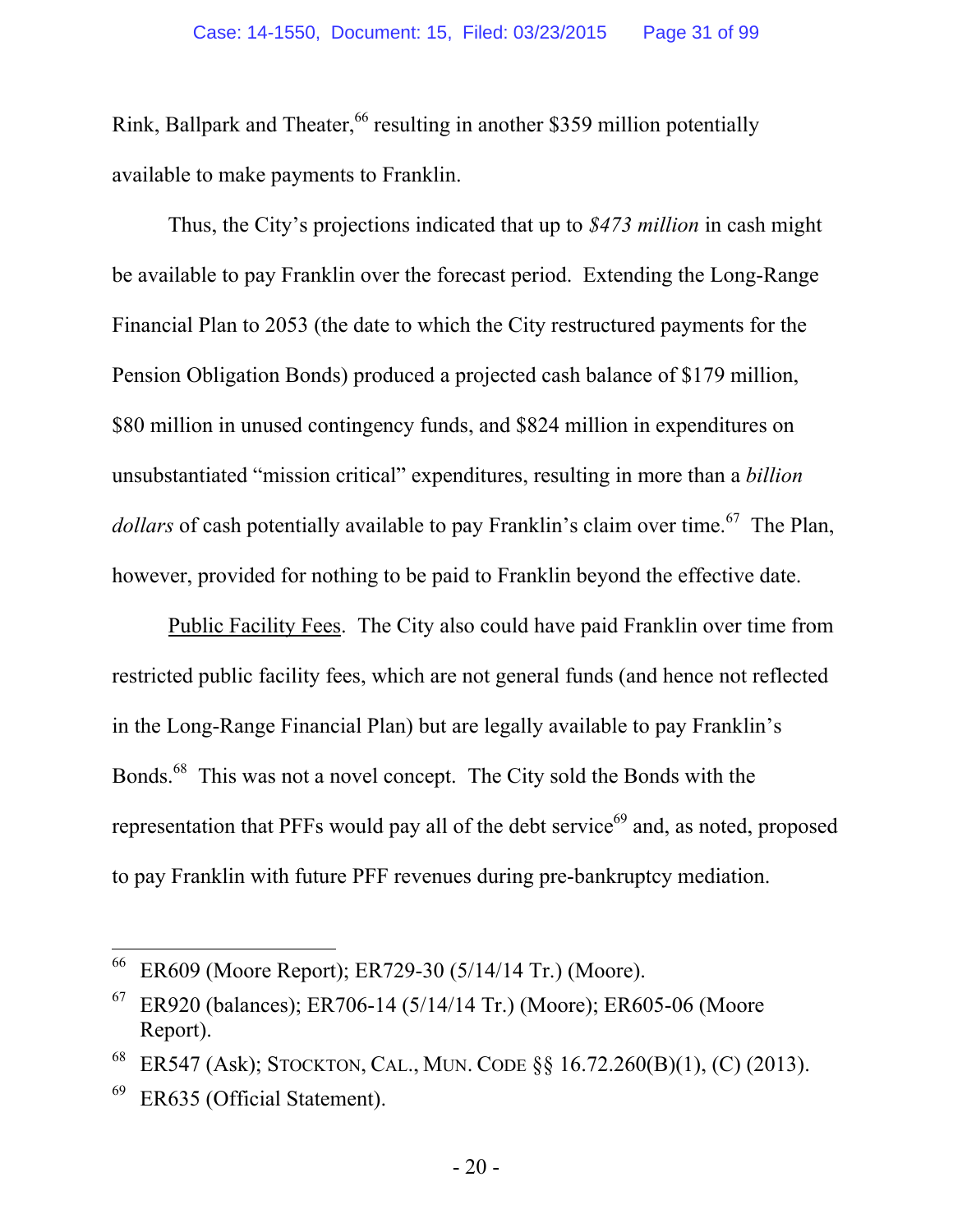Although diminished from their pre-recession peak, PFF revenues were projected to increase as the City's housing market recovered. The City's consultants forecast a sustained long-term average of 700 single family residence permits per year,<sup>70</sup> which would produce far more PFF revenue than needed to pay Franklin in full. Even with new home sales at existing levels, PFFs generated more than \$1 million a year that could have been paid to Franklin.<sup>71</sup> The Plan, however, provided for none to satisfy Franklin's claim.

#### **6. The Pension Ruling And Confirmation.**

By any measure, the City's prepetition pension obligations were very large. Its total unfunded petition date pension liability was nearly \$412 million on a market value basis.<sup>72</sup> The Long-Range Financial Plan projected that the City's annual pension payments would triple within a decade (from \$14.1 million to \$42.4 million) and then climb by another \$12 million during the following decade.73 Pension payments were projected to consume 18.5% of the City's general fund within eight years, with contributions to the safety plan comprising 57.1% of payroll, well above historical norms and peer city liabilities.<sup>74</sup>

<sup>70</sup> ER831-34 (EPS Report); ER793 (LRFP).

<sup>&</sup>lt;sup>71</sup> ER607-08 (Moore Report); ER724-28 (5/14/14 Tr.) (Moore).

 $\frac{72}{2}$  Op. at 23 n.25. As noted, \$289 million was attributable to existing retirees.

 $73$  ER822-27 (LRFP).

ER613-16 (Moore Report); ER739-40 (5/14/14 Tr.) (Moore).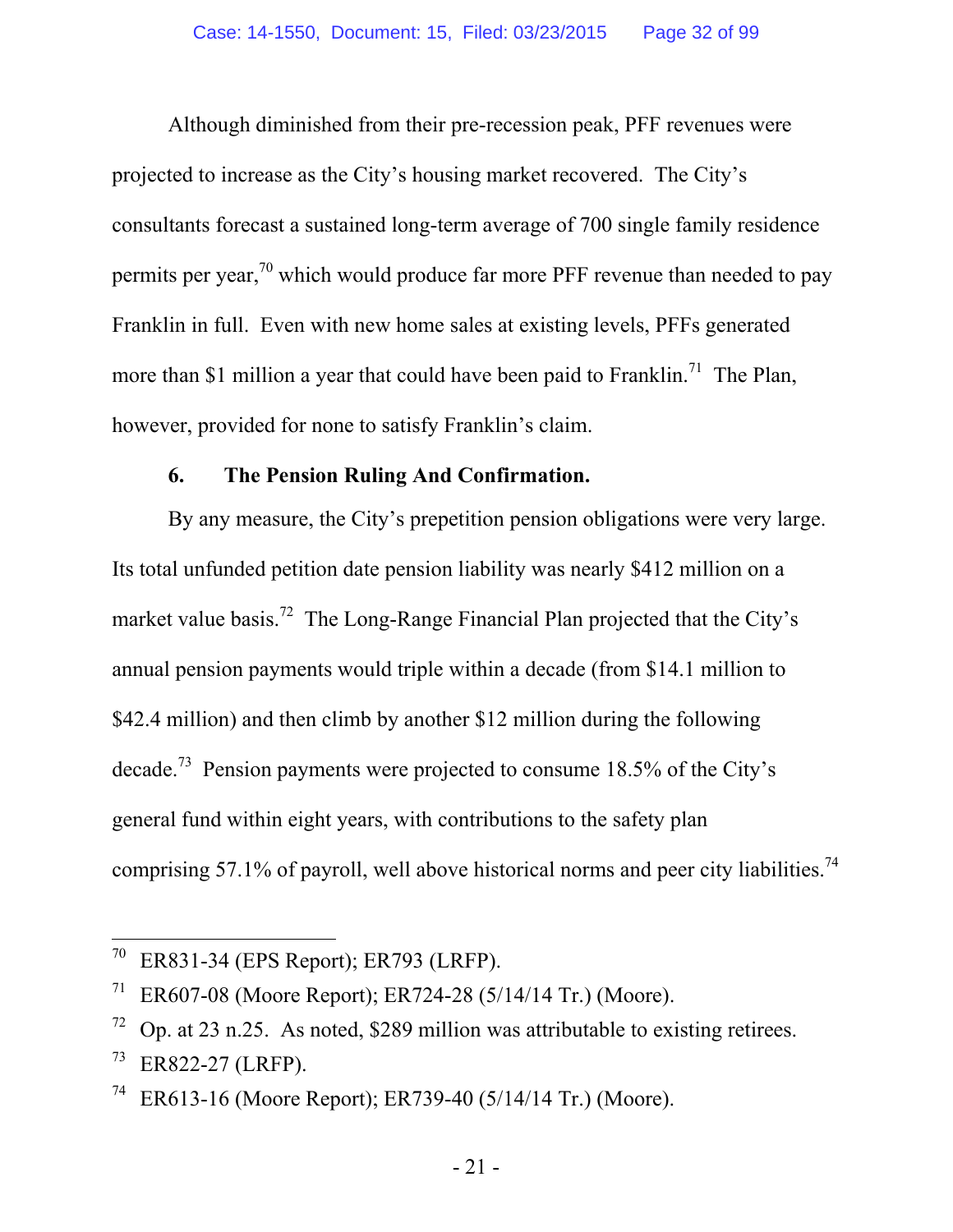Despite this, the City insisted that it must "continue to honor its obligations to its employees and retirees to fund employment retirement benefits under the CalPERS Pension Plan."75 Franklin argued that the City could not discharge Franklin's unsecured claim through a negligible 1% payment while assuming the much larger pensions *in toto*. CalPERS responded by arguing that pensions were immune from impairment, putting the issue before the Court.<sup>76</sup> Ultimately, the Court concluded that "pensions may, as a matter of law, be modified by way of a chapter 9 plan of adjustment."<sup>77</sup>

However, despite the City's ability to impair pensions and the discriminatory treatment of Franklin's unsecured claim in comparison to unimpaired pensions and other unsecured City debts, the Court overruled Franklin's objection and confirmed the Plan. The Court's perfunctory ruling – first set forth in oral findings and then memorialized in the last five pages of its written Opinion – glossed over all of the legal issues raised by Franklin and ignored all evidence of the City's ability to pay Franklin over time. It must be reversed for the reasons set forth below.

 $^{75}$  ER585 (DS).

 $76$  Op. at 7 n.6 ("For whatever reason, CalPERS chose to intrude itself into this case and repeatedly (at virtually every hearing) insist that it is impossible as a matter of law to reject or modify its pension administration contract and the related pensions. This opinion answers the question that CalPERS kept thrusting upon the Court.").

<sup>77</sup> Op. at 54; *see* ER386-408 (10/1/14 Tr.).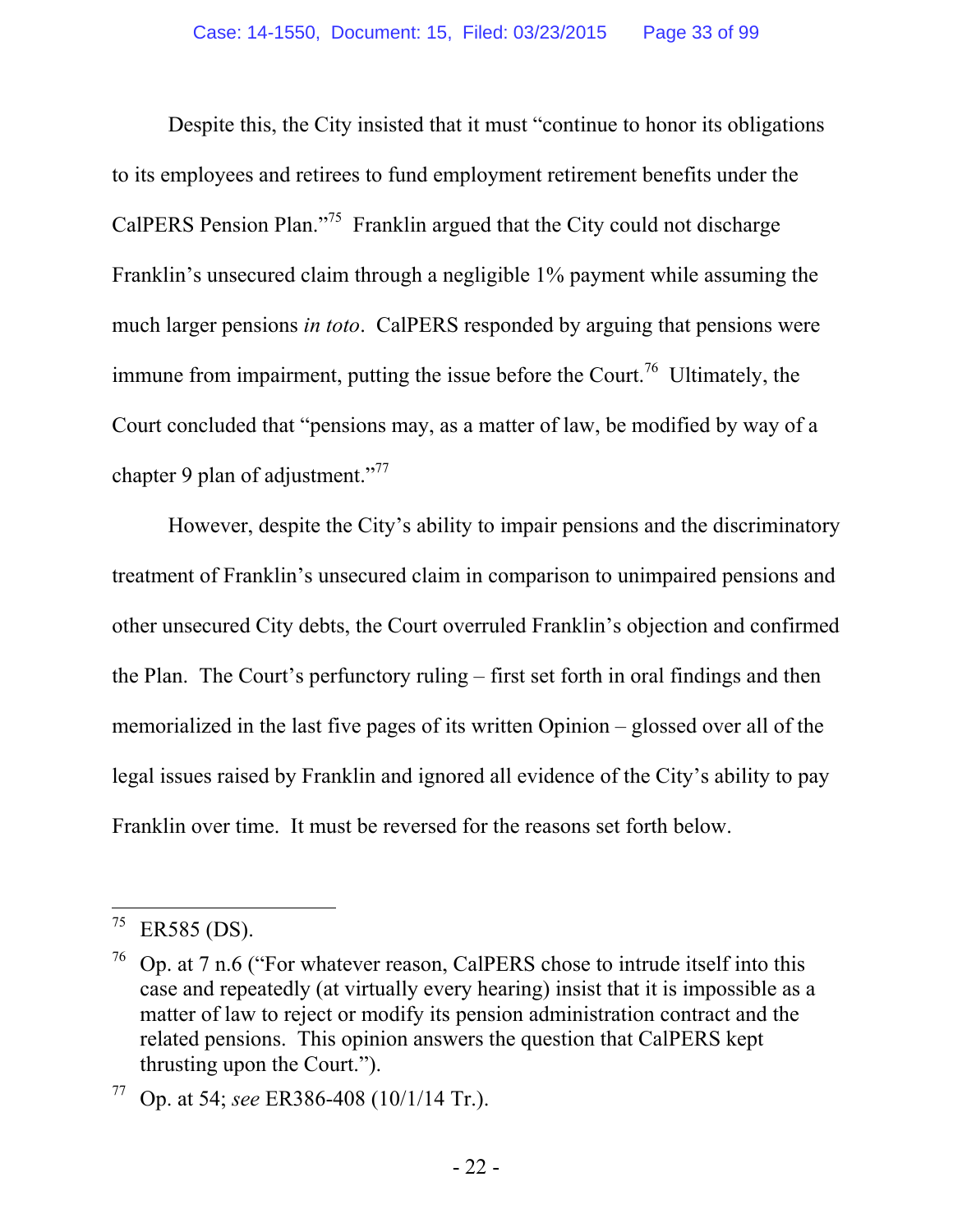#### **V. SUMMARY OF ARGUMENT**

Disregarding the Code's "central policy" of equality among similarlysituated creditors, the Court erred in confirming the City's discriminatory and inequitable Plan for at least five independent reasons.

1. The "best interests" test (Section VI.A). The Code requires that a chapter 9 plan be "in the best interests of creditors." To satisfy this standard, the plan must provide each dissenting creditor with a fair recovery paid over time from the debtor's future revenues.

The Court erroneously assessed creditor recoveries *collectively*, ignoring the Plan's treatment of Franklin *individually*. The Court compounded that error by neglecting evidence that the City could pay much more than 1% on Franklin's unsecured claim over time, even while honoring all other commitments under the Plan. The Court also erred by (a) considering Franklin's combined recovery on its secured and unsecured claim, in violation of the bifurcation required by the Code; and (b) misunderstanding the City's other liabilities and misconstruing the Plan's treatment of them.

2. Improper classification, disparate treatment, and unfair discrimination (Section VI.B). The Code ensures equality among creditors by forbidding classification of dissimilar claims together, requiring the same treatment of claims within the same class, and prohibiting unfair discrimination against a dissenting

- 23 -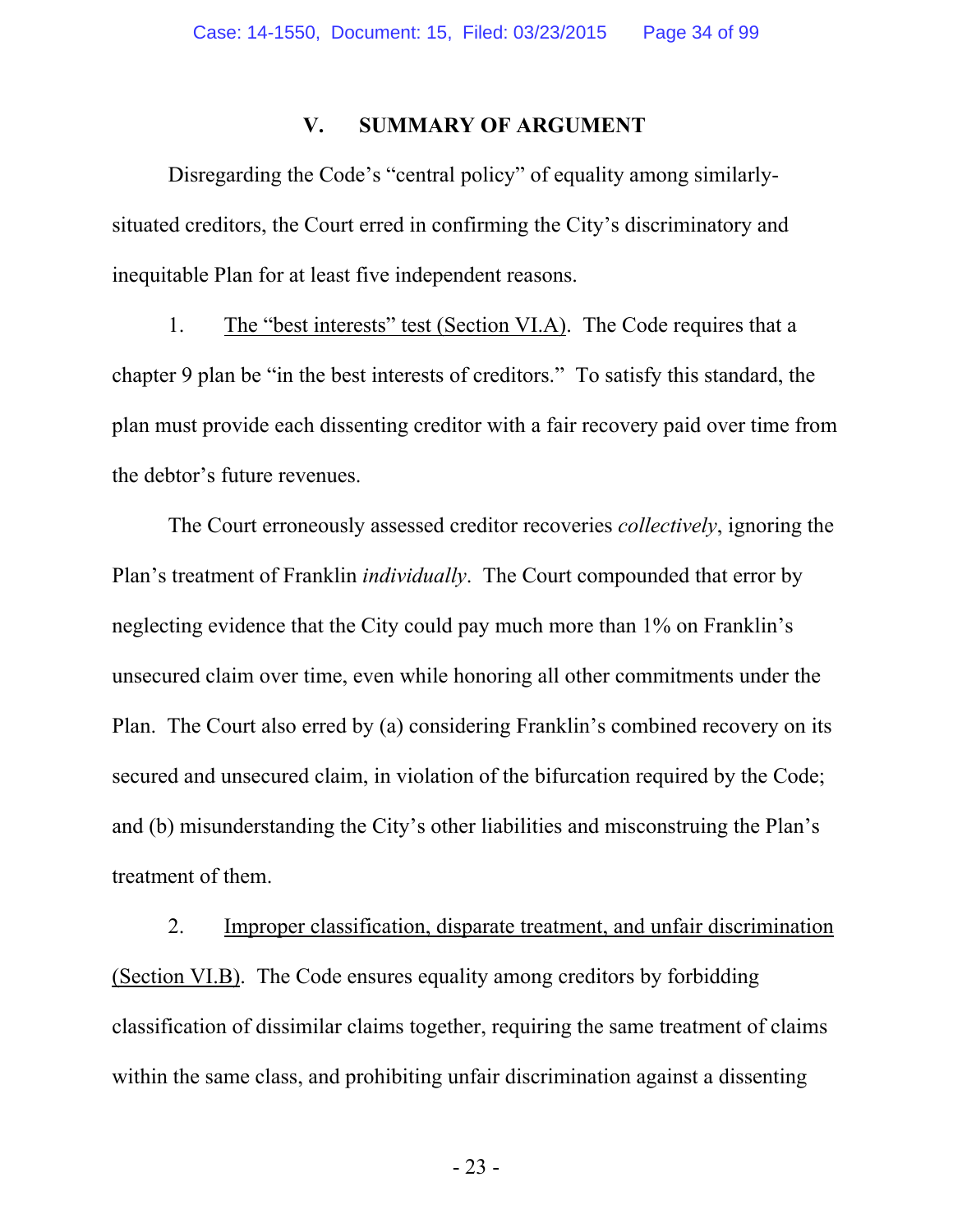class. The City violated all three mandates by classifying Franklin's unsecured claim together with dissimilar retiree health benefit claims in order to neuter Franklin's vote, providing more favorable recoveries on the retiree claims in Franklin's class, and distributing just 1% on Franklin's unsecured claim notwithstanding 52%-100% recoveries by similarly-situated unsecured claims.

The Court erred by permitting the gerrymander and disparate treatment of claims within Franklin's class, thus concluding that the City could discriminate freely because Franklin's gerrymandered class had voted to accept the Plan.

3. Failure to discount retiree health benefit claims (Section VI.C). The City designed the Plan so that Franklin's recovery would decrease as the amount of retiree health benefit claims increased. The City then proposed to allow the health benefit claims without discounting them to present value, even though benefits were payable over eighty years. This doubled the size of the liability reflected in the City's audited financial statements and halved the payment to be made on Franklin's unsecured claim. The Court erred by allowing the claims without discounting, contrary to holdings of the Third, Sixth, Seventh and Tenth Circuits that the Code "mandates that all claims for future payment must be reduced to present value."

4. Lack of good faith (Section VI.D). The Code requires that a plan be "proposed in good faith," mandating fair and evenhanded treatment of *all* creditors.

- 24 -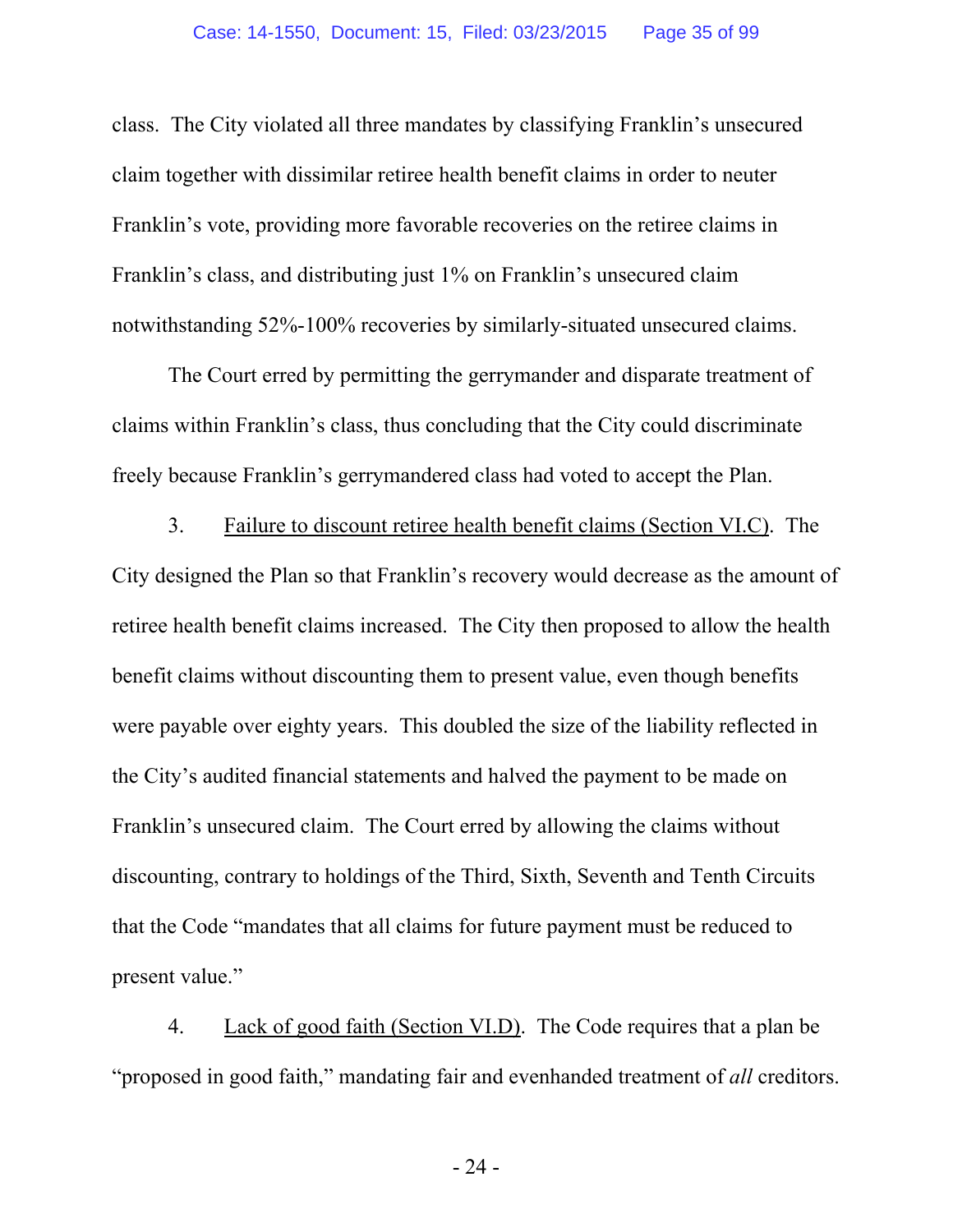The City did not act in good faith because it actively minimized the distribution on Franklin's claim. The Court erred by endorsing the City's punitive conduct.

5. No disclosure or approval of fees (Section VI.E). The Code requires that "all amounts to be paid by the debtor . . . for services or expenses in the case or incident to the plan have been fully disclosed and are reasonable." The Court disregarded that requirement and confirmed the Plan without disclosure or approval of any of the approximately \$20 million the City paid to professionals during the bankruptcy case.

Taken together, these errors amount to a gross distortion of bankruptcy law and compel reversal of confirmation.

#### **VI. ARGUMENT**

"Equality of distribution among creditors is a central policy of the Bankruptcy Code." *Begier v. IRS*, 496 U.S. 53, 58 (1990); *e.g., Union Bank v. Wolas*, 502 U.S. 151, 161 (1991) ("policy of favoring equal distribution"); *Young v. Higbee Co.*, 324 U.S. 204, 210 (1945) ("historically one of the prime purposes of the bankruptcy law has been to bring about a ratable distribution among creditors of a bankrupt's assets"); *Clarke v. Rogers*, 228 U.S. 534, 548 (1913) ("Equality between creditors is necessarily the ultimate aim of the Bankrupt Law."). This is true in municipal bankruptcy cases. *Avon Park*, 311 U.S. at 147. Consequently, "[a]ny doubt" regarding chapter 9's confirmation requirements "is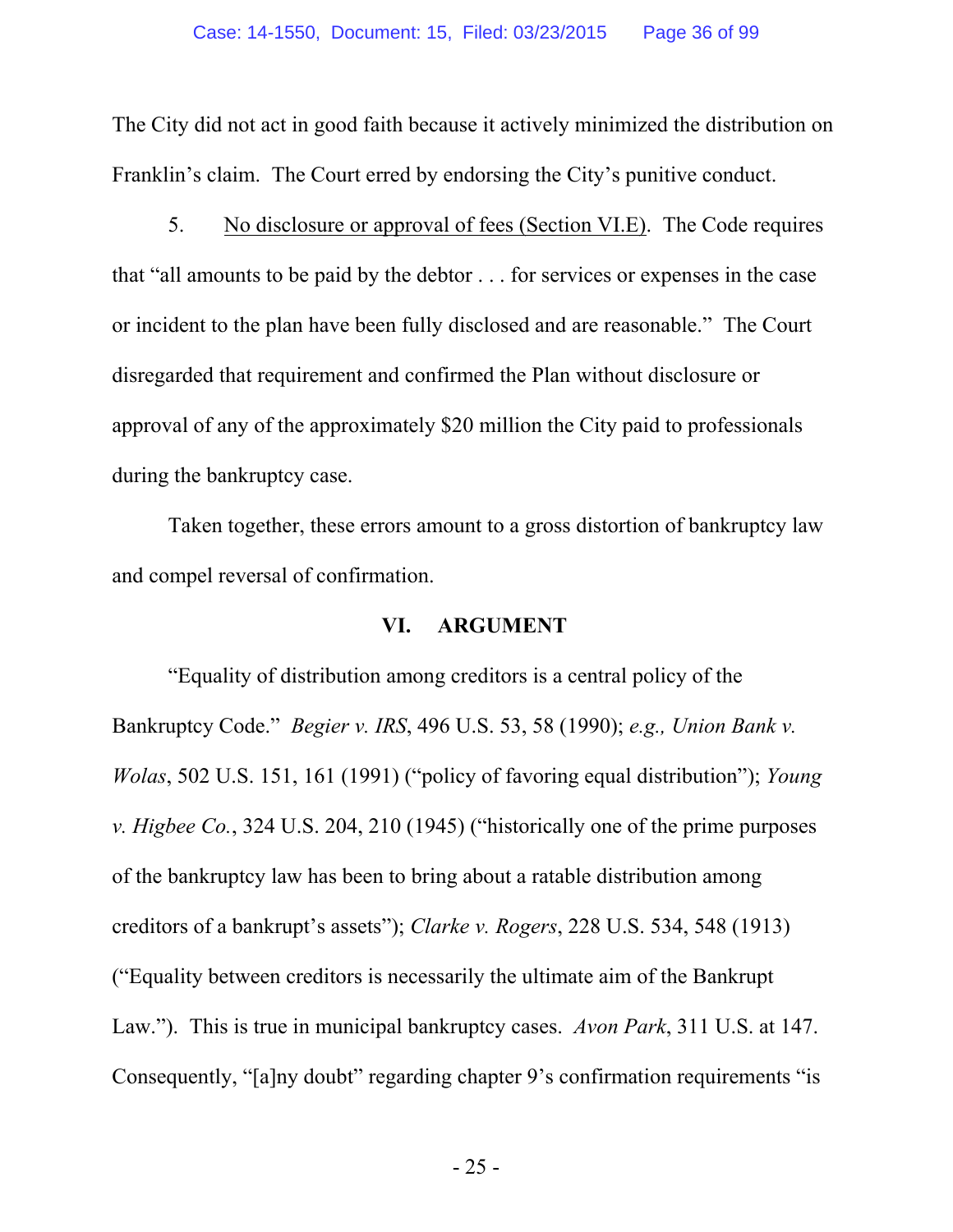best resolved in accord with the Bankruptcy Code's equal distribution aim."

*Howard Delivery Serv. v. Zurich Am. Ins.*, 547 U.S. 651, 667 (2006).

The Bankruptcy Court lost sight of that mandate. By confirming a plan that provided a 1% distribution on Franklin's unsecured claim in the face of recoveries of 52% to 100% for other unsecured claims, the Court neglected basic statutory protections designed to implement the policy of equal treatment. The Court's errors of law, and the erroneous findings of fact on which those conclusions were premised, require reversal and remand with a direction for the City to fashion equitable plan treatment for Franklin.

# **A. The Court Erred In Concluding That The Plan Was In The Best Interests Of Creditors.**

 $\overline{a}$ 

A court may not confirm a chapter 9 plan unless it "is in the best interests of creditors." 11 U.S.C. § 943(b)(7).<sup>78</sup> In its oral ruling, the Court concluded that the Plan satisfied this standard:

The case law that is involved says, in effect, that [the Plan] must be the best possible plan under the circumstances and must be doing the best that is available under the circumstances. So I have looked long and hard at the history of this case and the responses that have been made and considered the alternatives, including the alternative of

 $78$  The burden was on the City to establish this and all other statutory requirements for confirmation. *E.g.*, *In re Pierce Cnty. Hous. Auth.*, 414 B.R. 702, 715 (Bankr. W.D. Wash. 2009) ("The debtor bears the burden of satisfying the confirmation requirements of § 943(b) by a preponderance of the evidence.") (citing *In re Mount Carbon Metro. Dist.*, 242 B.R. 18, 31 (Bankr. D. Colo. 1999)); *see In re Ambanc La Mesa L.P.*, 115 F.3d 650, 653 (9th Cir. 1997) (same burden on chapter 11 debtor).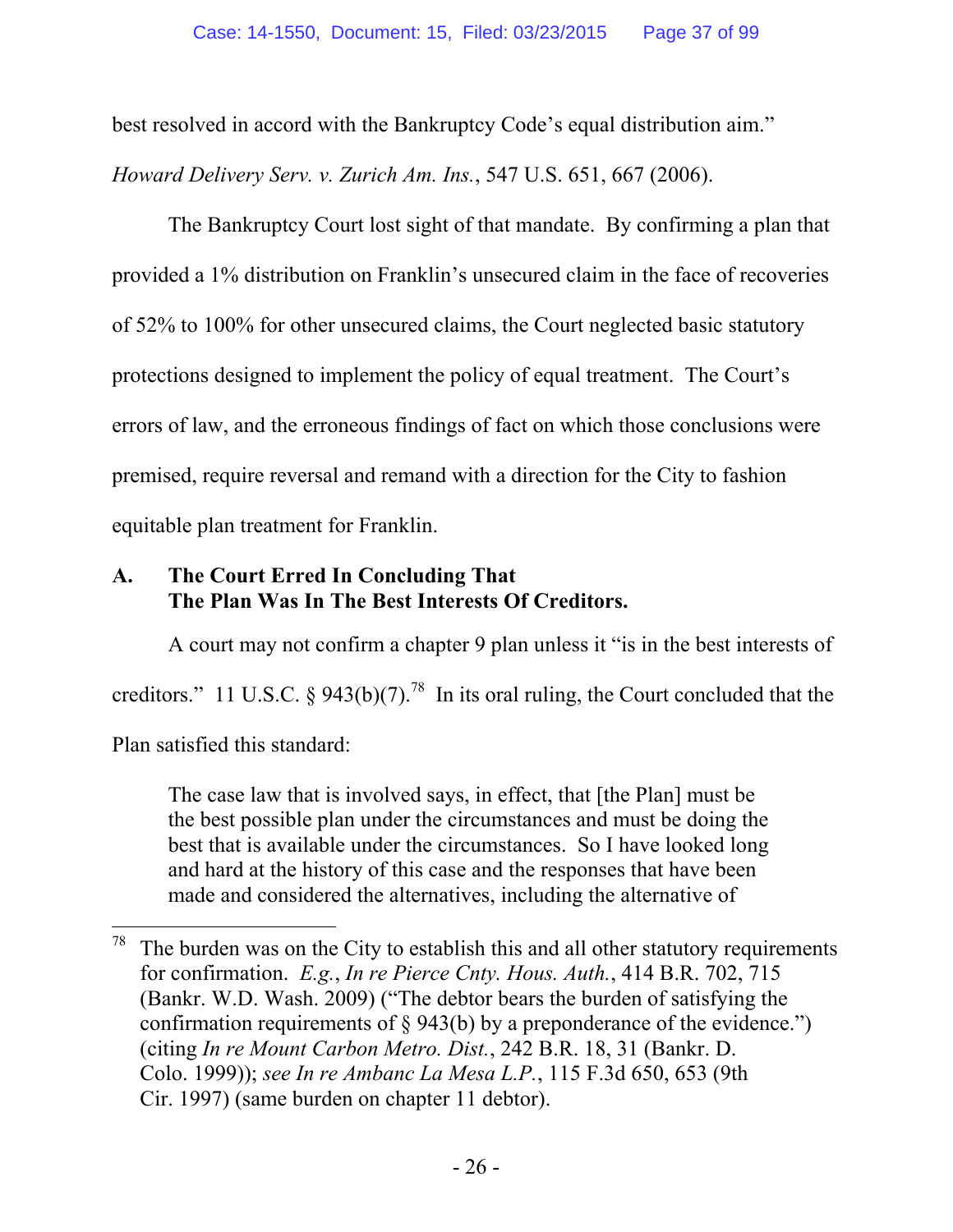putting the whole situation back to square one, which is what would be required, and going – and running up many more millions of dollars in terms of expenses for the City for what I view as probably not likely very much difference, and that's because this Plan, I'm persuaded, is about the best that can be done – or is the best that can be done in terms of the restructuring and adjustments of the debts of the City of Stockton; therefore, I conclude that Section 943(b)(7) has been satisfied because the Plan is in the best interest of creditors . . . .<sup>79</sup>

*That is the Court's entire legal analysis*. The written Opinion does not mention the best interests test at all, merely restating that "no better plan is likely under the circumstances."<sup>80</sup>

Respectfully, the Court missed the point. The best interests test protects *individual* dissenting creditors like Franklin, and it requires a municipal debtor to devote a fair share of future revenues to payment of a dissenter's claim. In concluding that the Plan was "the best that can be done in terms of the restructuring and adjustments of the debts of the City of Stockton," however, the Court only looked at recoveries of creditors *collectively*.

The Court considered the degree to which it believed "employees and retirees" were "sharing the pain with capital markets creditors," and concluded that "the value of what employees and retirees lose under the plan is greater than what

 $^{79}$  ER441-42 (10/30/14 Tr.).

Op. at 53-54.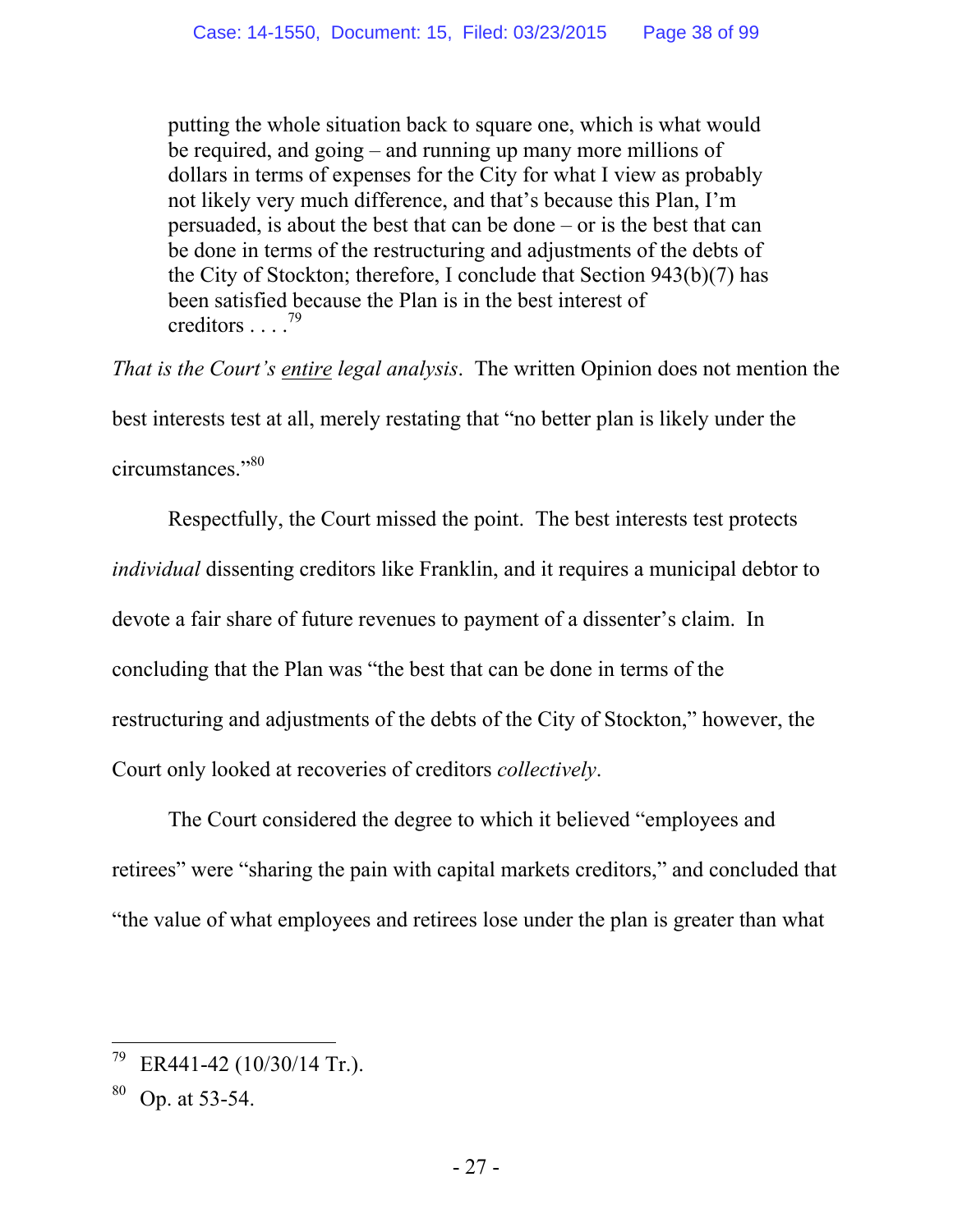capital markets creditors lose."81 The Court explained that its "ultimate rationale for confirmation of the plan in terms of just the general overall fairness of the situation was that everyone, with the exception of Franklin, had come to the table and given up quite a bit."<sup>82</sup>

As explained in Section VI.A.5, the Court's assessment of the relative "pain" endured by groups of creditors was clearly erroneous. More fundamentally, the Court erred by focusing on aggregate "losses" of creditor *groups* rather than the Plan's specific treatment of Franklin's *individual* unsecured claim.<sup>83</sup> In so doing, the Court ignored overwhelming evidence that the City could pay much more than 1% on Franklin's unsecured claim, regardless of whether or not the Plan otherwise was "the best that can be done" for creditors generally.

## **1. The Best Interests Test Protects Individual Creditors.**

The phrase "best interests of creditors" is a familiar one. It embodies the core requirement that a plan provide recovery superior to that otherwise available to dissenting creditors. The inquiry is specific to each dissenting creditor, even those whose claims are classified within a class that accepted the plan, and it does

 $\overline{a}$ 81 Op. at 50; *see id.* 2 ("The value given up by retirees who accepted the plan is on the order of ten times the value lost by Franklin.").

 $82$  ER474 (1/20/15 Tr.).

<sup>83</sup> Op. at 4 (comparing "net reductions" in employee compensation with "net reductions for capital markets creditors") and 50 (comparing alleged \$300 million in retiree losses with Franklin's \$30 million loss).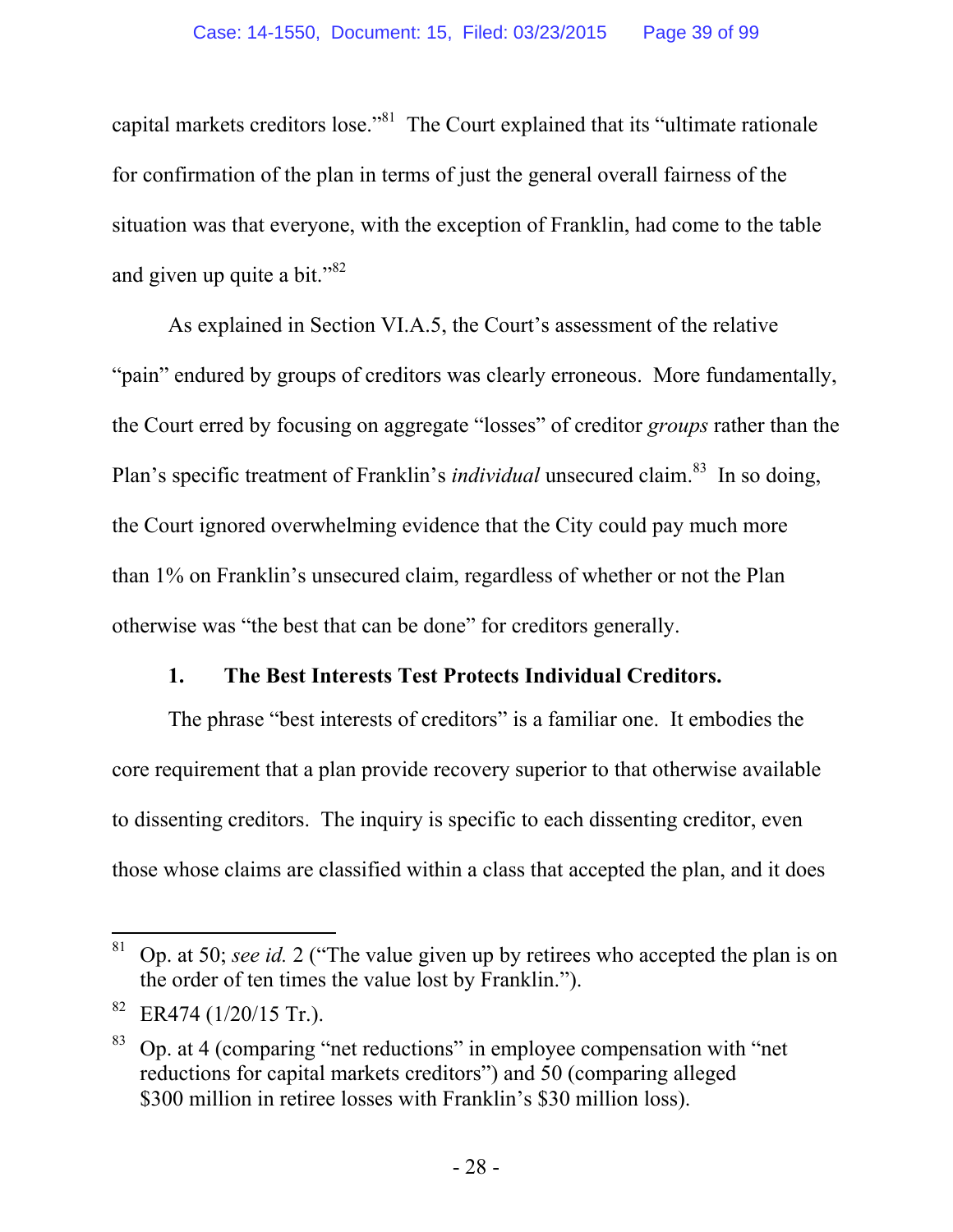not turn on the interests of creditors collectively. *E.g.*, *Bank of Am. Nat'l Trust & Savs. Ass'n. v. 203 N. LaSalle St. P'ship*, 526 U.S. 434, 441 n.13 (1999) ("The 'best interests' test applies to individual creditors holding impaired claims, even if the class as a whole votes to accept the plan."); *In Re Bonner Mall P'ship*, 2 F.3d 899, 914 n.35 (9th Cir. 1993) ("Creditors are given guarantees as *individual creditors* under the best interests test.") (emphasis in original); *In re Adelphia Commc'ns Corp.*, 361 B.R. 337, 364 (S.D.N.Y. 2007) ("If even one dissenting member of an impaired class would get less under the Plan than in a hypothetical liquidation, the fact that the class as a whole approved the Plan is immaterial.").

This creditor-specific test has been part of American bankruptcy for more than a century. $84$  In the 1978 overhaul of the Bankruptcy Act, Congress clarified that "best interests" in chapter 11 requires dissenting creditors to receive at least what they would in a chapter 7 liquidation. 11 U.S.C. § 1129(a)(7); H.R. Rep. No. 95-595, at 412 (1977), *reprinted in* 1978 U.S.C.C.A.N. 5963, 6368 (this "incorporates the former 'best interests of creditors' test found in chapter 11, but spells out precisely what is intended"). At the same time, through section 943(b)(7), Congress maintained the general "best interests" terminology in

<sup>84</sup> 84 *See* 30 Stat. 544, 55th Cong., 2d Sess., ch. 541, § 12(d)(1) (1898) (requiring a plan be "for the best interests of the creditors") (Chapter XI); 50 Stat. 655, 75th Cong., 1st Sess., ch. 657, § 83(e)(1) (1937) (requiring a plan be "fair, equitable, and for the best interests of the creditors and [] not discriminate unfairly in favor of any creditor or class of creditors") (Chapter IX).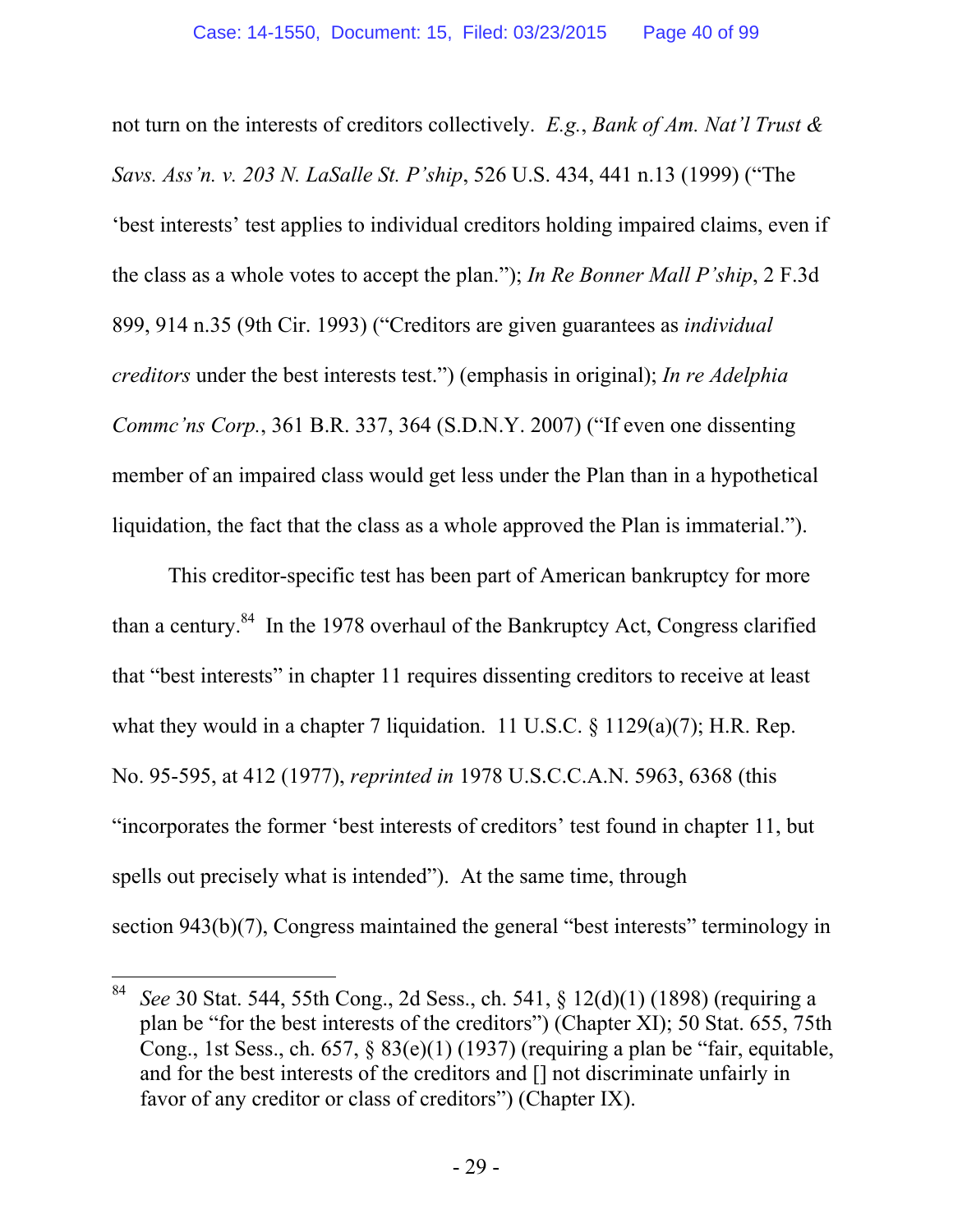chapter 9 cases. Because liquidation "is not possible in a municipal case, the test here is phrased in its more *traditional form*, using the words of art 'best interests of creditors.'" *Id*. at 400 (emphasis added).

Carried forward in its "traditional form," the purpose remained unchanged. As in chapter 11, the "best interests" test operates as the baseline protection for individual dissenting creditors in a chapter 9 reorganization. *Section 943(b)(7) "is designed to protect the dissenting minority of a class that has accepted the plan*." 6 COLLIER ON BANKRUPTCY ¶ 943.03[7][a] (16th ed. 2014) (emphasis added).

This has always been the rule. Seventy years ago, the Supreme Court held that "minorities under the various reorganization sections of the Bankruptcy Act cannot be deprived of the benefits of the statute by reason of a waiver, acquiescence or approval by the other members of the class. *The applicability of that rule to proceedings under Ch. IX is plain*. [T]he fact that the vast majority of security holders may have approved a plan is not the test of whether that plan satisfies the statutory standard. *The former is not a substitute for the latter*. They are independent." *Kelley v. Everglades Drainage Dist.*, 319 U.S. 415, 419 (1943) (emphasis added) (quotations and citations omitted); *see, e.g.*, *Fano v. Newport Heights Irrigation Dist.*, 114 F.2d 563 (9th Cir. 1940) (reversing confirmation because plan was not in "best interests" of dissenting bondholder despite acceptance by 90% of bondholders); *In re Sanitary & Improvement Dist., #7*, 98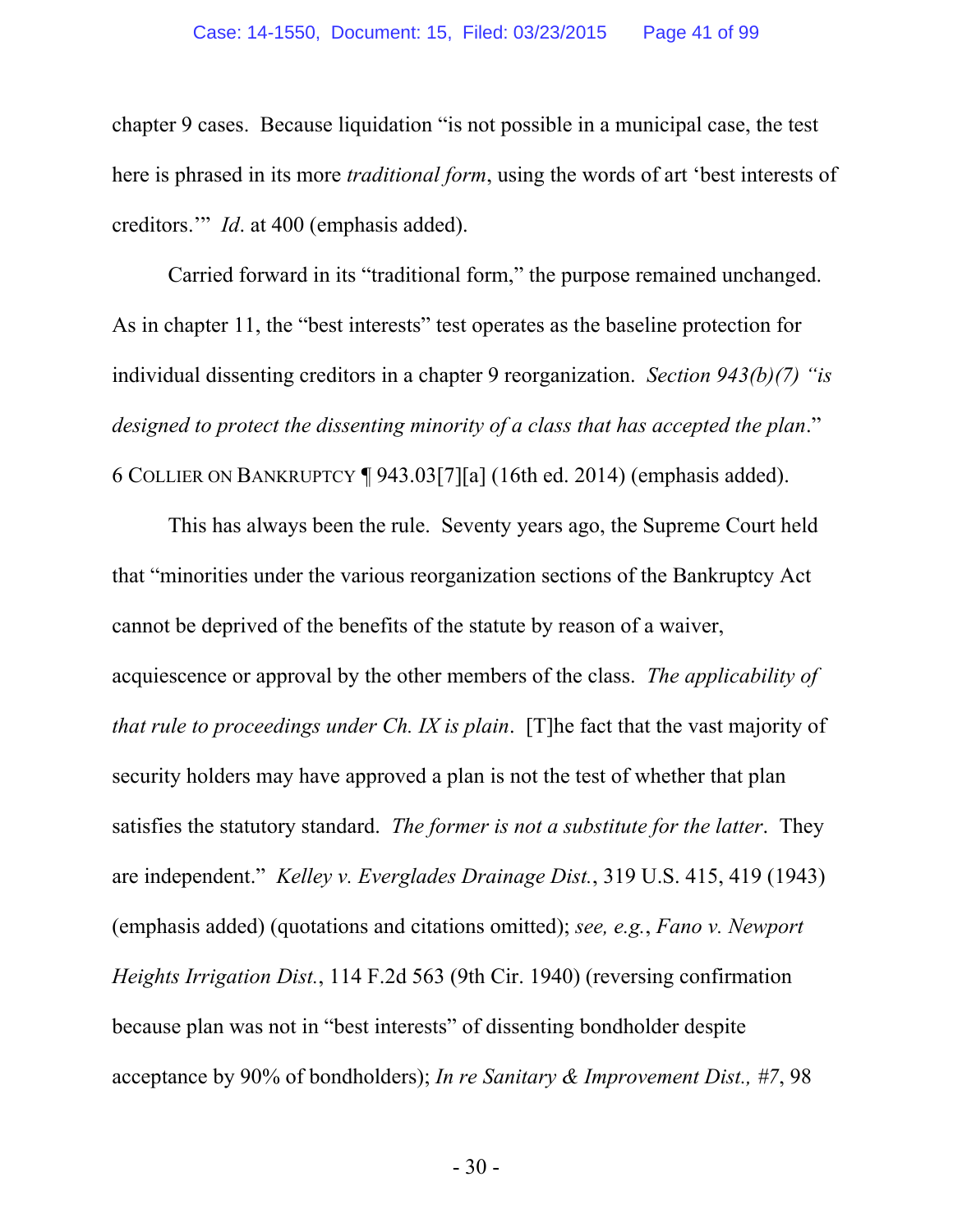B.R. 970 (Bankr. D. Neb. 1989) (denying confirmation because plan was not in "best interests" of individual dissenting creditors despite acceptance "by all classes of creditors").

Disregarding that history, the City argued below that "[t]he plain language of [section 943(b)(7)] does not reference individual dissenting creditors" and "Congress could have made section 943(b)(7) creditor-specific if it had so intended."<sup>85</sup> Section 943(b)(7), however, requires that a plan be "in the best interests of creditors" – each and every one of them. There is nothing in the statutory language or legislative history that requires assessment of creditor interests collectively rather than individually. Creditors' *collective* interests *already* are protected by the Code's requirement of majority class acceptance and the "cramdown" provisions invoked if a class rejects a plan. 11 U.S.C. §§ 1126, 1129(b). The City's interpretation renders the best interests test meaninglessly duplicative of those other confirmation requirements.

It also runs afoul of the Supreme Court's admonition not to "interpret the Code, however vague the particular language under consideration might be, to effect a major change in pre-Code practice that is not the subject of at least some discussion in the legislative history." *Dewsnup v. Timm*, 502 U.S. 410, 419 n.4 (1992) (citing *United Savs. Assn. of Texas v. Timbers of Inwood Forest Assocs.,*

<sup>85</sup> 85 DI1309 (City supp. conf. br.) at 19, 21.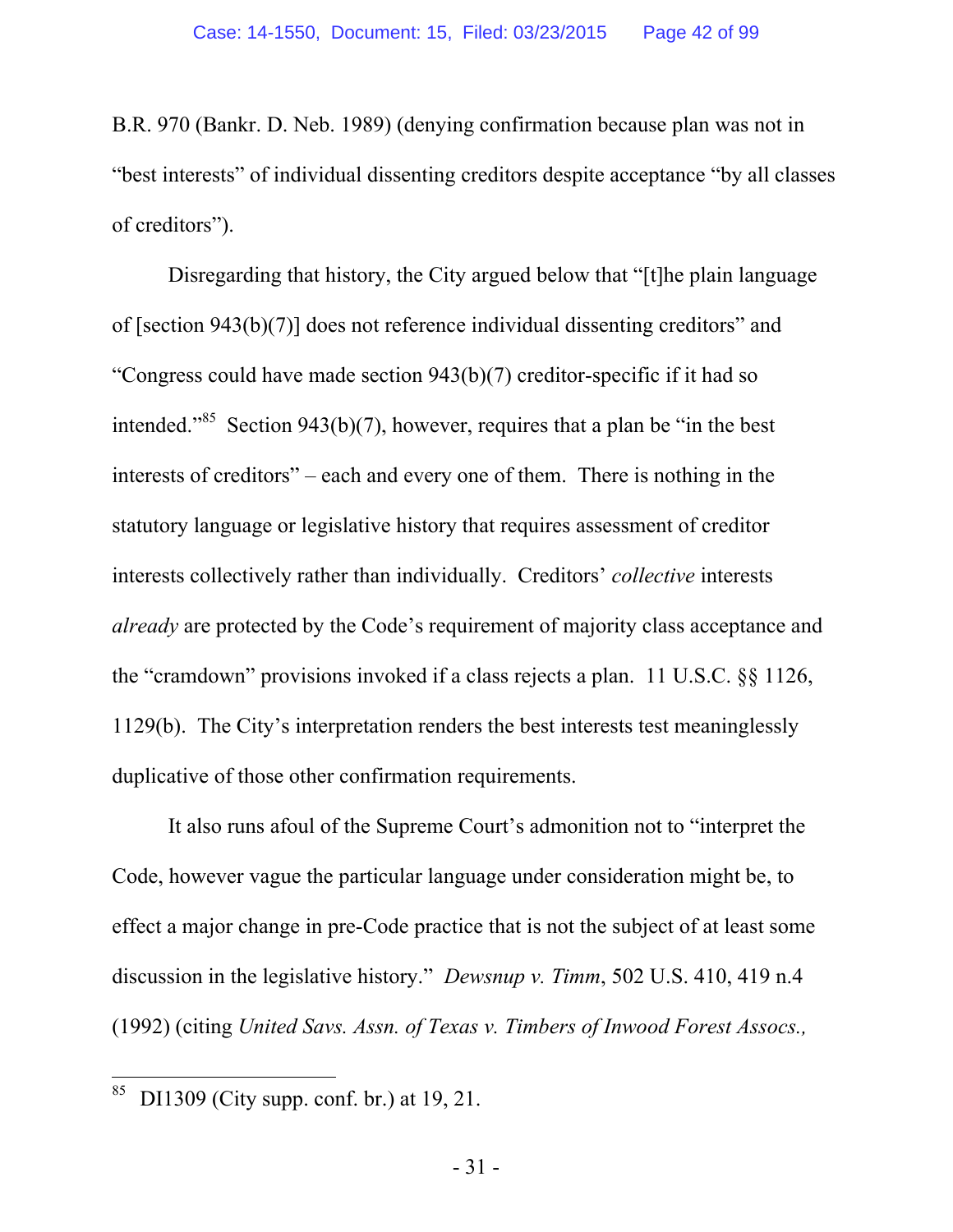484 U.S. 365, 380 (1988); *Pennsylvania Dept. of Pub. Welfare v. Davenport,* 495 U.S. 552, 563 (1990); *United States v. Ron Pair Enters.,* 489 U.S. 235, 244-45 (1989)). The City urged a "major change in pre-Code practice" but could not point to anything evincing legislative intent for such a radical reworking of this fundamental bankruptcy concept.

Despite this, the Bankruptcy Court seemingly endorsed the City's interpretation, considering aggregate "losses" of creditor *groups* rather than the Plan's specific treatment of Franklin's individual unsecured claim. This deprived Franklin of one of the basic protections of the Code.

#### **2. The Best Interests Test Requires A Fair Recovery Over Time.**

By focusing on "shared pain" and collective losses, the Court failed to address what "best interests" actually requires in chapter 9. In particular, the Court neglected that, in enacting chapter 9, Congress directed courts to apply *existing* law as set forth in the seminal *Kelley* and *Fano* decisions: "[I]t is expected that the court will be guided by standards set forth in *Kelley* . . . and *Fano* . . . [and] make findings as detailed as possible to support a conclusion that this test has been met." 124 Cong. Rec. H 11,100 (Sept. 28, 1978), S 17,417 (Oct. 6, 1978); *see* 5 NORTON BANKR. L. & PRAC. 3d § 90:20 (2015) ("The legislative history suggests that determination of the best interests of creditors in a Chapter 9 case may be guided by reference to two cases.") (citing *Kelley* and *Fano*).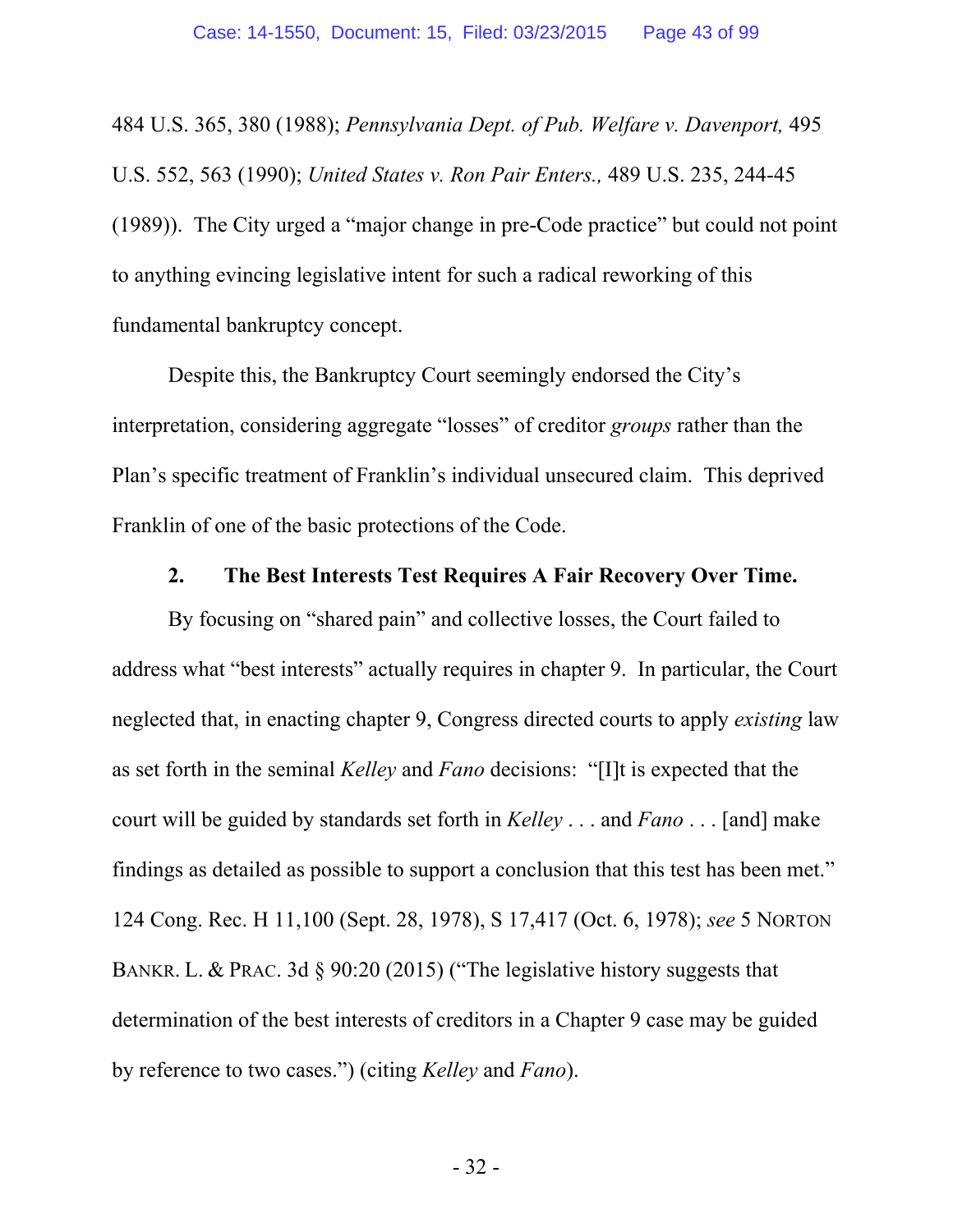In *Kelley*, the plan provided bondholders a recovery of 57%. *Kelley*, 319

U.S. at 417-18. A "very small minority" of bondholders objected. *Id.* The

Supreme Court reversed confirmation because there was no evidence that the plan

was in the best interests of creditors:

[W]here future tax revenues are the only source to which creditors can look for payment of their claims, considered estimates of those revenues constitute the only available basis for appraising the respective interests of different classes of creditors. In order that a court may determine *the fairness of the total amount of cash or securities offered to creditors* by the plan, the court must have before it data which will permit a reasonable, and hence an informed, estimate of *the probable future revenues available for the satisfaction of creditors*.

*Id.* at 419-20 (emphasis added).

In *Fano*, the Ninth Circuit reversed confirmation because the plan was not in the best interests of a single dissenting bondholder. The Circuit concluded that payment of 62.5% "would be highly unjust" because there was no "reason why the tax rate should not have been increased sufficiently to meet the [debtor]'s obligations." *Fano*, 114 F.2d at 565-66.

The common theme of *Kelley* and *Fano* is consideration of the municipal debtor's *future* ability to pay. A plan that discharges debt based upon a static "snapshot" of the debtor's *current* assets and liabilities does not satisfy the "best interests" test. Rather, to achieve confirmation over the objection of an impaired creditor, the debtor must prove that the plan devotes a "fair" amount of "probable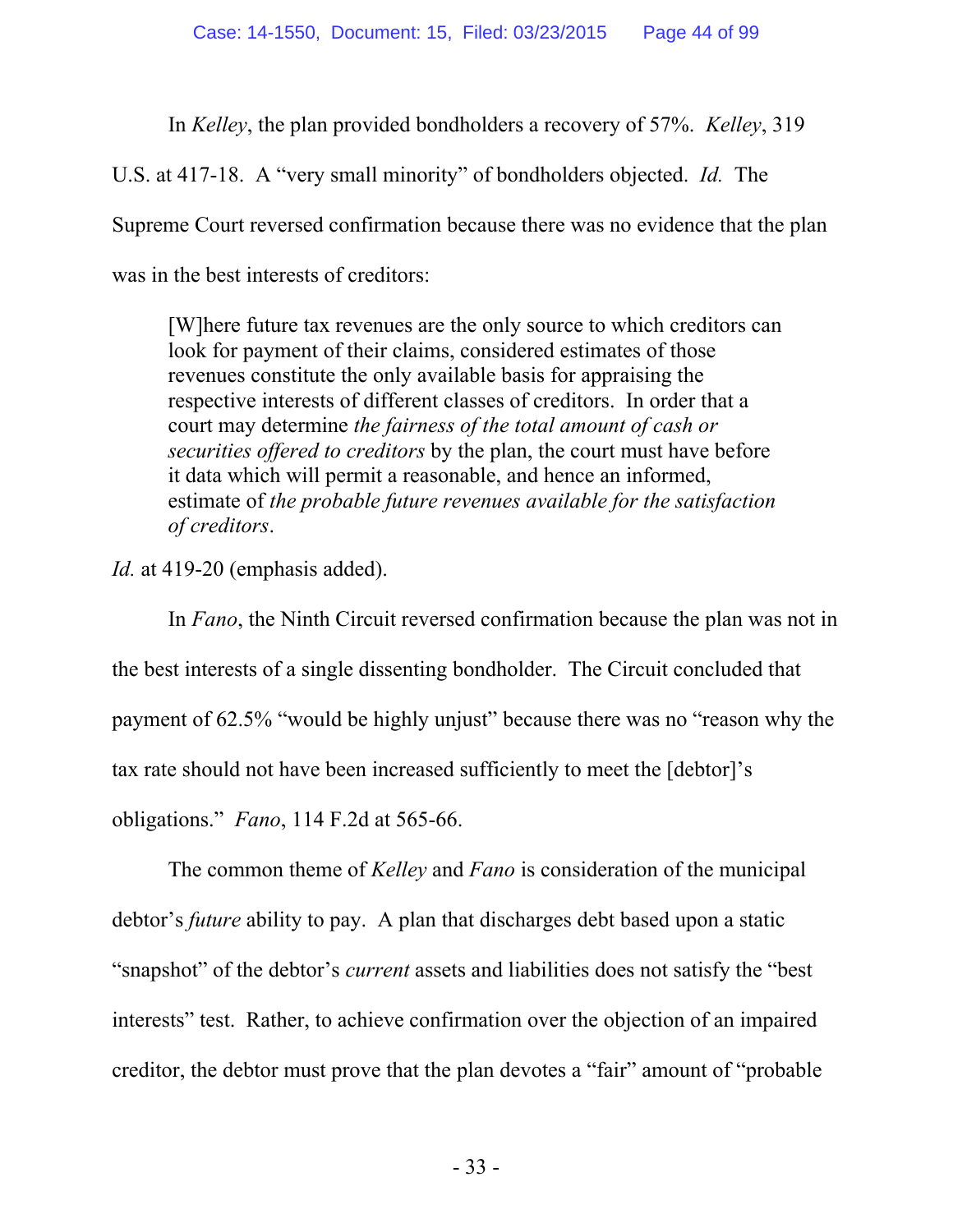future revenues" for "satisfaction of creditors." *Kelley*, 319 U.S. at 420. The legislative history confirms that –

The petitioner must exercise its taxing power to the fullest extent possible for the benefit of its creditors. *Fano v. Newport Heights Irr. Dist.*, 144 F.2d 563 (9th Cir. 1940). The court must find that the amount proposed to be paid under the plan was all that the creditors could reasonably expect under the circumstances.

H.R. Rep. No. 94-686, at 33 (1975), *reprinted in* 1976 U.S.C.C.A.N. 539, 571.

At the core, the test establishes "a floor requiring a reasonable effort at payment of creditors by the municipal debtor." *Pierce Cnty.*, 414 B.R. at 718 (quotation omitted). "*A plan that makes little or no effort to repay creditors over a reasonable period of time may not be in the best interest of creditors*." 6 COLLIER, *supra,* ¶ 943.03[7][a] (emphasis added); *see, e.g.*, *In re Barnwell Cnty. Hosp.*, 471 B.R. 849, 869 (Bankr. D.S.C. 2012) (debtor must prove that the plan "affords *all* creditors the potential for the *greatest economic return* from Debtor's assets") (emphasis added).

## **3. The Plan Fails The Best Interests Test.**

The City knew this law. *After* emerging from bankruptcy, the City catalogued its "hard work" by explaining that "municipal bankruptcy does not erase or 'wipe out' debt."<sup>86</sup> Yet, that is exactly what the City's Plan did to Franklin. It wiped out Franklin's unsecured claim through a single payment of

<sup>86</sup> 86 *Open Letter*, *supra*, at 2.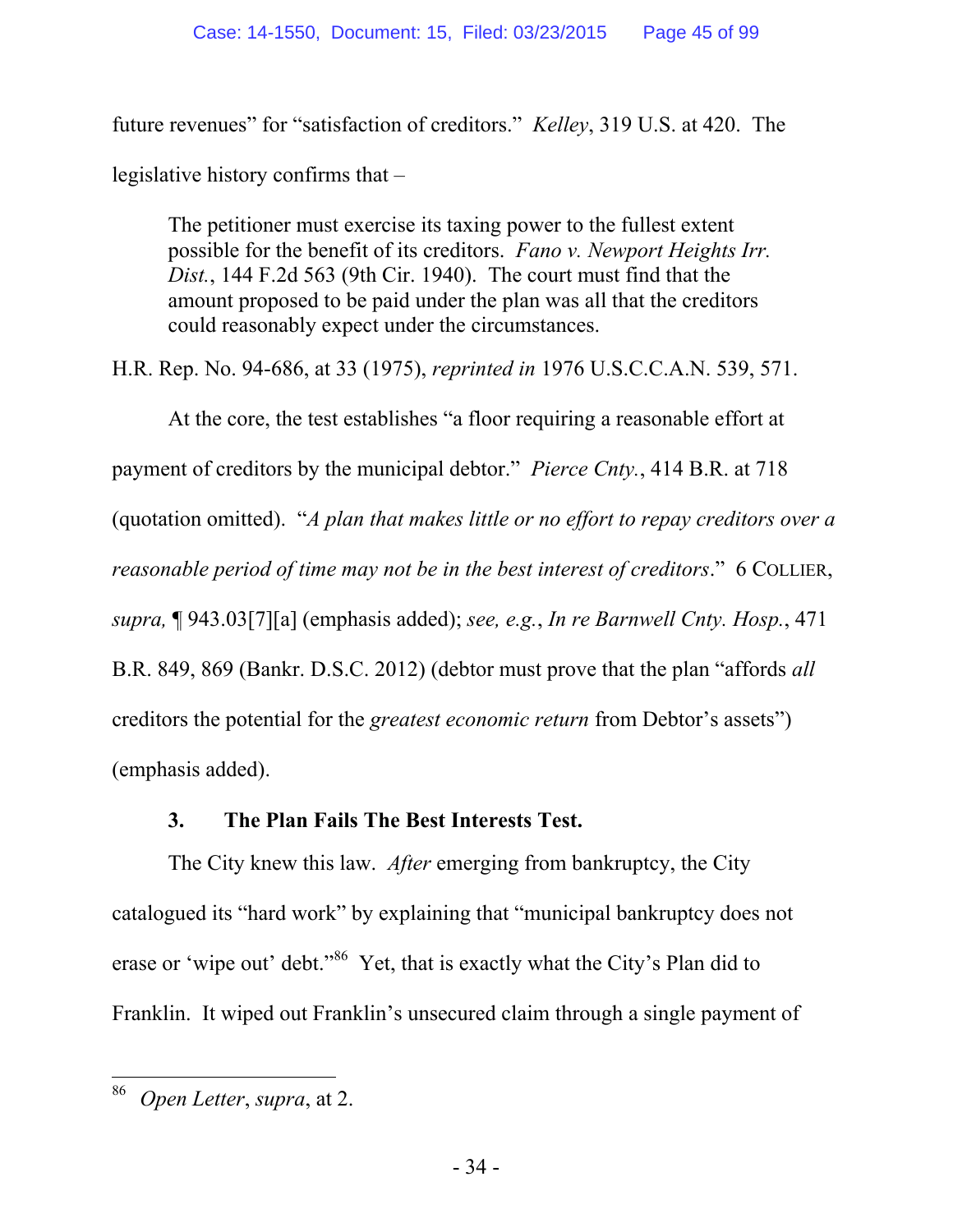under 1%, despite overwhelming evidence that the City *could* have devoted much more than \$285,000 to pay that claim over the thirty or more years the City agreed to pay the claims of other unsecured creditors.

Long-Range Financial Plan. For example, the City's own financial forecast – the "conservative" Long-Range Financial Plan that represented the "financial underpinning" of the Plan – predicts that the City will accumulate hundreds of millions of dollars of cash over the projection period, even while spending hundreds of millions more on unspecified "mission critical" expenses and "entertainment venues" *and* while making all payments to creditors called for under the Plan (including all pension payments).

The Plan, however, did not provide for any of those future revenues to be paid to Franklin. Instead, the City designed the Long-Range Financial Plan to be a "living" forecast that it could revise whenever "inspiration strikes."<sup>87</sup> The forecast was built to consume every surplus dollar through "mission critical" expenses that the City could not identify, much less quantify. The "mission critical" expense category was a plug number, representing every penny in excess of the City's cash reserve target (itself an arbitrary figure set far above the City's historical average and official reserve policy).<sup>88</sup> The City never itemized the alleged "mission"

 $87$  ER652-53, 657-59 (5/12/14 Tr.) (Leland).

<sup>88</sup> ER654-56 (5/12/14 Tr.) (Leland); ER602-06 (Moore Report); ER706-17 (5/14/14 Tr.) (Moore); ER828-29 (general fund reserve policy).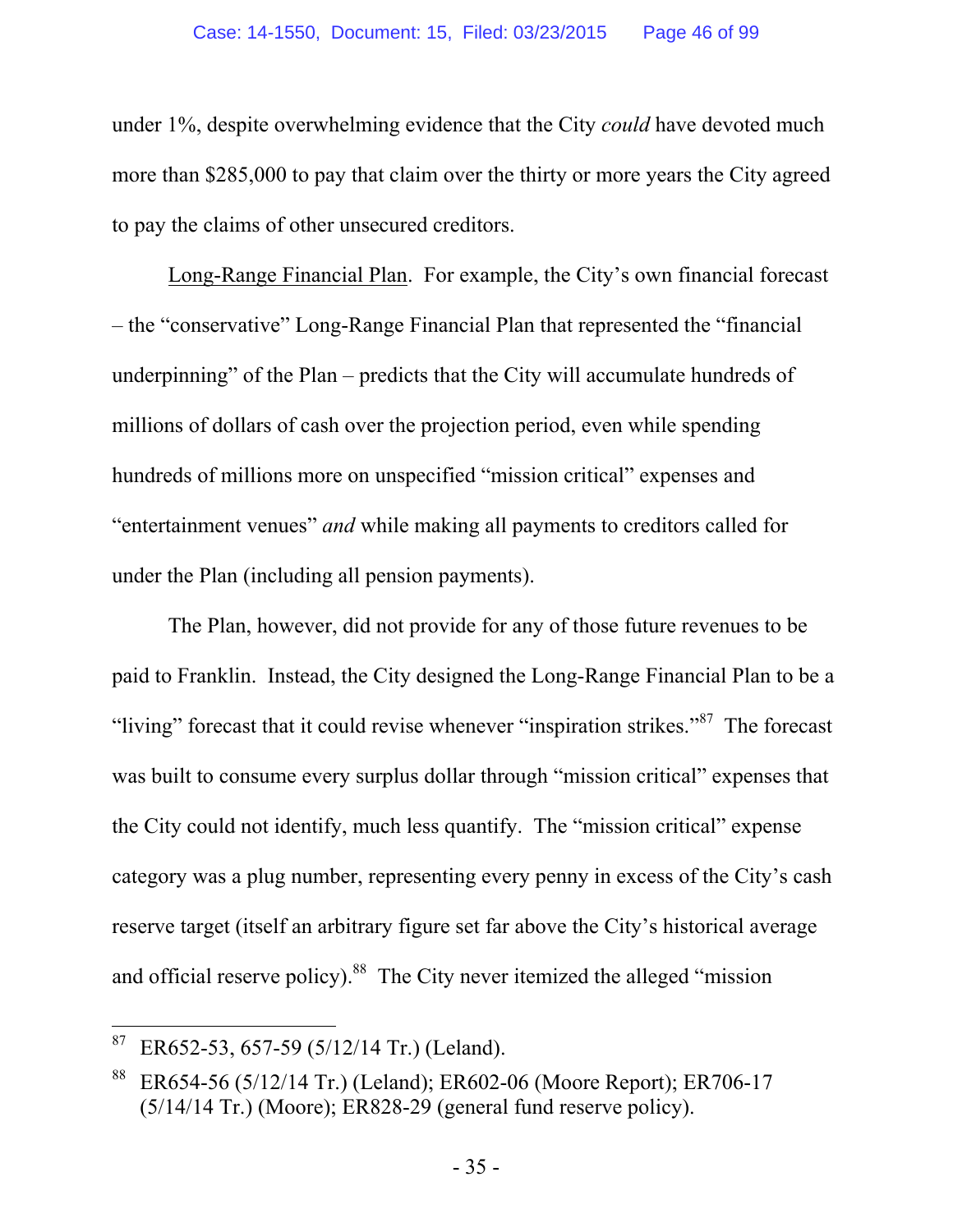critical" expenses, much less prepared a budget or forecast of them.<sup>89</sup> It just assumed that every extra dollar generated over the next thirty years would be spent on things other than repayment of Franklin.

Franklin's financial expert (Charles Moore) explained that, "[t]aken together, the inclusion of an annual contingency in the LRFP, the adherence to a 15% minimum cash balance when 10% is consistent with the City's stated recommended policy (which itself is well in excess of the City's past practice), the diversion of cash to so-called 'mission critical spending' once it reaches that 15% level, and the conservatism embedded in the City's LRFP obscure that *the City is actually hoarding cash in its LRFP*. That cash could be used to pay the City's obligations in respect of the Franklin Bonds."90 Ultimately, Mr. Moore opined that, based solely on the Long-Range Financial Plan – *without need for further tax increases or expense cuts and while honoring all of its other obligations under the* 

 $\overline{a}$ <sup>89</sup> The City stated only that "[t]he City uses 23-year-old accounting and financial payroll systems that need desperately to be replaced; the City's workers' compensation funds are still running a deficit; and deferred maintenance is still millions of dollars a year. The City remains in a service-insolvent state for libraries, administrative support, and recreation." DI1712 (City post-trial rpy. br.) at 9-10 (quotations and citations omitted). The City never quantified any of those alleged needs.

ER606 (Moore Report) (emphasis added); ER692-721 (5/14/14 Tr.) (Moore); ER921 (cash generation).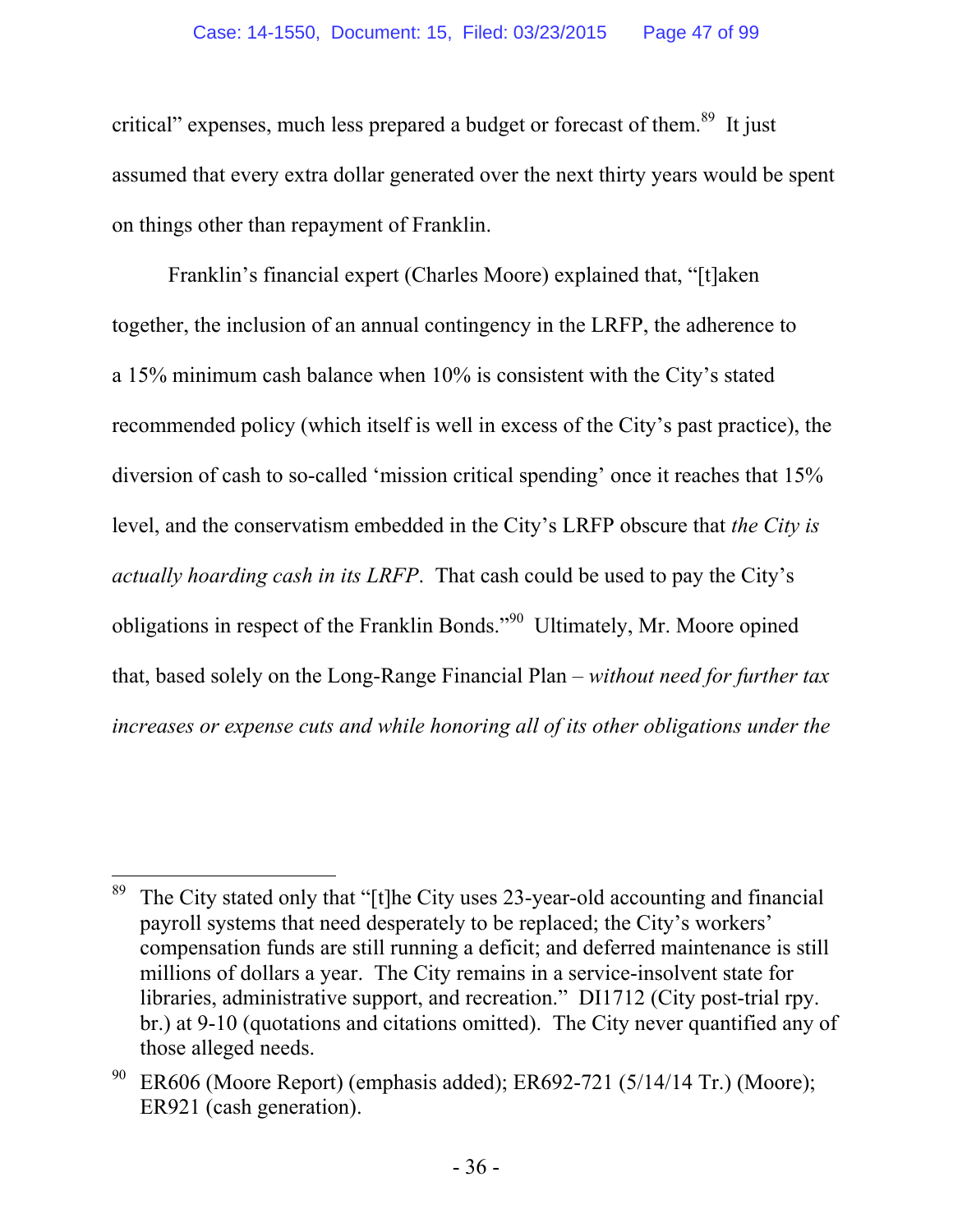*Plan* – "the City can afford to pay Franklin a significant percentage, if not all, of the City's obligations in respect of the Franklin Bonds."91

The Court never mentioned this testimony, the Long-Range Financial Plan, or the City's ability to pay in its oral findings or published Opinion. It simply ignored all of the relevant evidence.

Public Facility Fees. The City also will generate tens of millions of dollars of restricted public facility fees over the course of the projection period. The PFFs are not general funds that could be used to pay other creditor claims, but are available to pay Franklin's claim. At the time it sold the Bonds to Franklin, the City represented that PFFs were the "anticipated funding mechanism" and would "be sufficient to pay the debt service" on the Bonds.<sup>92</sup> The Long-Range Financial Plan confirms that PFFs "were expected to be used as an internal source of funds as available" to pay the Bonds. $^{93}$ 

Consistent with that fact, before bankruptcy the City proposed to pay Franklin with future PFF revenues that it valued as an aggregate recovery

 $\overline{a}$ <sup>91</sup> ER600 (Moore Report); ER688-730 (5/14/14 Tr.) (Moore).

<sup>&</sup>lt;sup>92</sup> ER900 (S&P presentation); ER635 (Official Statement).

 $93$  ER808 (LRFP). At trial, a City witness contradicted this record and claimed that no PFFs could be used to make payments on Franklin's claim. Ultimately, however, even that misinformed witness conceded that PFFs would be available after payment of certain short-term expenditures. ER675 (5/13/14 Tr.) (Chase).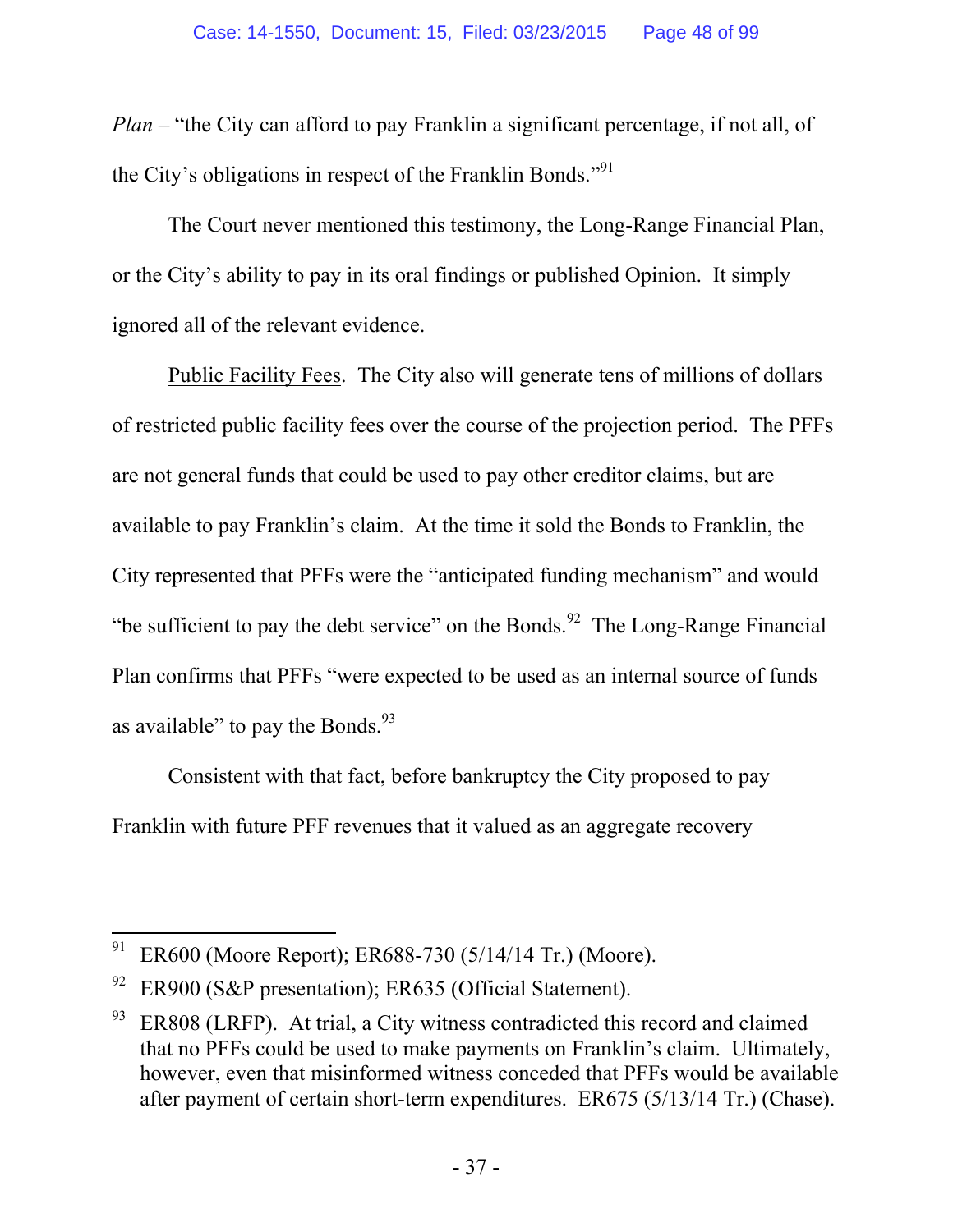of 54.5%,94 and during the bankruptcy case City staff stated that *it would "be seen as a sign of bad faith" if the City failed to devote PFFs to payment of Franklin's Bonds*. 95 Yet, the Plan provided for *no* future PFFs to pay Franklin's claim. Instead, the City kept them all for itself. $96$ 

Even at current depressed levels, PFFs generate more than \$1 million a year that could be devoted to payment of Franklin, which would make "a meaningful contribution to the Franklin Bonds debt service obligation . . . if the City chose to use them to satisfy that obligation."<sup>97</sup> Here again, the Court ignored this evidence.

\* \* \*

In sum, the evidence showed that the City *could* spare additional cash to repay Franklin's unsecured claim over time. It just chose not to do so. This was confirmed after trial when the Court valued Franklin's collateral at \$4,052,000, giving Franklin an allowed secured claim in that amount. After that ruling, the City amended the Plan to provide for full immediate payment of the secured claim. In other words, the City found an extra \$4 million – in just the first year of its

ER608 (Moore Report); ER724-28 (5/14/14 Tr.) (Moore).

 $\ensuremath{94}$ ER542-43 (Ask).

 $95$  ER836 (FY2013-14 budget) (emphasis added).

 $96$  Incredibly, the City used PFFs during the case to pay its bankruptcy lawyers, on the theory that expenses incurred in cramming down the Plan were legitimate "project costs" for properties funded by the Bonds (but repayment of Franklin was not). ER857-66 (FY2012-13 chapter 9 expenses); ER867-68 (FY2013-14 Chapter 9 expenses); ER644-45 (5/12/14 Tr.) (Burke).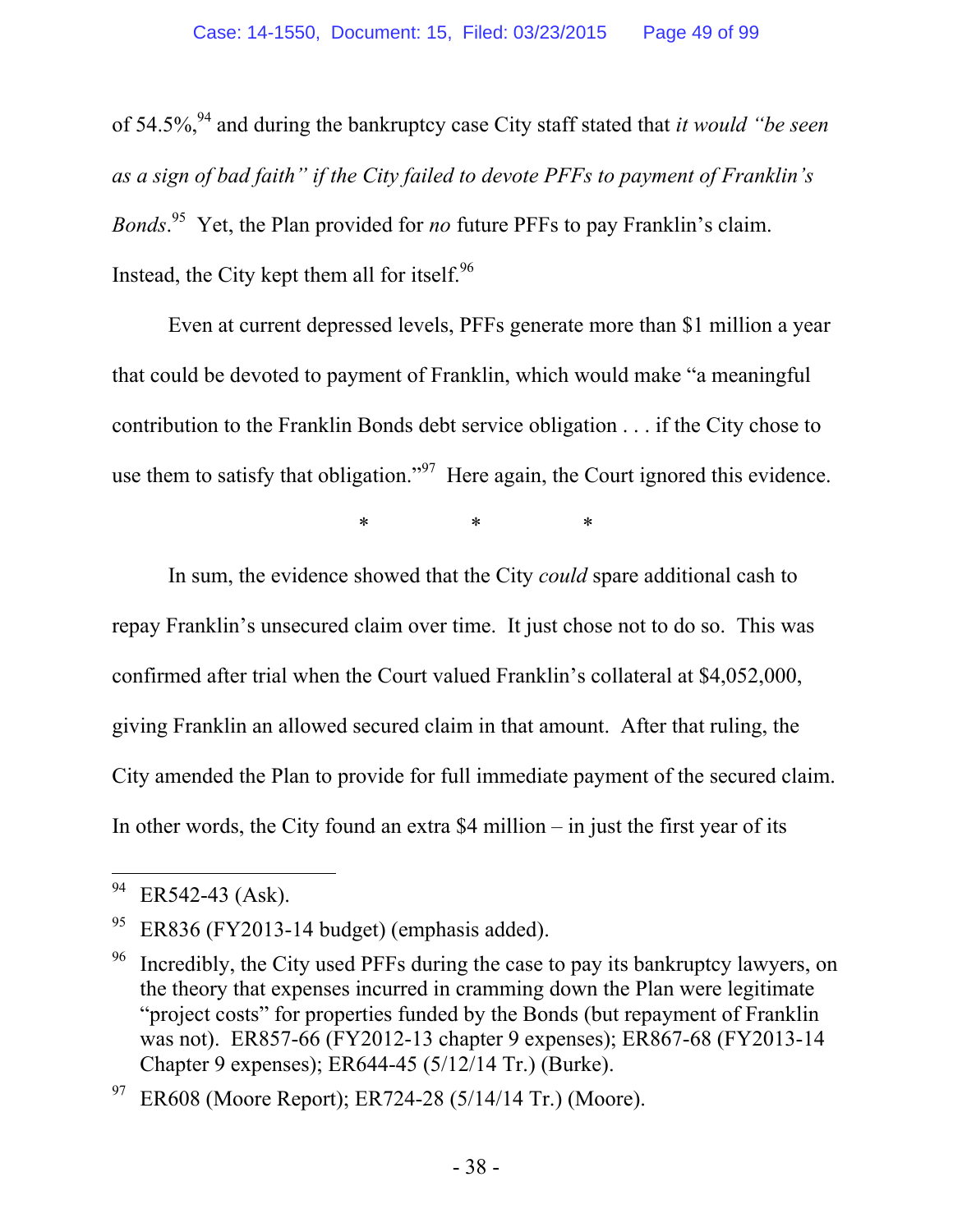thirty-year forecast – to pay Franklin's secured claim, notwithstanding its prior claim of prolonged poverty as justification for not paying more than 1% of Franklin's entire claim.

The City exited bankruptcy with a bold declaration that "[o]ur future is bright as we move our city forward toward a vibrant and healthy future.<sup>"98</sup> Given that bright, healthy and vibrant future, the City surely had the ability to wring more than \$285,000 out of the "living" Long-Range Financial Plan over the next thirty years had it so desired. The City's duty as a chapter 9 debtor was to do just that, and the Court erred by concluding that the City did not need to make any further effort to pay Franklin a fair recovery.

#### **4. The Court Improperly Lumped Together Franklin's Secured And Unsecured Claims.**

Although not explicitly stated, the Court's conclusion that the Plan was "the best that can be done" seemingly was premised on its conclusion that Franklin's *total* recovery on its secured and unsecured claim represented an "overall return [that] is not so paltry or unfair as to undermine the legitimacy of classification in the plan or the good faith of the plan proponent."<sup>99</sup> The Court stated that "[i]t's not appropriate to say, well, Franklin Fund is only getting less than one percent on the

<sup>98</sup> *Open Letter*, *supra*, at 4.

Op. at 54.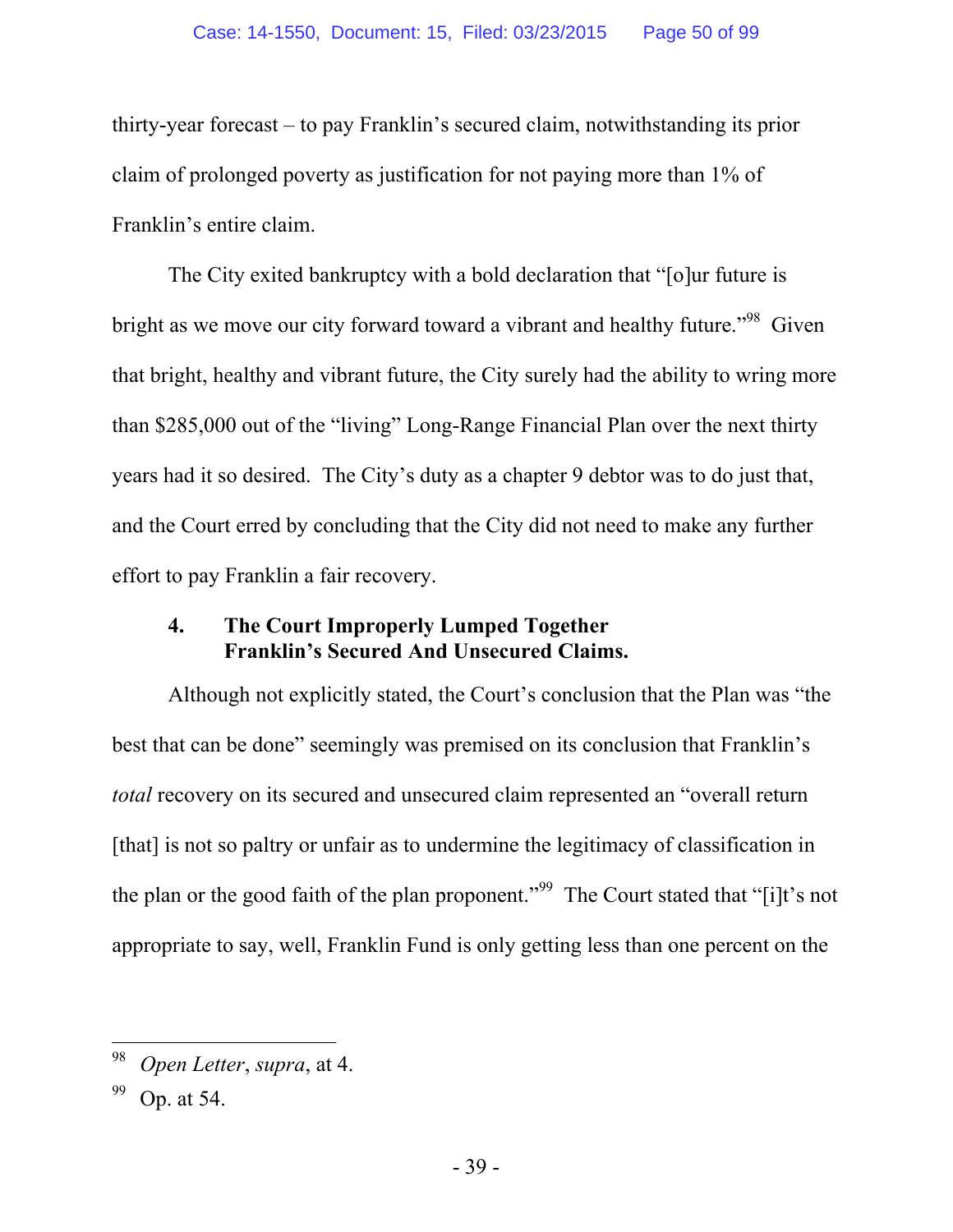dollar. You have to look at the combination of the secured and unsecured claim." $100$ 

The Court made both factual and legal errors in this regard. Factually, the Court ascribed a "17.5 percent overall return" to Franklin.<sup>101</sup> That "overall return," however, included more than \$2 million of bond proceeds held by the indenture trustee in a reserve account *funded by Franklin* for the sole purpose of providing funds to repay the Bonds on default or at maturity.<sup>102</sup> The City never had access to those funds; the indenture trustee simply returned Franklin's money.<sup>103</sup> As a consequence, Franklin's "overall return" *from the City* on its secured and unsecured claims was \$4,337,227, approximately 12.5% (not 17.5%) of its claim.

Legally, section 506(a) of the Code requires the claim of an undersecured creditor like Franklin to be bifurcated into a secured claim and an unsecured claim. 11 U.S.C. § 506(a) (secured creditor has "a secured claim to the extent of the value of such creditor's" collateral and "an unsecured claim to the extent that the value of such [collateral] is less than the amount of" the creditor's allowed claim);<sup>104</sup> *In re Loop 76, LLC*, 465 B.R. 525, 529 n.4 (B.A.P. 9th Cir. 2012) (undersecured

 $100$  ER431 (10/30/14 Tr.).

 $101$  Op. at 54.

<sup>102</sup> Op. at 1 n.1 and 53.

 $103$  ER870 (Indenture § 5.05).

 $104$  All cited provisions made applicable to chapter 9 by section 901(a) of the Code.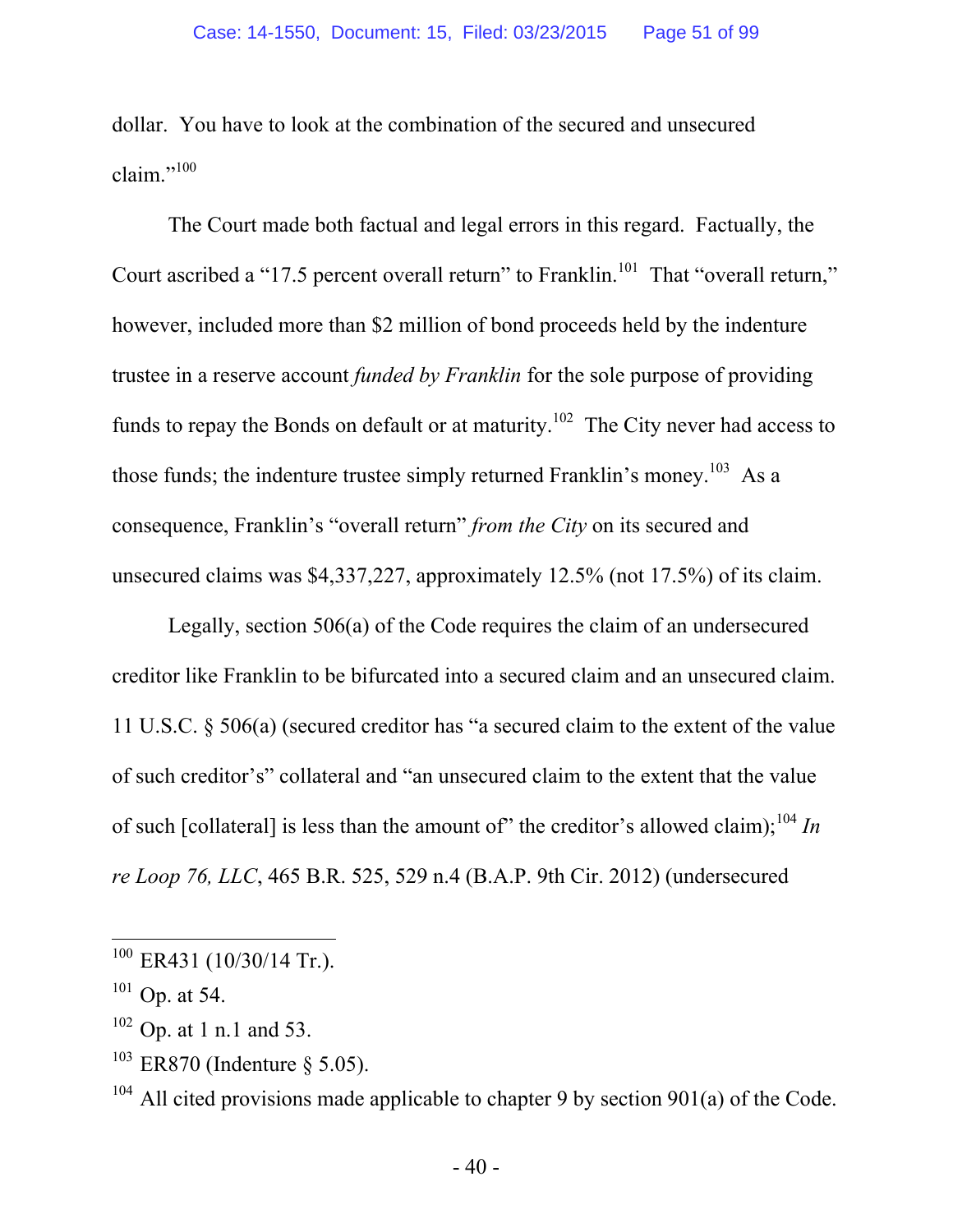claim is "bifurcated into two claims – one secured and one unsecured"); *In re Arnold & Baker Farms*, 177 B.R. 648, 655 (B.A.P. 9th Cir. 1994) (Section 506(a) "requires the bankruptcy court to bifurcate a claim into *separate and independent* secured claim and unsecured claim components.") (emphasis added); *In re Glenn*, 796 F.2d 1144, 1147 (9th Cir. 1986) (bifurcated claims considered separately).

The Plan's treatment of those secured and unsecured claims must be analyzed separately. Thus, for example, bifurcated claims must be classified separately. 7 COLLIER, *supra,* ¶ 1122.03[3] ("a plan of reorganization must separately classify nonpriority prepetition unsecured claims [and] secured claims"). If the creditor votes against the plan, the secured claim must be paid in full. 11 U.S.C. § 1129(b)(2)(A); 7 COLLIER, *supra,* ¶ 1129.04[2] (cramdown "entails: payment in full of the secured claim"). Most importantly, the unsecured deficiency claim must receive treatment that complies with the standards applicable to other unsecured claims. *In re Walat Farms, Inc.*, 64 B.R. 65, 69 (Bankr. E.D. Mich. 1986) ("[T]o the extent the undersecured creditor has an unsecured claim under § 506, he and [each unsecured] creditor are in the same position. Both the undersecured and unsecured creditor enjoy equal protection of their claims under the Code."). "*The mere fact that an unsecured claim was once part of a bifurcated secured obligation should not justify substantial differentiation in the treatment of*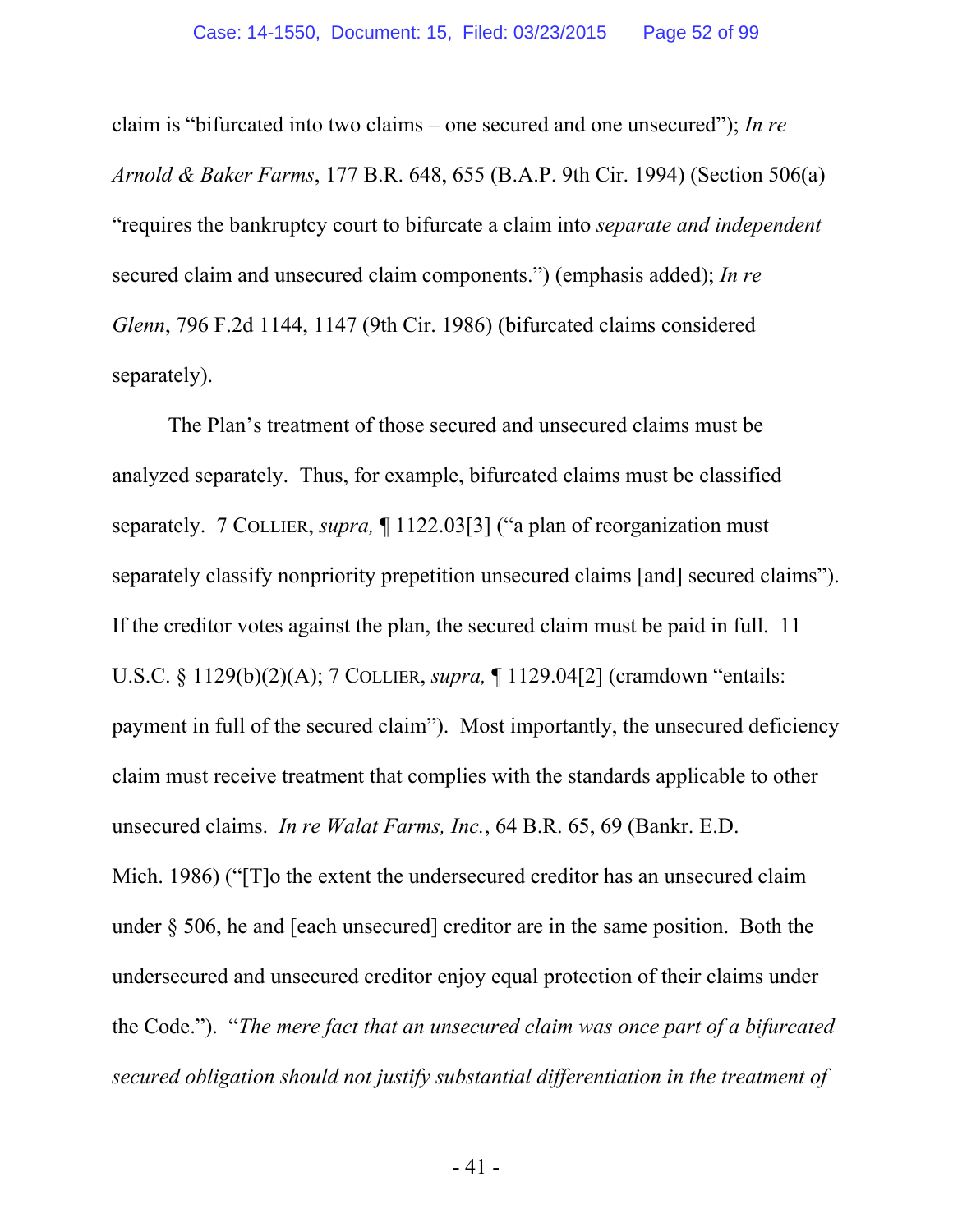*the unsecured claim as compared to other unsecured claims*." 4 COLLIER, *supra,* ¶ 506.03[4][a][iv] (emphasis added).

Accordingly, courts analyze treatment of a creditor's unsecured deficiency claim independently from treatment of the creditor's secured claim, without consideration of the creditor's combined "overall return." *See, e.g.*, *In re Tucson Self-Storage*, 166 B.R. 892, 898 (B.A.P. 9th Cir. 1994) (denying confirmation where plan discriminated against unsecured deficiency claim despite payment in full of secured claim); *In re Barney & Carey Co.*, 170 B.R. 17, 25-26 (Bankr. D. Mass. 1994) (same); *In re Creekside Landing, Ltd.*, 140 B.R. 713, 714-16 (Bankr. M.D. Tenn. 1992) (same); *In re Beauchesne*, 209 B.R. 266, 275 (Bankr. D.N.H. 1997) (considering best interests test solely with reference to amount paid on unsecured deficiency claim). Simply put, "the rights of the undersecured creditor to protect or satisfy its unsecured claim are the same as those of a general

unsecured creditor." *Walat Farms*, 64 B.R. at 69.

 $\overline{a}$ 

The Court erred by ignoring Franklin's *independent* rights as the holder of a \$30.5 million unsecured claim and instead viewing the "best interests" test through the lens of Franklin's combined "overall return."<sup>105</sup>

 $105$  In any event, Franklin's "overall return" paled in comparison to that of other creditors. In fact, the "overall return" on Franklin's Bonds is unprecedented in the history of municipal bankruptcy. Even cases decided in the throes of the Great Depression resulted in material payments to bondholders. *See, e.g.*, *Kelley*, 319 U.S. at 417 (57% return); *United States v. Bekins*, 304 U.S. 27, 46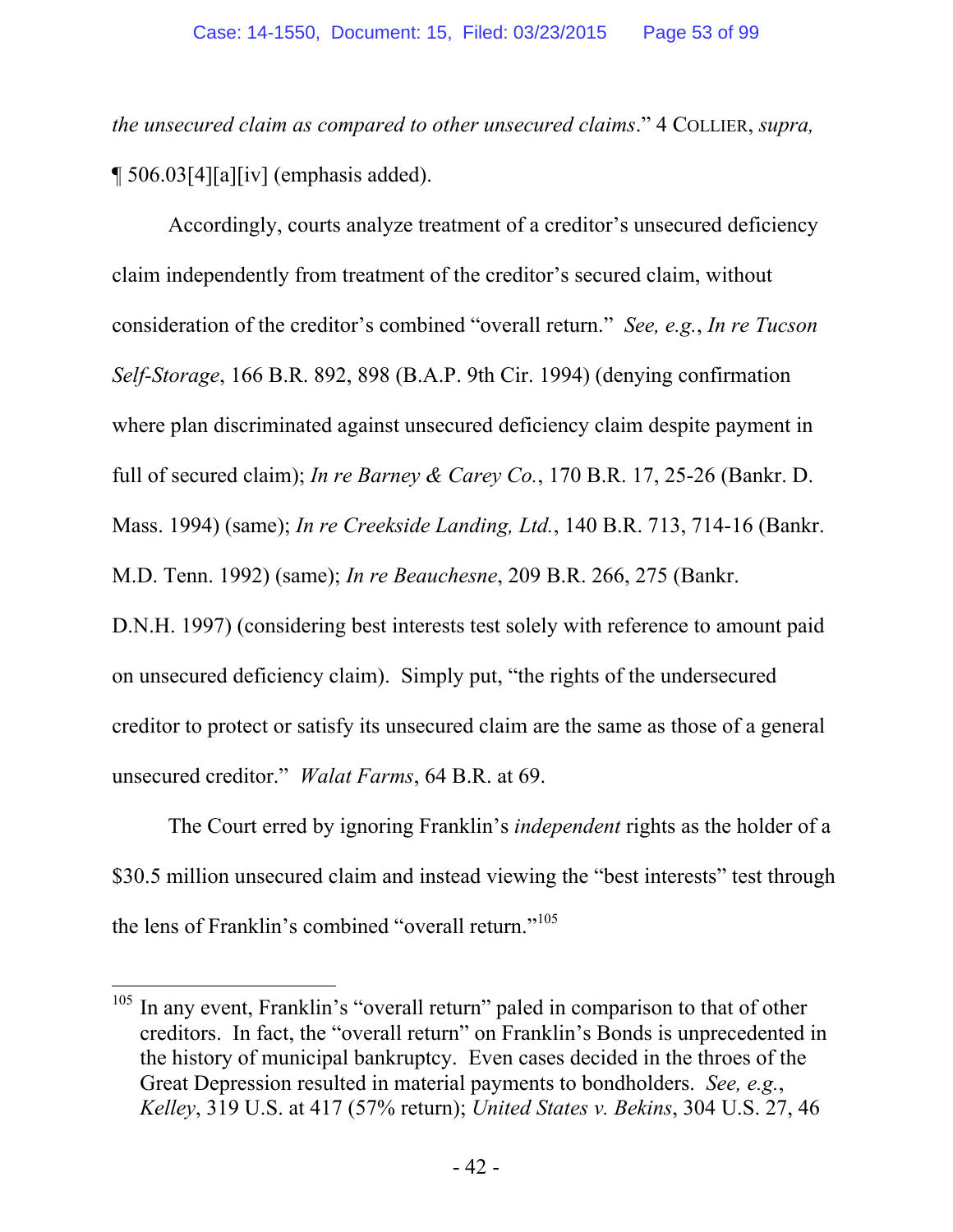# **5. The Court Misunderstood The City's Other Liabilities And The Plan's Treatment Of Them.**

The Court compounded its errors by misapprehending the City's other liabilities and the Plan's treatment of them.

"Capital markets" claims. For example, the Court justified the Plan's treatment of Franklin by comparing Franklin's nonbankruptcy rights with those of other bondholders: "Franklin differs from the other capital markets creditors in that its \$35,080,000.00 in bonds were issued without equivalent collateral. It turned out that the collateral was worth only \$4,025,000.00, which sum is being paid in full by the City. . . . The rest is unsecured debt to be paid the same portion of 1 percent as all other unsecured creditors, including the retirees on their \$550 million in terminated health benefits."<sup>106</sup>

There are two clear errors in that statement. *First*, there is no evidence of the value of collateral held by other bondholders. The City did not appraise any collateral and refused to ascribe a value to it. The Court's statement that other

<sup>(1938) (60%);</sup> *Fano*, 114 F.2d at 564 (62.5%); *West Coast Life Ins. Co. v. Merced Irrigation Dist.*, 114 F.2d 654, 658 (9th Cir. 1940) (51.5%); *Bekins v. Lindsay-Strathmore Irrigation Dist.*, 114 F.2d 680, 685 (9th Cir. 1940) (60%). Modern cases have produced even greater recoveries, including full recovery of principal in the two largest prior California chapter 9 cases (County of Orange and City of Vallejo).

<sup>106</sup> Op. at 53; *see id.* at 4 ("All capital markets creditors, except Franklin, accepted a package of restructured bond debt in impairments reflecting their relative rights in collateral.").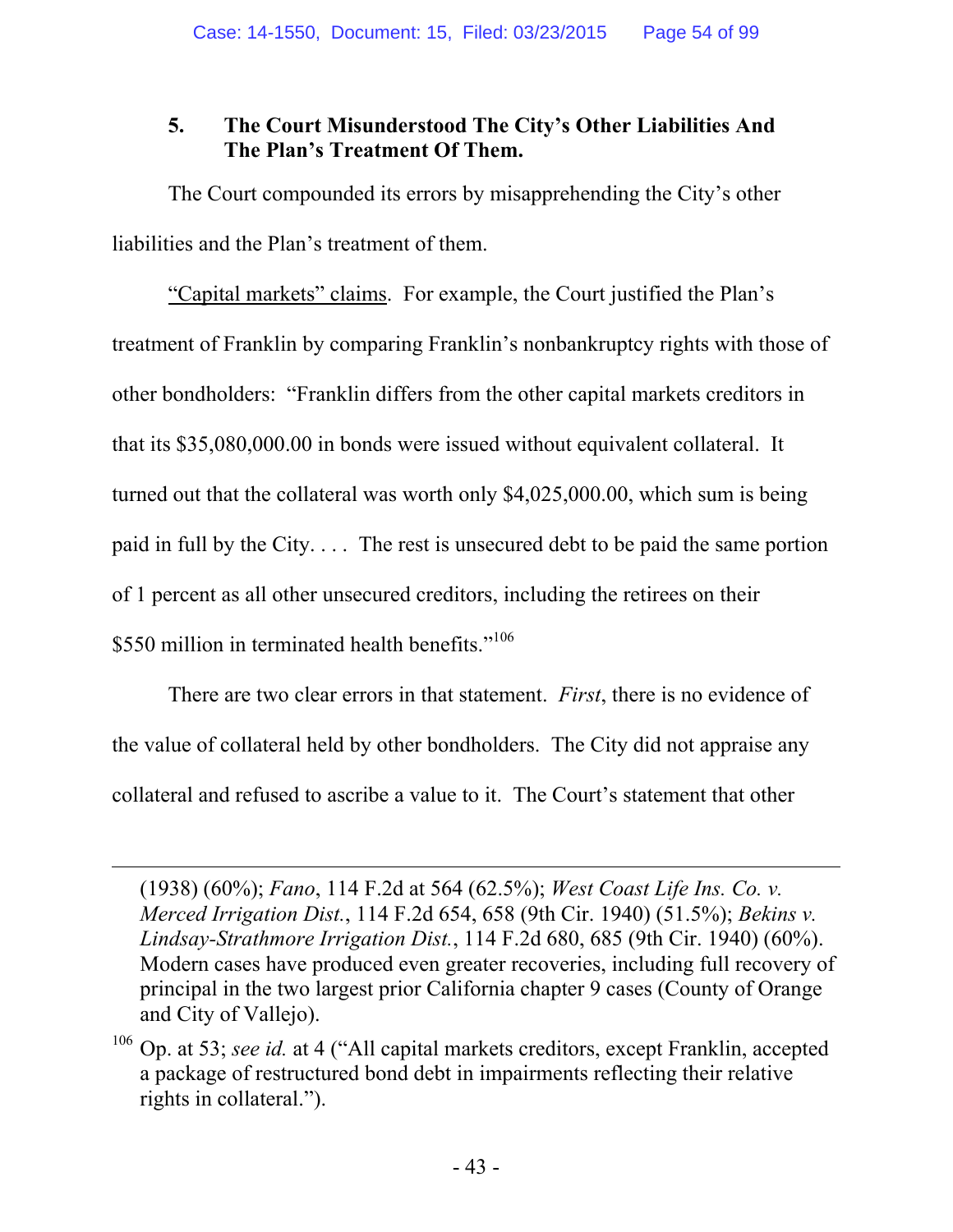bondholders took "equivalent collateral" is unsupported. In fact, Standard & Poor's gave the City's other lease revenue bonds the *same underlying rating* as Franklin's Bonds, indicating equivalency in prospects of recovery from the City.

*Second*, the City's largest bond issue – the \$124.3 million Pension Obligation Bonds – was *entirely unsecured* with no collateral at all. Yet, the Plan provided a recovery of 52% on the Pension Obligation Bonds. Moreover, the City paid all of its \$4 million prepetition trade debt prior to confirmation. The Court's statement that Franklin's unsecured claim is "to be paid the same 1 percent as all other unsecured creditors" is simply false.

"Capital markets" treatment. The Court also apparently believed that the Plan's treatment of other bondholders was appropriate because they cut deals in which "[p]ayments were adjusted, terms were extended by about a decade, bond debt was reduced, the City's pledge of its general fund revenues as collateral was extinguished, and the City obtained the use of such facilities as its new city hall that had been taken over by creditors."107

This too demonstrates a lack of understanding of the Plan. "[T]he City's pledge of its general fund revenues as collateral" was *not* "extinguished" for *four* 

<sup>&</sup>lt;sup>107</sup> Op. at 52; *see* ER416 (10/30/14 Tr.) ("the City's general fund will now not be responsible for backing up most of the bond issues where it had previously been doing so").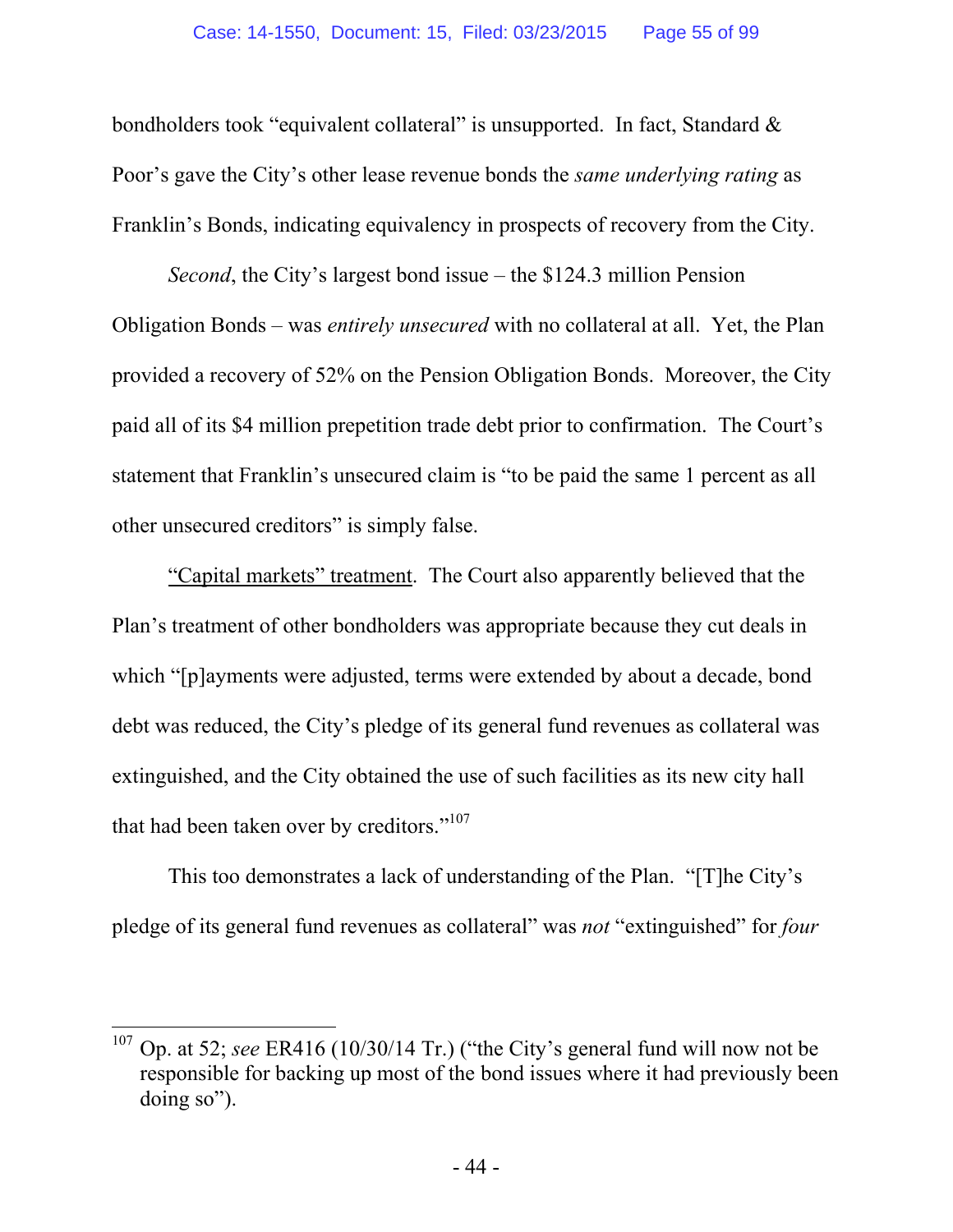*of the six* applicable bond issues. The City's general fund remains responsible for future payments in respect of the –

 \$12.6 million 2003 Fire/Police/Library Certificates (106% recovery under the Plan);

- \$45.1 million 2004 Arena Bonds (96.7% recovery);
- \$12.1 million 2006 SEB Bonds (100% recovery); and
- \$124.3 million Pension Obligation Bonds  $(51.9\% \text{ recovery})$ .<sup>108</sup>

Moreover, agreement by other bondholders to "extend terms" does not justify the Plan's treatment of Franklin. Franklin received a single payment with no additional payment over time from future revenues. Franklin argued that its unsecured claim *should* be paid over time on terms comparable to that afforded the other bondholders.

Employees and retirees. Finally, the Court fixated on "the value of what employees and retirees lose under the plan" in comparison to "what capital markets creditors lose."109 It referred many times to collective bargaining agreements in which "there were considerable changes and concessions that the unions made regarding compensation and conditions of employment," resulting in

 $108$  ER664-70 (5/13/14 Tr.) (Dieker).

 $109$  Op. at 50.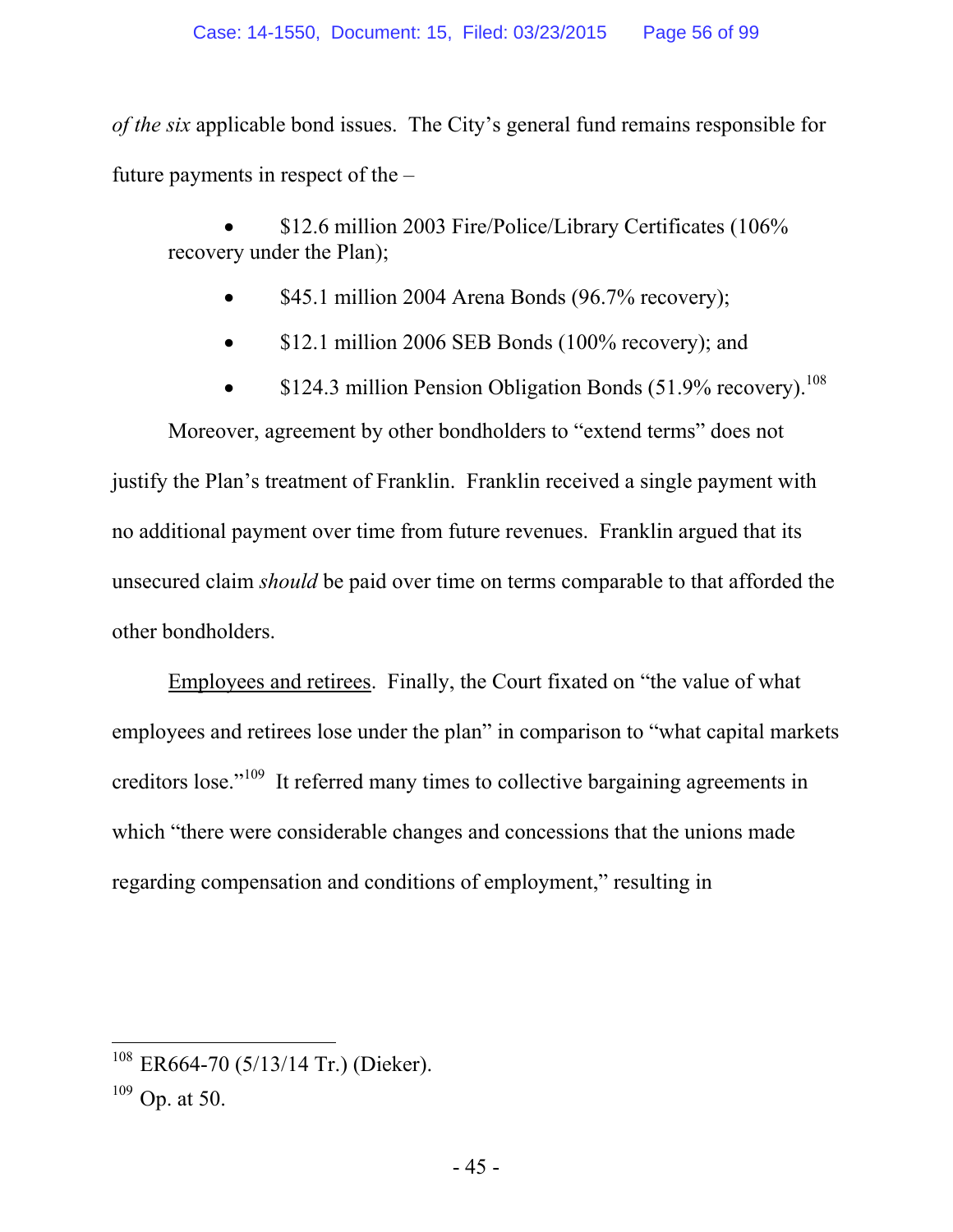"compensation [that] is not above market" and "quite substantial concessions . . . made on the income side" by employees. $110$ 

None of that justified the Plan's treatment of Franklin. For one thing, concessions made by current employees merely reduced "above market" pay and benefits to a "market" level. $111$  The City's financial difficulties were the result, in part, of "encrustation of a creeping multi-decade, opaque pattern of *above-market* compensation of employees."112 Moreover, the City's new collective bargaining agreements relate to *postpetition* obligations. The City's *prepetition* obligations were paid in full with no concessions whatsoever.

Whatever concessions were made also were *temporary*. All of the collective bargaining agreements negotiated during the bankruptcy case *already expired* and are subject to renegotiation, $113$  with employee bargaining groups able to negotiate to recoup prior concessions. The City anticipates this.<sup>114</sup> Temporary concessions intended to bring compensation down to a market level are not comparable to the *permanent* 99% impairment of Franklin's unsecured claim.

 $\overline{a}$  $110$  ER414, 422, 430 (10/30/14 Tr.).

 $111$  ER430 (10/30/14 Tr.) ("The compensation for the employees in Stockton was above what comparable municipalities within the market were paying.").

<sup>112</sup> *City of Stockton*, 493 B.R. at 779 (emphasis added).

 $113$  ER908 (Goodrich).

 $114$  The Chief of Police testified that officers are agitating to get "their previous 20-30% cuts restored." ER628 (Jones).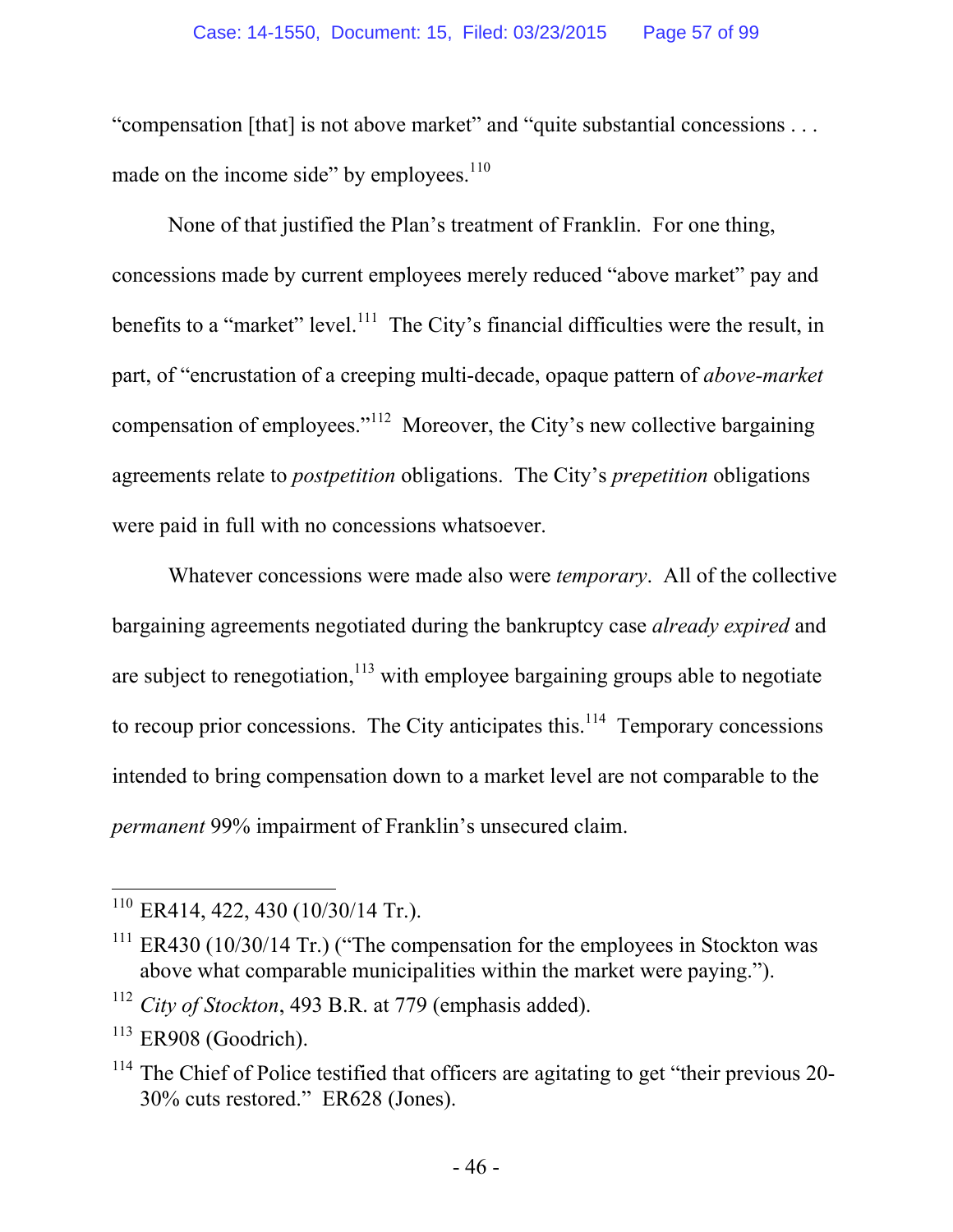Moreover, the Court's focus on concessions by *current employees* obscured the Plan's treatment of *retirees*. Retirees provide no ongoing services to the City and have claims that relate exclusively to non-assumed *prepetition* contracts. The City "cannot justify the preferential treatment of retirees because they will not contribute to the reorganization."<sup>115</sup> Yet, the Plan provided recoveries between 53%-70% to the 1,100 retirees with health care benefits, and gave 100% recoveries to an additional 1,300 retirees with claims only for unfunded pensions. Concessions by retirees do not justify Franklin's treatment under the Plan.<sup>116</sup>

The Court appeared to believe that employees and retirees, as a group, simply deserved a priority recovery. As one commentator noted, this amounts to "categorical subordination" of the sort prohibited by the Supreme Court in *United States v. Noland*, 517 U.S. 535 (1996):

[C]ourts cannot properly use the unfair discrimination standard to favor an entire category of claims, such as those of active and former workers. *[The] rationale for barring categorical subordination also bars categorical discrimination*. . . . *Noland*'s rationale does not

 $\overline{a}$ 115 Richard M. Hynes & Steven D. Walt, *Fair And Unfair Discrimination In Municipal Bankruptcy*, 37 CAMPBELL L. REV. 25, 29 (2015) [*Fair and Unfair Discrimination*]; *id.* at 46 ("This is certainly true of the retirees, as they contribute nothing to the city's reorganization; they have retired.").

<sup>&</sup>lt;sup>116</sup> The City defended assumption of unfunded pensions by claiming that "[t]he maintenance of pensions is critical to the City in order to retain employees – particularly police officers – rather than losing them to other local governments." ER578 (DS). This rationale has no application to *retirees*, who no longer work for the City.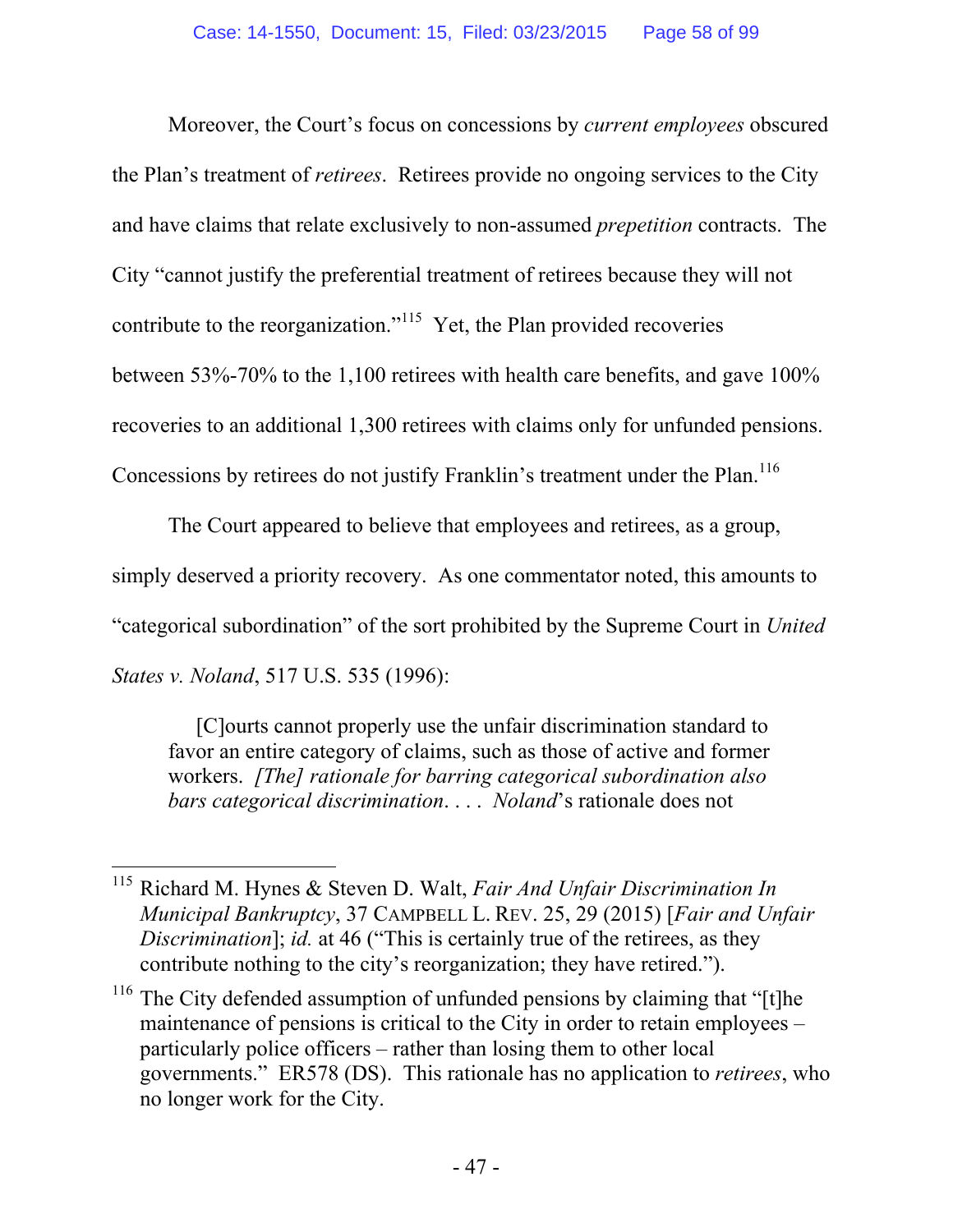allow a plan to favor a class solely because its members are retirees or active workers.

[Accordingly], a court could not properly reason that active and former workers, as a group, are more deserving of recovery than general creditors. This categorical subordination is inherently legislative in nature. . . . *[C]reating a judicial priority for retirement claims is inconsistent with the Code*.

*Fair and Unfair Discrimination*, *supra*, at 53-54 (emphasis added) (footnote omitted).

#### **6. The Court Relied On Other Erroneous Findings.**

The Court made several other clearly erroneous findings that apparently impacted its determination that the Plan was in the best interests of creditors.

No "sweetener fund" available to Franklin. For example, the Court found it "interesting that the settlement with the other capital markets creditors included an additional 'sweetener' fund that would become available by about 2040 if the City prospers. Part of that fund was offered to Franklin and held open for Franklin to join even during the confirmation hearing, but Franklin refused the offer."<sup>117</sup>

This is inaccurate in several ways. *First*, there was no "sweetener fund." There was only a theoretical prospect of "Contingent General Fund Payments" under the terms of the City's settlement agreement regarding the Pension Obligation Bonds (and no other "capital markets" creditors).<sup>118</sup> No money is to be

<sup>117</sup> Op. at 53; *see* ER437 (10/30/14 Tr.).

 $118$  DI1842, Ex. 1.a (reimbursement agreement).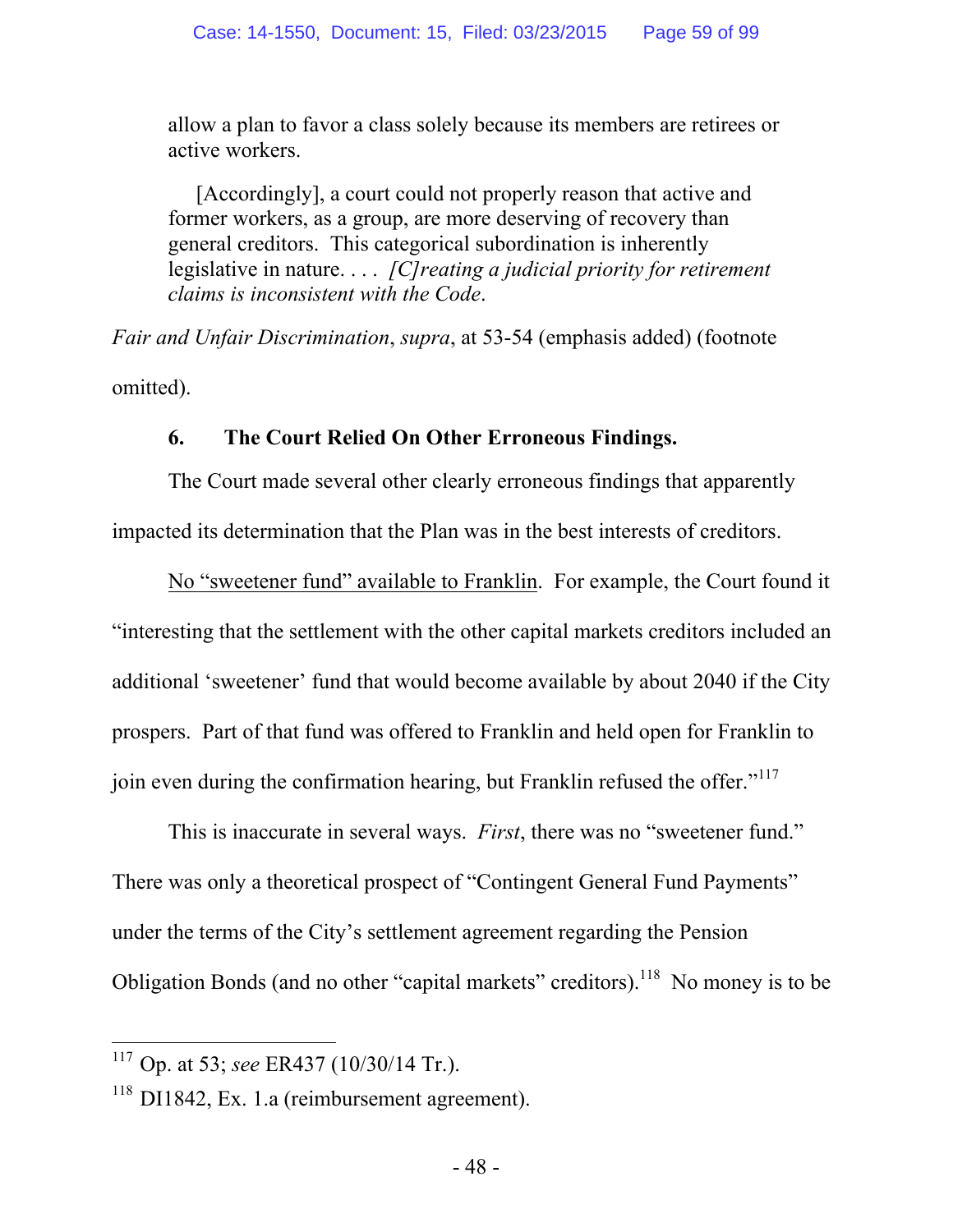set aside into a "fund" and there is no guarantee that the City will make any additional payments.

*Second*, the Plan had no mechanism or "offer" for Franklin to participate in the "Contingent General Fund Payments." Under the Pension Obligation Bond settlement, the City merely had the right (but not the obligation) to offer a small portion of the potential future payments, but only in the context of a settlement with Franklin, which would have been conditioned on Franklin's acceptance of the Plan. Because Franklin opposed the Plan's proposed 1% payment on its unsecured claim, there was never any "offer" for Franklin to "refuse."

Evidence that Franklin was misled regarding its collateral. The Court also stated that "[t]here is no evidence suggesting that Franklin was misled about the quality of its collateral when it acquired the bonds."<sup>119</sup> This too is false.

Franklin's expert (Frederick Chin) specifically opined that the Official Statement for Franklin's Bonds misrepresented the value of Franklin's collateral: "[T]he City and RBC [the underwriters] misstate and misuse the Appraisal Report, and mislead readers of the Official Statement to believe that independent market valuations have been performed on the properties by American Appraisal. Absent a review of the Appraisal Report and with reliance only on the Official Statement, a reader could easily be misled to believe that the market value of the Subject

 $^{119}$  Op. at 53.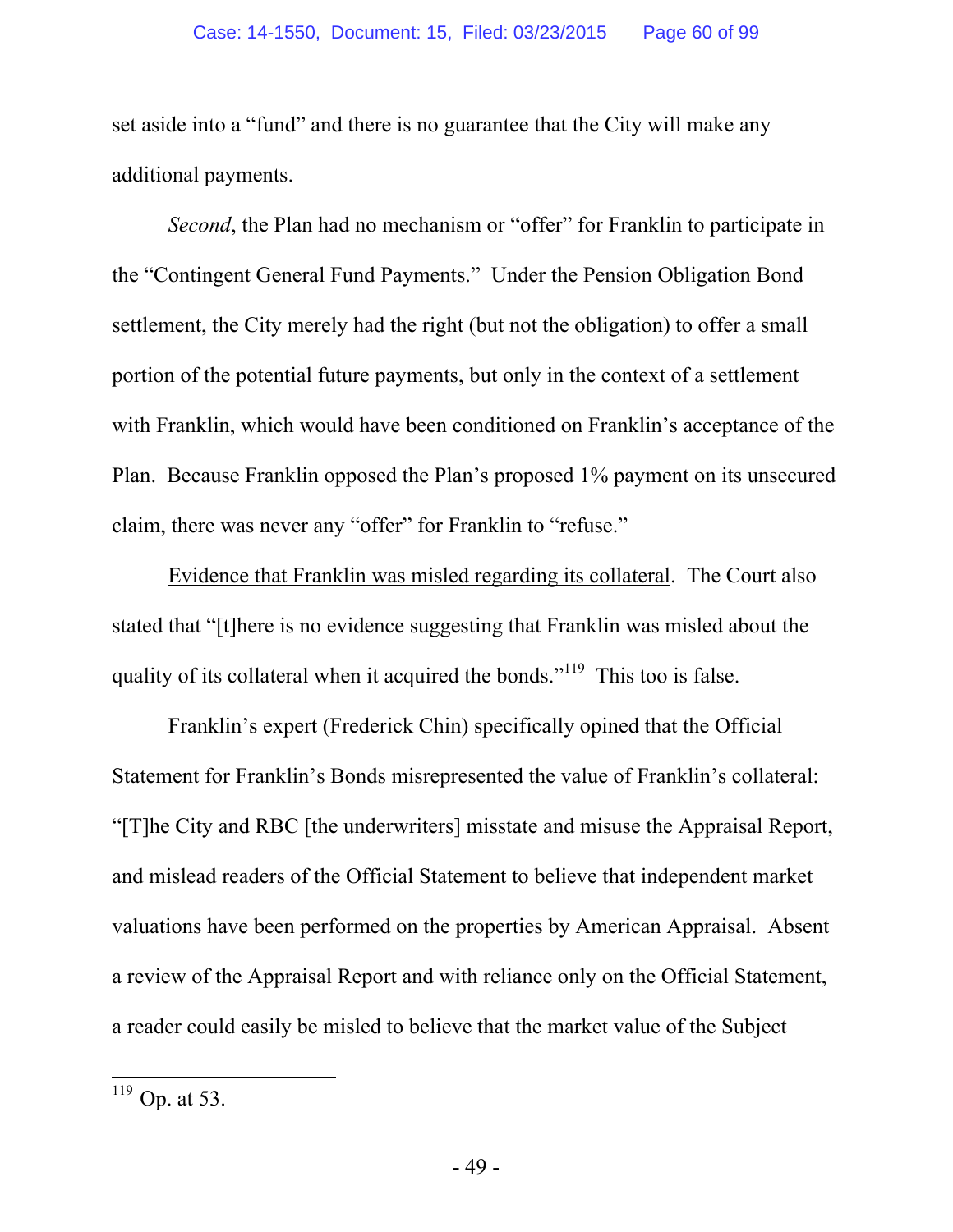Properties had been independently derived and substantiated."<sup>120</sup> Mr. Chin concluded that the collateral valuation in the Official Statement was "*flawed, misleading and erroneous* for any lending or extension of credit purpose."<sup>121</sup> The Court ignored this unrebutted expert testimony.

## **B. The Court Erred In Concluding That The Plan Properly Classified And Treated Franklin's Unsecured Claim.**

Section 1129(b) of the Code empowers a court to confirm a plan over the objection of a dissenting class only if the plan "does not discriminate unfairly." 11 U.S.C. § 1129(b)(1). No one seriously disputes that, had Franklin's unsecured claim been placed into its own class, the Plan would have run afoul of the statutory prohibition on unfair discrimination. As shown in Section VI.B.4, relevant case law uniformly condemns discrimination far less material than the Plan's disparity between 1% payment on Franklin's unsecured claim and 52%-100% payments on other unsecured claims.

In an effort to dodge the issue, the City rigged the classification scheme so that Franklin's unsecured claim would be placed in an impaired class that accepted the Plan, classifying Franklin with 1,100 retirees who voted yes because the City agreed to pay their pensions in full. The Court endorsed that gerrymander, disregarded the Plan's favoritism of retiree claims within Franklin's class, and

 $120$  ER598 (Chin Report).

 $121$  ER589, 598 (Chin Report) (emphasis added).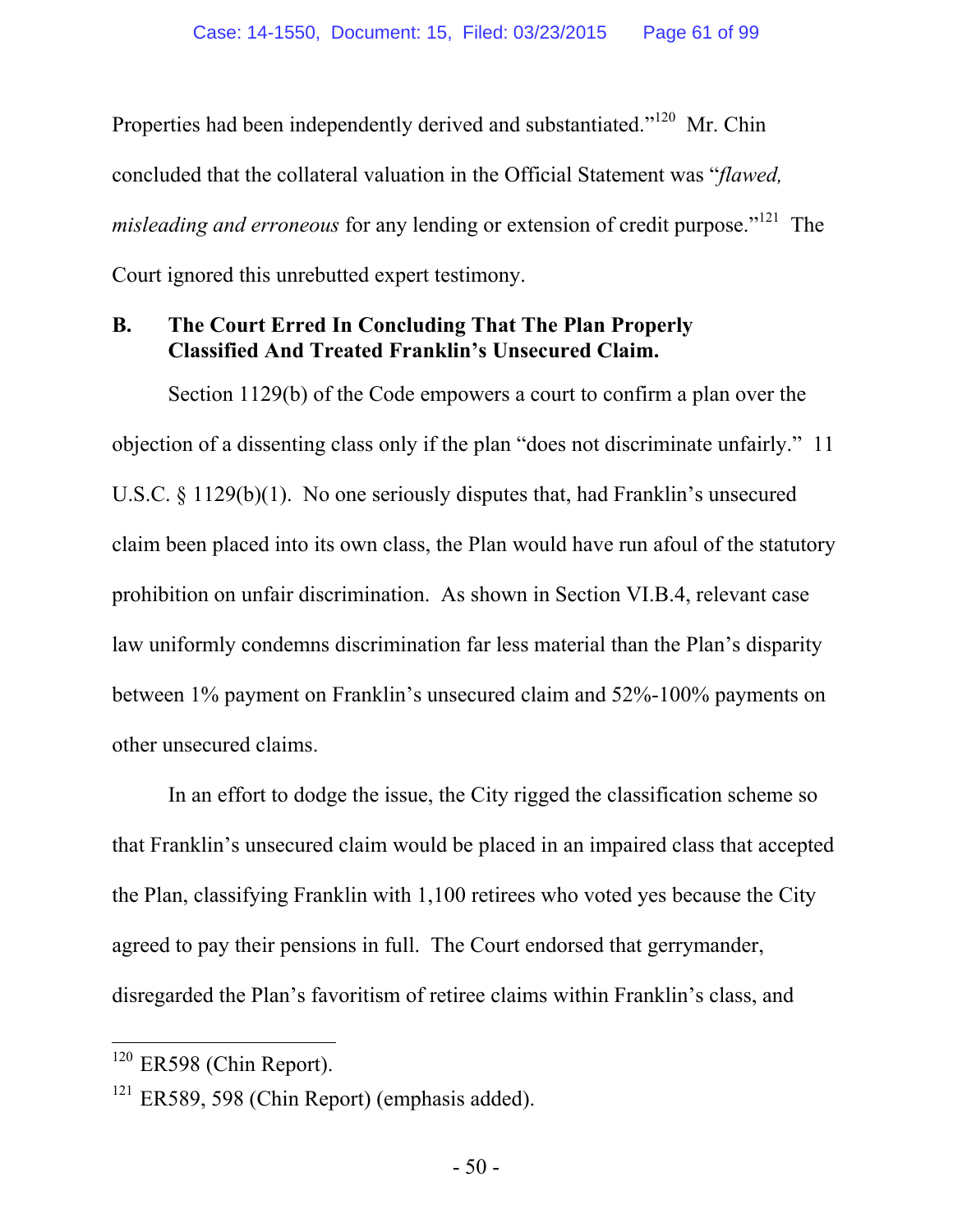never addressed the unlawful discrimination against Franklin, concluding that "there was no need to get to the  $\dots$  standard of Section 1129(b) 'cramdown."<sup>122</sup> The Court erred as a matter of law in all three respects.

### **1. Sections 1122, 1123(a)(4), And 1129(b) Ensure Equality Of Distribution.**

As noted above, "[e]quality of distribution among creditors is a central policy of the Bankruptcy Code." *Begier*, 496 U.S. at 58. Sections 1122, 1123(a)(4), and 1129(b) of the Code – which forbid classification of dissimilar claims together, require the same treatment of claims within a class, and prohibit unfair discrimination against a dissenting class – operate together to implement that policy.

Thus, the appropriateness of classification in a particular case is determined with reference to the Code's prohibition of unfair discrimination. *See, e.g.*, *In re Corcoran Hosp. Dist.*, 233 B.R. 449, 455 (Bankr. E.D. Cal. 1999) ("in determining whether a separate classification under  $\S 1122(a)$ ... is appropriate, courts must be guided by the mandate of § 1129(b)(1) that the plan not discriminate unfairly"); *In re MCorp Fin.*, 137 B.R. 219, 227 (Bankr. S.D. Tex. 1992) ("The key to proper classification would seem to be equality of treatment for similarly situated creditors . . . ."). As COLLIER notes:

 $\overline{a}$  $122$  ER475 (1/20/15 Tr.).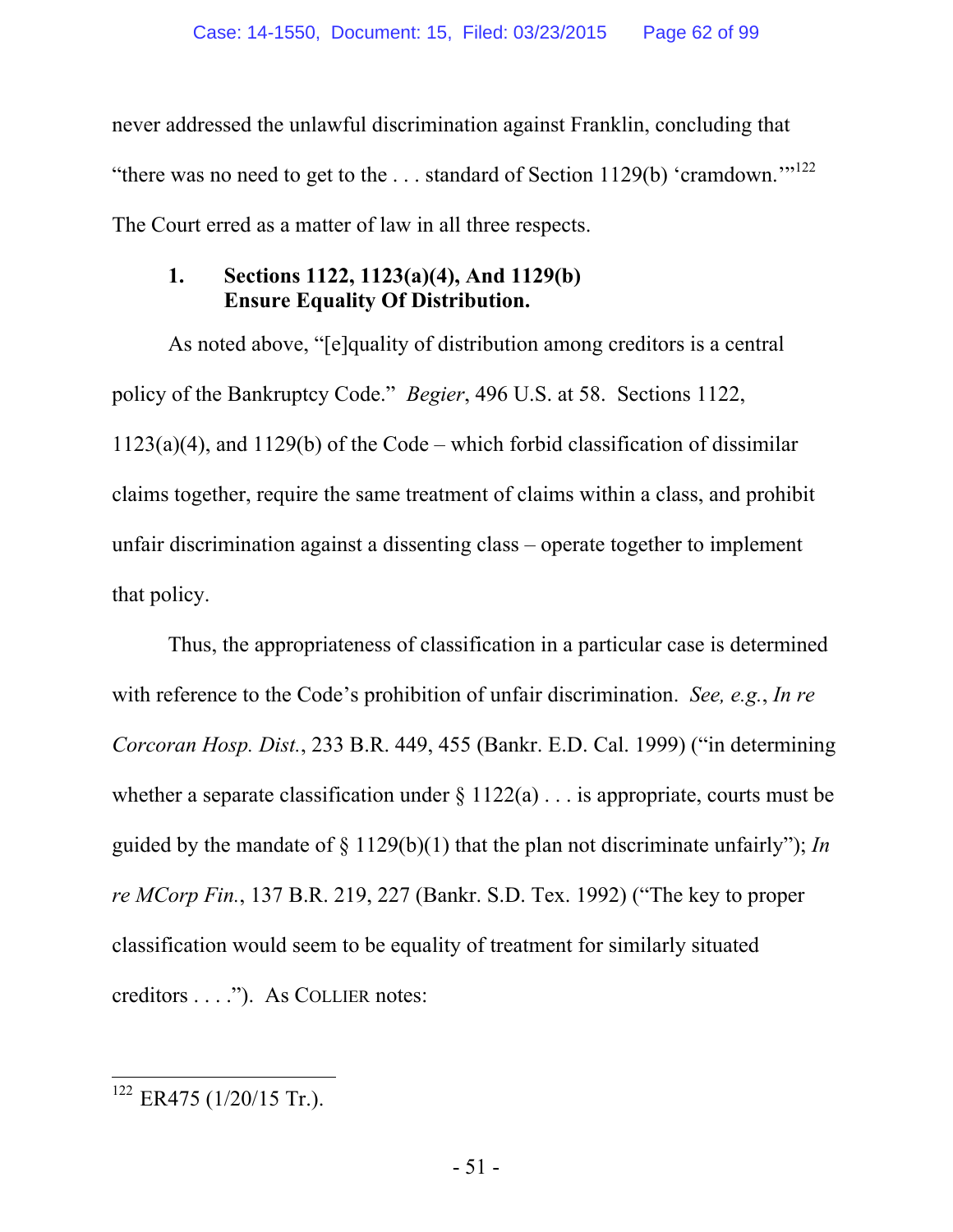*[S]eparate classification, when coupled with materially different economic treatment of the classes, can have the effect of unfair discrimination among similarly situated creditors*. Classes may, by voting for the plan, accept the different treatment, but courts should be cautious about carrying this reasoning too far. Although the "unfair discrimination" standard technically applies only under section 1129(b) when a class has not accepted the plan, a court should consider a confirmation objection based on alleged improper classification raised by a dissenting creditor in an accepting class if the combination of separate classification and materially different treatment results in substantially different economic effects between the two classes . . . .

7 COLLIER, *supra*, ¶ 1122.03[3][a] (emphasis added) (citation omitted); *see, e.g.*, *In re Lettick Typographic, Inc.*, 103 B.R. 32, 38 (Bankr. D. Conn. 1989) ("Classes must be carefully scrutinized to prevent manipulative classifications from eroding the Bankruptcy Code goal of according similar treatment to similar claims.")*.* 

# **2. The Plan Improperly Classified Franklin's Unsecured Claim.**

The Plan's classification scheme is convoluted and inherently suspect. The Plan separately classified, into *twenty* different classes, virtually every major claim against the City that had not already been paid during the bankruptcy case. Among other things, unsecured claims for each of the City's bond issues other than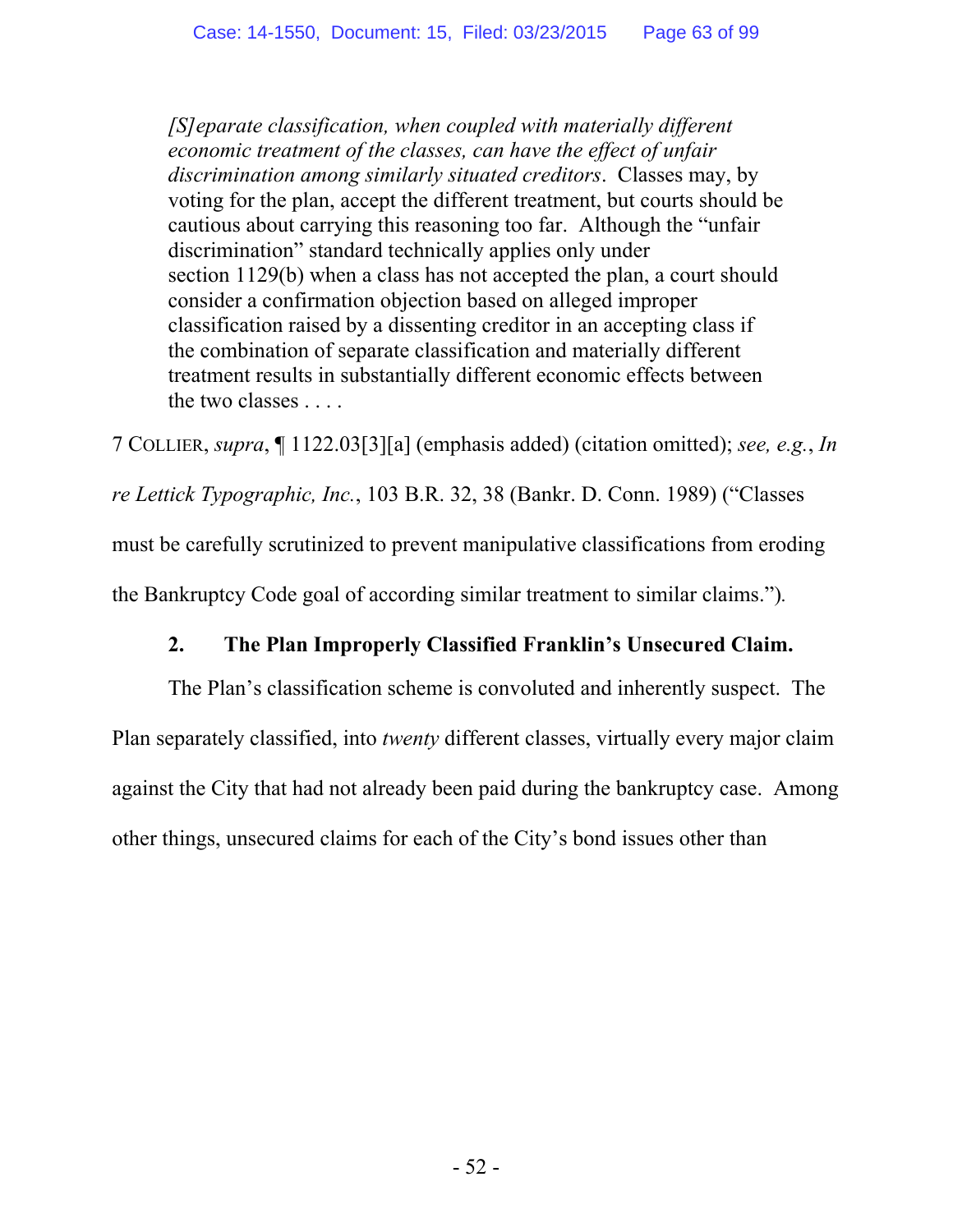Franklin's Bonds were placed into *separate* individual classes.<sup>123</sup> All other material unsecured claims similarly were placed into their own separate classes.<sup>124</sup>

In contrast, the Plan classified Franklin's unsecured claim into Class 12, which contained *two* distinct categories of claims: Franklin's \$30.5 million unsecured claim and the health benefit claims asserted by 1,100 retirees. (There were no other material claims in Class 12 because the City paid all of its prepetition trade debt, which it never had any intention of impairing.) This classification was inappropriate for two independent reasons.

#### **a. The Plan Gerrymandered Franklin's Claim.**

*First*, section 1122(a) permits classification only of "substantially similar" claims within the same class. 11 U.S.C. § 1122(a). While section 1122(a) does not mandate that all "substantially similar" claims be placed into a single class, a plan proponent does not have unfettered discretion to separately classify similar claims. Rather, the proponent must establish a "legitimate business or economic justification" for placing similar claims in different classes. *In re Barakat*, 99 F.3d 1520, 1526 (9th Cir. 1996). This rule applies in chapter 9. *Corcoran Hosp.*, 233

<sup>&</sup>lt;sup>123</sup> Class 1 (2003 Certificates); Class 2 (2006 SEB Bonds); Class 3 (2004 Arena Bonds); Class 4 (2004 Parking Bonds); Class 5 (2007 Office Building Bonds); Class 6 (Pension Obligation Bonds); and Class 10 (Restricted Revenue Bonds).

 $124$  Class 7 (DBW claims); Class 8 (SCC 16 claims); Class 9 (Thunder claims); Class 11 (special tax claims); Class 14 (tort claims); Class 15 (pension claims); Class 16 (equipment leases); Class 17 (workers' compensation); Class 18 (SPOA claims); and Class 19 (Price claims).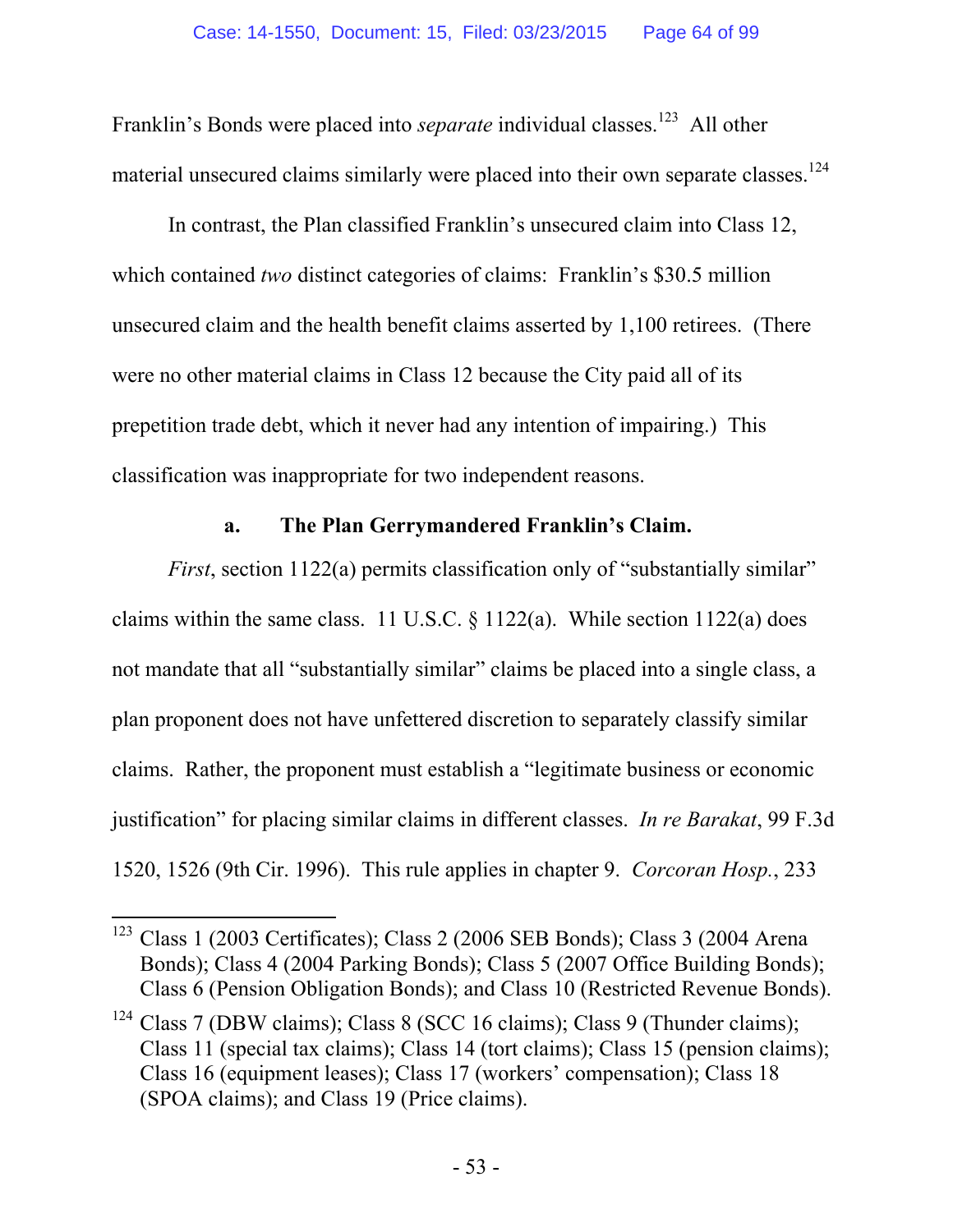B.R. at 455 ("there must be a business or economic justification for separate classification of unsecured claims").

In particular, "[s]eparate classifications for unsecured creditors are only justified where the legal character of their claims is such as to accord them a status different from the other unsecured creditors." *Tucson Self-Storage*, 166 B.R. at 897 (quotations omitted). "[U]nsecured claims will, generally speaking, comprise one class, whether trade, tort, publicly held debt or a deficiency of a secured creditor, because they are claimants of equal legal rank entitled to share *pro rata*." *Id.* (quotation omitted).

This rule is intended to prevent abuse like that which occurred in this case: "[T]here must be some limit on a debtor's power to classify creditors. . . . The potential for abuse would be significant otherwise. If the plan unfairly creates too many or too few classes, if the classifications are designed to manipulate class voting, or if the classification scheme violates basic priority rights, the plan cannot be confirmed." *Id.* (quotations omitted). One rampant type of abuse – classification designed to manipulate voting – has led to what the Ninth Circuit described as "one clear rule": "thou shalt not classify similar claims differently in order to gerrymander an affirmative vote on a reorganization plan." *Barakat*, 99 F.3d at 1525 (quotations omitted).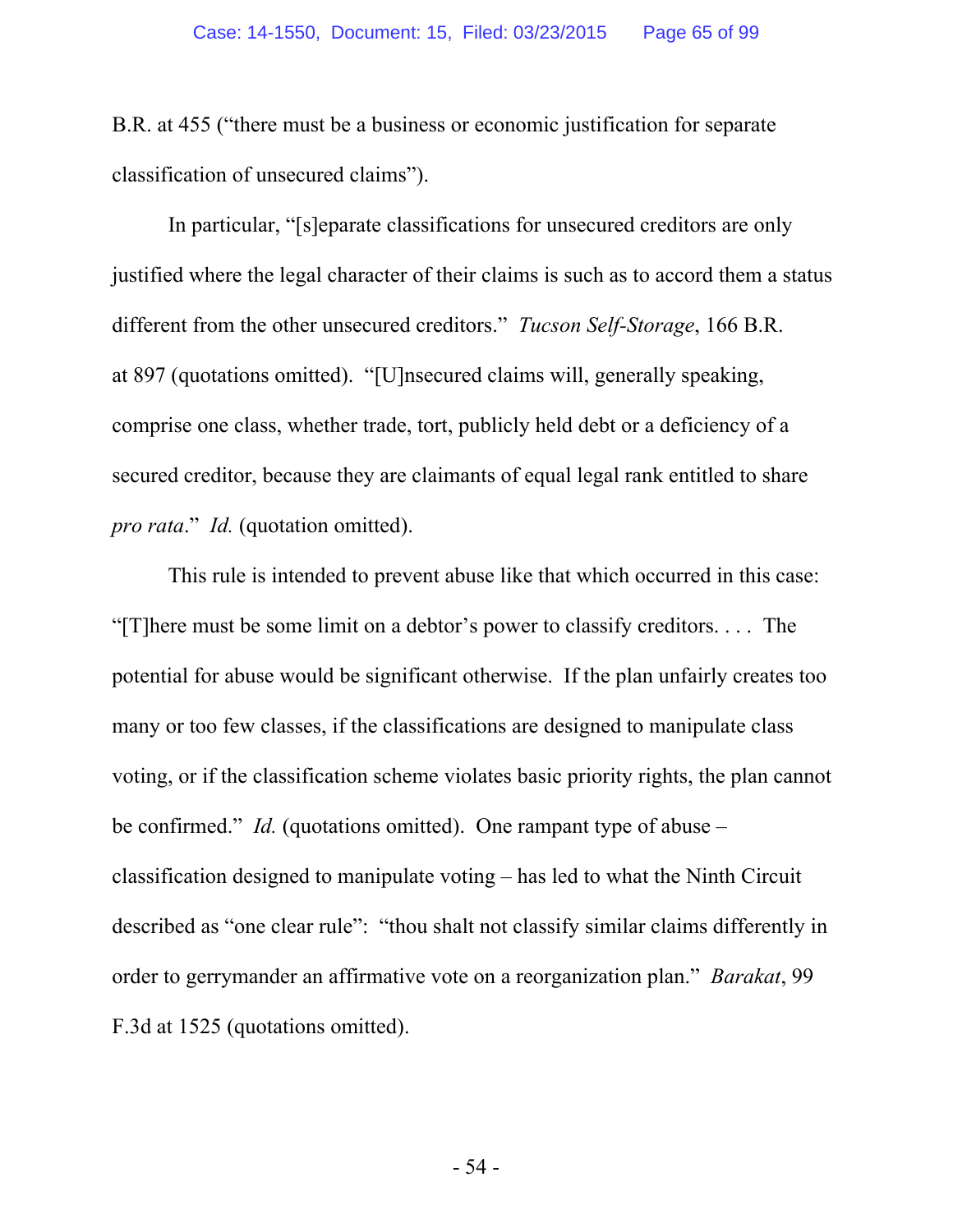That is exactly what the City did. The Plan, in fact, turns the general rule of joint classification of unsecured claims on its head. The City *separately* classified every material category of unsecured claims except the retiree health benefit claims and Franklin's unsecured claim, which the City inexplicably classified together. This is facially suspect. *See, e.g.*, *In re AOV Indus.*, 792 F.2d 1140, 1151 (D.C. Cir. 1986) ("while there is no restriction on the total number of classifications, logistics and fairness dictate consolidation rather than proliferation of classes").

The City's effort to avoid section 1129(b) by placing Franklin in a class with the retirees is a classic gerrymander. *E.g.*, *Barakat*, 99 F.3d at 1525 ("[I]f the classifications are designed to manipulate class voting . . . , the plan cannot be confirmed.") (quotations omitted); *John Hancock Mut. Life Ins. v. Route 37 Bus. Park Assocs.*, 987 F.2d 154, 159 (3d Cir. 1993) (improper gerrymander where "the sole purpose and effect of creating multiple classes is to mold the outcome of the voting"). As one commentator observed about this case, "Stockton clearly engineered its classes to obtain a desirable voting outcome within each class. . . . *Stockton . . . sought to evade the unfair discrimination standard by abusing its power to classify claims*." *Fair and Unfair Discrimination*, *supra*, at 30, 68 (emphasis added).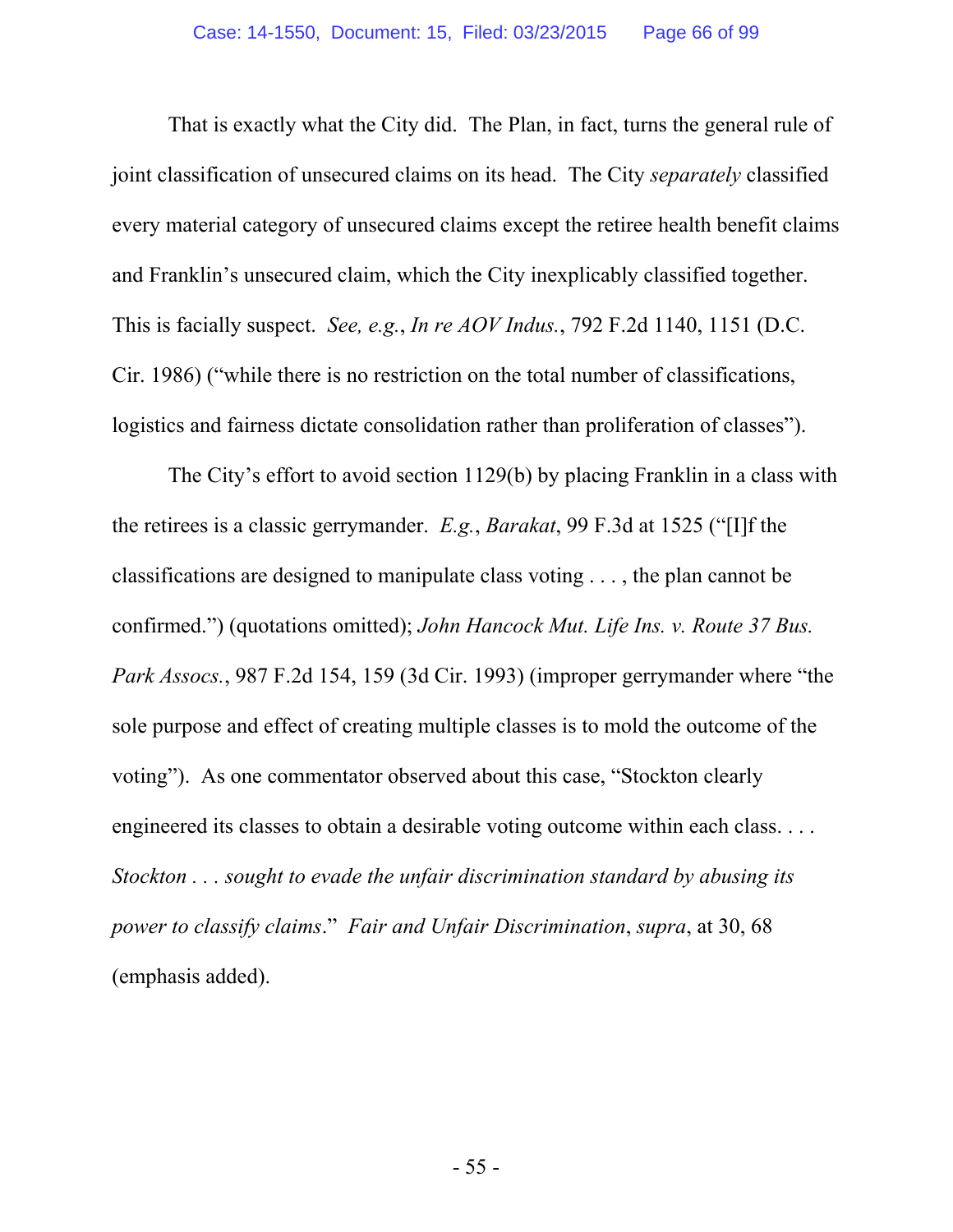The City proved no "legitimate business or economic justification" for the Plan's balkanized classification. The Court said nothing about the issue, and it erred in approving the Plan's rigged classification scheme.

#### **b. The Plan Classified Franklin's Unsecured Claim With Dissimilar Claims.**

*Second*, even absent the effort to evade section 1129(b), the classification scheme was inappropriate because Franklin's unsecured claim was not substantially similar to the retiree health benefit claims classified with it.

As explained above, Franklin's claim was payable at least in part from restricted PFFs. This Court has held that "a third-party source for payment" on an unsecured claim renders the claim dissimilar from unsecured claims without an additional avenue of recovery and *requires* separate classification. *Loop 76*, 465 B.R. at 541 (unsecured claim with third-party guarantee dissimilar and must be separately classified from general unsecured claims) (citing *In re Johnston*, 21 F.3d 323, 328 (9th Cir. 1994)). The Ninth Circuit similarly held that the ability of a creditor to recover from collateral of a third party renders the creditor's unsecured claim against the debtor dissimilar from other unsecured claims. *Johnston*, 21 F.3d at 328.

When attempting to justify separate classification of the unsecured Pension Obligation Bonds, the City agreed that unsecured claims that may (but need not) be paid from restricted funds have a different "legal character" from other unsecured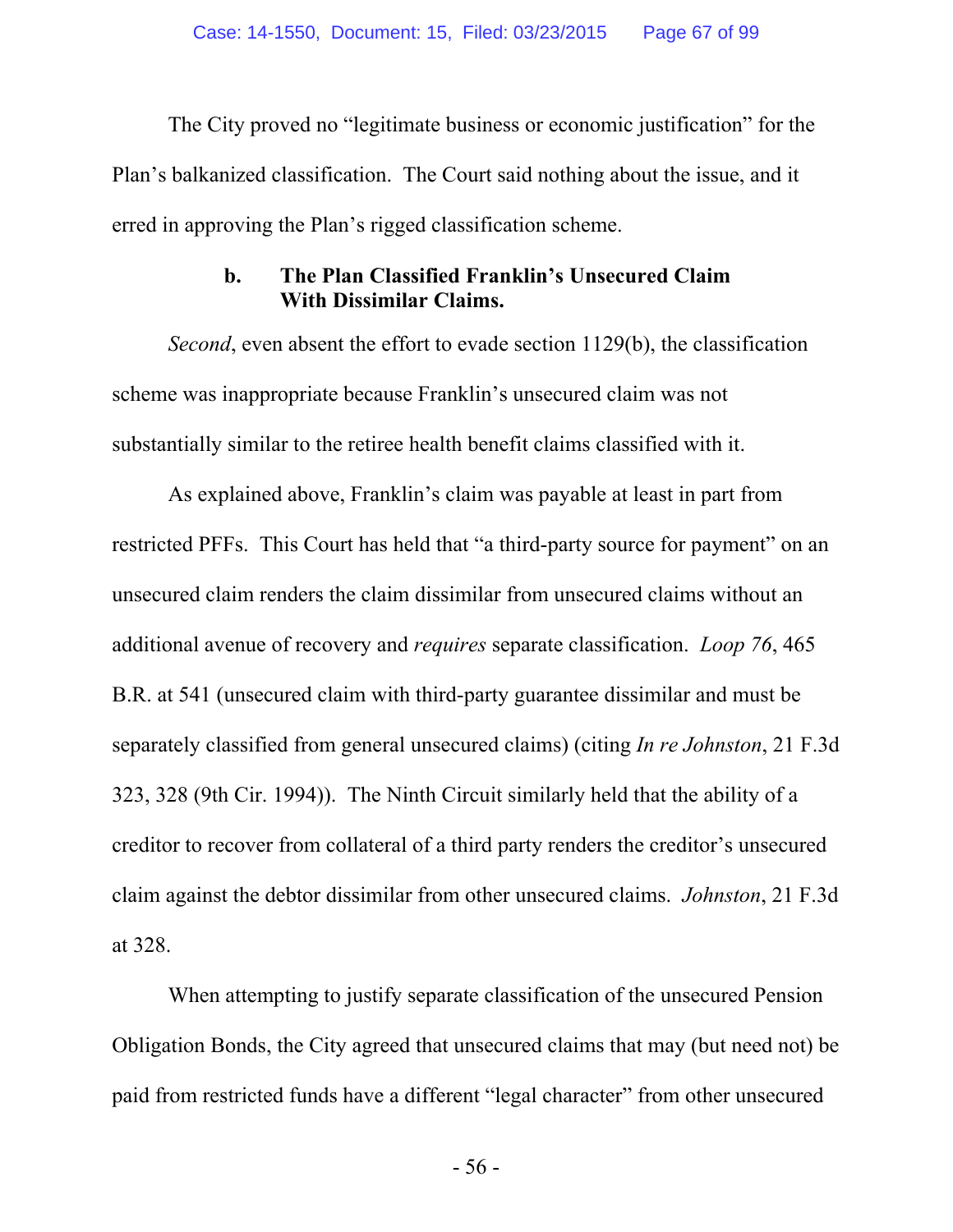claims and thus are not substantially similar within the meaning of section  $1122(a)$ .<sup>125</sup> The same reasoning applies to Franklin's unsecured claim, which may be paid from restricted fund PFFs.

The City thus cannot have it both ways. Either the ability to pay from restricted funds required separate classification of Franklin's unsecured claim (just like the Pension Obligation Bonds), or *all* unsecured claims (including the Pension Obligation Bonds) should have been classified together because there was no business or economic justification for separate classification. The Court ignored this rudimentary point.

#### **3. The Plan Provided Different Treatment To Claims Within Franklin's Class.**

Section  $1123(a)(4)$  requires that a plan "provide the same treatment for each claim or interest of a particular class." 11 U.S.C.  $\S$  1123(a)(4). This provision provides "[a]n important corollary to section 1122" and is yet another way in which the Bankruptcy Code operates to prohibit unfair discrimination against dissenting creditors. 7 COLLIER, *supra*, ¶ 1122.02.

Regarding Class 12 (the class into which the retiree health benefit claims and Franklin's unsecured claim were lumped together), the Court gave short shrift to this "same treatment" requirement: "One has to read it carefully to confirm there is equal treatment, but there is equal treatment with respect to all of the

 $125$  DI1243 (City conf. memo.) at 7.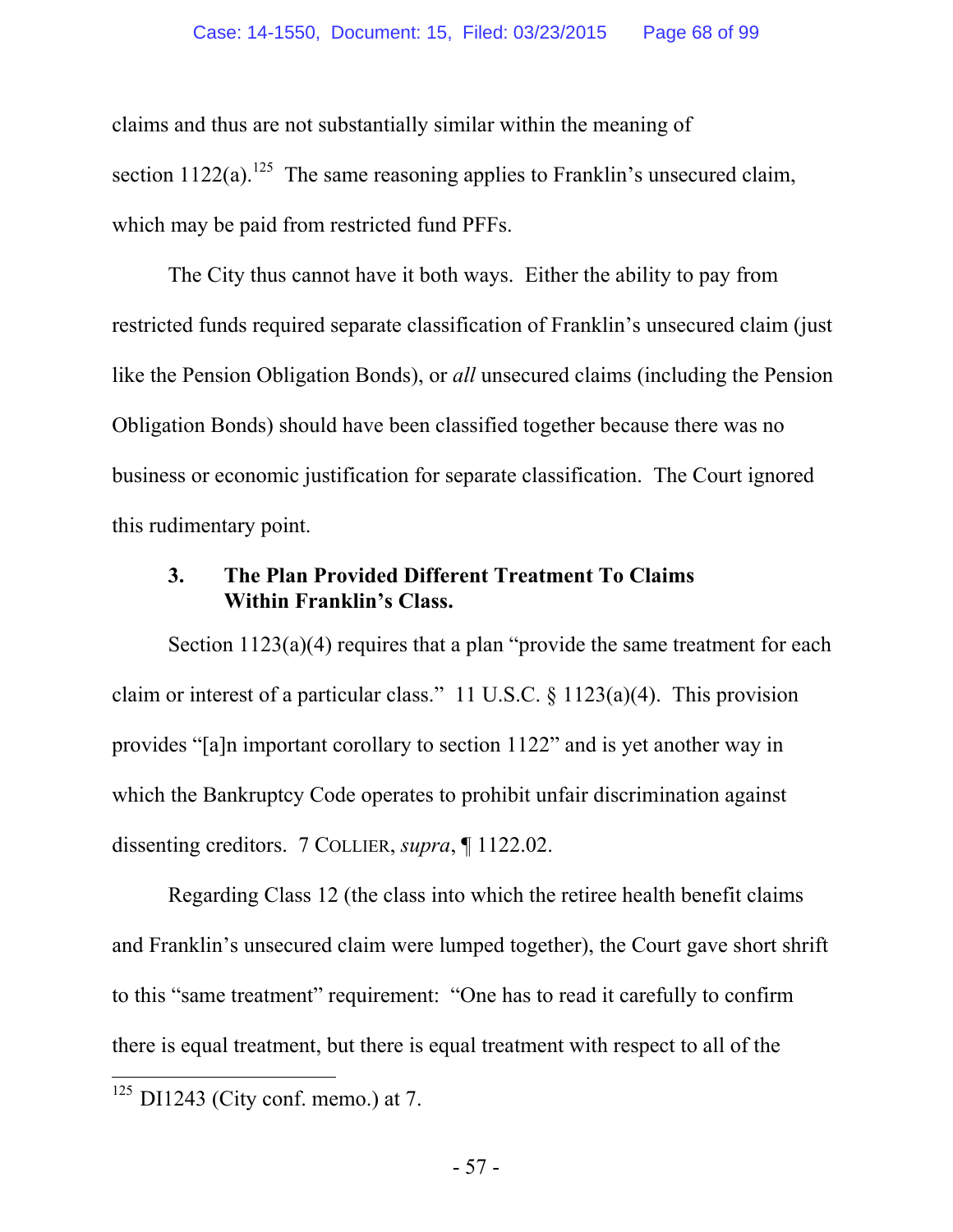claims that are general unsecured claims . . . . So I conclude that Section 1123(a)(4) has been satisfied."126 *That tautology was the Court's entire assessment of the issue*. Because the Court ignored the Plan's superior treatment of retiree claims within Franklin's class, this is yet another error of law.

To be sure, the Plan's treatment of Class 12 claims superficially is the same – a meager payment of less than one penny on the dollar. In fact, however, the 1,100 retirees whose health benefit claims were classified into Class 12 received much better overall treatment on their unsecured claims for retirement benefits. Specifically, the retirees also received *100% payment* of the City's unfunded pension obligations to them. Considering the City's *total* liability (pension and health benefits), retirees with claims classified into Class 12 received between 53% and 70% for their unsecured and unfunded retirement benefits.<sup>127</sup> In contrast, Franklin received a *total* recovery of less than 1% on its unsecured claim.

Below, the City attempted to draw a distinction between retiree claims for health benefits and for pensions. Those claims, however, are part and parcel of the City's *single obligation* to retirees for retirement benefits. The benefits arose from the *same contracts* and served as compensation for the *same service* provided by retirees. Each retiree's claim for retirement benefits is a single claim that cannot

 $126$  ER434 (10/30/14 Tr.).

 $127$  When the amount of the retiree claims is calculated correctly, as described in Section VI.C, retirees achieved an even *greater* percentage recovery.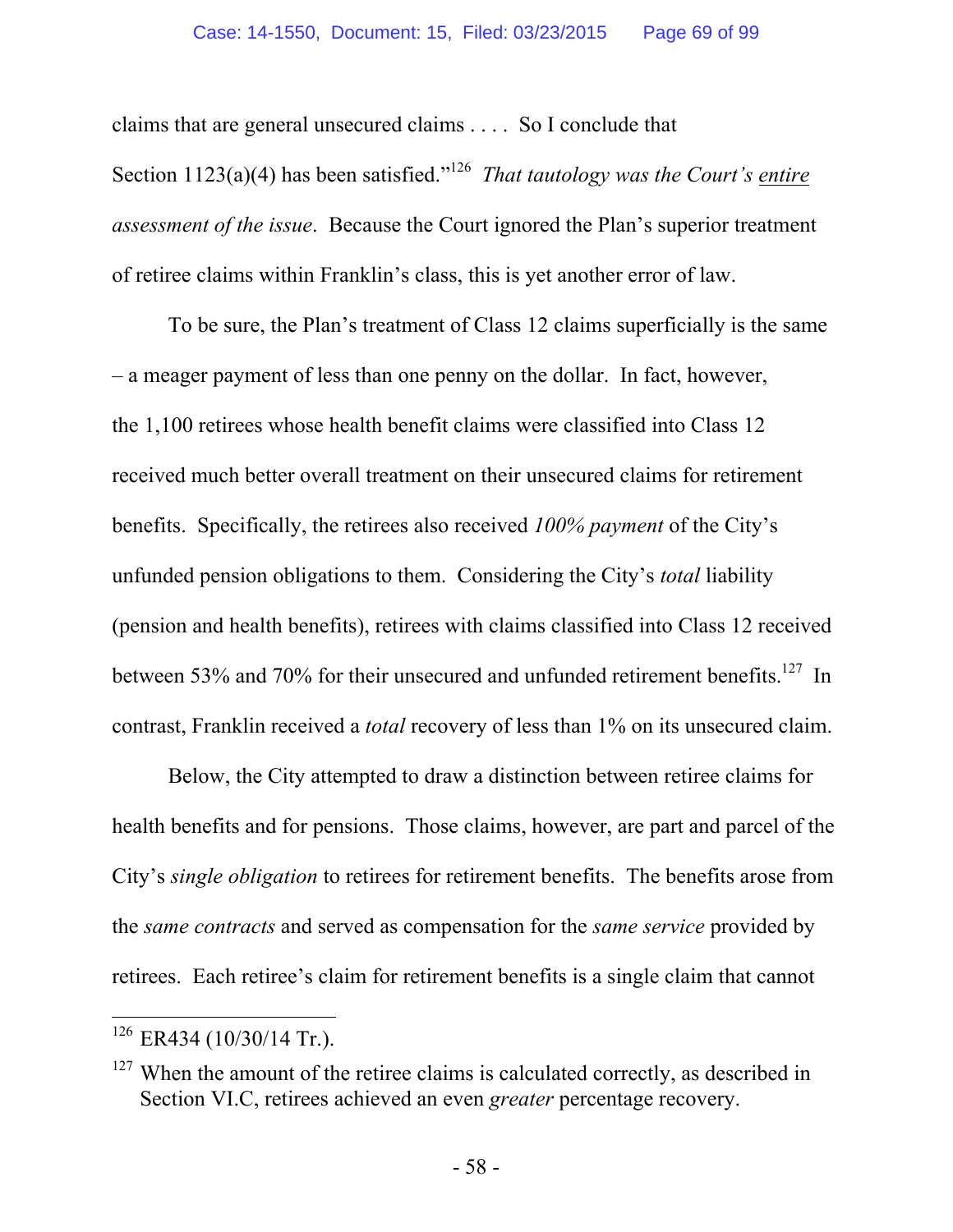be split into two in order to assist the City's gerrymandered classification scheme. *See* 11 U.S.C. § 507(a)(5) (affording single priority for claims under an "employee benefit plan"); H.R. Rep. No. 95-595, at 187 (1977) (priority covers "health insurance programs, life insurance plans, pension funds, and all other forms of employee compensation that [are] not in the form of wages"); *Howard*, 547 U.S. at 664 (considering "[e]mployer-sponsored pension plans, and group health or life insurance plans," together for purposes of priority); *see also Bethea v. Robert J. Adams & Assocs.*, 352 F.3d 1125, 1128 (7th Cir. 2003) ("One contract . . . gives rise to one claim, meaning a 'right to payment, whether or not such right is . . . fixed, contingent, matured [or] unmatured.' 11 U.S.C.  $\S$  101(5).").<sup>128</sup>

The City's settlement with retirees makes this crystal clear. The settlement was a "package deal" – retirees voted in favor of the Plan notwithstanding 1% payment on health benefits *because* the Plan provided for full payment of pensions. The Plan's treatment of retiree liabilities was a single, unified treatment despite the manufactured separate classification of the two components of retiree

 $128$  The City recognized that treatment of retiree claims must account for both health benefits *and* pensions: "In determining how to restructure its obligations, City management . . . developed a proposal which tries to strike an equitable balance with respect to retiree obligations and keeps the City a competitive employer. Specifically the City has elected to target retiree medical costs for restructuring, but to attempt [to] preserve pension funding for current retirees and current employees who will retire under the CalPERS system." ER541 (Ask).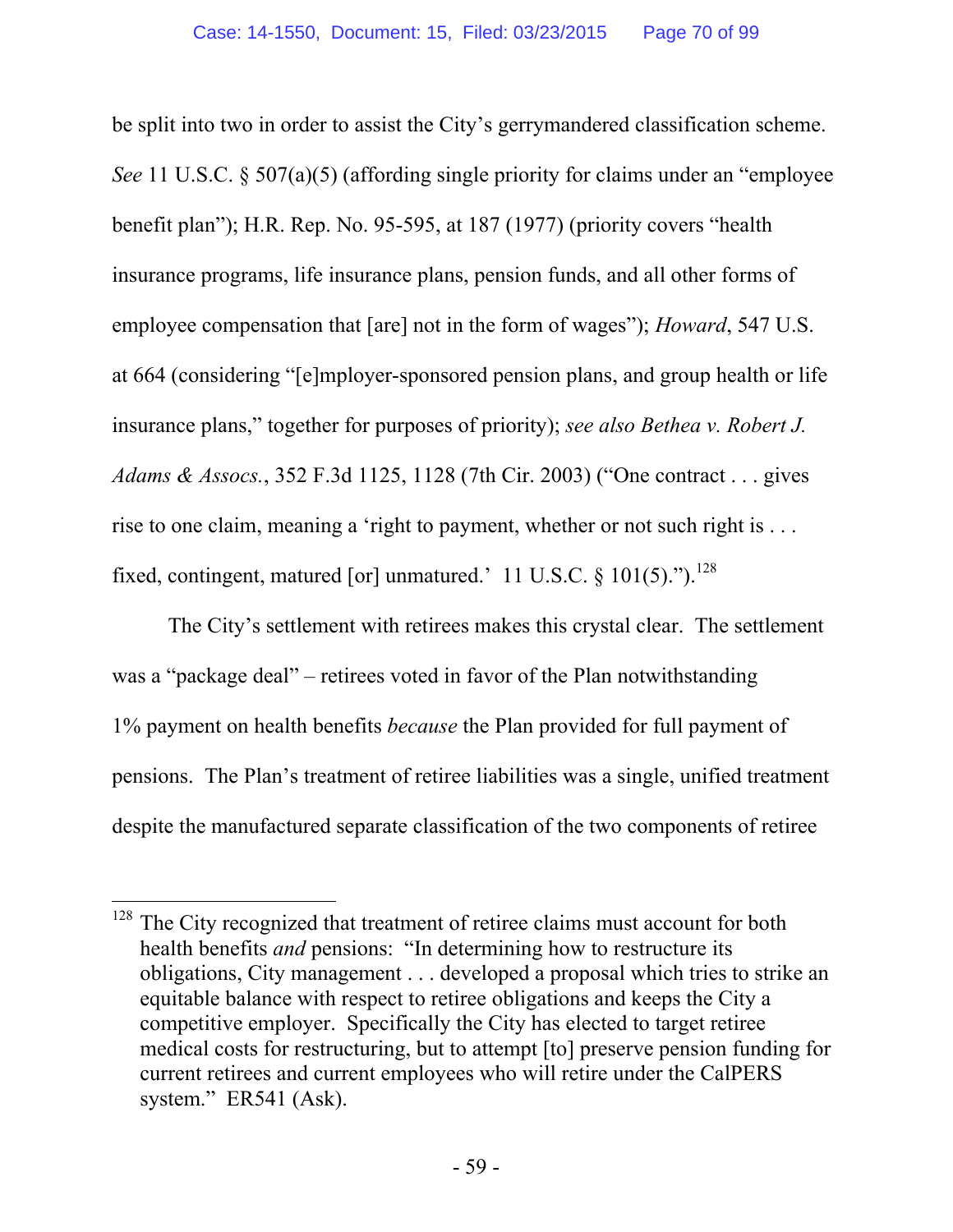claims.129 It is inconceivable that any retiree would have voted in favor of a plan that discharged health benefit claims for a cent on the dollar in the absence of a promise of an unimpaired pension.

The treatment of the City's retiree obligations (pension and health) was inexorably joined. Accordingly, under "Stockton's circumstances, the current and former workers are receiving more than a fraction of a percent on their healthcare claims, it is just that as a formal matter, some of the compensation is paid in the form of a greater recovery on their pensions." *Fair and Unfair Discrimination*, *supra*, at 65-66. This plainly violates the "same treatment" requirement of section 1123(a)(4).

Several cases are instructive in this regard. The first is the Supreme Court's decision in *Avon Park*, a municipal restructuring case decided before Congress made the "same treatment" requirement explicit in the statute. In *Avon Park*, the Court reversed confirmation of a plan that provided for the debtor to pay one bondholder (the fiscal agent) additional amounts for assistance in facilitating the restructuring. *Avon Park*, 311 U.S. at 141. The Court held that the additional consideration, which was not available to other bondholders in the same class, violated principles of equality:

<sup>129</sup> ER843-46 (Retiree Committee letter); ER847-50 (Retiree Committee responses); ER871-76 (newsletter); ER877-81 (newsletter); DI1657 (City posttrial br.) at 22 ("any impairment of pensions would also unravel . . . [the] penny on the dollar settlement with the Retirees Committee").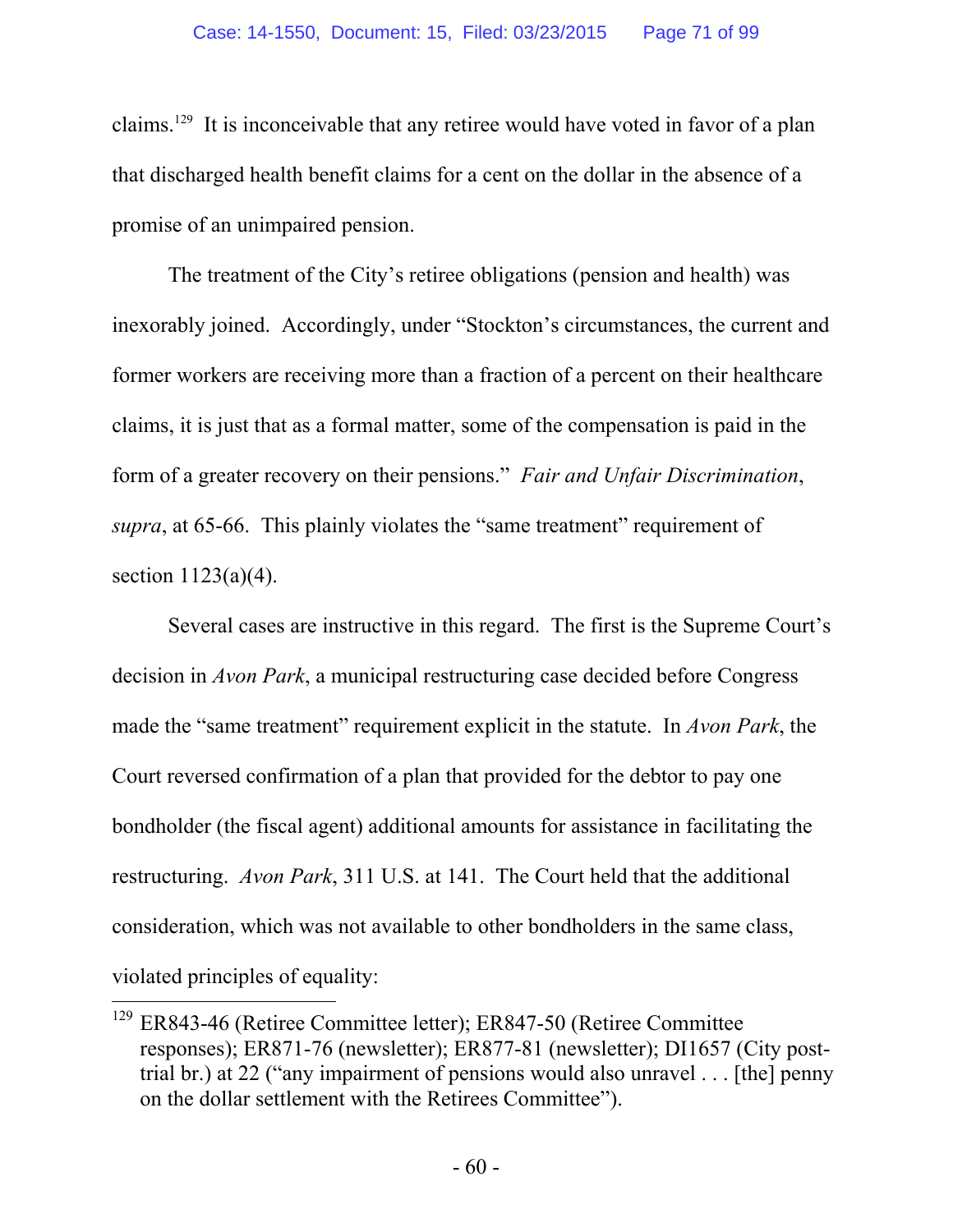[T]he general rule of "equality between creditors" [is] applicable in all bankruptcy proceedings. That principle has been imbedded by Congress in Ch. IX by the express provision against unfair discrimination. That principle as applied to this case necessitates a reversal. In absence of a finding that the aggregate emoluments receivable by the [agent] were reasonable, measured by the services rendered, *it cannot be said that the consideration accruing to them, under or as a consequence of the adoption of the plan, likewise accrued to all other creditors of the same class*.

*Id.* at 147-48 (emphasis added) (quotations and citations omitted).

Congress codified *Avon Park* in section 1123(a)(4), and courts have applied

its teachings in analogous situations. In *Adelphia*, for example, the district court

concluded that the bankruptcy court likely erred in confirming a plan that granted

releases to some class members in exchange for ballots accepting the plan:

There is no doubt here that in return for approving the Plan, *some claimants will receive a more valuable settlement than others (i.e., additional benefits on top of their pro rata distributions)*. . . .

Section 1123(a)(4) guarantees that each class member will be treated equally, regardless of how it votes on a proposed plan. Where the receipt of valuable benefits in a plan is conditioned on a vote to accept that plan, there is a very real possibility of dissuading or silencing opposition to the plan. In this context, the Bankruptcy Court's semantic distinction between the treatment of claims and claimants goes against the spirit of section 1123(a)(4) and what it seeks to protect . . . [T]here is a substantial possibility that Appellants will succeed in their argument that *the distribution of certain benefits to some claimants but not others within a class violates section 1123(a)(4)*.

*Adelphia*, 361 B.R. at 363-64 (emphasis added); *see also In re New Century TRS* 

*Holdings, Inc.*, 407 B.R. 576, 592 (D. Del. 2009) (plan violated section 1123(a)(4)

by providing certain claimants a greater distribution on account of claims classified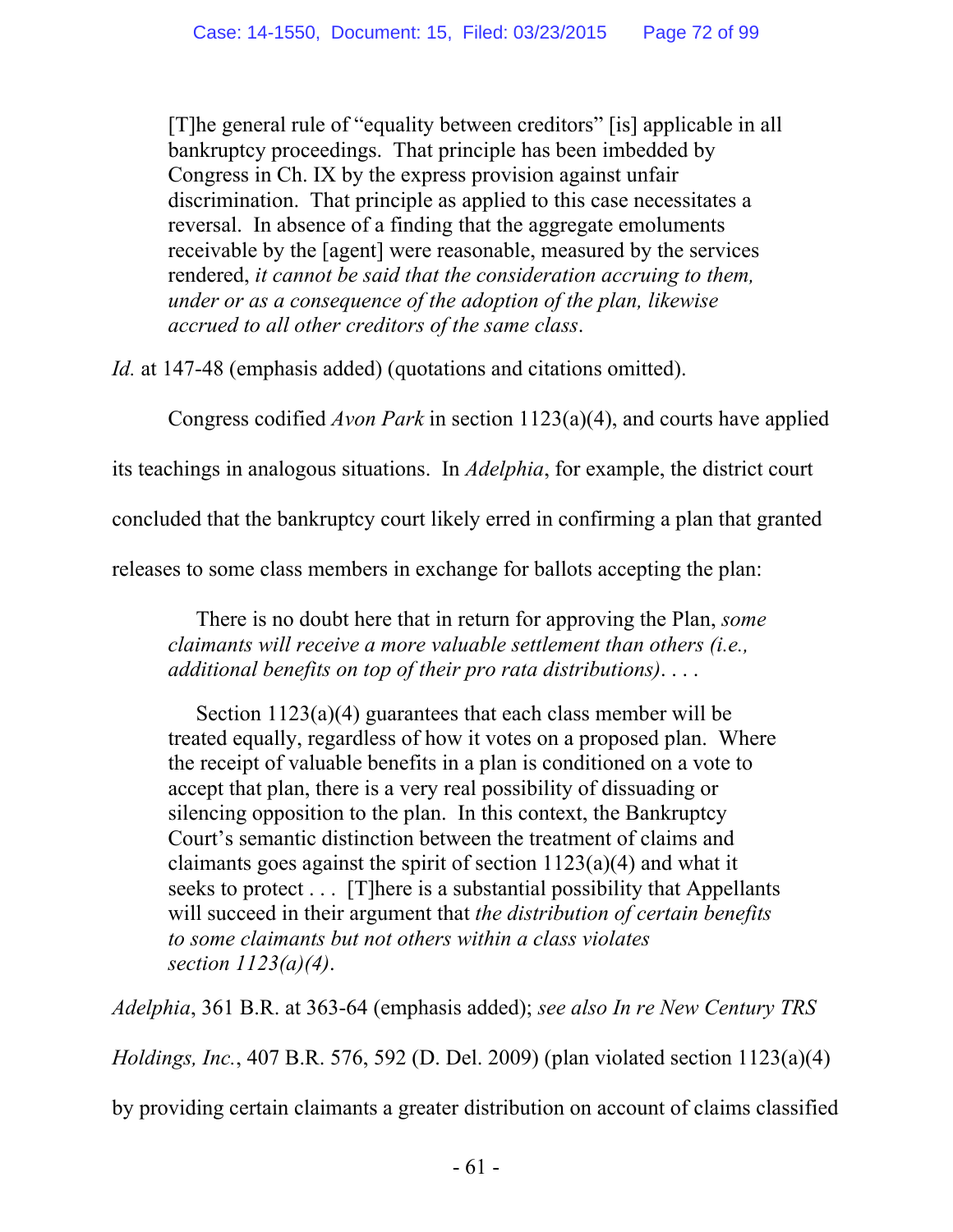into other classes); *In re The Finova Grp., Inc.*, 304 B.R. 630, 637 (D. Del. 2004) (plan violated section  $1123(a)(4)$ , despite nominally same treatment, where some creditors had a greater portion of their claims recognized than others).

The Court did not address any of this compelling authority, instead ignoring the City's artificial distinction between retiree health benefit and pension liabilities. The Court plainly erred in this regard. As in *Finova*, the Plan's treatment of retirees as having separate, unrelated claims – one entitled to 100% payment and another to 1% payment – "elevate<sup>[d]</sup> form over substance and violate<sup>[d]</sup> the equal treatment mandate" of section 1123(a)(4). *Id*; *see Fair and Unfair Discrimination*, *supra*, at 30 (by favoring retirees, the Plan "does not in fact treat members of [Franklin's] class equally") and 66 (decision below is "surprising given that [the Court] clearly understood that creditors are willing to sacrifice a return on one claim in order to bargain for a [higher] return on another").

#### **4. The Plan Unfairly Discriminated Against Franklin's Unsecured Claim.**

With proper classification, Franklin's class would have rejected the Plan and triggered application of section 1129(b)'s "cram down" standards, including the requirement that the Plan "not discriminate unfairly." 11 U.S.C. § 1129(b)(1). There is no question that the Plan violates that statutory command.

As shown in Table 2 above, the City made distributions on unsecured claims that are as discriminatory as possible, ranging from less than 1% on Franklin's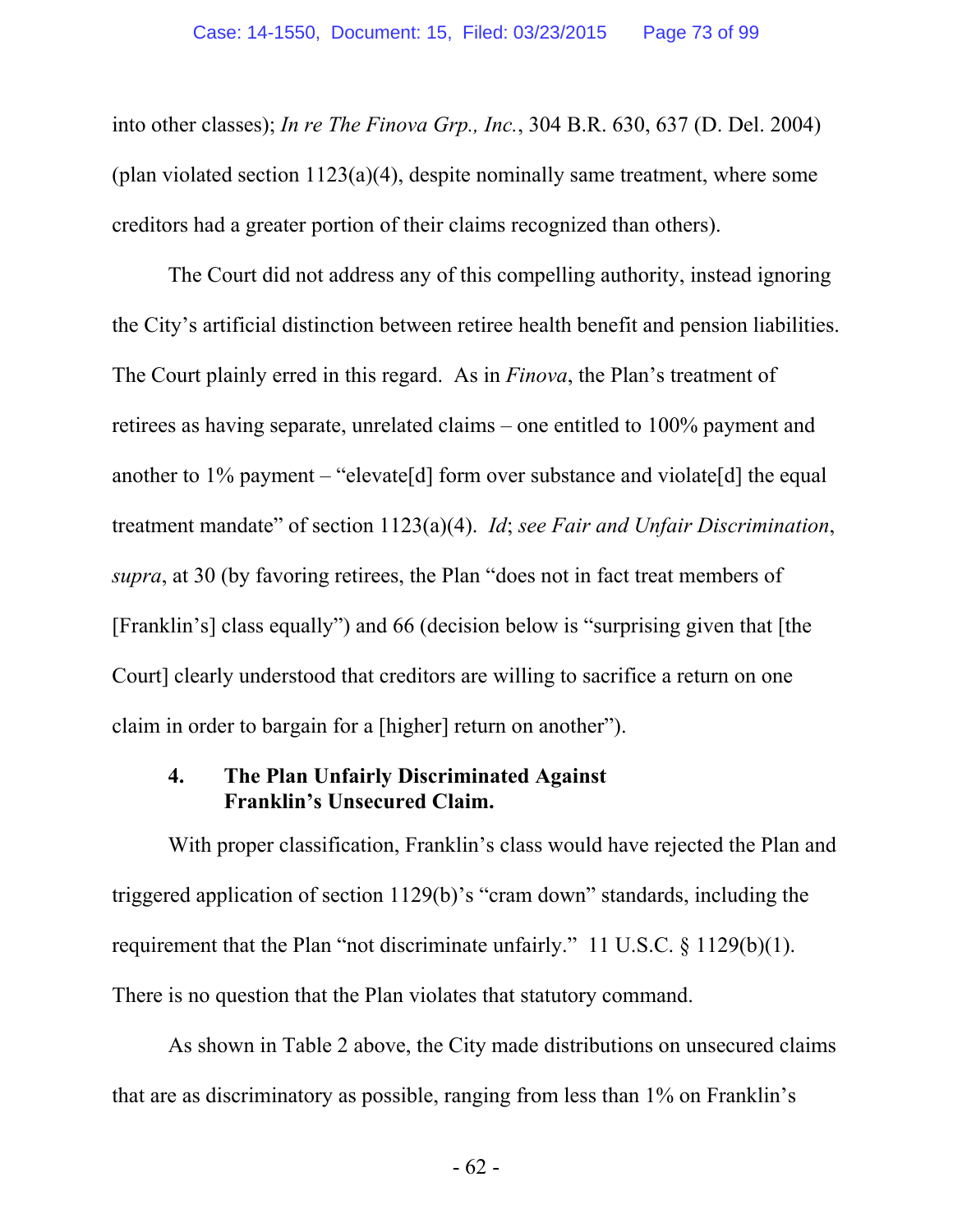unsecured claim to 52%-100% on other unsecured claims. On top of that, the City paid all \$4 million of prepetition trade claims that would have qualified as "General Unsecured Claims" in Class 12 had the City not unilaterally exempted them from the restructuring process.

This plainly violates section 1129(b)'s prohibition on unfair discrimination, which operates to ensure that a plan does not "single<sup>[]</sup> out the holder of some claim or interest for particular treatment." *Tucson Self-Storage*, 166 B.R. at 898 ("Courts have denied confirmation of Chapter 11 plans that proposed widely disparate treatment of similarly situated creditors as unfairly discriminatory.").

A plan proponent must establish "four criteria" for discriminatory treatment to be considered "fair" within the meaning of section 1129(b): "(1) the discrimination must be supported by a reasonable basis; (2) the debtor could not confirm or consummate the Plan without the discrimination; (3) the discrimination is proposed in good faith; and (4) the degree of the discrimination is directly related to the basis or rationale for the discrimination." *Ambanc*, 115 F.3d at 656. The relevant inquiry focuses on "the disparity of treatment proposed in the plan, and whether such disparity can be justified under the Code." 7 COLLIER, *supra*, ¶ 1129.03[3][a].

"Courts considering the issue of unfair discrimination have roundly rejected plans proposing grossly disparate treatment (50% or more) to similarly situated

- 63 -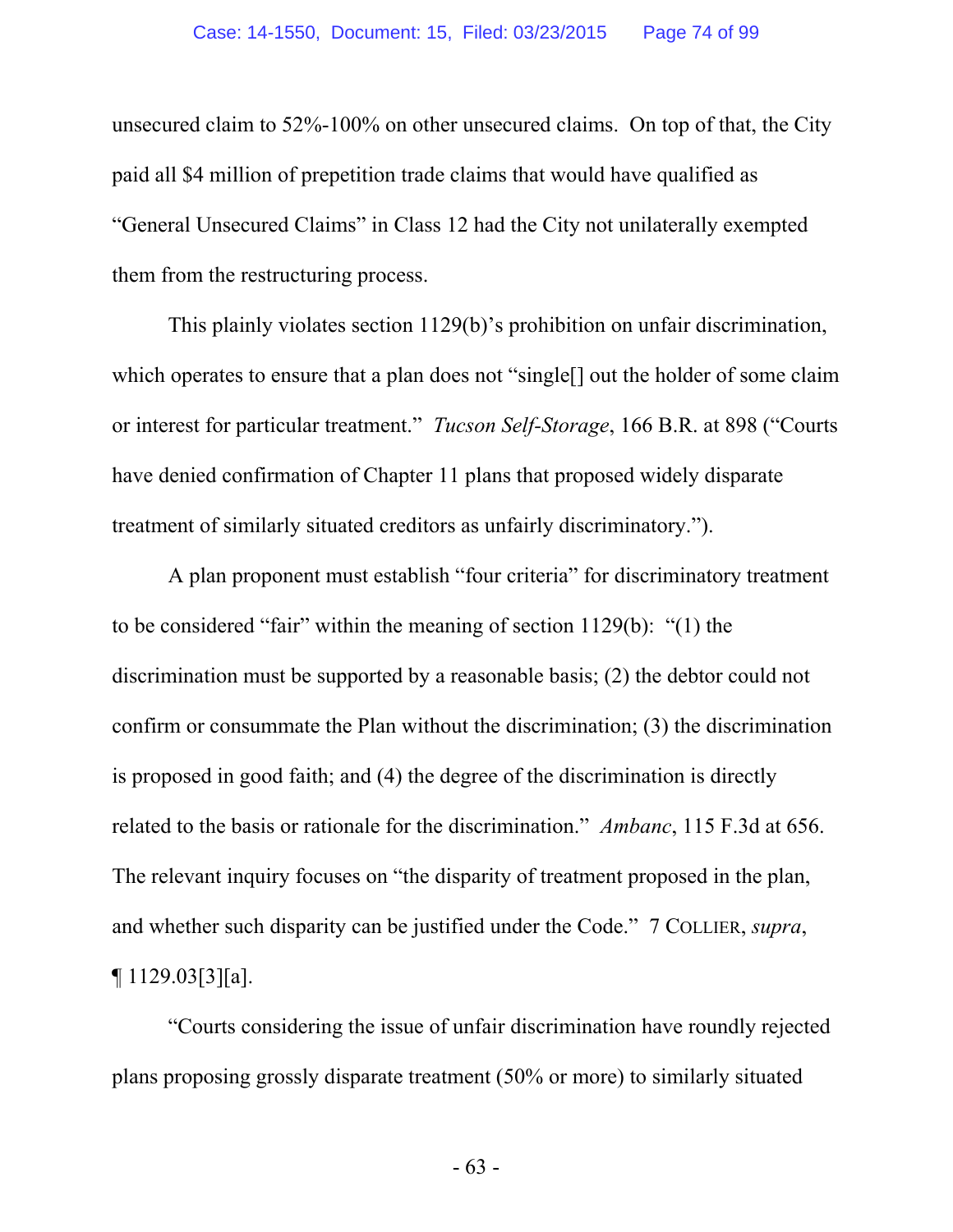creditors." *In re Tribune Co.*, 472 B.R. 223, 243 (Bankr. D. Del. 2012); *see, e.g.*, *Tucson Self-Storage*, 166 B.R. at 898 (confirmation denied where plan provided 100% recovery for unsecured trade creditors and 10% to unsecured deficiency claims); *In re Greate Bay Hotel & Casino, Inc.*, 251 B.R. 213, 231 (Bankr. D.N.J. 2000) ("Courts which have rejected confirmation on the basis of unfair discrimination have confronted plans proposing grossly disparate treatment (50% or more) to similarly situated creditors."); *In re Sentry Operating Co.*, 264 B.R. 850, 863-64 (Bankr. S.D. Tex. 2001) (100% v. 1%); *In re Crosscreek Apartments, Ltd.,* 213 B.R. 521, 538 (Bankr. E.D. Tenn. 1997) (100% v. 50%); *Barney & Carey*, 170 B.R. at 25-26 (100% v. 15%); *In re Cranberry Hill Assocs., L.P.*, 150 B.R. 289, 290-91 (Bankr. D. Mass. 1993) (100% v. 50%); *In re Aztec Co.*, 107 B.R. 585, 591 (Bankr. M.D. Tenn. 1989) (100% v. 3%).

The City put on no evidence regarding any of the *Ambanc* criteria, and the Court ignored them. The evidence that is in the record clearly shows that the Plan discriminates unfairly against Franklin's unsecured claim. To wit, in contrast to the 1% payment on Franklin's unsecured claim, other similarly-situated unsecured claims received far more:

 Pension Obligation Bonds. The Plan promised future payments on unsecured Pension Obligation Bonds having a present value of at least 52%, *plus* the "Contingent General Fund Payments" (the Court's

- 64 -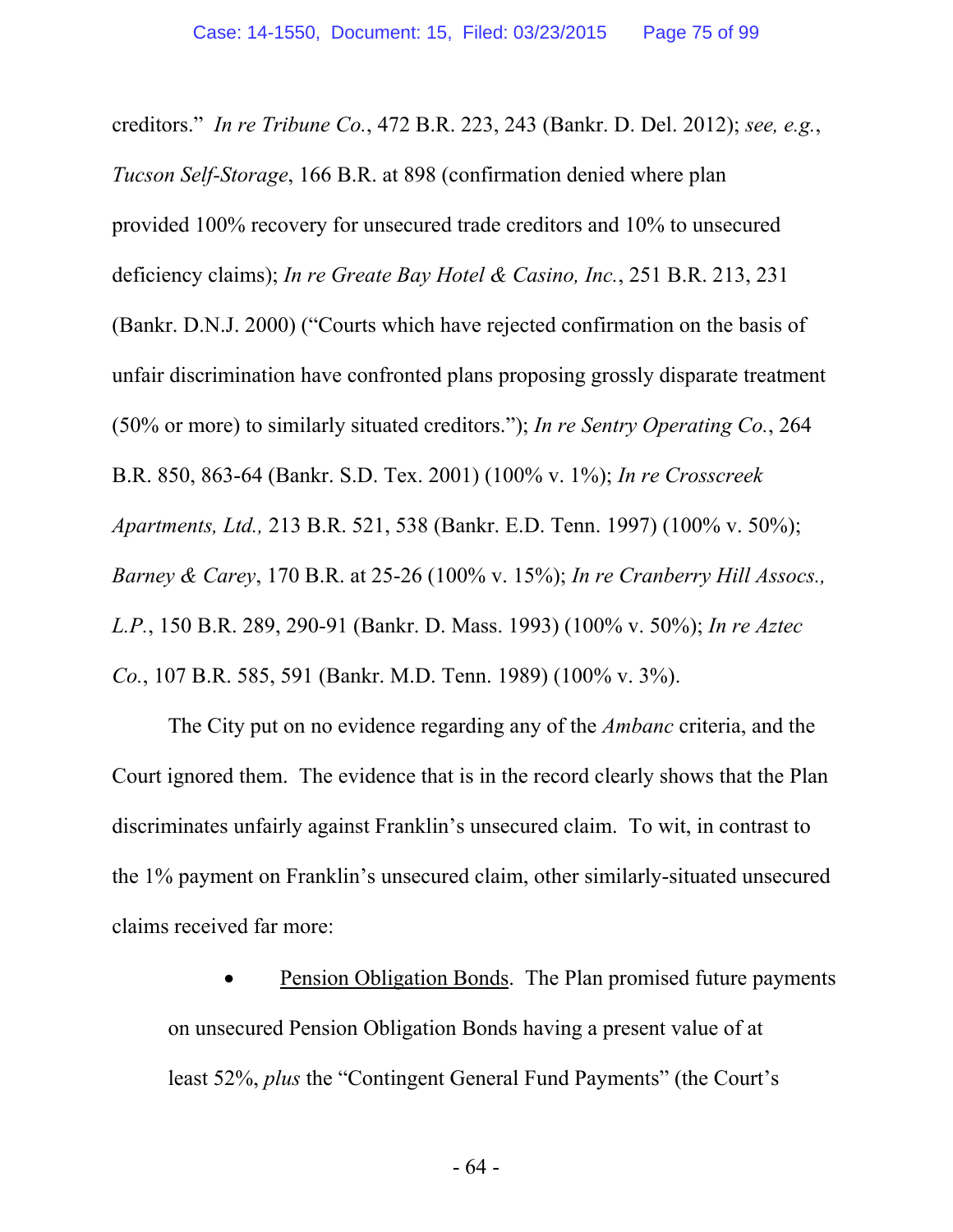"sweetener fund"). Franklin's unsecured claim had identical rights against the City but received only 1%. This is the epitome of unfair discrimination. By providing a materially-greater recovery on *wholly-unsecured* general fund debt (the Pension Obligation Bonds) than on Franklin's *partiallysecured* general fund debt, the Plan also turned a basic precept of bankruptcy distribution on its head.

 Other bonds. Because the City did not value any of the collateral securing its other bonds, there is no evidence of the size of the unsecured deficiency claims on those obligations (which had the *same underlying rating* as Franklin's Bonds). To the extent the bonds were not fully secured (or nearly so), those unsecured deficiency claims would have the same legal rights as Franklin's unsecured deficiency claim. The Plan, however, provided payments up to 100% on those other claims.

 Retirees. The Plan provided recoveries of between 53% and 70% to retirees on account of their unsecured retirement benefits (and 100% to retirees with pensions but no health benefits). Compared to Franklin's 1% recovery on its unsecured claim with identical legal rights against the City, such treatment is unfairly discriminatory.

As recently observed in *Detroit*, the prohibition on unfair discrimination prohibits categorical value judgments of the sort made by the City, which simply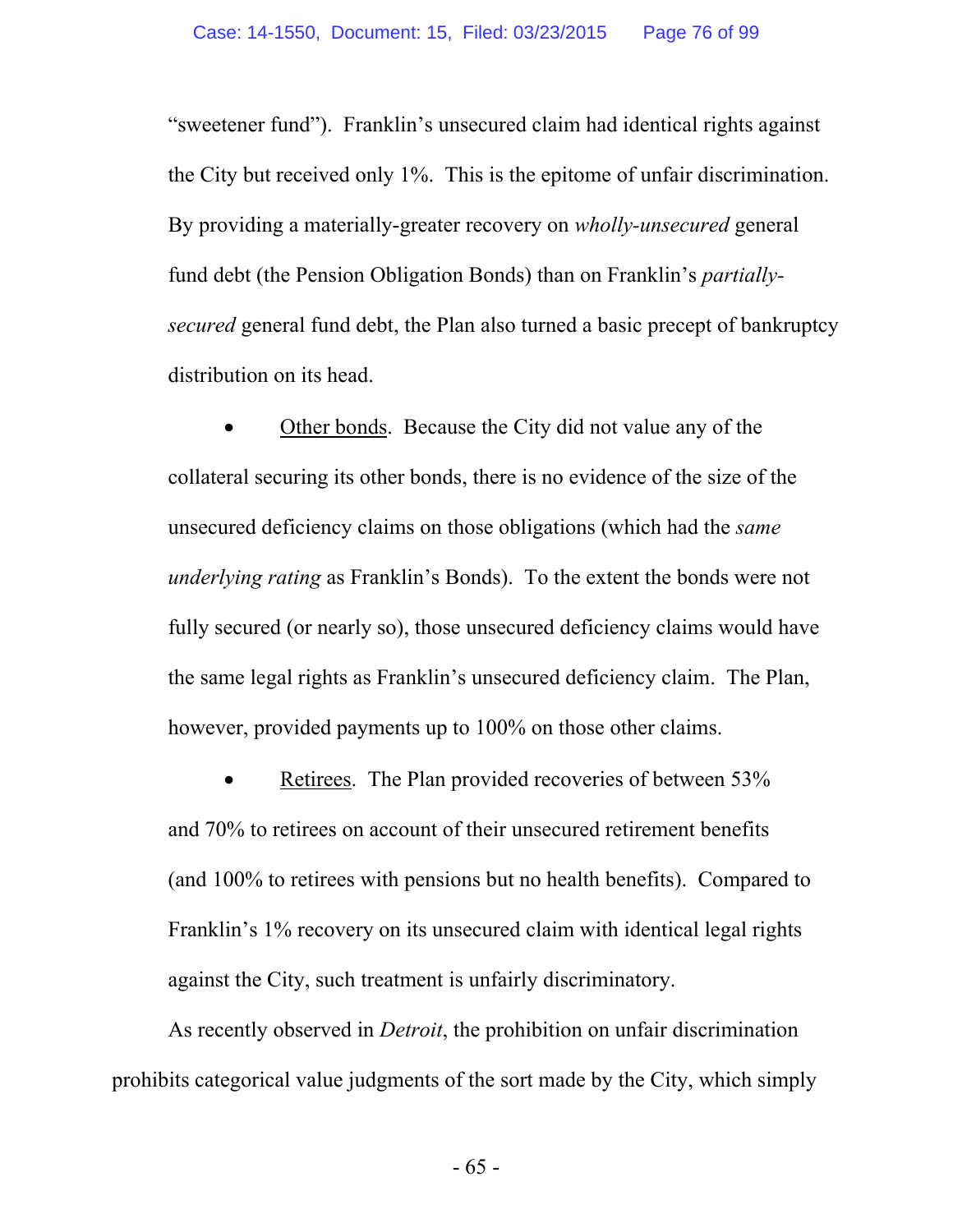declared that retirees, trade creditors, and others were more sympathetic and

deserving than Franklin:

[T]he Court must judge the fairness of the discrimination not in the abstract, but informed by the goals and purposes of the chapter 9 case. This judgment, therefore, necessarily excludes the relative needs of the creditors in the disparately treated classes . . . *[N]o case law in any of the rehabilitative chapters suggests that creditors' needs are an appropriate consideration in determining whether a plan unfairly discriminates*.

*In re City of Detroit*, 524 B.R. 147, 258 (Bankr. E.D. Mich. 2014) (emphasis

added); *Fair and Unfair Discrimination*, *supra*, at 27 ("*[B]ankruptcy's unfair* 

*discrimination standard prevents a municipality from granting workers and* 

*retirees a greater recovery than an objecting class of disfavored creditors*.

Although political considerations may induce a court to construe that standard to

permit a municipal reorganization plan to favor workers and retirees, *current law* 

*does not allow it*.") (emphasis added).

The Court refused to consider any of this because it erroneously concluded that the unfair discrimination standard was inapplicable. The gross disparity in treatment of Franklin's unsecured claim amounted to unfair discrimination and should have prevented confirmation of the Plan.

# **C. The Court Erred In Not Discounting Retiree Health Benefit Claims To Present Value.**

Under the Plan, Franklin's unsecured claim was classified into Class 12. Class 12 claims received a payment equal to the "Unsecured Claim Payout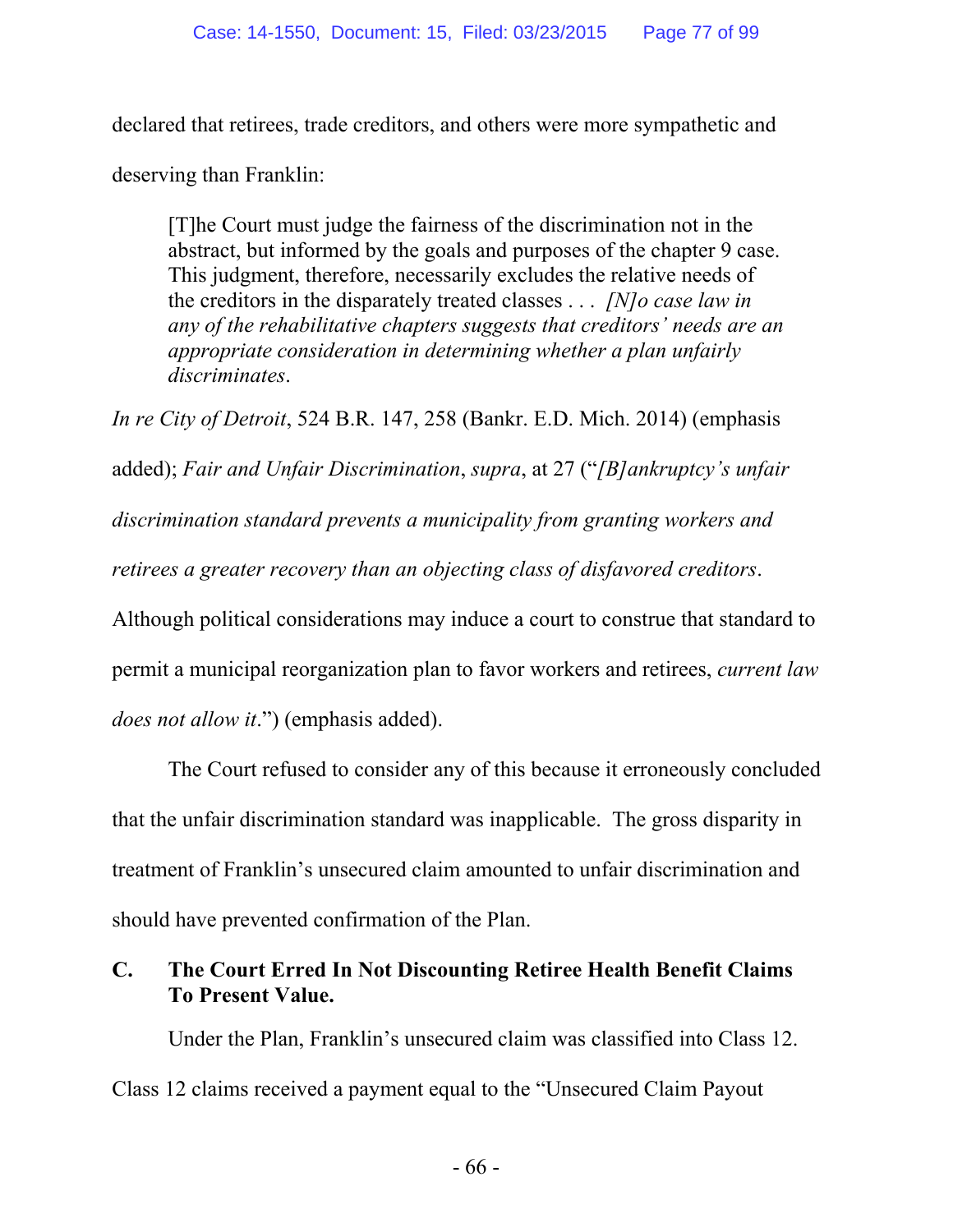Percentage," defined to be "the percentage paid on account of the Retiree Health Benefit Claims."<sup>130</sup> The Plan specified that, "unless the amount of the Retiree" Health Benefit Claims changes, that percentage will be equal to 0.93578%, *i.e.*, \$5,100,000 divided by \$545,000,000."<sup>131</sup>

Under this formula, the *higher* the amount of health benefit claims the *lower* the payment on Franklin's unsecured claim. Because the City agreed to pay a fixed amount in respect of the health benefit claims *regardless of their allowed amount*, 132 the City had the perverse incentive to *inflate* the health benefit liability in order to reduce the "Unsecured Claim Payout Percentage" and thus minimize payment to Franklin.

That is exactly what the City did. Pursuant to the Retirees Settlement, the City allowed the Retiree Health Benefit Claims in an aggregate amount of \$545 million.<sup>133</sup> That amount represents projected health benefit costs over the expected lifespan of each of the 1,100 retirees (and their respective dependent)

<sup>130</sup> ER766-67 (Plan §§ I.A.198, IV.M.2).

<sup>131</sup> ER766 (Plan § I.A.198).

<sup>&</sup>lt;sup>132</sup> ER684-85 (5/13/14 Tr.) (Goodrich). "[T]he City doesn't care whether or not [the allowed claim amount] is higher or lower. . . . There was not a relationship between the [\$]5.1 million and the [\$]546 million, now or ever." ER905-06 (Milnes).

 $133$  ER676 (5/13/14 Tr.) (Goodrich).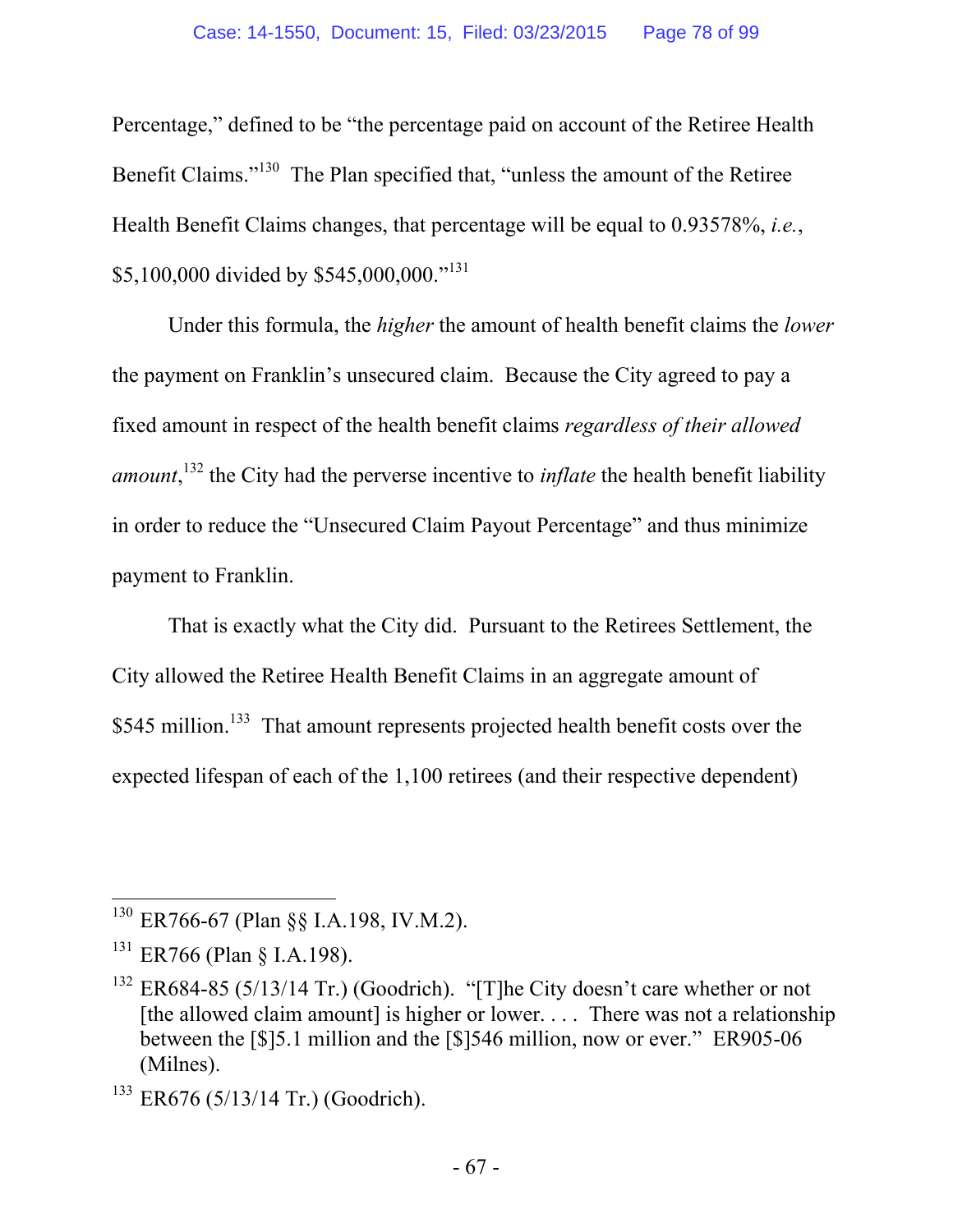who had been promised retirement health benefits.<sup>134</sup> It is simply the sum total of *payments the City might have had to make over the next eighty years, without discounting to present value*. 135

This simplistic calculation resulted in huge individual claims (averaging nearly \$500,000 across 1,100 retirees, with 67 claims of more than \$1 million)<sup>136</sup> and vastly overstated the City's actual liability. Franklin objected and established that the City's real liability was approximately \$261.9 million – the discounted amount reflected in its audited financial statements.<sup>137</sup> Had the City stipulated to that amount instead (which would not have reduced the payment to retirees), the "Unsecured Claim Payout Percentage" would have been 1.94731% (\$5,100,000 divided by \$261,900,000) – more than *double* what Franklin actually received.

In ruling on the Plan, the Court mistakenly believed that there was no dispute regarding the amount of the City's liability.<sup>138</sup> After being informed that there was a live dispute, the Court made an immediate "determination" – without benefit of argument or review of the briefs – that the health benefit claims would be allowed in the full non-discounted amount of \$545 million proposed by the

<sup>&</sup>lt;sup>134</sup> ER677-78 (5/13/14 Tr.) (Goodrich); ER636-41 (Zadroga-Haase).

 $135$  ER679-80 (5/13/14 Tr.) (Goodrich); ER636-41 (Zadroga-Haase).

 $136$  ER549-76 (amended list of creditors).

 $137$  DI1273 (Franklin conf. obj.) at 60-63; DI1377 (Franklin supp. conf. obj.) at 40-44; DI1689 (Franklin post-trial br.) at 40 n.121.

 $138$  ER447 (10/30/14 Tr.).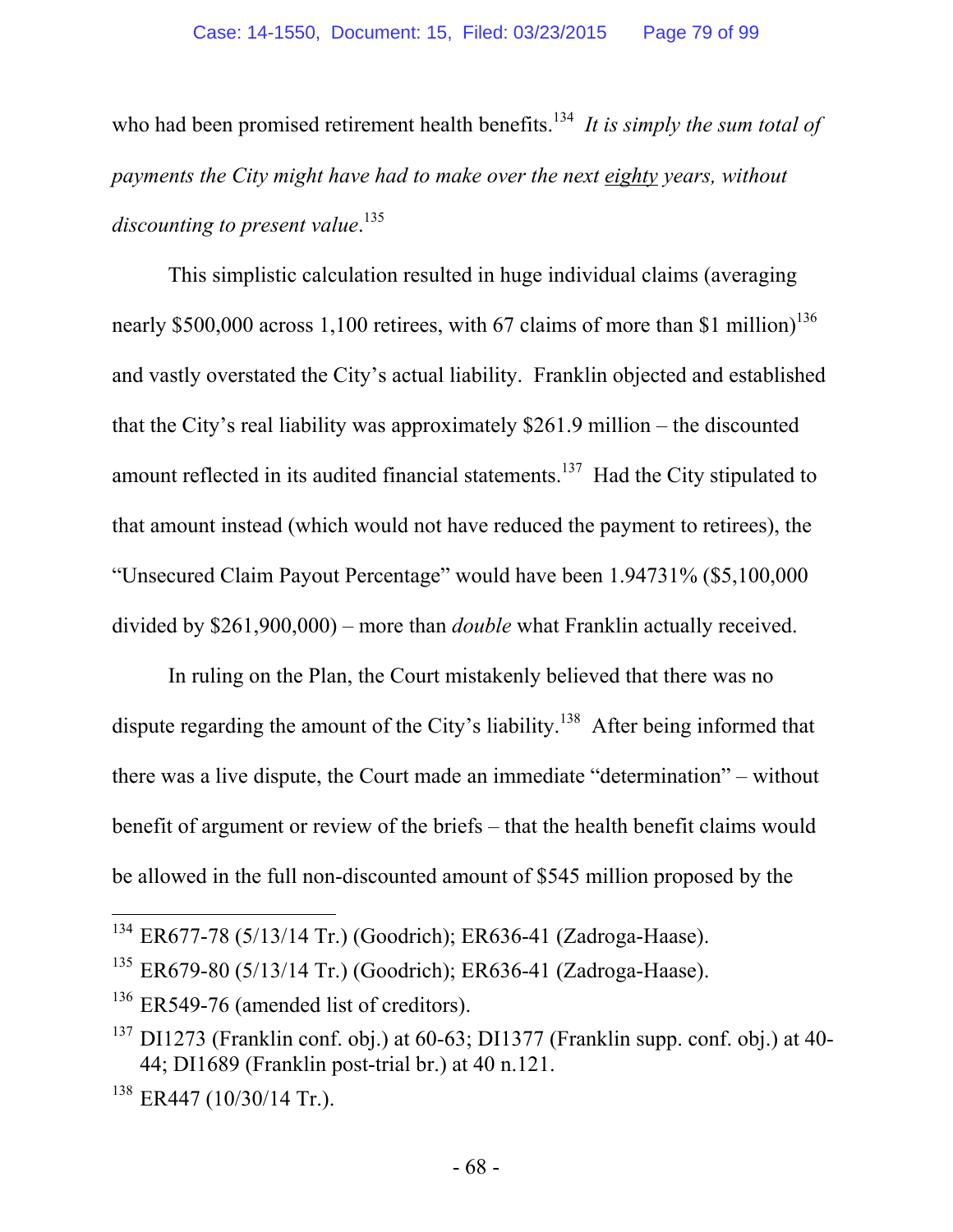City.<sup>139</sup> The Court, however, stated that this snap judgment was "fair game for a Rule 52(b) Motion to try to get me to adjust that number. So I'll take a harder look at it, full and fair harder look at that question if an appropriate motion is made."<sup>140</sup>

Franklin therefore moved to have the Court alter and amend its findings.<sup>141</sup> After additional briefing and argument, the Court concluded without further analysis: "as I do look at the cases and the problems of the statute and the language of Section 502, in the context of Chapter 9, I am persuaded that I am not required to discount the employee claims to present value and they are not required to be done."142 The Court did not elaborate on what "cases" had been reviewed or what "the problems of the statute" might be. The Court did acknowledge, however, that "[i]t's a close question. I can imagine the Court of Appeals or the Supreme Court saying it must be discounted."<sup>143</sup> This rudimentary ruling cannot survive scrutiny.

## **1. Accounting Rules Require Discounting.**

To start, the City's calculation conflicted with its own audited financial statements, which reflected the *discounted* present value of the retiree health

 $\overline{a}$ 

 $142$  ER464-65 (12/10/14 Tr.).

 $139$  ER448 (10/30/14 Tr.).

<sup>&</sup>lt;sup>140</sup> ER448 (10/30/14 Tr.).

 $141$  DI1779 (Franklin rule 52(b) motion).

 $143$  ER465 (12/10/14 Tr.).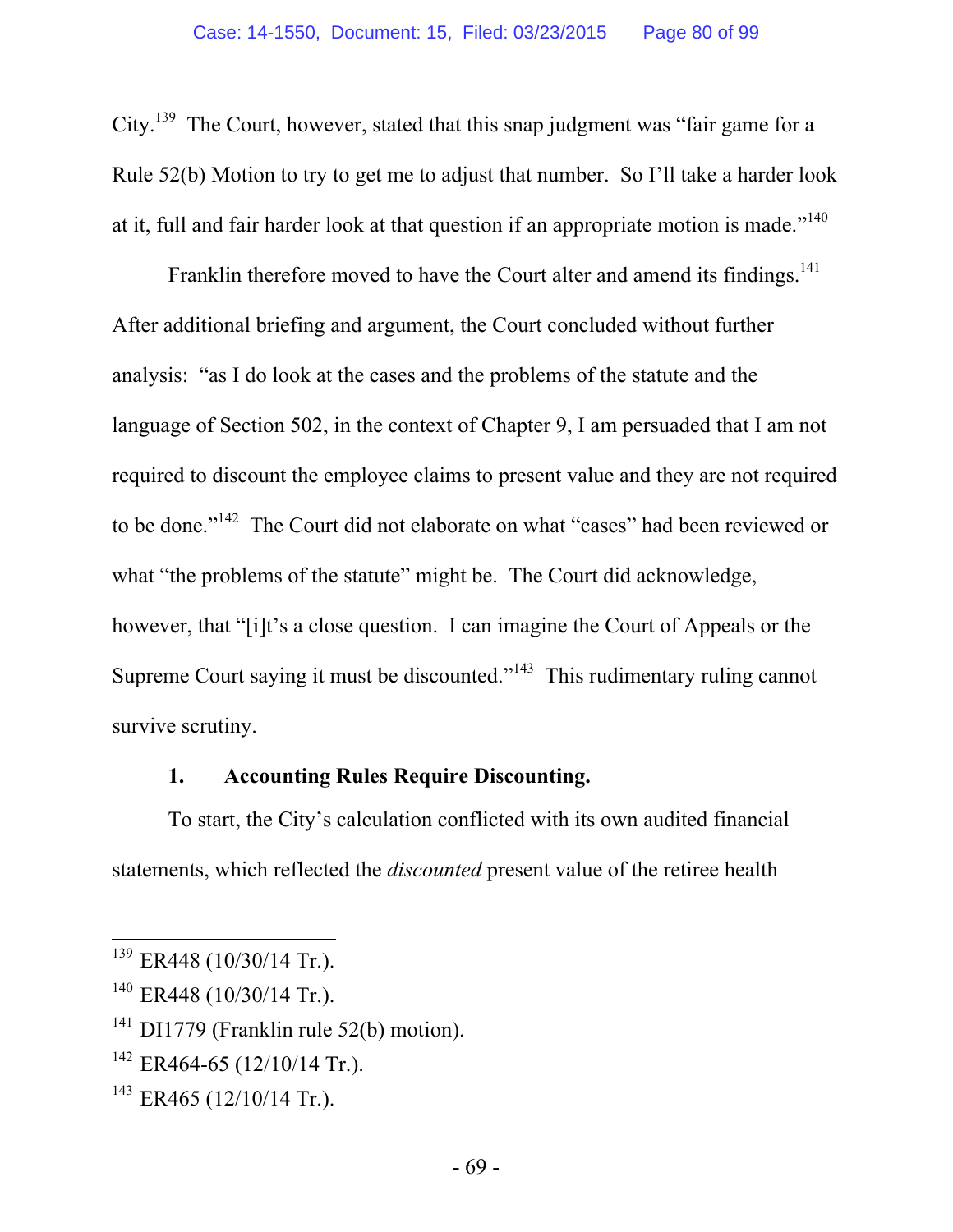benefit liability, not the sum total of all future amounts the City might have to pay

to satisfy its unfunded benefit promises. As a result, the financial statements

indicated that the City's petition date liability for retiree health benefits was

 $$261.9$  million,  $144$  less than half the liability to which the City stipulated.

The prepetition discounting was not calculated by accident. The Governmental Standards Accounting Board requires that a municipality's liability for retiree health benefits be discounted to present value in its financial statements:

The actuarial present value of total projected benefits as of the valuation date is the present value of the cost to finance benefits payable in the future *discounted to reflect the expected effects of the time value (present value) of money* and the probabilities of payment. Expressed another way, it is *the amount that would have to be invested on the valuation date so that the amount invested plus investment earnings will provide sufficient assets to pay total projected benefits when due*. 145

Franklin's expert explained that, as a matter of basic economics, "it makes no sense simply to tally up projected future health care expenses payable over the next thirty years or more. The payment of a claim thirty years from now obviously is less of a burden than the payment of the same claim today. This is why generally accepted accounting principles dictate that future liabilities like retiree

 $\overline{a}$ <sup>144</sup> ER852-54 (FY2011-12 financials); ER680-81 (5/13/14 Tr.) (Goodrich); ER910 (Zadroga-Haase).

<sup>145</sup> ER891 (GASB No. 45) (emphasis added); *see id.* at 882-90, 892-98; ER610-12 (Moore Report).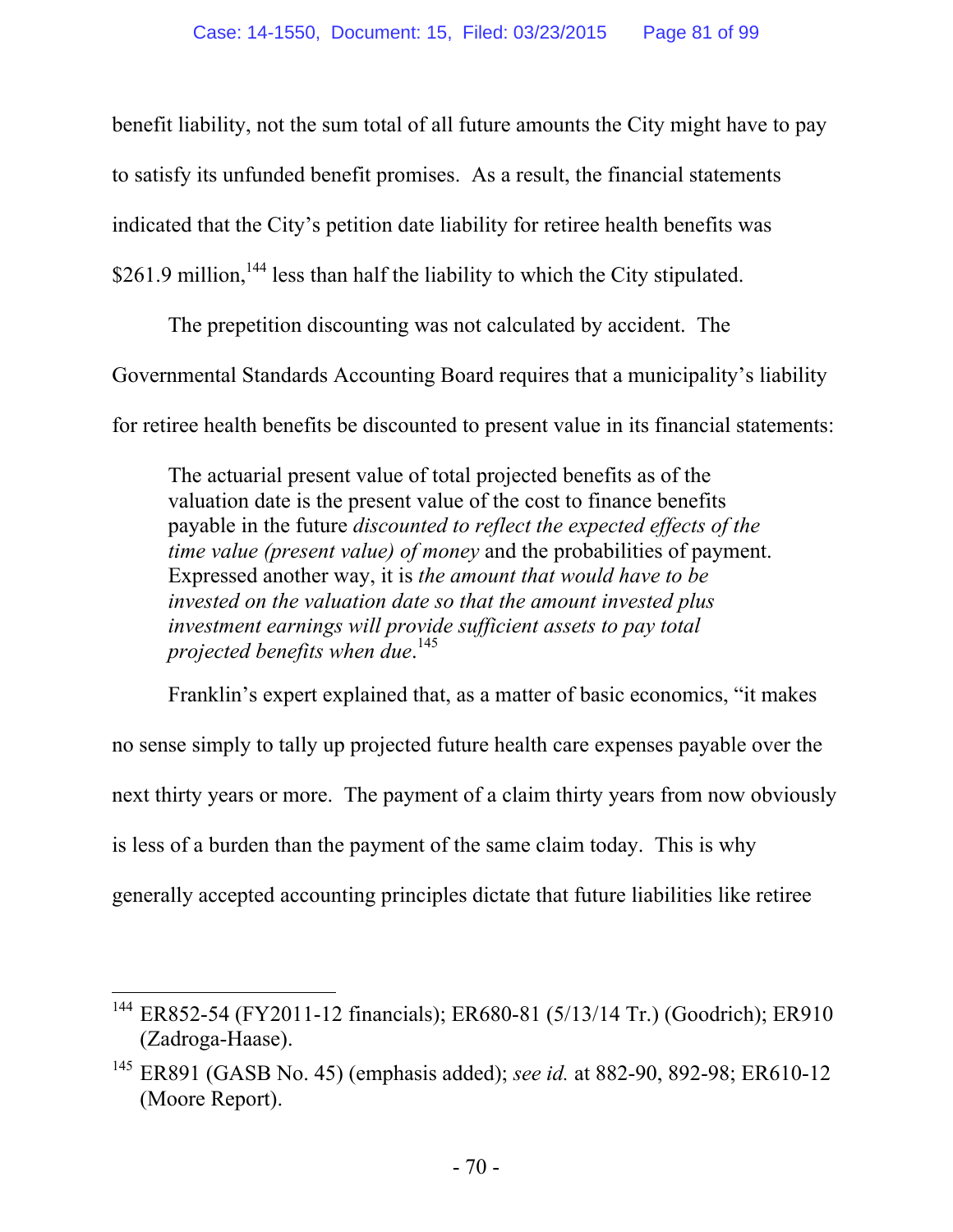health care benefit costs be discounted to present value in order to provide an accurate representation of the liability in an entity's financial statements."<sup>146</sup>

The City's witnesses provided no credible explanation of why the City abandoned its pre-bankruptcy practice of discounting health benefit liabilities to present value.147 *See Fair and Unfair Discrimination*, *supra*, at 67 ("Failing to discount future claims would be an obvious violation of bankruptcy norms, raising the question of why the city would do this."). It was clear the City did so for one reason – to reduce payment on Franklin's unsecured claim by more than half.

## **2. The Code Requires Discounting.**

Whatever its motivation, the City's failure to discount the health benefit claims plainly violated section 502(b) of the Code.

Section 502(b) requires the court to "determine the amount of [a] claim . . . as of the date of the filing of the petition." 11 U.S.C. § 502(b). "To insure the relative equality of payment between claims that mature in the future and claims that can be paid on the date of bankruptcy, *the Bankruptcy Code mandates that all claims for future payment must be reduced to present value*." *In re CF&I Fabricators of Utah, Inc.*, 150 F.3d 1293, 1300 (10th Cir. 1998) (emphasis added). "*Discounting is consistent with the fundamental goal of treating similar claims in* 

<sup>146</sup> ER611 (Moore Report); *see also* ER731-38 (5/14/14 Tr.) (Moore). 147 ER681-84 (5/13/14 Tr.) (Goodrich); ER910-11 (Zadroga-Haase).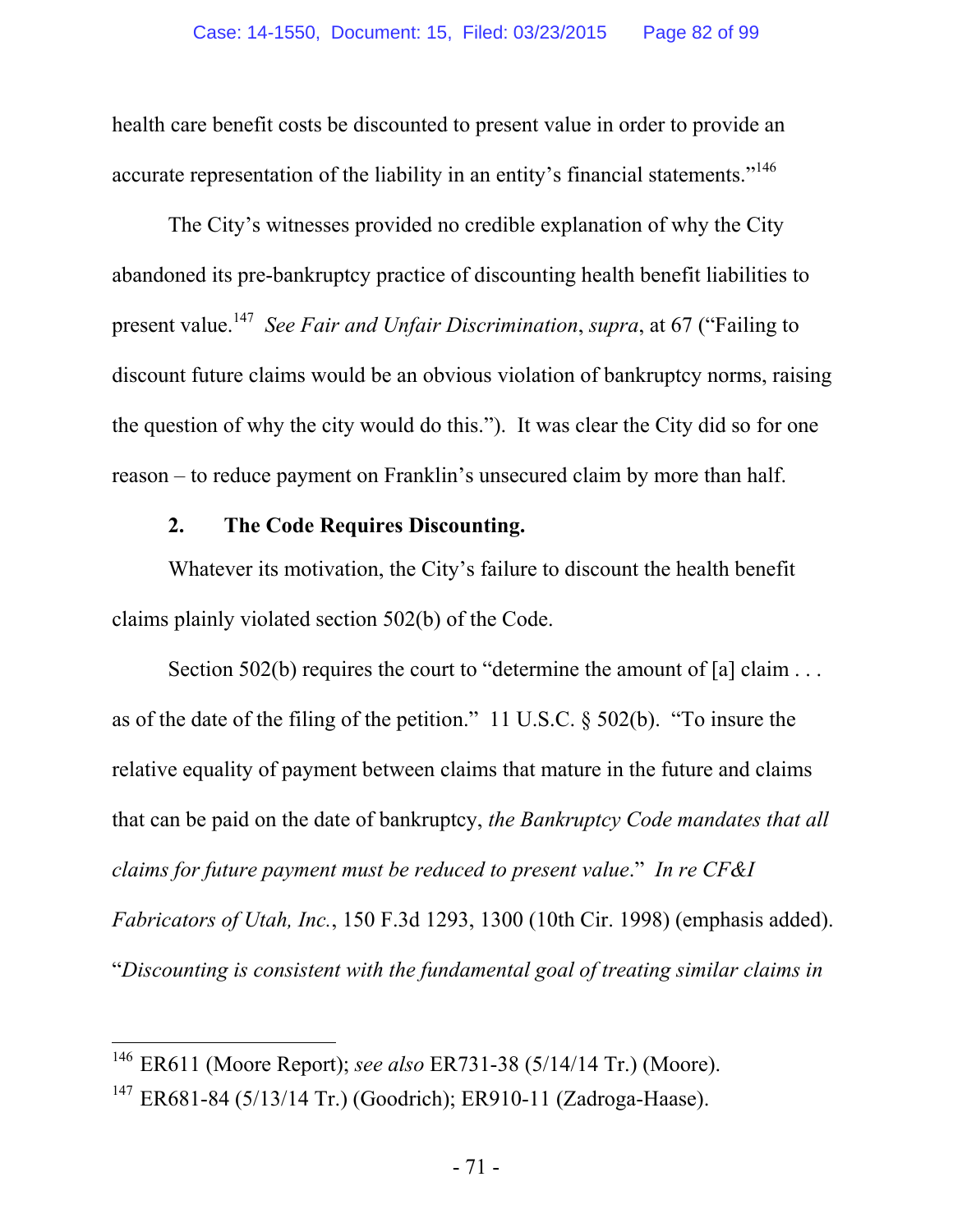*the same manner*, and *reflects the economic reality that a sum of money received today is worth more than the same amount received tomorrow*." *In re Trace Int'l Holdings*, 284 B.R. 32, 38 (Bankr. S.D.N.Y. 2002) (emphasis added) (citations omitted).

Thus, courts routinely discount claims for future employment-related benefits like retiree health benefits. *See, e.g., In re CSC Indus.*, 232 F.3d 505, 508 (6th Cir. 2000) ("the bankruptcy court must value present claims and reduce claims for future payment [of pension benefits] to present value, while also keeping in mind that a fundamental objective of the Bankruptcy Code is to treat similarly situated creditors equally"); *CF&I*, 150 F.3d at 1300 ("Inasmuch as those [pension] liabilities are for beneficiaries' payments that extend into the future, the amount of the liability must be reduced to present value so the debt can be dealt with under the reorganization plan."); *Kucin v. Devan*, 251 B.R. 269, 273 (D. Md. 2000) (claims for deferred compensation discounted to present value); *Trace*, 284 B.R. at 38 ("Absent bankruptcy, a creditor like Nelson would have to wait many years before receiving and using the entire payout. Paying the face amount on an accelerated basis would overcompensate the creditor by enabling him to receive and use the money sooner."); *In re Thomson McKinnon Secs*., 149 B.R. 61, 75 (Bankr. S.D.N.Y. 1992) (same); *In re Chateaugay Corp.*, 115 B.R. 760, 770 (Bankr. S.D.N.Y. 1990) ("Once the value of the aggregate future [pension]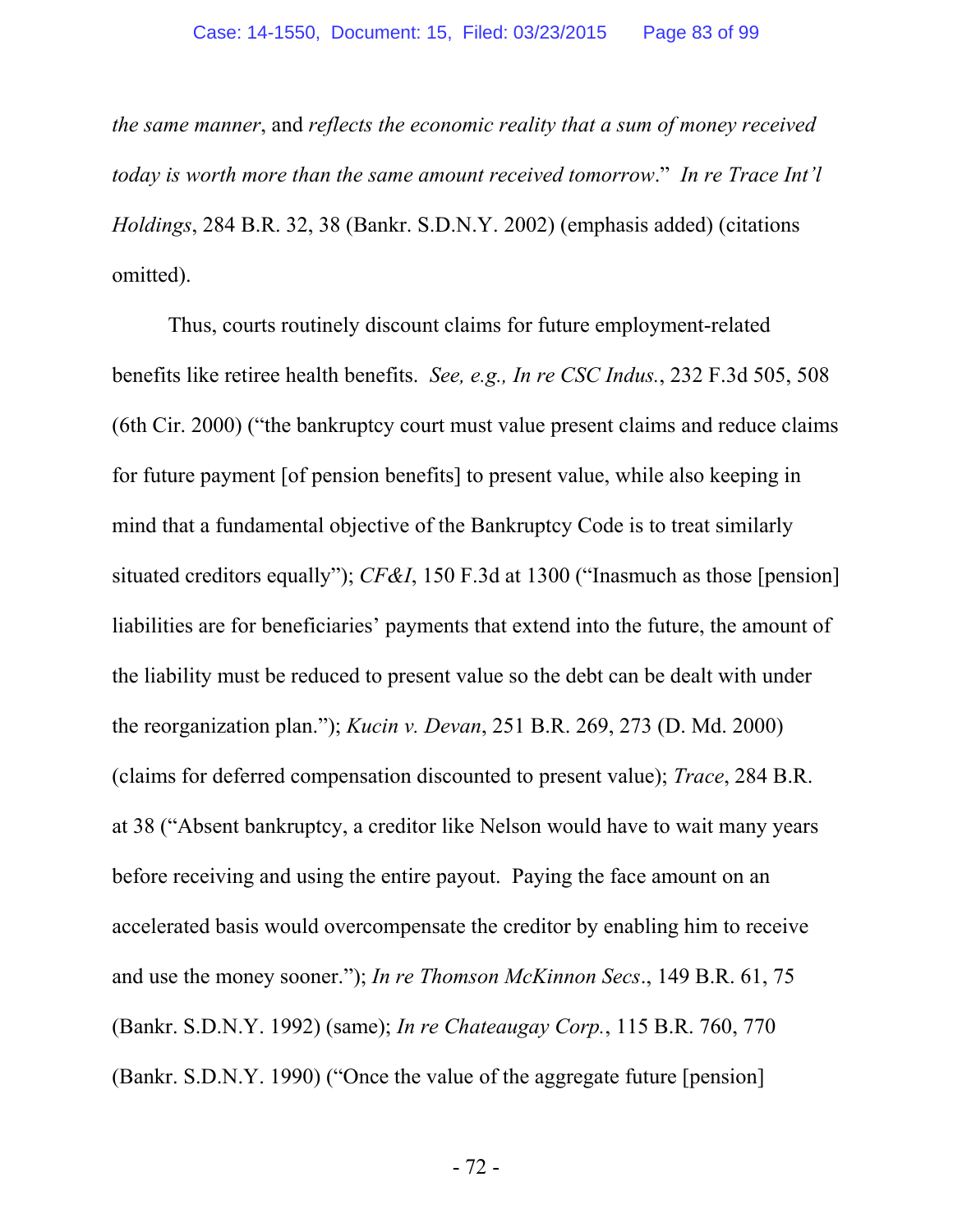liabilities has been determined, the present value of those future liabilities is determined as a matter of bankruptcy law so that all similar claims for future liabilities are treated in an economically similar manner."), *vacated by consent order*, 1993 U.S. Dist. LEXIS 21409 (S.D.N.Y. June 7, 1993).<sup>148</sup>

The City asserted that this authority was wrongly decided, arguing that section 502(b) forbids discounting because it "requires the court to determine the '*amount*' of a claim," in contrast to other sections of the Code that "ask courts to 'determine the *value*' as of a specific date."<sup>149</sup> Section 502(b), however, expressly commands the court to "determine the amount" of claims "as of the date of the filing of the petition," not some payment date in the future.

Moreover, the City drew a false distinction. The other sections it cited – *e.g.*, 11 U.S.C. §§ 1129(a)(7),(9),(15) – concern the value of *property* distributed *by* the debtor. In those instances, Congress spoke of present "value" of the property to be distributed. In contrast, section 502 involves *claims* asserted *against*

 $\overline{a}$ <sup>148</sup> *See also In re Wisconsin Engine Co.*, 234 F. 281, 282-83 (7th Cir. 1916) (noninterest bearing promissory notes discounted to present value); *In re O.P.M. Leasing Servs*., 79 B.R. 161, 167 (S.D.N.Y. 1987) ("Equality of treatment at distribution is a fundamental principle underlying the bankruptcy laws. By discounting a claim arising from the postpetition rejection of an executory contract or unexpired lease, the postpetition claimant is treated the same as the pre-petition claimant . . . .") (citation omitted); *In re Loewen Grp. Int'l*, 274 B.R. 427, 437-38 (Bankr. D. Del. 2002) ("where a claim has been asserted in respect to a future liability of the debtor payable post-petition, the claim must be discounted to present value as of the petition date").

 $149$  DI1803 (City obj.) at 2 (emphasis in original).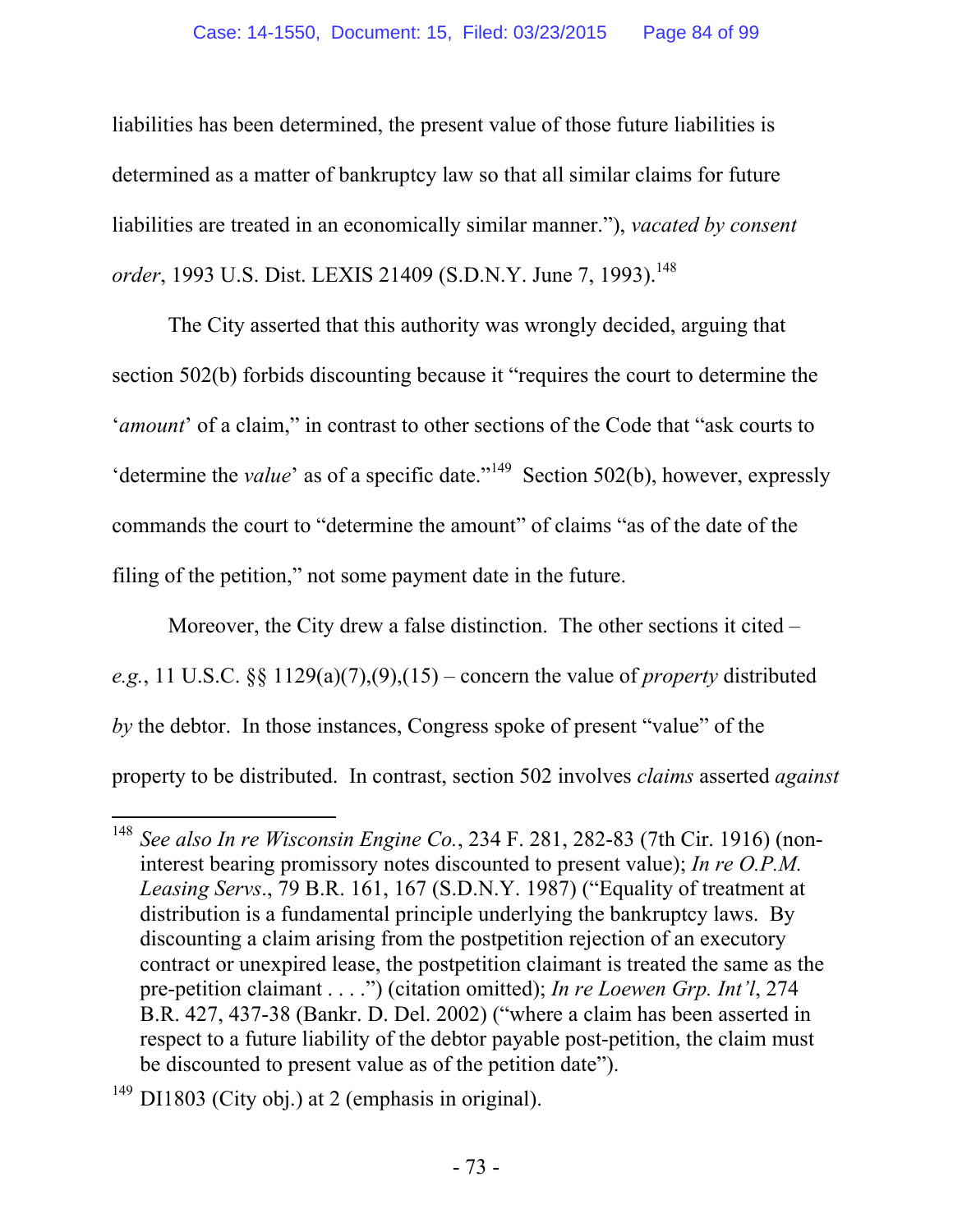the debtor. In that context, it makes no sense to speak of "value" of a debtor's liabilities. Rather, Congress directed courts to determine the petition date "amount" of liabilities that may be allowed against the bankruptcy estate.

Here, the "amount" of retiree health benefit claims is the City's projected expense of providing health care benefits through the *year 2095*, discounted to account for the fact that the City would not incur a huge portion of that liability until decades into the future. That is the liability reflected in the City's financial statements, which accurately reflect what retirees could have received outside of bankruptcy under the basic rule of future damages. *See, e.g.*, CAL. CIV. CODE § 1951.2 (landlord must discount future rent).

The City also argued that "the Bankruptcy Code accelerates the maturity of future obligations to the petition date."<sup>150</sup> A bankruptcy petition, however, only "operates as the acceleration of the *principal amount* of all claims against the debtor." H.R. Rep. No. 95-595 at 353-54 (1977) (emphasis added). There is no "principal amount" of the health benefit claims – only a promise to provide future benefits – and thus nothing to accelerate.

Finally, the City cited *In re Oakwood Homes Corp*., 449 F.3d 588 (3d Cir. 2006), a case that holds in Franklin's favor. In *Oakwood Homes*, the Third Circuit concluded that claims for repayment of principal on *interest-bearing*

 $150$  DI1803 (City Obj.) at 3.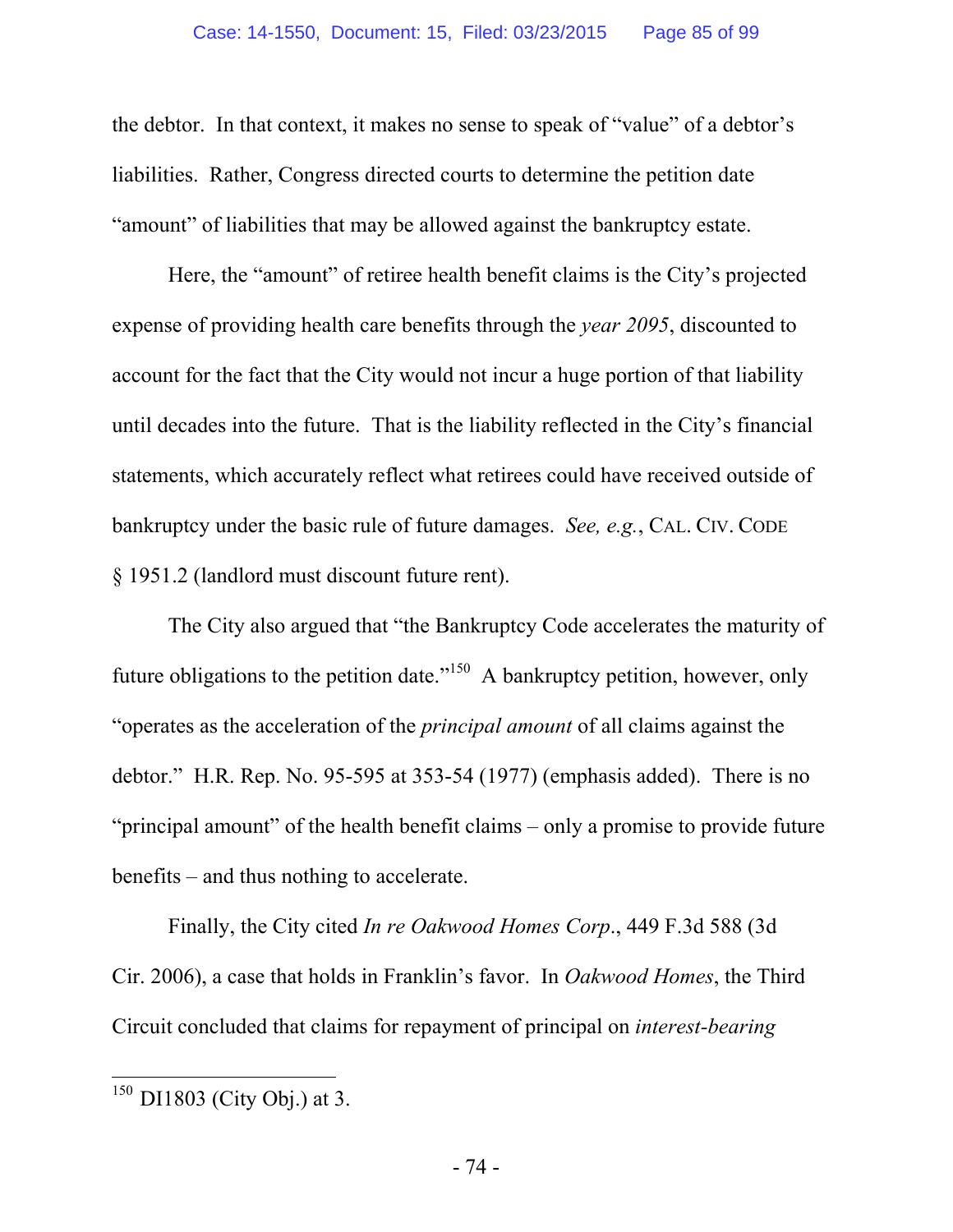obligations should not be discounted because "the interest has already been

disallowed pursuant to § 502(b)(2)." *In re Oakwood Homes Corp*., 449 F.3d 588,

600 (3d Cir. 2006). The Circuit distinguished between *interest-bearing* obligations

(not discounted) and *non-interest bearing* obligations (discounted), using the

example of two 10-year notes for \$1,000 (one with 5% interest; one without):

The point is to recognize what the creditor bargained for, while avoiding a windfall. The key difference between interest- and noninterest-bearing debt is in that bargain – the holder of a *non-interest bearing* note bargained to receive only his \$1,000, spread out over the 10 years. The holder of *interest*-bearing debt, however, bargained for much more than the  $$1,000 - $1,628.89$ , in fact. Giving him \$1,000 today, then, means that by the end of what would have been the note's 10-year lifetime, he could have reinvested at the same theoretical rate of interest, and earned his \$1,628.89. A creditor who bargained to receive only the \$1,000 in principal, without interest, would be fully compensated by \$613.91, which he would be able to grow into his \$1,000 by the end of the 10 years; not so for the creditor who bargained to receive interest, who is shortchanged by only receiving \$613.91.

*Id*. at 601 (underlining added) (italics in original).

*Oakwood* thus *endorsed* discounting of *non-interest bearing claims* (like the health benefit claims). In fact, the Circuit specifically held that "*future liabilities must be reduced in some way to reflect the time value of money*." *Id.* (emphasis added); *see id.* at 598 ("money received today is more valuable than money negotiated to be received in the future, and reduction in recognition of that basic economic fact may sometimes be appropriate").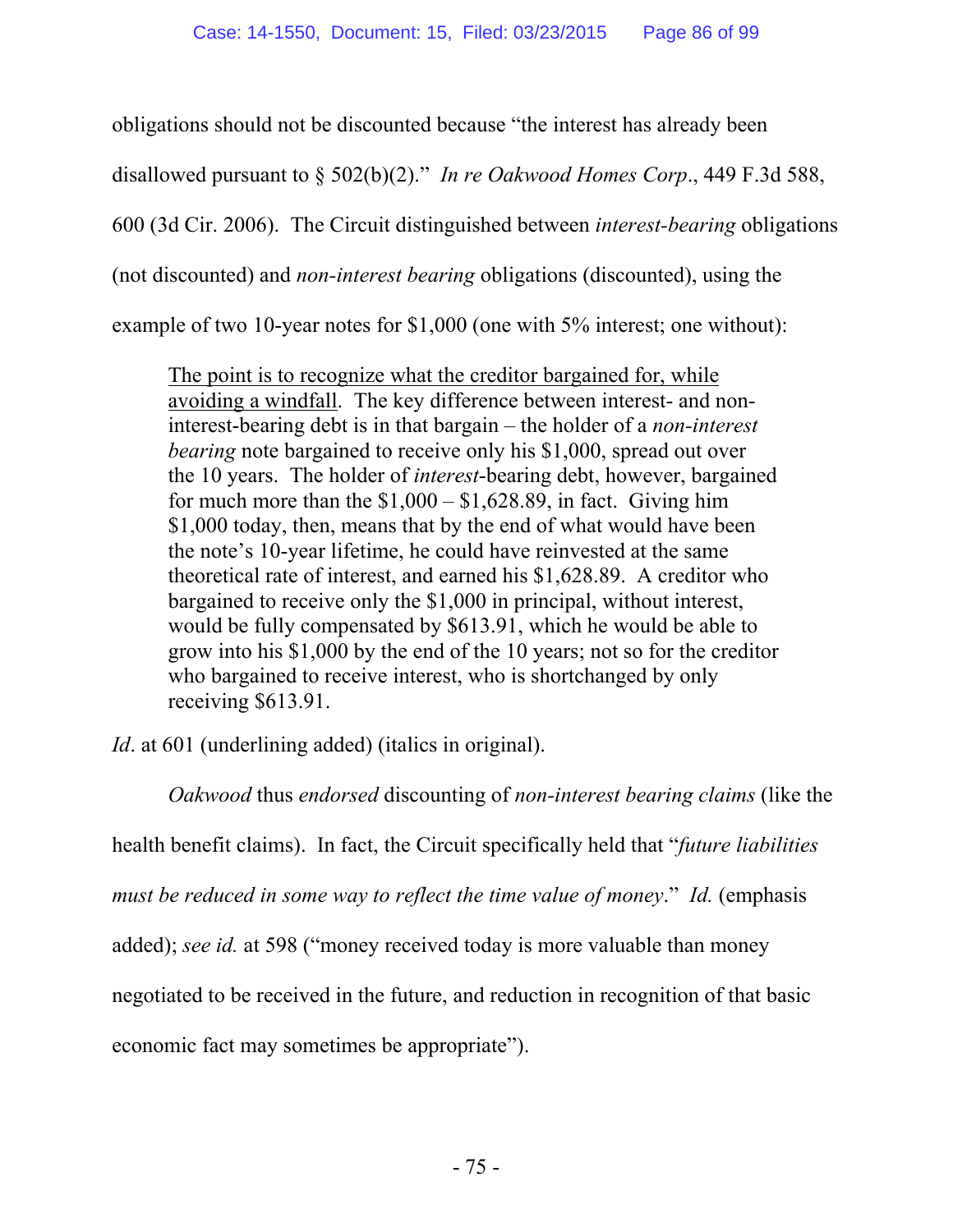Accordingly, the Court erred as a matter of law in not discounting retiree health benefit claims. Undiscounted, the stipulated claim amount vastly overstated the City's liability and cut Franklin's unsecured claim recovery by more than half.

## **D. The Court Erred In Concluding That The Plan Was Proposed In Good Faith.**

Section 1129(a)(3) of the Code requires the plan proponent to prove that the plan "has been proposed in good faith." 11 U.S.C. § 1129(a)(3). The Court concluded that the Plan satisfied this requirement, apparently because the City was able to reach settlements with its other creditors.<sup>151</sup>

The Court ignored the Plan's punitive, discriminatory treatment and failed to consider six facts that collectively demonstrate bad faith toward Franklin:

1. The City failed to apply any future revenues (including PFFs) to repayment of Franklin's claim even though Franklin's Bonds were intended to be repaid from PFFs, PFFs could not be used to repay other creditors, and the City admitted it would be "a sign of bad faith" if PFFs were not used to pay Franklin.

2. The City inflated retiree health benefit claims for no reason other than to reduce the distribution on Franklin's unsecured claim.

3. The City gerrymandered the Plan to avoid the "unfair discrimination" standard.

 $^{151}$  ER436-37 (10/30/14 Tr.).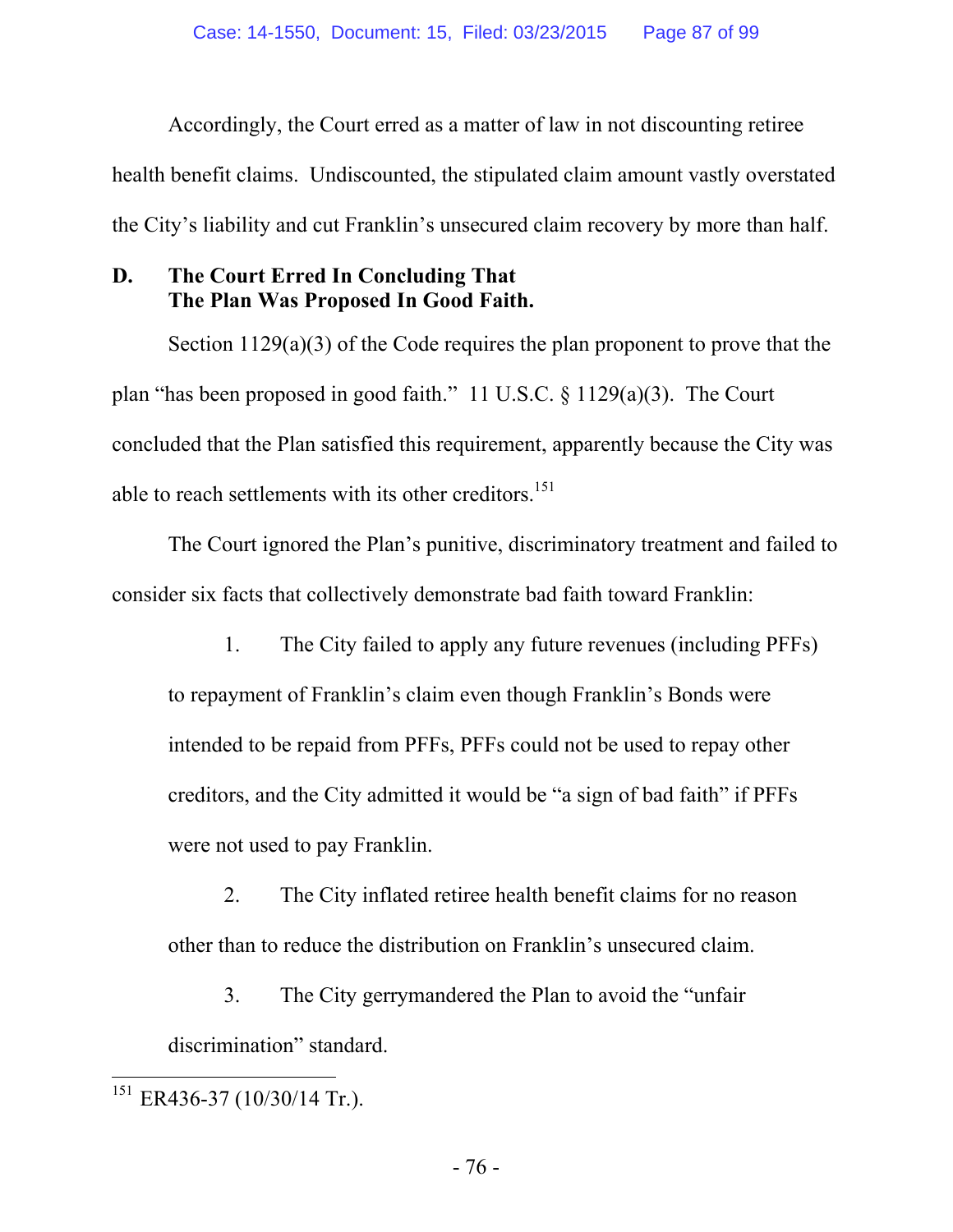4. The City improved recoveries for all other creditors from those proposed in the pre-bankruptcy Ask, while dramatically reducing Franklin's recovery from what had been offered before bankruptcy.

5. The City made only *de minimis* payment on Franklin's unsecured claim while refusing to restructure its largest unsecured liability (unfunded pensions).

6. The City frivolously asserted that Franklin's claim should be capped pursuant to section 502(b)(6) of the Code.

Good faith requires, at a minimum, that a proposed chapter 9 plan "treat *all* interested parties fairly and that the efforts used to confirm the plan [] comport with due process." *Mount Carbon*, 242 B.R. at 39 (emphasis added). This requirement of good faith is, and has always been, a critical component of municipal restructuring. *See Avon Park*, 311 U.S. at 144-46 (reversing confirmation due to lack of good faith); *Town of Belleair v. Groves*, 132 F.2d 542, 543 (5th Cir. 1942) (same); *Kaufman Cnty. Levee Improvement Dist. No. 4 v. Mitchell*, 116 F.2d 959, 960 (5th Cir. 1941) (same).

Thus, modern courts have denied confirmation in chapter 9 where the municipal debtor abused the restructuring process or sought results inconsistent with the purposes of the Code. *See, e.g.*, *In re Wolf Creek Valley Metro. Dist. No. IV*, 138 B.R. 610, 618-19 (D. Colo. 1992) (reversing confirmation where plan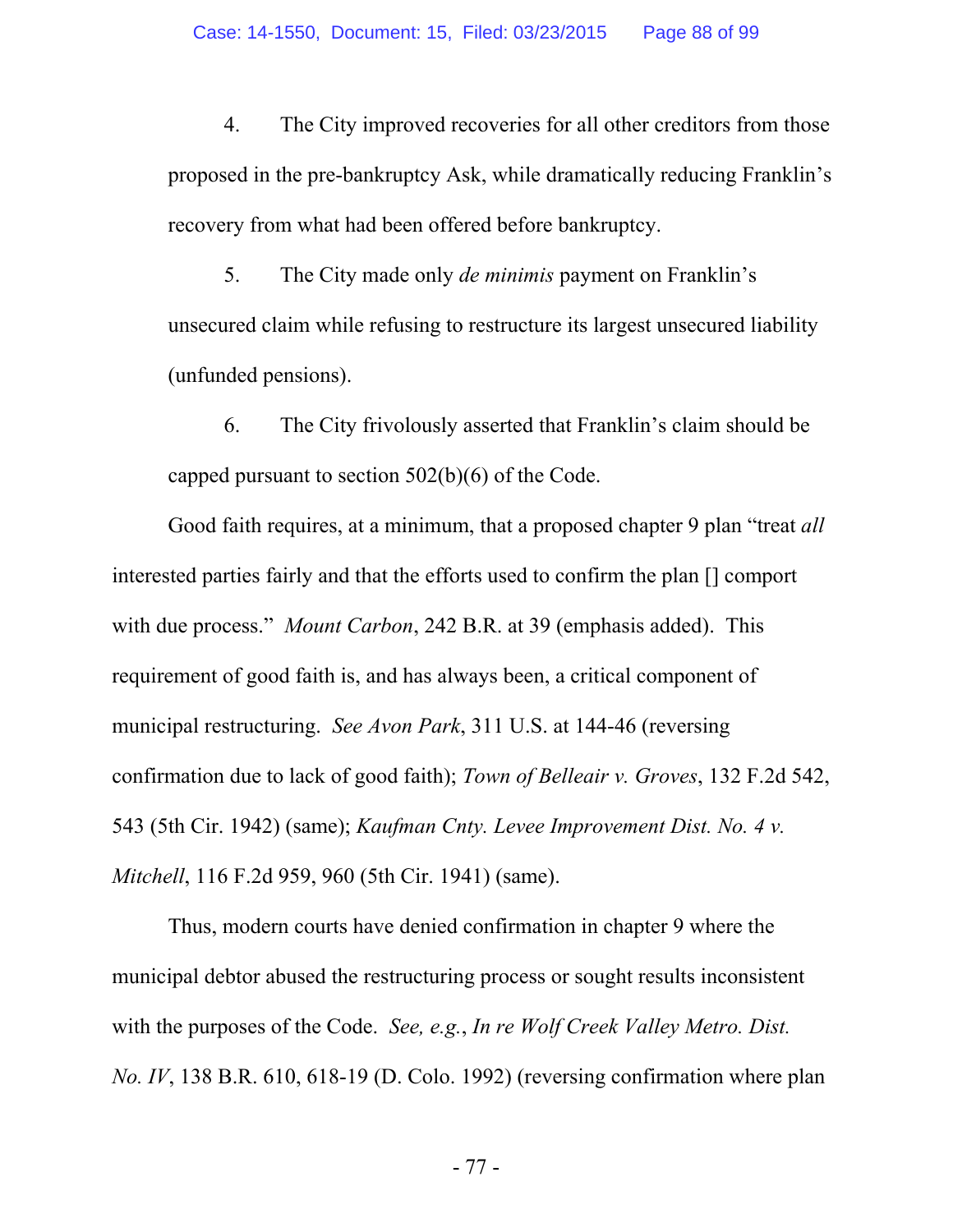singled out landowner for discriminatory treatment); *Pierce Cnty.*, 414 B.R. at 719- 20 (confirmation denied where plan was not "a sincere attempt by the Debtor to readjust its debts by *maximizing the creditors' recovery*") (emphasis added); *Mount Carbon*, 242 B.R. at 39-42 (confirmation denied where plan was inconsistent with purpose of chapter 9).

One early case – *Wright v. City of Coral Gables*, 137 F.2d 192 (5th Cir. 1943) – is instructive. In *Wright*, the Fifth Circuit reversed confirmation of a plan that had been accepted by 94% of bondholders. The Circuit concluded that the debtor lacked good faith as to the objecting bondholder because it tried "to bludgeon into submission those with whom the city had not been able to make settlements satisfactory to itself." *Id.* at 195.

That is an apt description of the City's conduct with respect to Franklin. Unable to reach what it deemed to be a satisfactory settlement, the City bludgeoned Franklin through the Plan. The City did not attempt to maximize Franklin's recovery. It did the opposite. It deliberately *minimized* Franklin's recovery by refusing to use future revenues (including PFFs) to pay the Bonds and doubling the amount of retiree health benefit claims in order to reduce the already tiny distribution on Franklin's unsecured claim. The City punished Franklin by taking away what had been offered before bankruptcy and gerrymandering the Plan to evade its patently discriminatory treatment.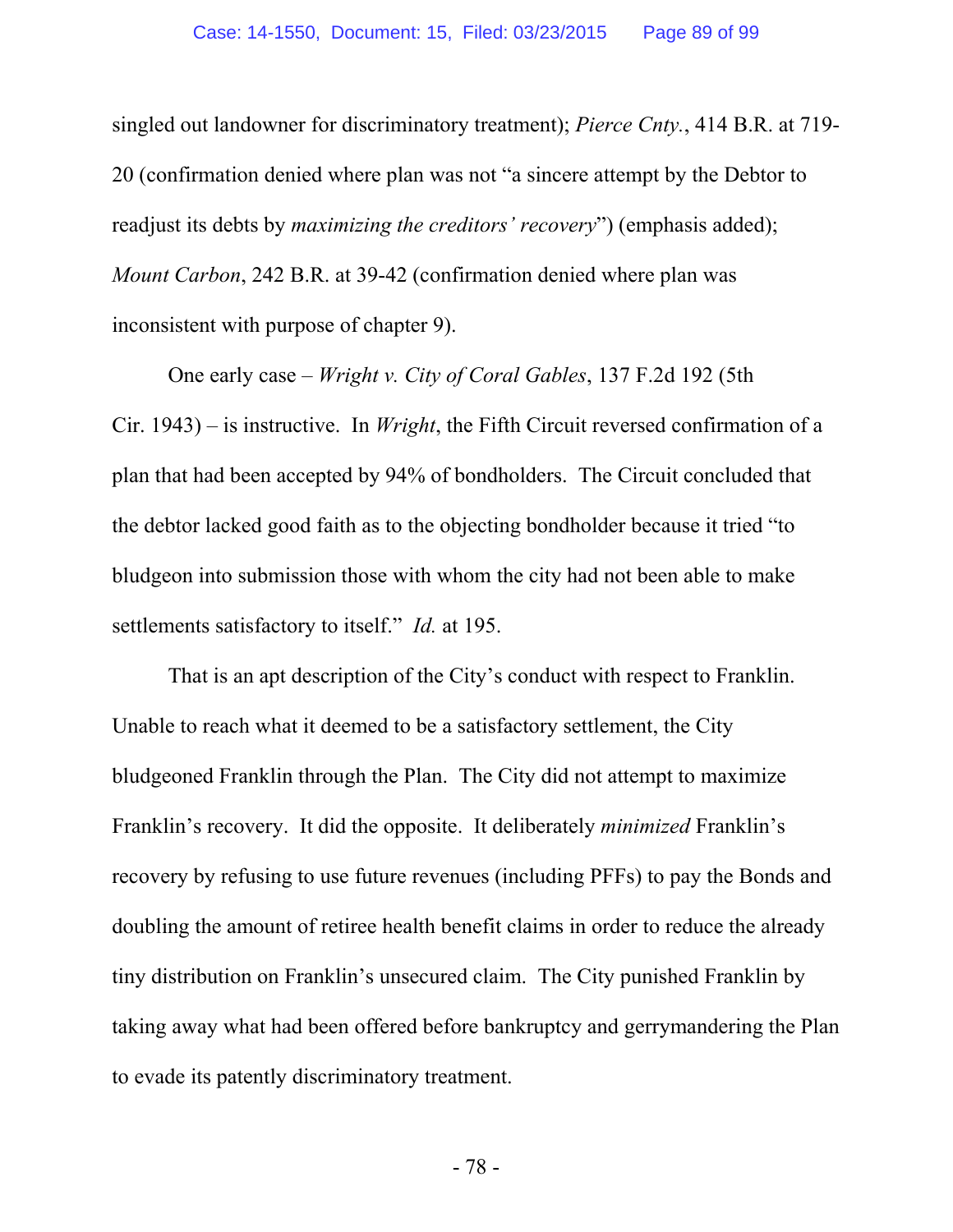This is not the good faith required by the Bankruptcy Code. "Knowingly sacrificing prospectively significant value demonstrates a lack of good faith within the totality-of-circumstances analysis of 1129(a)(3)." *In re Val-Mid Assocs.*, Case No. 4:12-bk-20519-EWH, 2013 Bankr. LEXIS 2521, at \*9 (Bankr. D. Ariz. June 14, 2013); *see, e.g.*, *In re Multiut Corp*., 449 B.R. 323, 342 (Bankr. N.D. Ill. 2011) (failure to maximize value for creditors "directly bears on the Plan's good faith"); *Pierce Cnty.*, 414 B.R. at 719-20 (same).

The City's wholesale assumption of its largest liability – unfunded pensions – is additional evidence of bad faith. If the City truly desired to "treat all interested parties fairly" and "provide creditors the potential for the greatest economic return from its assets," it would not have assumed pensions while professing inability to pay any more on Franklin's unsecured claim. There is, of course, nothing wrong with a distressed municipality deciding that it has enough money to pay its debts. If it decides to do so, however, it must pay *all* liabilities, not just claims held by creditors that it favors.

Finally, the City's attempt to cap Franklin's claim at less than \$9 million demonstrates bad faith. Franklin was singled out for this treatment even though the Bonds had "a similar structure" and the same underlying rating as the City's other bonds. Then, after compelling Franklin to spend substantial resources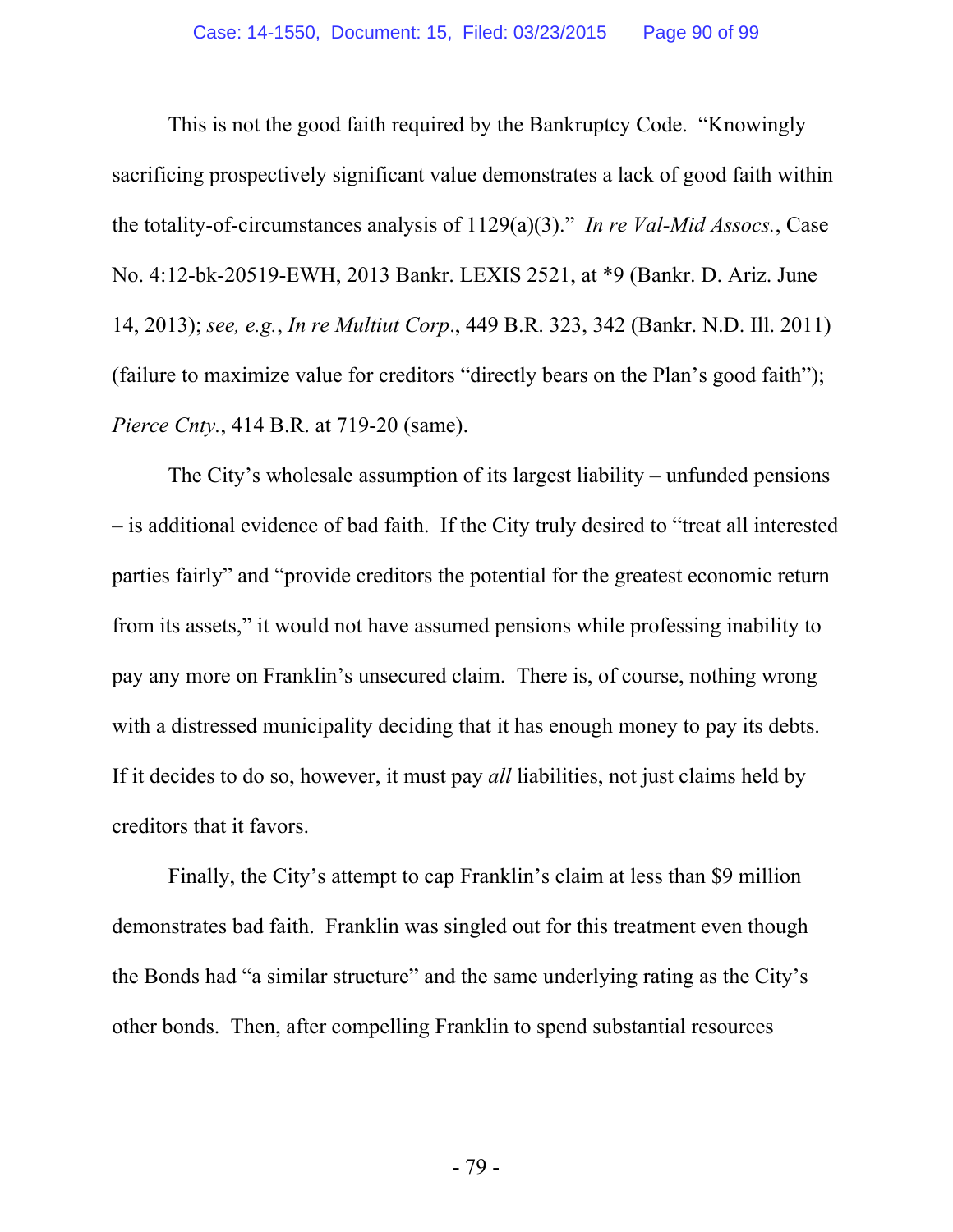fending off that discriminatory attack, the City abandoned its frivolous argument and stipulated that Franklin was entitled to a full claim.

Despite all this, the Court seemed to believe that Franklin somehow deserved discriminatory treatment because it had not settled with the City, had "elected to just not come to the table and deal, and . . . instead chose to challenge confirmation of the plan."<sup>152</sup> That is simply not reflective of factual or legal reality. For one thing, there is *no evidence* to support the Court's unfounded speculation that Franklin did not "come to the table." The *evidence* is to the contrary. Franklin was the only bondholder to make a counterproposal before bankruptcy ("which the City concedes was made in good faith"),  $153$  and Franklin engaged in more than a year of postpetition mediation. Franklin was ready, willing and eager to "deal."

More importantly, the City had no right to "bludgeon" Franklin because a settlement was not achieved. A creditor who fails to compromise with a debtor – for whatever reason – is entitled to the fair and nondiscriminatory treatment required by the Code. The City never even tried to provide that treatment. The City did not act with good faith toward Franklin in proposing and confirming the Plan, and the Court erred in concluding otherwise.

 $152$  ER474-75 (1/20/15 Tr.).

<sup>153</sup> *Stockton*, 493 B.R. at 783.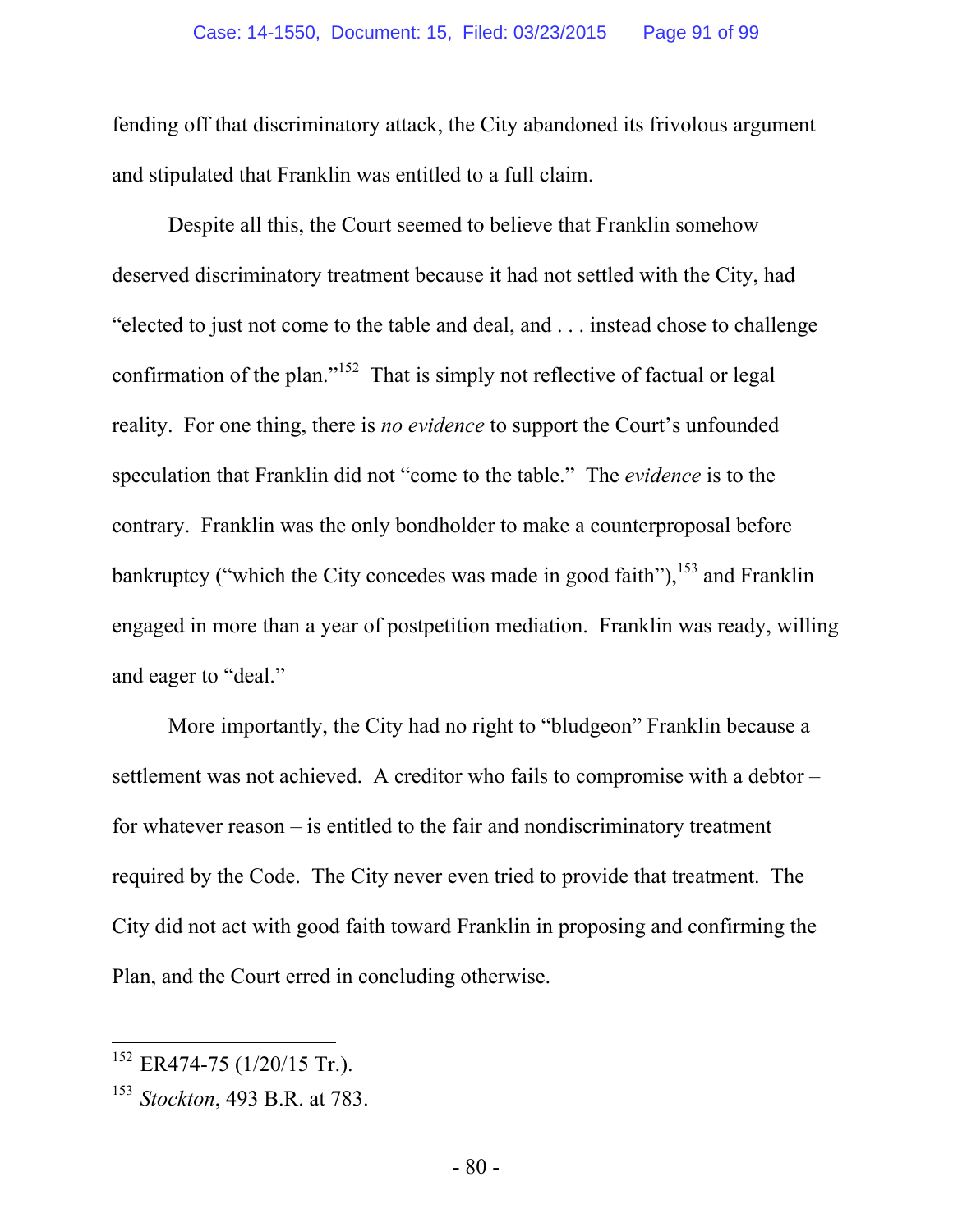## **E. The Court Erred In Excusing The City From Disclosure Or Approval Of Professional Fees.**

Section 943(b)(3) of the Code requires the court to find that "all amounts to be paid by the debtor or by any person for services or expenses in the case or incident to the plan have been fully disclosed and are reasonable." 11 U.S.C.  $§ 943(b)(3).$ 

Notwithstanding that requirement, the City did not disclose or seek approval of approximately \$20 million it apparently paid to its professionals during the bankruptcy case<sup>154</sup> – *more than four-and-a-half times the amount the City deigned to pay Franklin's claim*. The City refused to produce invoices of its professionals and argued that section 943(b)(3) applies only to "fees that *will* be paid in the future" and not to "fees that *have been* paid during the course of the case."<sup>155</sup>

Although Franklin objected to the City's failure to disclose and seek approval of fees,  $156$  the Court completely overlooked the issue. In issuing its oral ruling on confirmation, the Court incorrectly stated that "nobody has contended

 $155$  DI1309 (City supp. conf. br.) at 41-42 (emphasis in original).

<sup>&</sup>lt;sup>154</sup> In June 2014, the City filed a one page sheet listing more than \$13.8 million in "bankruptcy-related fees" it had incurred during the two-years of bankruptcy proceedings through May 20, 2014. ER756-59 (chapter 9 costs). The City did not disclose any of its fees incurred in the nine months between May 20, 2014, and the effective date of its Plan. Given its prior run rate, it is safe to assume that the City's total bankruptcy fees approached, if not exceeded, \$20 million.

 $156$  DI1273 (Franklin conf. obj.) at 57-59; DI1377 (Franklin supp. conf. obj.) at 38-39.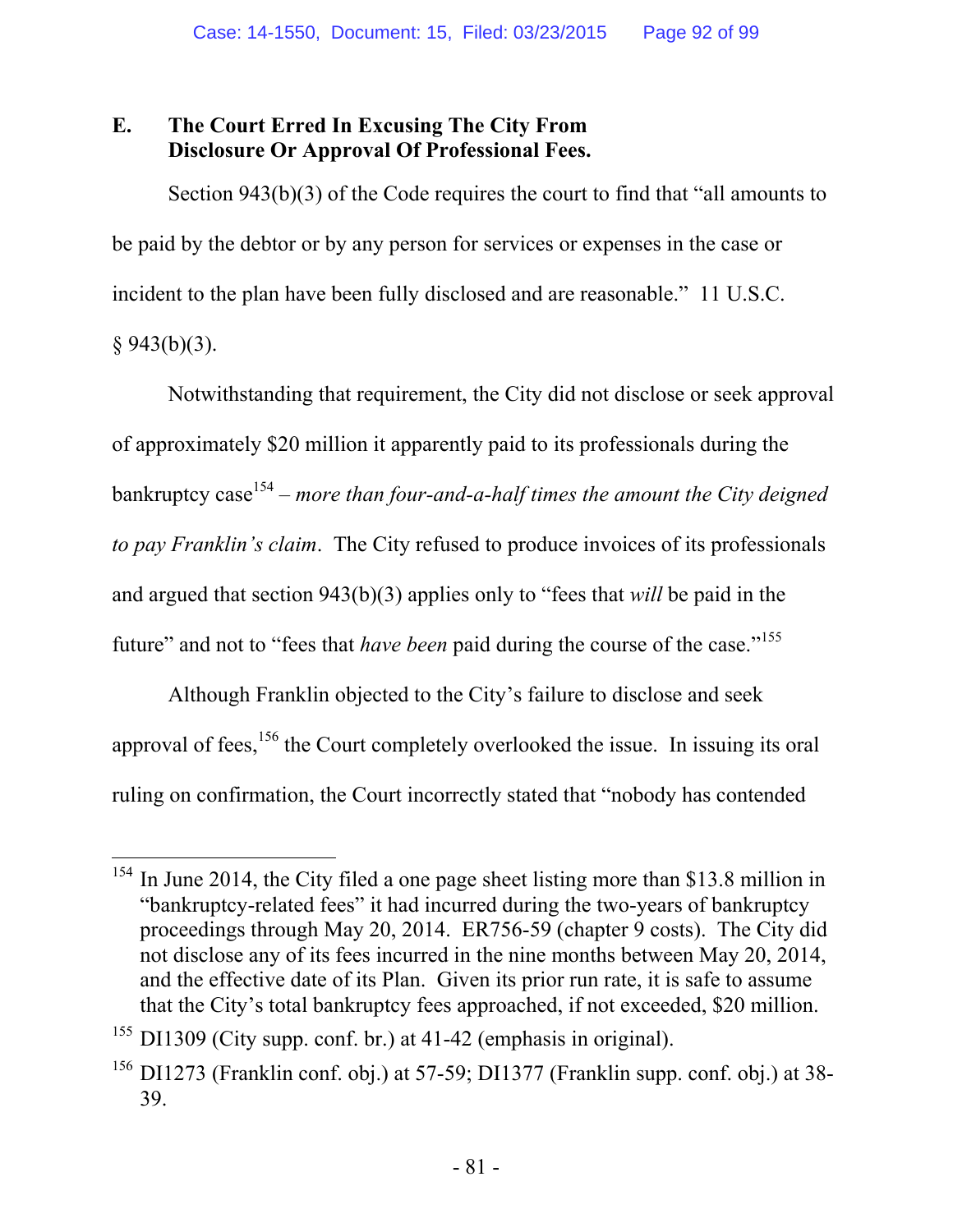that [section 943(b)(3)] has not been satisfied."<sup>157</sup> After being reminded of Franklin's objection, without reviewing the briefing or otherwise informing itself about the issue, the Court simply declared that section 943(b)(3) "is not retrospective."158 That unreasoned decision represents one final error.

The purpose of section  $943(b)(3)$  is for "[t]he courts [to] monitor the payment of fees and the reimbursement of expenses in or in connection with a chapter 9 case to insure that the fees and expenses are reasonable, that there is no overreaching by attorneys or agents either of the debtor or of creditors, and that there is full disclosure." 6 COLLIER, *supra*, ¶ 943.03[3]. Congress did not intend for municipal debtors to evade that "monitoring" function by paying professionals during the case – without any disclosure – leaving nothing left "to be paid" at the time of confirmation. As recently noted in *Detroit*, "to determine the reasonableness of unpaid fees but not paid fees creates an arbitrary line that the parties can readily manipulate to avoid judicial review of their fees." *Detroit*, 524 B.R. at 209.There is no logical basis for the artificial distinction drawn by the Court.

To the contrary, fulsome disclosure of professional fees has always been a required component of municipal restructuring. In *Avon Park*, for example, the

 $157$  ER439 (10/30/14 Tr.).

 $158$  ER453 (10/30/14 Tr.).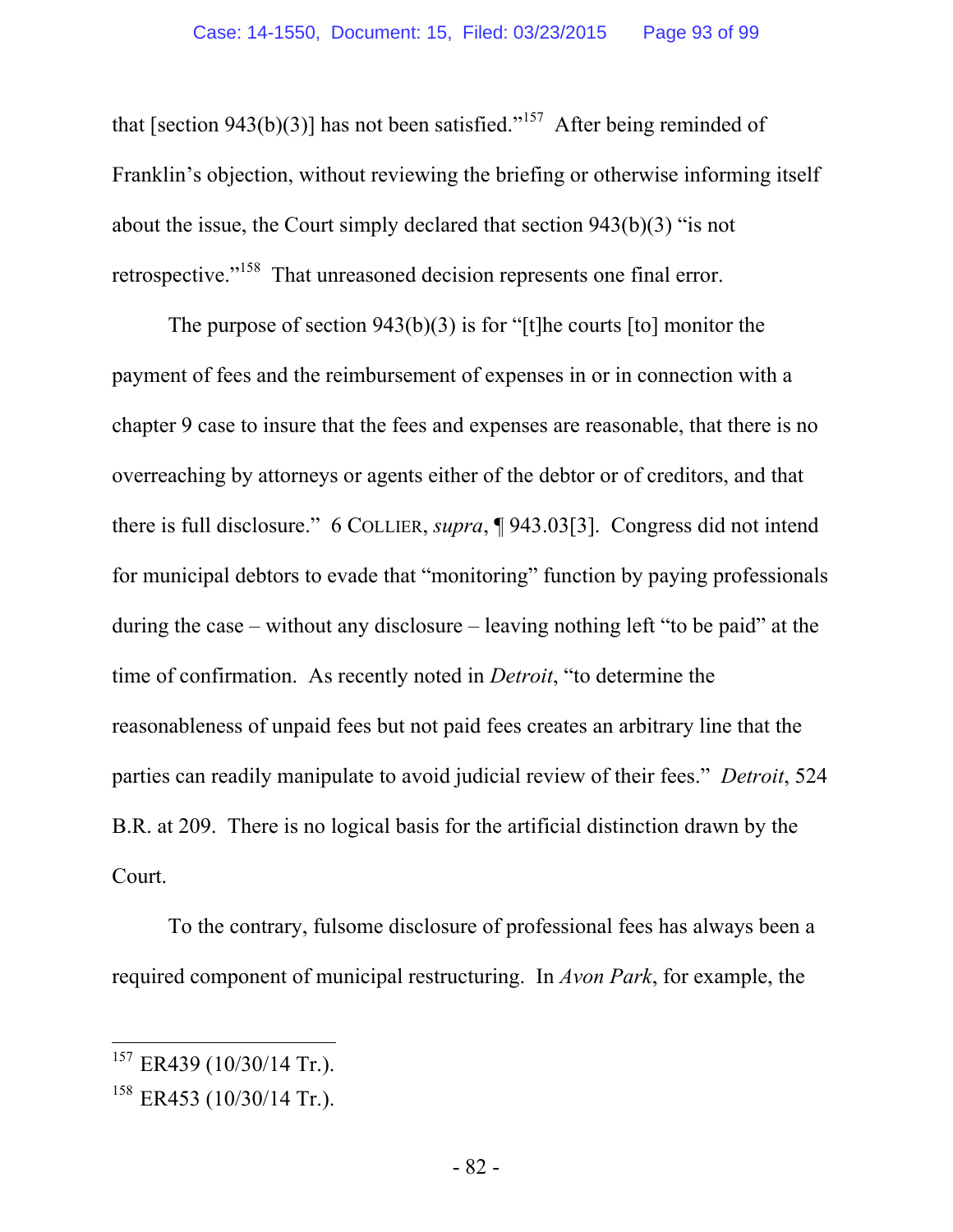Supreme Court reversed confirmation precisely because the debtor had not disclosed amounts it paid to the fiscal agent in connection with the plan. *Avon Park*, 311 U.S. at 145, 147. "[T]he Supreme Court's mandate to review professional fees was surely not so spineless as to permit an exception for paid fees. Rather, *the Court's mandate is an important and powerful one, to be observed with the greatest consideration and care. It simply cannot be obeyed by reviewing only unpaid fees*." *Detroit*, 524 B.R. at 210 (emphasis added).

Until now, courts have taken that mandate seriously, examining *all* of the debtor's fees and expenses in a chapter 9 case regardless of whether or not previously paid. *See, e.g.*, *Detroit*, 524 B.R. at 208 (noting "the responsibility to determine the reasonableness of all of the professional fees incurred by the City, whether paid or unpaid at the point of confirmation"); *Barnwell Cnty.*, 471 B.R. at 868; *See also In re City of Colo. Springs Spring Creek Gen. Improvement Dist.*, 187 B.R. 683, 685-86 (Bankr. D. Colo. 1995); *In re Colorado Centre Metro. Dist.*, 139 B.R. 534, 535 (Bankr. D. Colo. 1992); *see also In re Castle Pines N. Metro. Dist.*, 129 B.R. 233, 235 (Bankr. D. Colo. 1991) (committee fees).

The Court below disregarded its "important and powerful" statutory mandate. It erred as a matter of law, allowing the City to evade oversight of \$20 million in fees paid during the case with funds that otherwise could have been used to pay part of Franklin's unsecured claim.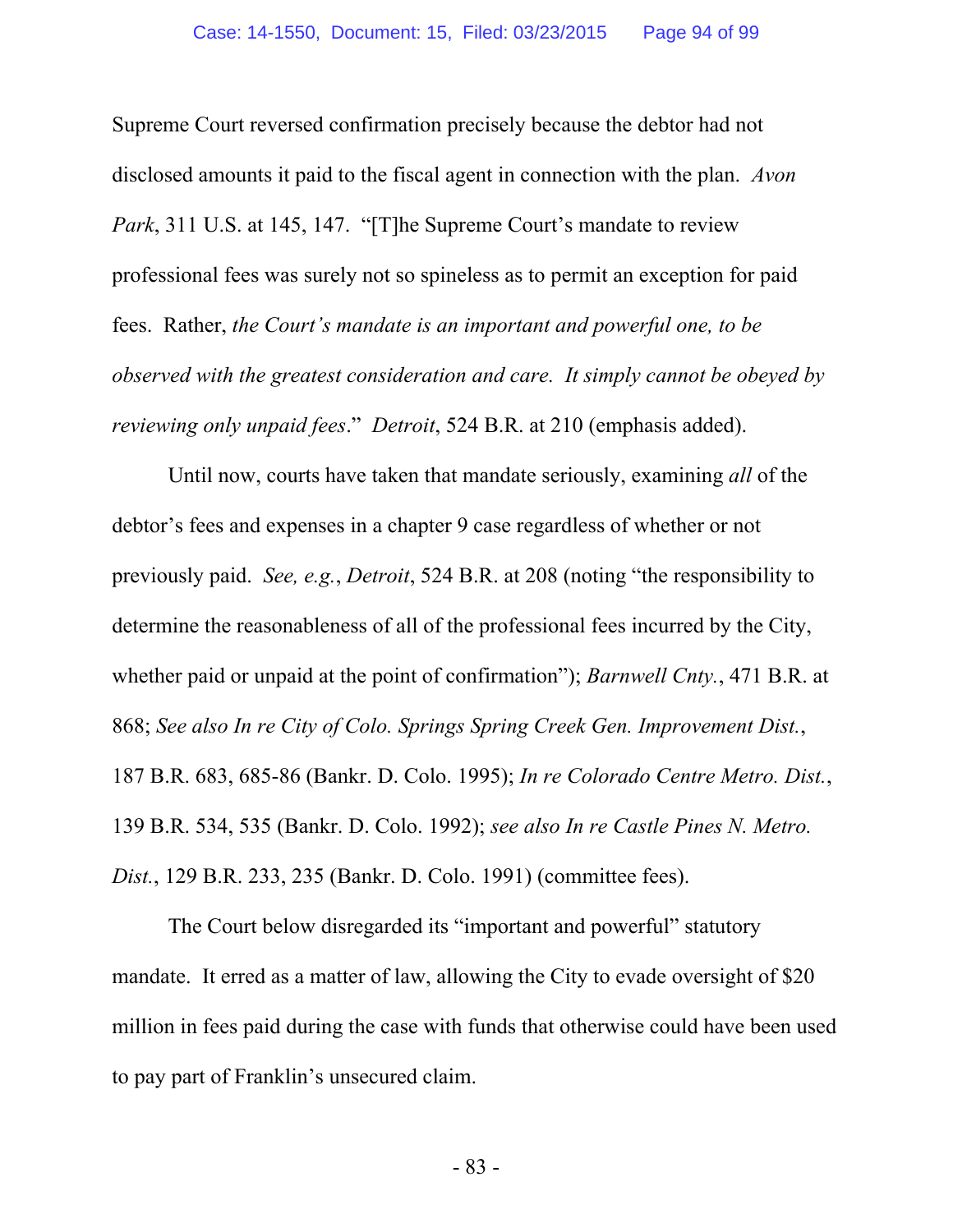### **VII. CONCLUSION**

The Bankruptcy Court erred in confirming an unfairly discriminatory Plan over Franklin's objection. Franklin requests that this Court reverse and remand with directions that the City provide fair, reasonable, and nondiscriminatory treatment to Franklin's unsecured claim. The Bankruptcy Court concluded that such relief would be available upon reversal without disturbing the balance of the City's Plan, and justice demands that it be ordered here.

Respectfully submitted, March 23, 2015

*/s/ James O. Johnston* 

**JONES DAY**  James O. Johnston (Cal. Bar No. 167330) 555 South Flower St. Fiftieth Floor Los Angeles, CA 90071  $(213)$  489-3939 Fax: (213) 243-2539

Joshua D. Morse (Cal. Bar No. 211050) 555 California St. Twenty-Sixth Floor San Francisco, CA 90071 (415) 626-3939 Fax: (415) 875-5700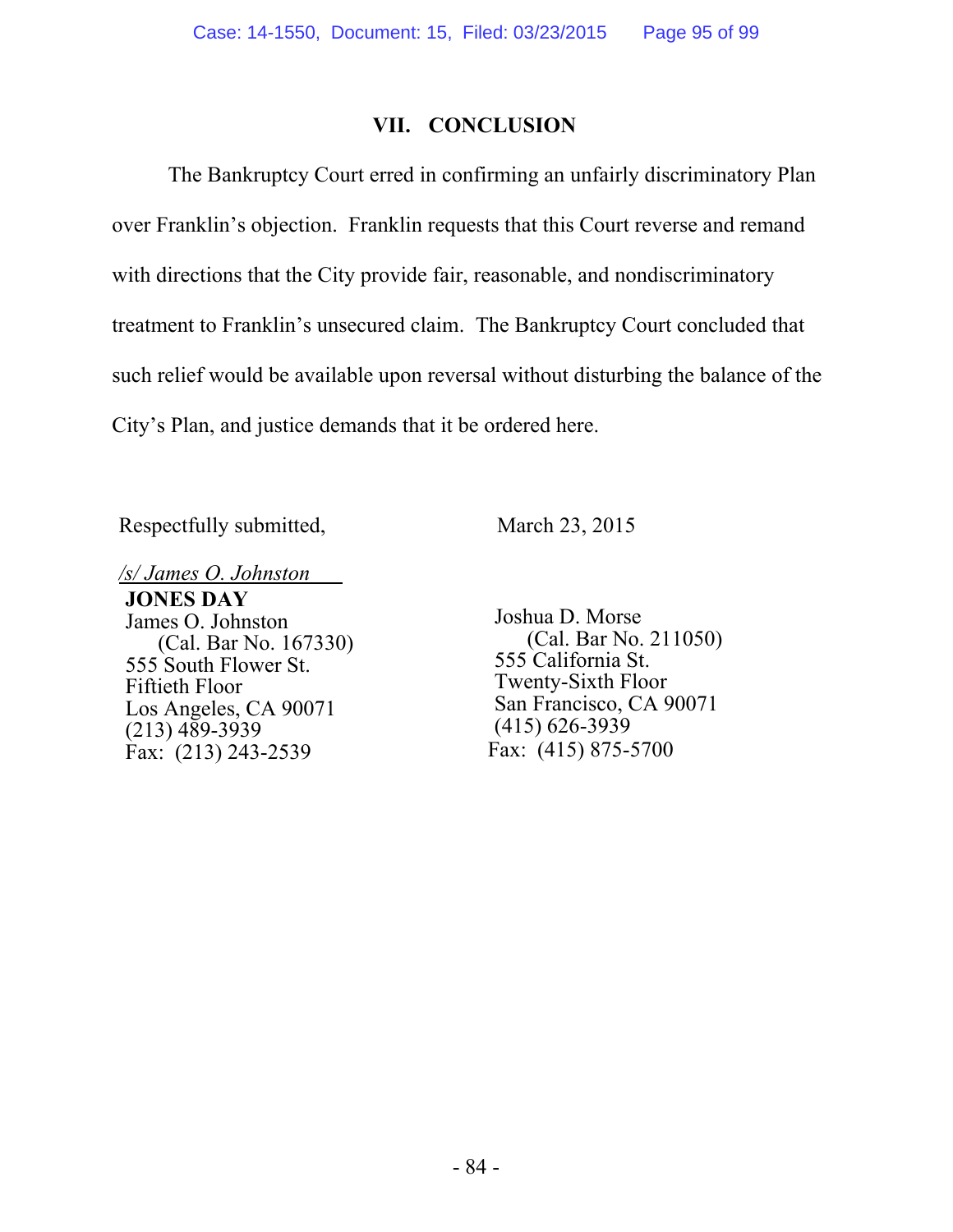## **TYPE-VOLUME CERTIFICATION**

Pursuant to Rule  $8015(a)(7)(C)$  of the Federal Rules of Bankruptcy Procedure, this brief complies with the type-volume limitations of Rule 8015(a)(7)(B) of the Federal Rules of Bankruptcy Procedure, as modified by the Court's Order dated January 12, 2015, as follows:

(1) Exclusive of the portions exempted by Rule  $8015(a)(7)(B)(iii)$  of the Federal Rules of Bankruptcy Procedure, the brief contains 19,384 words, according to the count of Microsoft Word.

(2) The brief was prepared using Microsoft Word in 14-point Times New Roman, a proportionally-spaced font.

March 23, 2015 */s/ James O. Johnston*  James O. Johnston *Counsel for Appellants*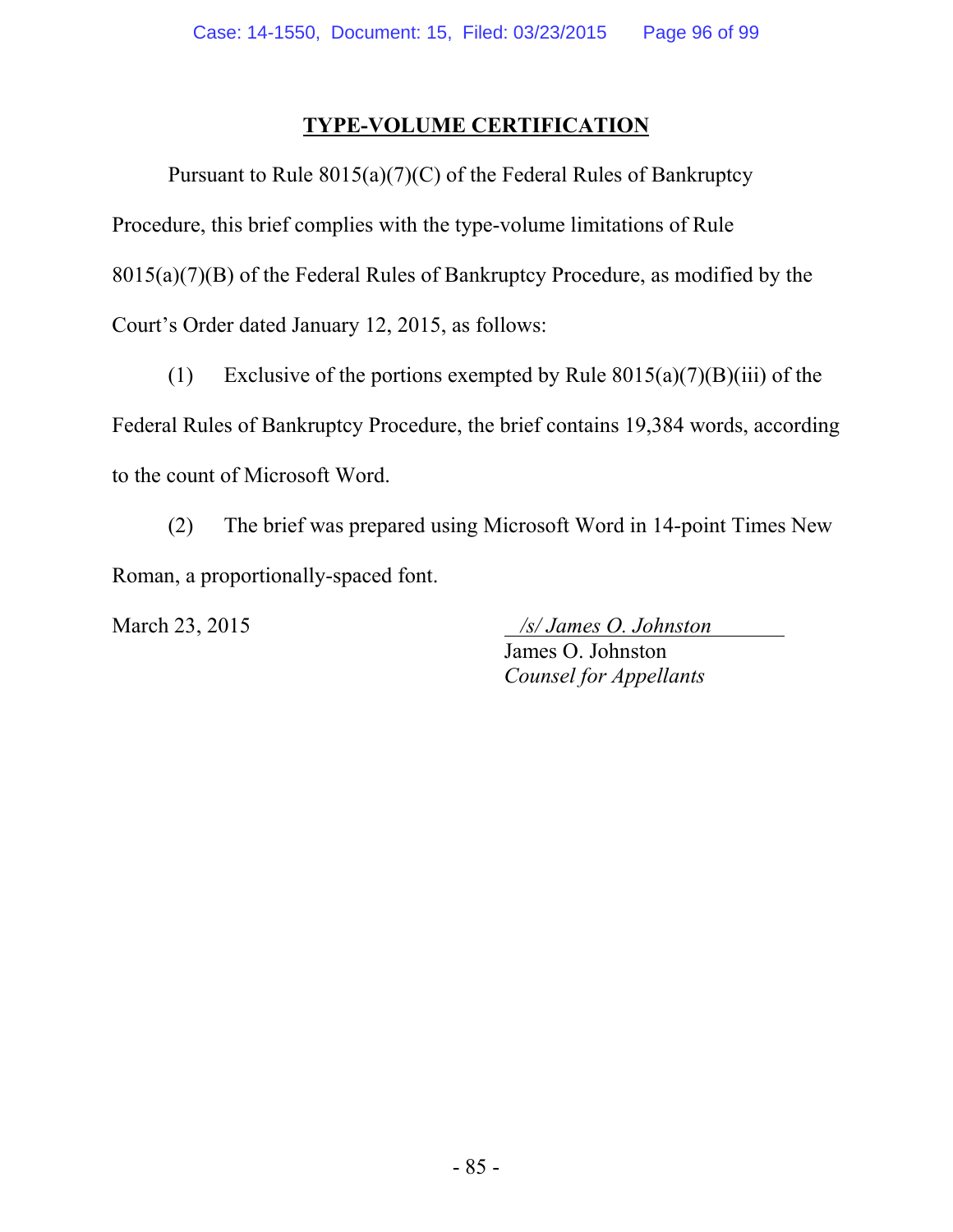### **CERTIFICATION REQUIRED BY BAP RULE 8015(a)-1(b)**

## BAP CASE NO. EC-14-1550 *In re City of Stockton, California*

The undersigned certifies that the following parties have an interest in the

outcome of this appeal. These representations are made to enable judges of the

Plan to evaluate possible disqualification or recusal:

- 1. City of Stockton, California.
- 2. Franklin High Yield Tax-Free Income Fund
- 3. Franklin California High Yield Municipal Fund
- 4. Official Committee of Retirees
- 5. California Public Employees' Retirement System
- 6. Stockton Police Officers Association
- 7. Stockton Police Managers Association
- 8. Stockton City Employees Association
- 9. Stockton Professional Firefighters Local 456
- 10. Operating Engineers Local No. 3
- 11. Assured Guaranty Corp.
- 12. Assured Guaranty Municipal Corp.
- 13. National Public Finance Guarantee Corporation
- 14. Wells Fargo Bank, National Association, as Indenture Trustee

March 23, 2015 */s/ James O. Johnston* 

James O. Johnston *Counsel for Appellants*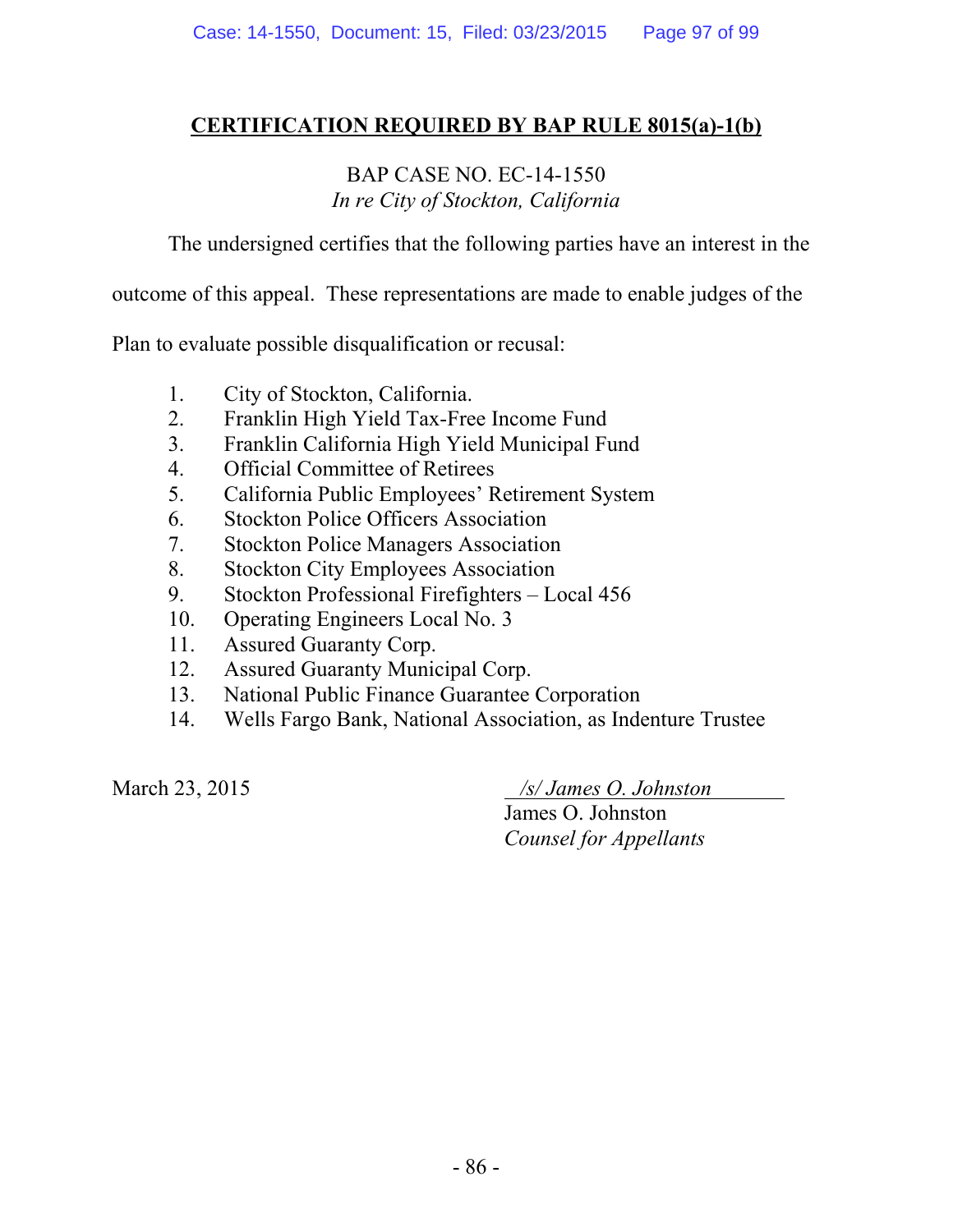#### **CERTIFICATE OF SERVICE**

 I hereby certify that I electronically filed the foregoing with the Clerk of the Court for the Bankruptcy Appellate Panel for the Ninth Circuit by using the appellate CM/ECF system on March 23, 2015.

Participants in the case who are registered CM/ECF users will be served by

the appellate CM/ECF system.

I further certify that some of the participants in the case are not registered

CM/ECF users. I have mailed the foregoing document by First-Class Mail,

postage prepaid, to the following non-CM/ECF participants:

Assured Guaranty Corp. and Assured Guaranty Municipal Corp. Jeffrey E. Bjork Jennifer A. Ratner Christina M. Craige 555 W 5th St. Los Angeles, CA 90013

Assured Guaranty Corp. and Assured Guaranty Municipal Corp. Christopher J Cox Weil, Gotshal & Manges LLP 201 Redwood Shores Parkway Redwood Shores, CA 94065

Assured Guaranty Corp. and Assured Guaranty Municipal Corp. Guy S. Neal Sidley Austin LLP 1501 K St., N.W. Washington, DC 20005-0000